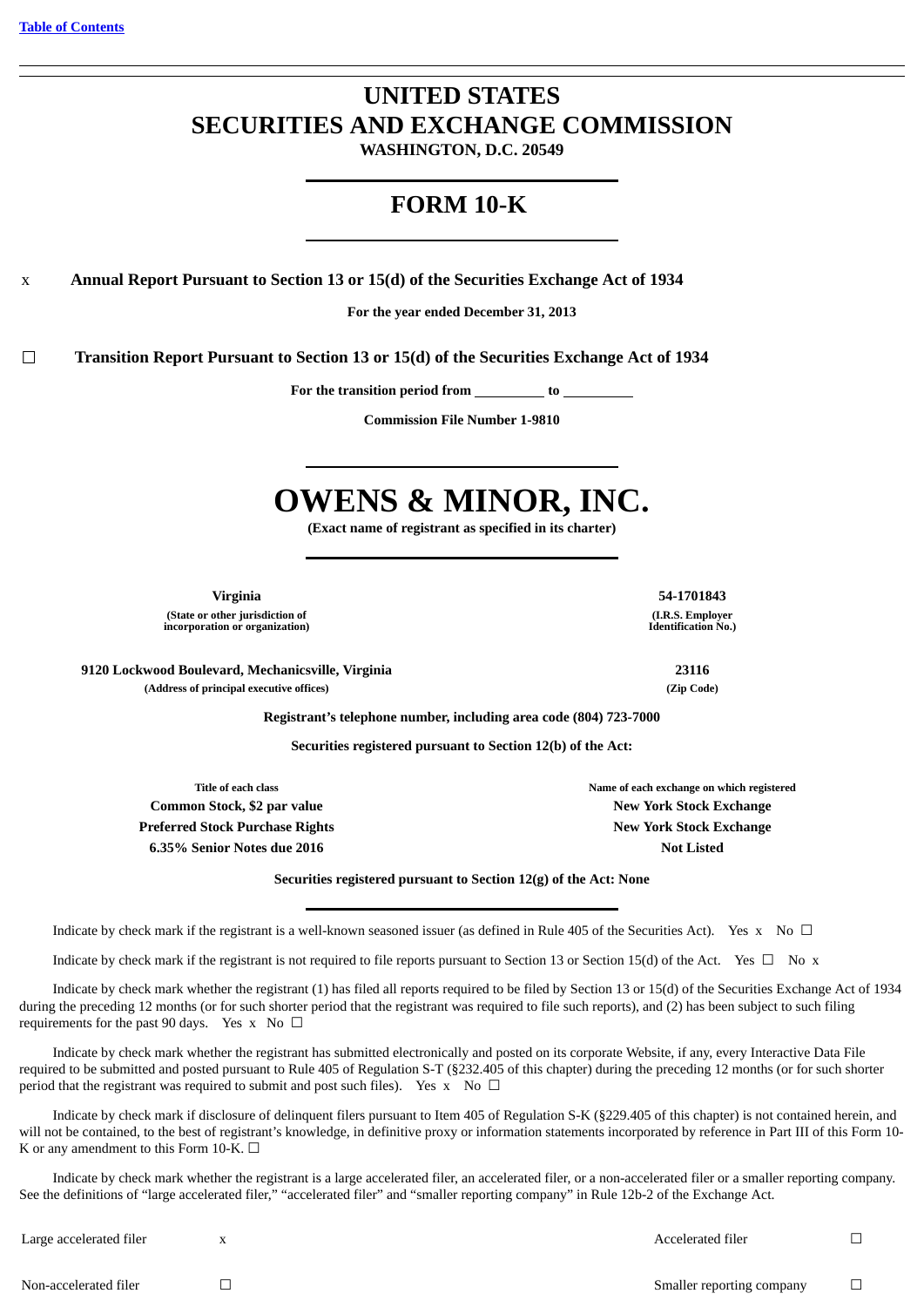Indicate by check mark whether the registrant is a shell company (as defined in Rule 12b-2 of the Exchange Act). Yes  $\Box$  No x

The aggregate market value of Common Stock held by non-affiliates (based upon the closing sales price) was approximately \$2,142,554,205 as of June 30, 2013.

The number of shares of the Company's common stock outstanding as of February 18, 2014 was 63,097,861 shares.

# **Documents Incorporated by Reference**

<span id="page-1-0"></span>The proxy statement for the annual meeting of shareholders to be held on May 1, 2014, is incorporated by reference for Item 5 of Part II and Part III.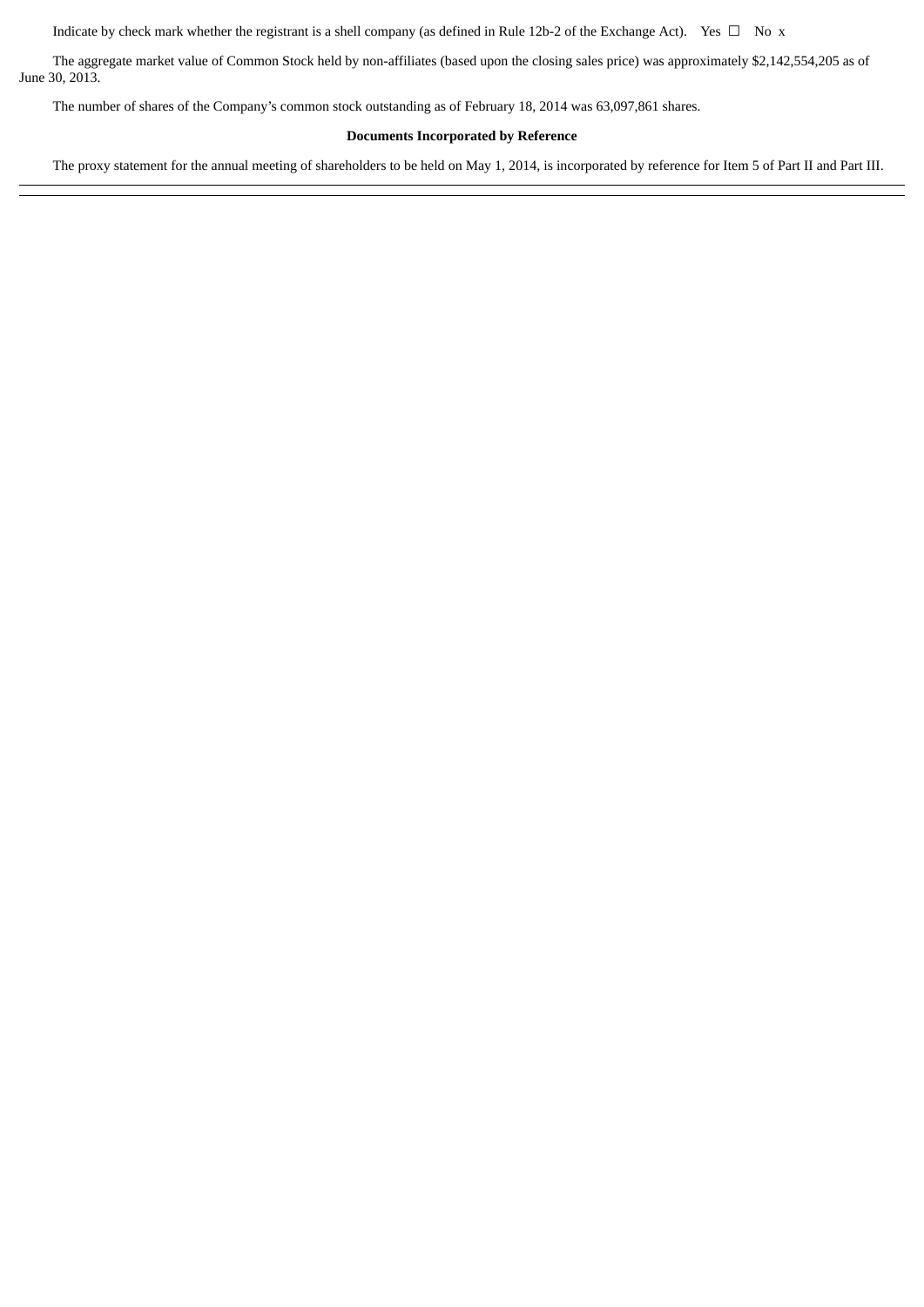# **Form 10-K Table of Contents**

| Item No.              |                                                                                                              | Page            |
|-----------------------|--------------------------------------------------------------------------------------------------------------|-----------------|
| Part I                |                                                                                                              |                 |
|                       |                                                                                                              |                 |
| 1                     | <b>Business</b>                                                                                              | $\overline{3}$  |
| 1A.                   | <b>Risk Factors</b>                                                                                          | $\overline{Z}$  |
| 1B.<br>$\overline{2}$ | <b>Unresolved Staff Comments</b>                                                                             | 10              |
| 3                     | <b>Properties</b><br><b>Legal Proceedings</b>                                                                | 10              |
|                       |                                                                                                              | 10              |
| 4                     | <b>Mine Safety Disclosures</b>                                                                               | 10              |
| Part II               |                                                                                                              |                 |
| 5                     | Market for Registrant's Common Equity, Related Stockholder Matters and Issuer Purchases of Equity Securities | 10              |
| 6                     | <b>Selected Consolidated Financial Data</b>                                                                  | <u>13</u>       |
| 7                     | Management's Discussion and Analysis of Financial Condition and Results of Operations                        | $\overline{15}$ |
| 7A.                   | <b>Quantitative and Qualitative Disclosures About Market Risk</b>                                            | $\overline{23}$ |
| 8                     | <b>Financial Statements and Supplementary Data</b>                                                           | $\overline{24}$ |
| 9                     | Changes in and Disagreements with Accountants on Accounting and Financial Disclosure                         | $\frac{24}{5}$  |
| 9A.                   | <b>Controls and Procedures</b>                                                                               | $\frac{24}{5}$  |
| 9B.                   | <b>Other Information</b>                                                                                     | $\frac{24}{5}$  |
|                       | <b>Management's Report on Internal Control over Financial Reporting</b>                                      | $\overline{25}$ |
|                       | <b>Report of Independent Registered Public Accounting Firm</b>                                               | 26              |
| Part III              |                                                                                                              |                 |
| 10                    | Directors and Executive Officers of the Registrant                                                           | 27              |
| 11                    | <b>Executive Compensation</b>                                                                                | 27              |
| 12                    | <b>Security Ownership of Certain Beneficial Owners and Management</b>                                        | 27              |
| 13                    | <b>Certain Relationships and Related Transactions</b>                                                        | 27              |
| 14                    | <b>Principal Accountant Fees and Services</b>                                                                | 27              |
|                       |                                                                                                              |                 |

# [Part](#page-27-7) IV

15 Exhibits and Financial Statement [Schedules](#page-28-0) [28](#page-28-0)

<span id="page-2-0"></span>Corporate Officers, located on page 8 of the company's printed Annual Report, can be found at the end of the electronic filing of this Form 10-K.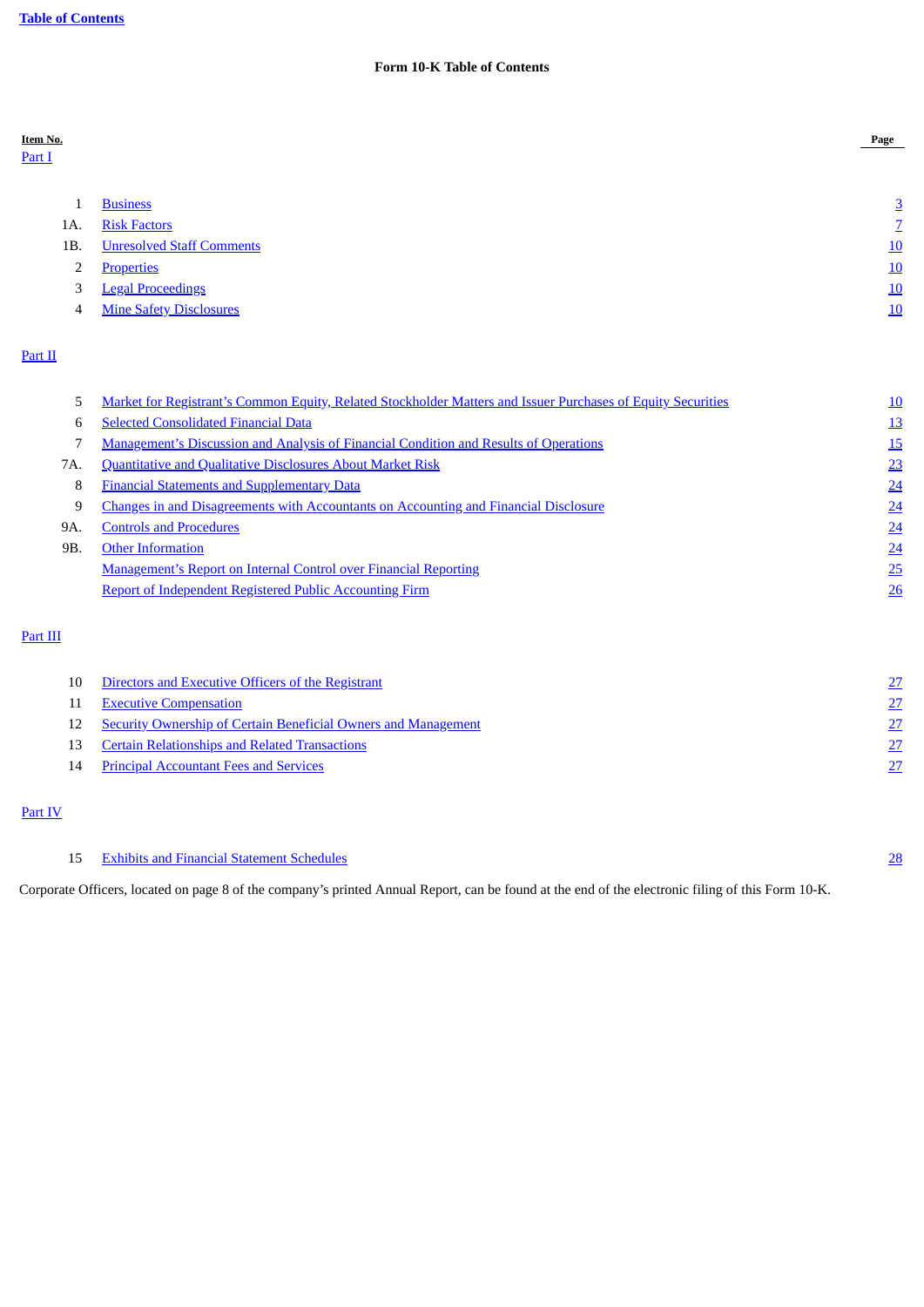### <span id="page-3-0"></span>*Item 1. Business*

#### *General*

Owens & Minor, Inc. and subsidiaries (we, us or our), a Fortune 500 company headquartered in Richmond, Virginia, is a leading healthcare logistics company that connects the world of medical products to the point of care. We provide vital supply chain assistance to the providers of healthcare services and the manufacturers of healthcare products, supplies and devices in the United States and Europe. We serve our customers with a service portfolio that covers procurement, inventory management, delivery and sourcing for the healthcare market. With fully developed networks in the United States and Europe, we are equipped to serve a customer base ranging from hospitals, integrated healthcare systems, group purchasing organizations, and the U.S. federal government, to manufacturers of life-science and medical devices and supplies, including pharmaceuticals in Europe. The description of our business should be read in conjunction with the consolidated financial statements and supplementary data included in this Form 10-K.

Founded in 1882, Owens & Minor was incorporated in 1926 in Richmond, Virginia. We focus our operations on healthcare logistics services and provide our customers with a service portfolio that covers procurement, inventory management, delivery and sourcing for the healthcare market. Through organic growth and acquisitions over many years, we significantly expanded and strengthened our company, achieving national scale in the United States healthcare market. On August 31, 2012, we acquired the Movianto Group (Movianto), an established European healthcare third-party logistics provider. As a result of the acquisition, we have entered into third-party logistics services for the pharmaceutical, biotechnology and medical device industries in the European market, leveraging an existing platform that also expands our ability to serve our United States-based manufacturer customers on an international level.

Our Domestic segment includes all functions in the United States relating to our role as a healthcare services company providing distribution and logistics services to healthcare providers and manufacturers. The International segment consists of Movianto, our European third-party logistics service. Financial information by segment and geographic area beginning with the acquisition of Movianto in 2012 appears in Note 20, "Segment Information," of the Notes to Consolidated Financial Statements included in this annual report.

#### *The Domestic Segment*

#### **The Healthcare Supply Industry in the United States**

Healthcare supply volumes in the United States are dependent on the rates of utilization of medical/surgical procedures by consumers, which are subject to fluctuation according to the condition of the domestic economy and other factors. Aside from consumer-driven activity, the healthcare supply industry is also experiencing growing demand for advanced logistics services from healthcare providers and manufacturers that are focused on achieving more efficient and cost-effective supply-chain operations.

In the United States, healthcare supply distributors contract with group purchasing organizations (GPOs) that negotiate distribution contracts on behalf of their healthcare provider members and also contract directly with healthcare providers and manufacturers for their services.

Healthcare providers are increasingly consolidating into larger, more sophisticated networks that are actively seeking reductions in the total cost of delivering healthcare products. These healthcare providers face complex financial challenges, including managing the cost of purchasing, receiving, storing and tracking supplies. Economic trends have also driven significant consolidation within the healthcare supply industry due to the competitive advantages enjoyed by larger organizations. Among these advantages are the ability to serve customers in widespread geographic locations, purchase inventory in large volume, develop technology platforms and decision-support systems and provide expertise to healthcare providers and manufacturers to help reduce supply chain costs.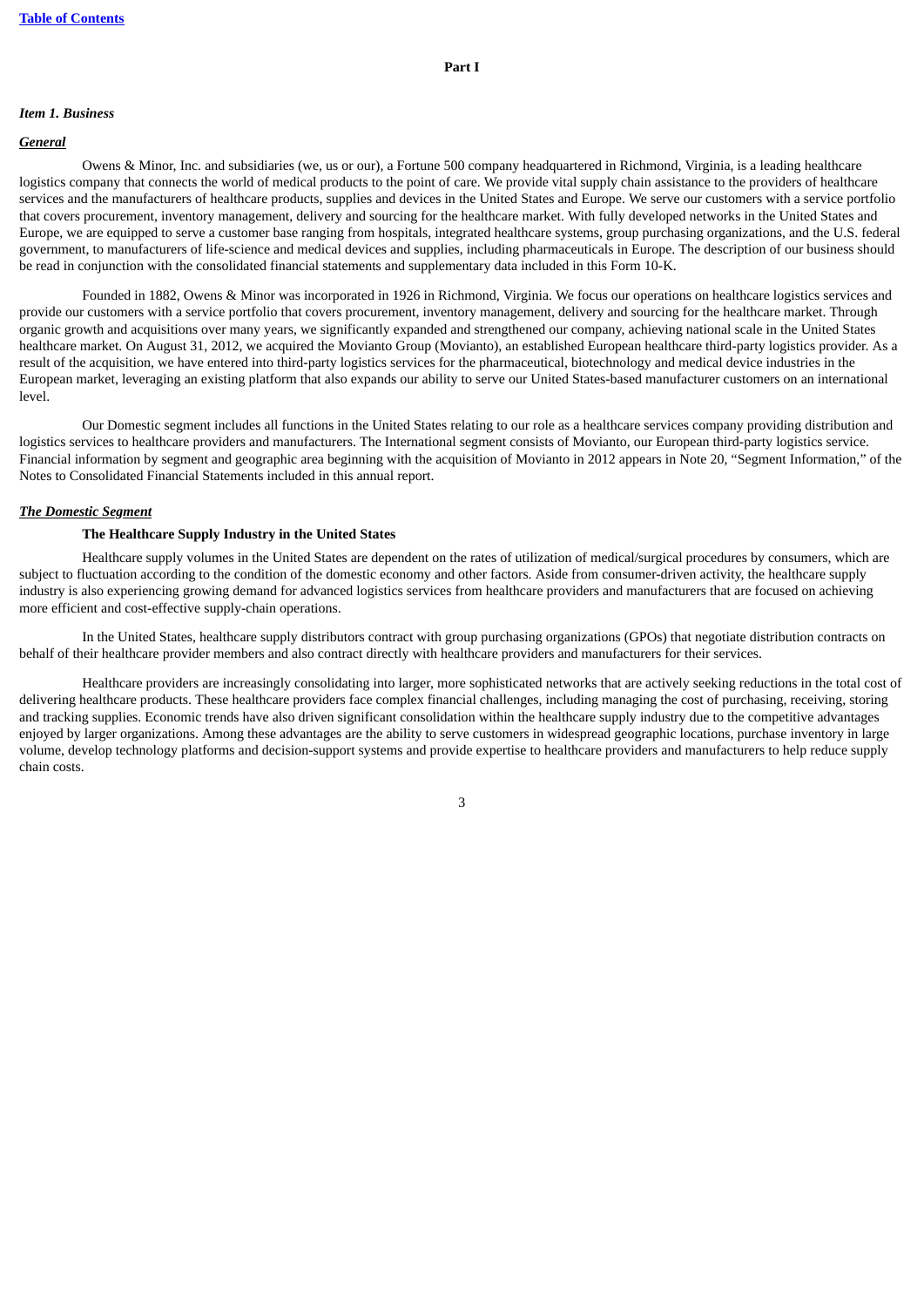# **Our Products and Services**

We offer a comprehensive portfolio of products and services to healthcare providers and manufacturers in the United States. Our portfolio of medical and surgical supplies includes branded products purchased in large volume from manufacturers and our own proprietary MediChoice® private-label products, which are internally sourced through our sourcing joint venture in China or through a select group of manufacturers. We store these items at our distribution centers and provide delivery of these products, along with related services, to healthcare providers around the nation. Most supplies are delivered using a leased fleet and almost all of our delivery personnel are our teammates, ensuring a consistent level of performance and customer service. In situations where they are more cost-effective and timely, we use contract carriers and parcel delivery services. We customize product deliveries, whether the orders are "just-in-time," "low-unit-of-measure," pallets, or truckloads. We also customize delivery schedules according to customers' needs to increase their efficiency in receiving and storing the product. We have deployed automation equipment in low-unit-of-measure picking modules in our larger distribution centers to maximize efficiency, and our distribution center teammates use voice-pick technology to enhance speed and accuracy in certain warehousing processes.

We also offer additional services to healthcare providers including supplier management, analytics, inventory management, outsourced resource management, clinical supply management and business process consulting. Our value-add services help providers improve their process for contracting with vendors, purchasing supplies and streamlining inventory. These include our operating room-focused inventory management program that helps healthcare providers manage suture and endo-mechanical inventory, as well as our customizable surgical supply service that includes the assembly and delivery of surgical supplies in procedure-based totes to coincide with the healthcare providers' surgical schedule.

The majority of our distribution arrangements compensate us on a cost-plus percentage basis, under which a negotiated percentage distribution fee is added to the contract cost agreed to by the customer and the supplier. We price our services for certain other activities under an activity-based pricing model. In these cases, pricing depends upon the range, level or complexity of service that we provide to customers, and in some cases we do not take title to the product involved although we maintain certain custodial risks. As a result, this fee-for-service pricing model aligns the fees we charge with the cost of the services provided, which is a component of selling, general and administrative expenses, rather than with the cost of the product, which is a component of cost of goods sold.

We offer a variety of programs and services dedicated to providing logistics and marketing solutions to our manufacturer customers as well. These programs and services are designed to help manufacturers increase market share, drive sales growth, or achieve operational efficiencies. Manufacturer programs are generally negotiated on an annual basis and provide for enhanced levels of support that are aligned with the manufacturer's annual objectives and growth goals. We have contractual arrangements with manufacturers participating in these programs that provide performance-based incentives to us, as well as cash discounts for prompt payment. Program incentives can be earned on a monthly, quarterly or annual basis.

All of our services utilize a common infrastructure of distribution centers, equipment, technology, and delivery methods (internal fleet, common carrier or parcel services). We operate a network of 43 distribution centers located throughout the continental United States, which are strategically located to efficiently serve our provider and manufacturer customers. A significant investment in information technology supports the business and efficiently manages growth, including warehouse management systems, customer service and ordering functions, demand forecasting programs, electronic commerce, data warehousing, decision support and supply-chain management, as well as significant enhancements to back office systems and overall technology infrastructure. During 2012, we initiated a three-year, \$50 million investment in our information technology infrastructure in the United States designed to achieve operational and data-management efficiencies, improve customer service, and reduce increases in future operating expenses.

#### *The International Segment*

#### **Our Products and Services**

Our International segment, comprised of Movianto, represented 4.2% of our consolidated net revenues during 2013. Movianto is a European contract logistics service provider to the pharmaceutical, biotechnology and healthcare industry, offering a broad range of supply chain logistics services to manufacturers. Our warehousing and transportation offerings include storage, controlled-substance handling, cold-chain, emergency and export delivery, inventory management and pick & pack services. Our other services include order-to-cash, re-labeling, kitting, packaging, customer service and returns management.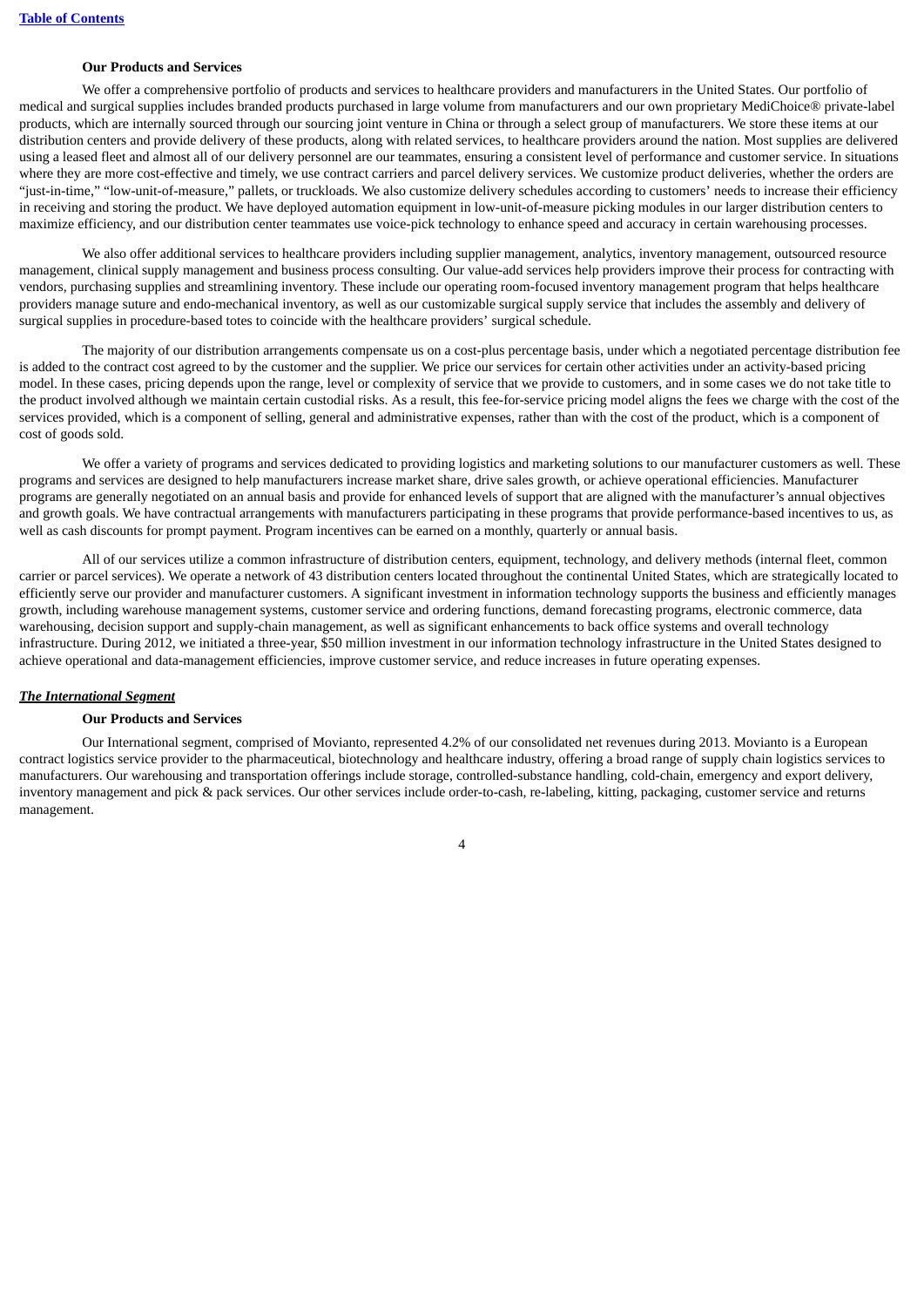Movianto has a network of 20 logistics centers in 11 European countries, including Belgium, Czech Republic, Denmark, France, Germany, Netherlands, Portugal, Slovakia, Spain, Switzerland and the United Kingdom. To serve its clients, Movianto uses a fleet of leased and owned trucks, including cold-chain delivery trucks. The majority of our drivers are Movianto teammates, although contract carriers and parcel services are used in situations where they are more cost-effective and timely.

Movianto's client contracts are generally for three-year terms with rolling automatic one year extension periods. The tendering or competitive bidding process typically takes 12 to 18 months from the initial client request for proposal until becoming operational. Movianto offers significant flexibility to tailor contracts to specific client requirements, and it benefits from the expansion of clients into additional European countries. Pricing may be activitybased, with fees determined by clients' particular requirements for warehousing, handling and delivery services, or it may be based on buy-sell wholesaler arrangements for product and distribution services.

As a part of the Movianto acquisition in 2012, we entered into transition support services agreements with the former owner of Movianto under which it provides certain information technology and support services for terms ranging from six to 24 months. These services were substantially completed at the end of 2013.

### *Our Customers*

We currently provide distribution, outsourced resource management and/or consulting services to thousands of healthcare provider customers. These customers include multi-facility networks of healthcare providers offering a broad spectrum of healthcare services to a particular market or markets (IHNs) as well as smaller, independent hospitals in the United States. In addition to contracting with healthcare providers at the IHN level and through GPOs, we also contract with other types of healthcare providers including surgery centers, physicians' practices and smaller networks of hospitals that have joined together to negotiate terms. We have contracts to provide distribution services to the members of a number of national GPOs, including Novation, LLC (Novation), MedAssets Inc. (MedAssets), Premier, Inc. (Premier) and HealthTrust Purchasing Group (HPG). In 2012 and 2013, we renewed the distribution agreements with all four GPOs to continue our status as an authorized distributor for their member healthcare providers and allow us to compete with other authorized distributors for the business of individual members. Below is a summary of these agreements:

| <b>GPO</b>      | <b>Year of Renewal</b> | Term     | Sales to Members as a % of<br><b>Consolidated Net Revenue</b><br>in 2013 |
|-----------------|------------------------|----------|--------------------------------------------------------------------------|
| <b>Novation</b> | 2012                   | 5 years* | 33%                                                                      |
| MedAssets       | 2013                   | 3 years  | 24%                                                                      |
| Premier         | 2013                   | 3 years  | 21%                                                                      |
| <b>HPG</b>      | 2013                   | 5 years  | 9%                                                                       |

\* Agreement also includes two one-year renewals after the initial term

We have our own independent relationships with most of our hospital customers through separate contractual commitments that may or may not be based upon the terms of our agreement with the GPO. As a result, the termination or expiration of an agreement with a particular GPO would not necessarily mean that we would lose the members of such GPO as our customers.

Our supplier and manufacturer customers represent the largest and most influential healthcare manufacturers in the industry. We have long-term relationships with these important companies in the healthcare supply chain and have long provided traditional distribution services to them. We currently have relationships with approximately 1,300 of these supplier and manufacturer customers. In the Domestic segment, sales of products supplied by subsidiaries of Covidien Ltd. accounted for approximately 13% of our consolidated net revenue for 2013. Sales of products supplied by Johnson & Johnson Health Care Systems, Inc. were approximately 10% of our consolidated net revenue for 2013.

In Europe, we serve a diverse customer base of approximately 600 manufacturer clients, including pharmaceutical, biotechnology and medical device manufacturers.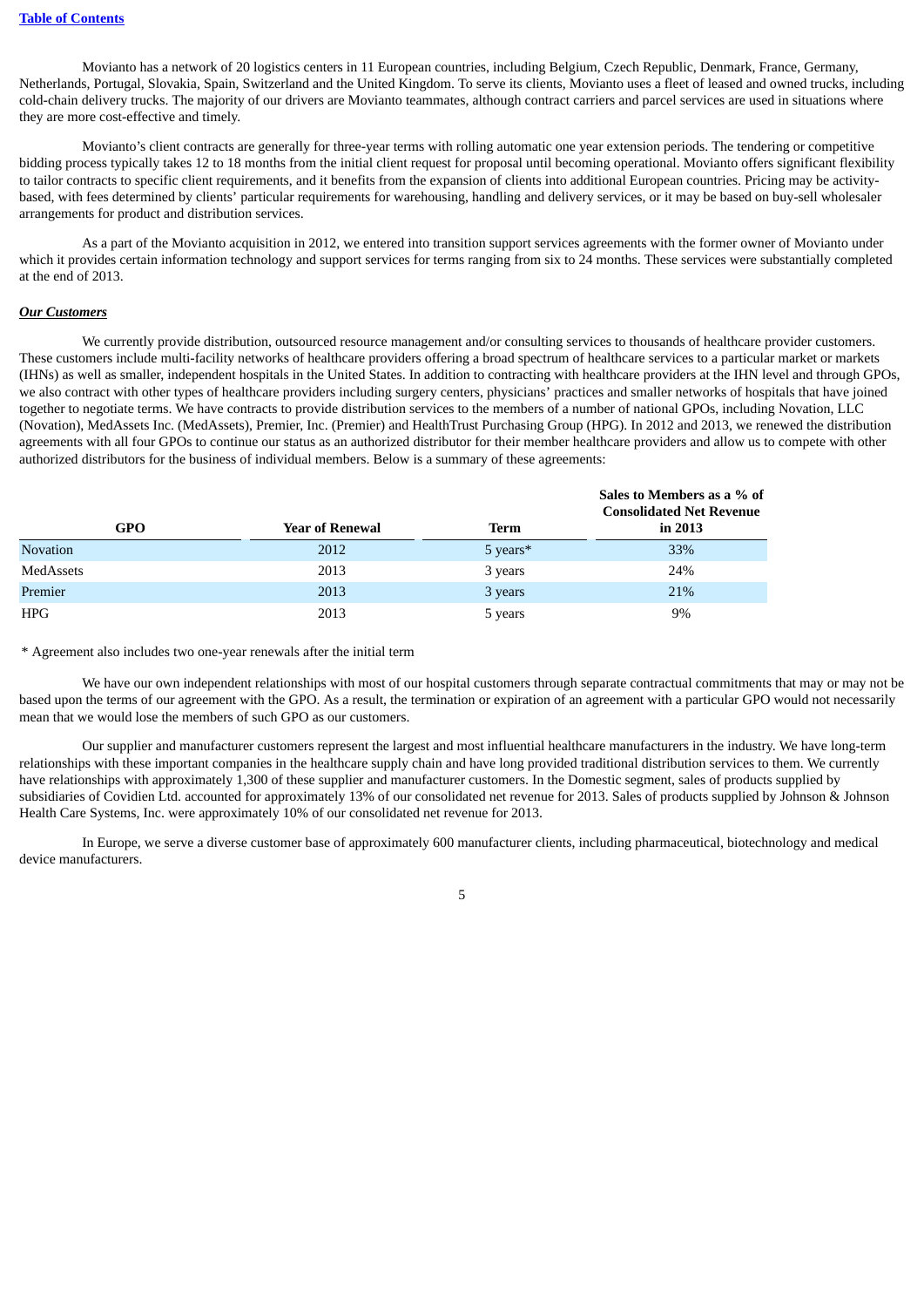### *Asset Management*

In the healthcare supply distribution industry, a significant investment in inventory and accounts receivable is required to meet the rapid delivery requirements of customers and provide high-quality service. As a result, efficient asset management is essential to our profitability. We continually work to refine our processes to optimize inventory and collect accounts receivable.

### **Inventory**

We are focused in our efforts to optimize inventory and continually consolidate products and collaborate with supply-chain partners on inventory productivity initiatives. When we convert large-scale, multi-state IHN customers to our distribution network, an additional investment in inventory in advance of expected sales is generally required. We actively monitor inventory for obsolescence and use inventory turnover and other operational metrics to measure our performance in managing inventory.

### **Accounts Receivable**

In the normal course of business, we provide credit to our domestic and European customers and use credit management techniques to evaluate customers' creditworthiness and facilitate collection. These techniques may include performing initial and ongoing credit evaluations of customers based primarily on financial information provided by them and from sources available to the general public. We also use third-party information from sources such as credit reporting agencies, banks and other credit references. We actively manage our accounts receivable to minimize credit risk, days sales outstanding (DSO) and accounts receivable carrying costs. Our ability to accurately invoice and ship product to customers enhances our collection results and drives our positive DSO performance. We also have arrangements with certain customers under which they make deposits on account, either because they do not meet our standards for creditworthiness or in order to obtain more favorable pricing.

#### *Competition*

The medical/surgical supply distribution and healthcare logistics industries are highly competitive in the United States and Europe. The U.S. sector includes Owens & Minor, Inc., as well as two major nationwide manufacturers who also provide distribution services, Cardinal Health, Inc. and privatelyheld Medline, Inc. In addition, we compete with a number of regional and local distributors and customer self-distribution models. Major logistics competitors serving healthcare manufacturers in the United States and in Europe include United Parcel Service, FedEx Corporation, Deutsche Post DHL and Alloga, as well as local competitors in specific countries.

#### *Regulation*

The medical/surgical supply distribution industry in the United States is subject to regulation by federal, state and local government agencies. Each of our distribution centers is licensed to distribute medical and surgical supplies, as well as certain pharmaceutical and related products. We must comply with laws and regulations, including those governing operations, storage, transportation, safety and security standards for each of our distribution centers, of the Food and Drug Administration, the Drug Enforcement Agency, the Department of Transportation, the Department of Homeland Security, the Occupational Safety and Health Administration, and state boards of pharmacy, or similar state licensing boards and regulatory agencies. We are also subject to various federal and state laws intended to protect the privacy of health or other personal information and to prevent healthcare fraud and abuse. We believe we are in material compliance with all statutes and regulations applicable to distributors of medical and surgical supply products and pharmaceutical and related products, including the Healthcare Insurance Portability and Accountability Act of 1996 (HIPAA), Medicare, Medicaid, as well as applicable general employment and employee health and safety laws and regulations.

Movianto is subject to local, country and European-wide regulations, including those promulgated by the European Medicines Agency (EMA), a decentralized agency of the European Union responsible for the scientific evaluation of medicines developed by pharmaceutical companies for use in the European Union. In addition, quality requirements are imposed by healthcare industry manufacturers which audit Movianto on a regular basis. Each of our logistics centers in Europe is licensed to distribute medical and surgical supplies, as well as certain pharmaceutical and related products, according to the country-specific requirements. We believe we are in material compliance with all statutes and regulations, including Good Distribution Practices sponsored by the European Commission. Movianto is also ISO 9001:2008 certified across the entire enterprise.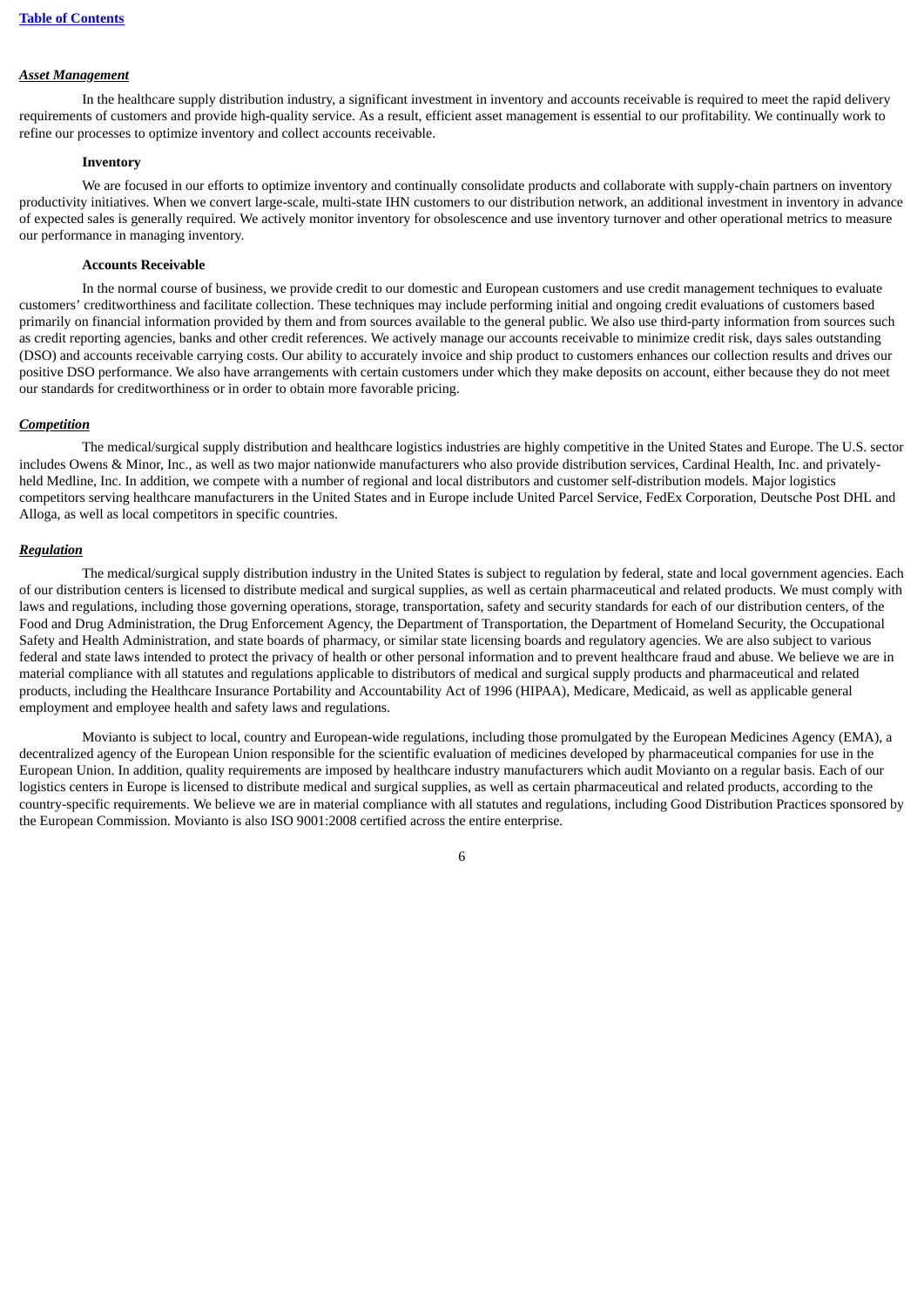#### *Employees*

At the end of 2013, we employed approximately 4,900 full- and part-time teammates in the Domestic segment and 1,800 in the International segment. Most of our international teammates are covered by collective bargaining agreements. Ongoing teammate training is critical to performance and we use Owens & Minor University®, an in-house training facility, to offer classes in leadership, management development, finance, operations, safety and sales. We continue to have positive relationships with teammates and European works councils.

#### *Available Information*

We make our Forms 10-K, Forms 10-Q and Forms 8-K (and all amendments to these reports) available free of charge through the SEC Filings link in the Investor Relations content section on our website located at www.owens-minor.com as soon as reasonably practicable after they are filed with or furnished to the SEC. Information included on our website is not incorporated by reference into this Annual Report on Form 10-K.

You may read and copy any materials we file with the SEC at the SEC's Public Reference Room at 100 F Street, NE, Washington, DC 20549. You may obtain information on the operation of the Public Reference Room by calling the SEC at 1-800-SEC-0330. The SEC also maintains an Internet site that contains reports, proxy and information statements, and other information regarding the company (http://www.sec.gov).

Additionally, we have adopted a written Code of Honor that applies to all of our directors, officers and teammates, including our principal executive officer and senior financial officers. This Code of Honor (including any amendments to or waivers of a provision thereof) and our Corporate Governance Guidelines are available on our website at www.owens-minor.com.

#### <span id="page-7-0"></span>*Item 1A. Risk Factors*

Set forth below are certain risk factors that we currently believe could materially and adversely affect our business, financial condition and prospects. These risk factors are in addition to those mentioned in other parts of this report and are not all of the risks that we face. We could also be affected by risks that we currently are not aware of or that we currently do not consider material to our business.

#### *Competition*

The medical/surgical supply distribution industry in the United States is highly competitive and characterized by intense pricing pressure. We compete with other national distributors and a number of regional and local distributors, as well as customer self-distribution models and, to a lesser extent, certain third-party logistics companies. Competitive factors within the medical/surgical supply distribution industry include market pricing, total delivered product cost, product availability, the ability to fill and invoice orders accurately, delivery time, range of services provided, efficient product sourcing, inventory management, information technology, electronic commerce capabilities, and the ability to meet customer-specific requirements. Our success is dependent on the ability to compete on the above factors, while managing internal costs and expenses. These competitive pressures could have a material adverse effect on our results of operations.

In addition, in recent years, the healthcare industry in the United States has experienced and continues to experience significant consolidation in response to cost containment legislation and general market pressures to reduce costs. This consolidation of our customers and suppliers generally gives them greater bargaining power to reduce the pricing available to them, which may adversely impact our results of operations.

The healthcare third-party logistics business in both the United States and abroad also is characterized by intense competition from a number of international, regional and local companies, including large conventional logistics companies that are moving into the healthcare and pharmaceutical distribution business. This competitive market places continuous pricing pressure on us from customers and manufacturers that could adversely affect our results of operations and financial condition if we are unable to continue to increase our revenues and to offset margin reductions caused by pricing pressures through cost control measures.

#### *Dependence on Significant Healthcare Provider Customers*

In 2013, our top ten customers in the United States represented approximately 23% of our consolidated net revenue. In addition, in 2013, approximately 77% of our consolidated net revenue was from sales to member hospitals under contract with our largest group purchasing organizations (GPO): Novation, MedAssets and Premier. We could lose a significant customer or GPO relationship if an existing contract expires without being replaced or is terminated by the customer or GPO prior to its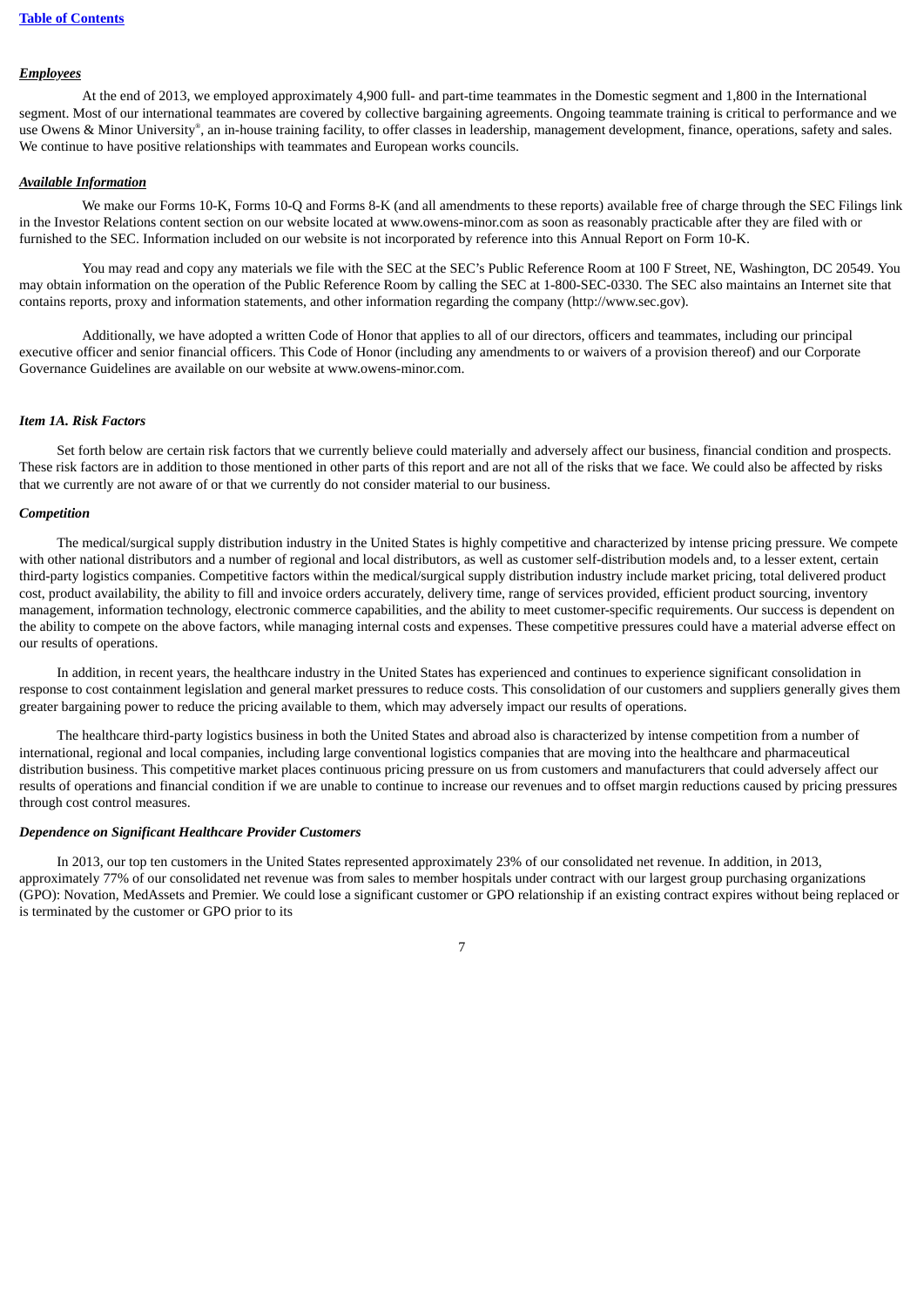expiration (if permitted by the applicable contract). Although the termination of our relationship with a given GPO would not necessarily result in the loss of all of the member hospitals as customers, any such termination of a GPO relationship, or a significant individual customer relationship, could have a material adverse effect on our results of operations.

#### *Dependence on Significant Domestic Suppliers*

In the United States, we distribute products from nearly 1,300 suppliers and are dependent on these suppliers for the continuing supply of products. In 2013, sales of products of our ten largest domestic suppliers accounted for approximately 53% of consolidated net revenue. We rely on suppliers to provide agreeable purchasing and delivery terms and performance incentives. Our ability to sustain adequate operating earnings has been, and will continue to be, partially dependent upon our ability to obtain favorable terms and incentives from suppliers, as well as suppliers continuing use of third-party distributors to sell and deliver their products. A change in terms by a significant supplier, or the decision of such a supplier to distribute its products directly to healthcare providers rather than through third-party distributors, could have a material adverse effect on our results of operations.

#### *Integration of Acquisitions*

In connection with our growth strategy, we from time to time acquire other businesses that we believe will expand or complement our existing businesses and operations. In 2012, we completed our first international acquisition through our purchase of Movianto, which has facilities in 11 European countries and operates throughout the European marketplace. The integration of acquisitions, particularly international acquisitions, involves a number of significant risks, which may include but are not limited to, the following:

- Expenses and difficulties in the transition and integration of operations and systems;
- Retention of current customers and the ability to obtain new customers;
- The assimilation and retention of personnel, including management personnel, in the acquired businesses;
- Accounting, tax, regulatory and compliance issues that could arise;
- Difficulties in implementing uniform controls, procedures and policies in our acquired companies, or in remediating control deficiencies in acquired companies not formerly subject to the Sarbanes-Oxley Act of 2002;
- Unanticipated expenses incurred or charges to earnings based on unknown circumstances or liabilities;
- Failure to realize the synergies and other benefits we expect from the acquisition at the pace we anticipate;
- General economic conditions in the markets in which the acquired businesses operate; and
- Difficulties encountered in conducting business in markets where we have limited experience and expertise.

If we are unable to successfully complete and integrate our strategic acquisitions in a timely manner, our business, growth strategies and results of operations could be adversely affected.

#### *International Operations*

Our acquisition of Movianto represents our first significant movement into the international marketplace. Additionally, in 2011, we entered into a joint venture in China to provide product sourcing services. Operations outside the United States involve issues and risks, including but not limited to the following, any of which could have an adverse effect on our business and results of operations:

- Lack of familiarity with and expertise in conducting business in foreign markets;
- Foreign currency fluctuations and exchange risk;
- Unexpected changes in foreign regulations or conditions relating to labor, economic or political environment, and social norms or requirements;
- Adverse tax consequences and difficulties in repatriating cash generated or held abroad;
- Local economic environments, such as in the European markets served by Movianto, including recession, inflation, indebtedness, currency volatility and competition; and
- Changes in trade protection laws and other laws affecting trade and investment, including import/export regulations in both the United States and foreign countries.

International operations are also subject to risks of violation of laws that prohibit improper payments to and bribery of government officials and other individuals and organizations for the purpose of obtaining or retaining business. These laws include the U.S. Foreign Corrupt Practices Act, the U.K. Bribery Act and other similar laws and regulations in foreign jurisdictions, any violation of which could result in substantial liability and a loss of reputation in the marketplace. Failure to comply with these laws also could subject us to civil and criminal penalties that could adversely affect our business and results of operations.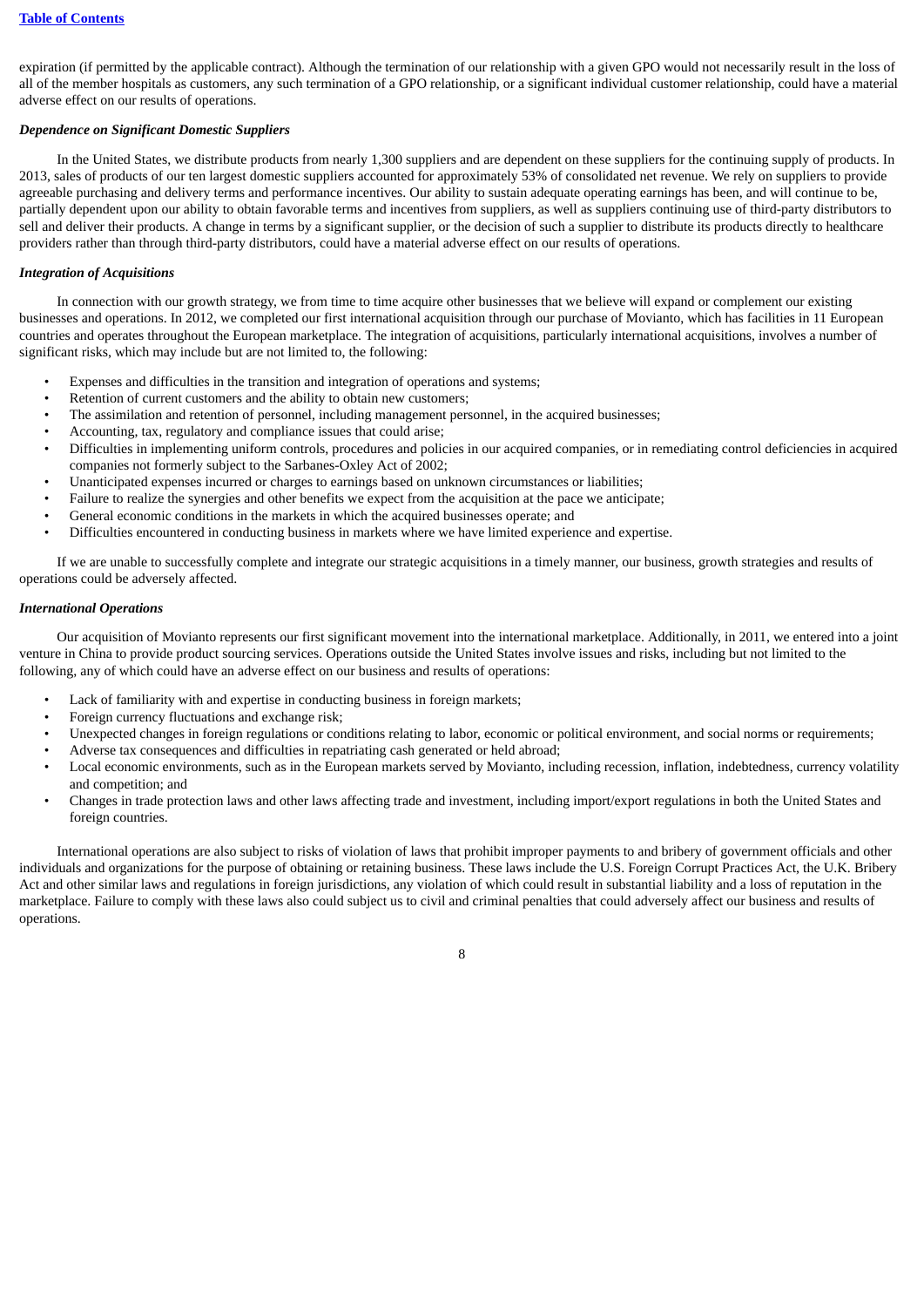### *Changes in the Healthcare Environment in the United States*

We, along with our customers and suppliers, are subject to extensive federal and state regulations relating to healthcare as well as the policies and practices of the private healthcare insurance industry. In recent years, there have been a number of government and private initiatives to reduce healthcare costs and government spending. These changes have included an increased reliance on managed care; reductions in Medicare and Medicaid reimbursement levels; consolidation of competitors, suppliers and customers; a shift in healthcare provider venues from acute care settings to clinics, physician offices and home care; and the development of larger, more sophisticated purchasing groups. All of these changes place additional financial pressure on healthcare provider customers, who in turn seek to reduce the costs and pricing of products and services provided by us. We expect the healthcare industry to continue to change significantly and these potential changes, which may include a reduction in government support of healthcare services, adverse changes in legislation or regulations, and further reductions in healthcare reimbursement practices, could have a material adverse effect on our results of operations.

In March 2010, federal healthcare legislation known as the Affordable Care Act was enacted. This healthcare reform legislation includes, among other things, provisions for expanded Medicaid eligibility and access to healthcare insurance as well as increased taxes and fees on certain corporations and medical products. Effective January 1, 2013, the Affordable Care Act imposed a 2.3% federal excise tax on manufacturers for sales of certain medical devices. In the event these manufacturers attempt to pass all or a portion of this excise tax through to us, or in the event such tax leads manufacturers to offer less favorable terms and incentives to distributors, our profitability could be adversely impacted. The provisions of the Affordable Care Act will not be fully implemented until 2018 and, although there is no way to predict the full impact of the law on the healthcare industry and our operations, its implementation may have an adverse effect on both customer purchasing and payment behavior and supplier product prices and terms of sale, all of which could adversely affect our results of operations.

## *Regulatory Requirements*

We must comply with numerous laws and regulations in the United States, Europe, Asia and other countries where we distribute. We also are required to hold permits and licenses and to comply with the operational and security standards of various governmental bodies and agencies. Any failure to comply with these laws and regulations or any failure to maintain the necessary permits, licenses or approvals, or to comply with the required standards, could disrupt our operations and/or adversely affect our results of operations and financial condition. In addition, we are subject to various federal and state laws intended to prevent healthcare fraud and abuse. The requirements of these fraud and abuse laws are complicated and subject to interpretation and may be applied by a regulator, prosecutor or judge in a manner that could negatively impact us financially or operationally.

#### *General Economic Climate*

The financial and economic climate in recent years continues to have a negative impact on most sectors of the domestic economy and the international markets in which Movianto operates. This uncertain financial and economic climate has reduced patient demand for healthcare services, reduced product price inflation, intensified pressures on healthcare providers to reduce both costs and purchases of our products and services and could compromise our customers' ability to timely pay for their purchases. Poor economic conditions could lead our suppliers to offer less favorable terms of purchase to distributors, which would negatively affect our profitability. These and other possible consequences of financial and economic changes could materially and adversely affect our business and results of operations.

#### *Bankruptcy, Insolvency or other Credit Failure of Customers*

We provide credit in the normal course of business to customers. We perform initial and ongoing credit evaluations of customers and maintain reserves for credit losses. The bankruptcy, insolvency or other credit failure of one or more customers with substantial balances due to us could have a material adverse effect on our results of operations.

### *Reliance on Information Systems and Technological Advancement*

We rely on information systems to receive, process, analyze and manage data in distributing thousands of inventory items to customers from numerous distribution and logistics centers. These systems are also relied upon for billings to and collections from customers, as well as the purchase of and payment for inventory and related transactions from our suppliers. In addition, the success of our long-term growth strategy is dependent upon the ability to continually monitor and upgrade our information systems to provide better service to customers. Our business and results of operations may be materially adversely affected if systems are interrupted or damaged by unforeseen events (including cyber attacks) or fail to operate for an extended period of time, or if we fail to appropriately enhance our systems to support growth and strategic initiatives.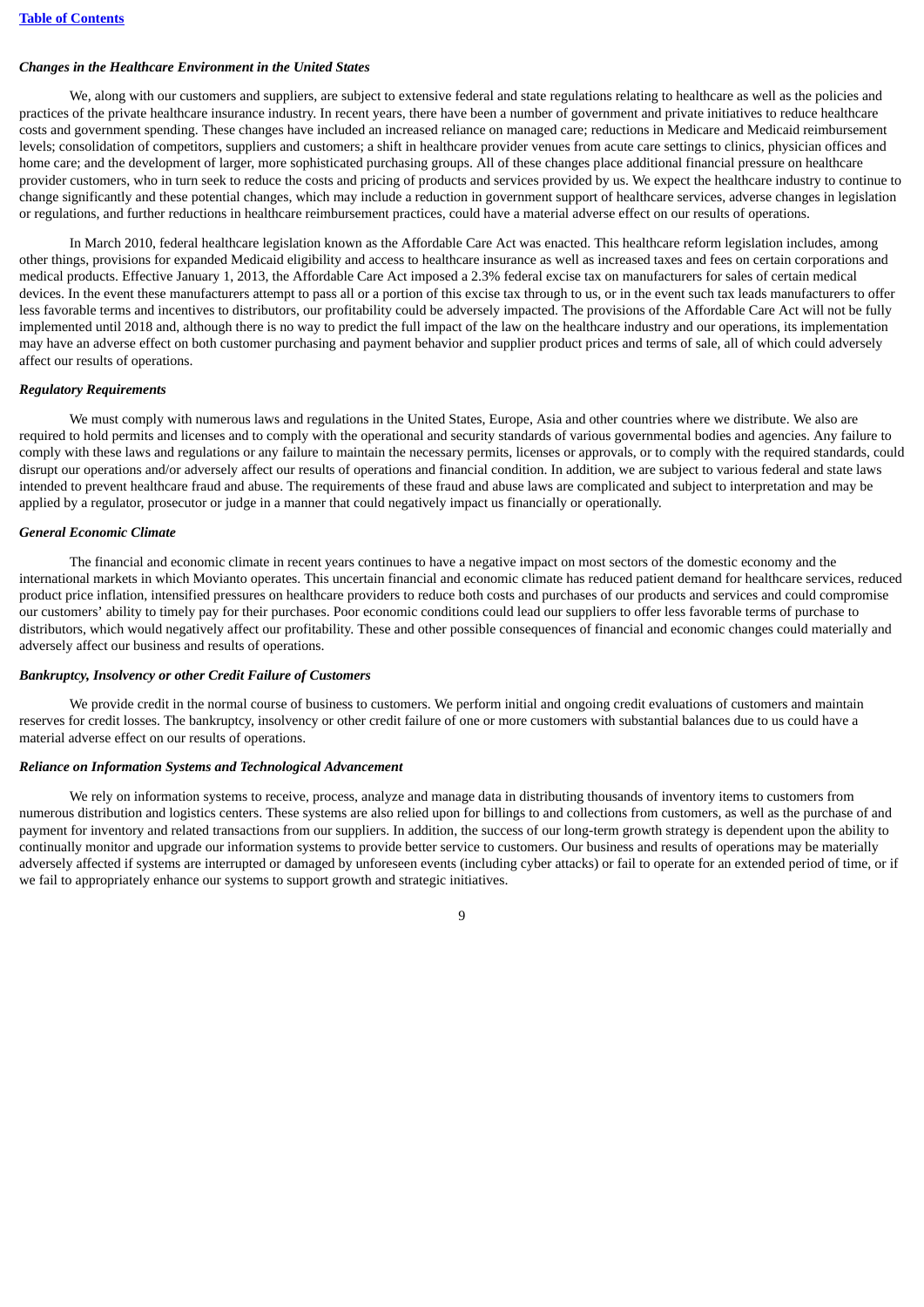#### *Changes in Tax Laws*

We operate throughout the United States and Europe as well as in China. As a result, we are subjected to the tax laws and regulations of the United States federal, state and local governments and of various foreign jurisdictions. From time to time, legislative and regulatory initiatives are proposed, including but not limited to proposals to repeal LIFO (last-in, first-out) treatment of domestic inventory or changes in tax accounting methods for inventory or other tax items, that could adversely affect our tax positions, tax rate or cash payments for taxes.

#### <span id="page-10-0"></span>*Item 1B. Unresolved Staff Comments*

None.

#### <span id="page-10-1"></span>*Item 2. Properties*

Our Domestic segment had 43 distribution centers as well as office and warehouse space across the United States as of December 31, 2013. We lease all of these distribution centers from unaffiliated third parties. We also lease offices in China and Malaysia as well as small offices for sales and consulting personnel across the United States. In addition, we have a warehousing arrangement in Honolulu, Hawaii, with an unaffiliated third party, and lease space on a temporary basis from time to time to meet our inventory storage needs. We own our corporate headquarters building, and adjacent acreage, in Mechanicsville, Virginia, a suburb of Richmond, Virginia.

Our International segment leases18 and owns two logistics centers across 11 European countries. We also operate seven transport depots, of which we lease six and own one. We also lease office space in Stuttgart, Germany.

We regularly assess our business needs and make changes to the capacity and location of distribution and logistics centers. We believe that our facilities are adequate to carry on our business as currently conducted. A number of leases are scheduled to terminate within the next several years. We believe that, if necessary, we could find facilities to replace these leased premises without suffering a material adverse effect on our business.

#### <span id="page-10-2"></span>*Item 3. Legal Proceedings*

We are subject to various legal actions that are ordinary and incidental to our business, including contract disputes, employment, workers' compensation, product liability, regulatory and other matters. We establish reserves from time to time based upon periodic assessment of the potential outcomes of pending matters. In addition, we believe that any potential liability arising from employment, product liability, workers' compensation and other personal injury litigation matters would be adequately covered by our insurance coverage, subject to policy limits, applicable deductibles and insurer solvency. While the outcome of legal actions cannot be predicted with certainty, we believe, based on current knowledge and the advice of counsel, that the outcome of these currently pending matters, individually or in the aggregate, will not have a material adverse effect on our financial condition or results of operations.

# **Part II**

#### <span id="page-10-4"></span><span id="page-10-3"></span>*Item 4. Mine Safety Disclosures*

Not applicable.

# <span id="page-10-5"></span>Item 5. Market for Registrant's Common Equity, Related Stockholder Matters, and Issuer Purchases of Equity Securities

Owens & Minor, Inc.'s common stock trades on the New York Stock Exchange under the symbol OMI. As of February 13, 2014, there were approximately 3,484 common shareholders of record. We believe there are an estimated additional 30,985 beneficial holders of our common stock. See Selected Quarterly Financial Information in Item 15 of this report for high and low closing sales prices of our common stock and quarterly cash dividends per common share and Item 7, Management's Discussion and Analysis of Financial Condition and Results of Operations, for a discussion of our dividend payments.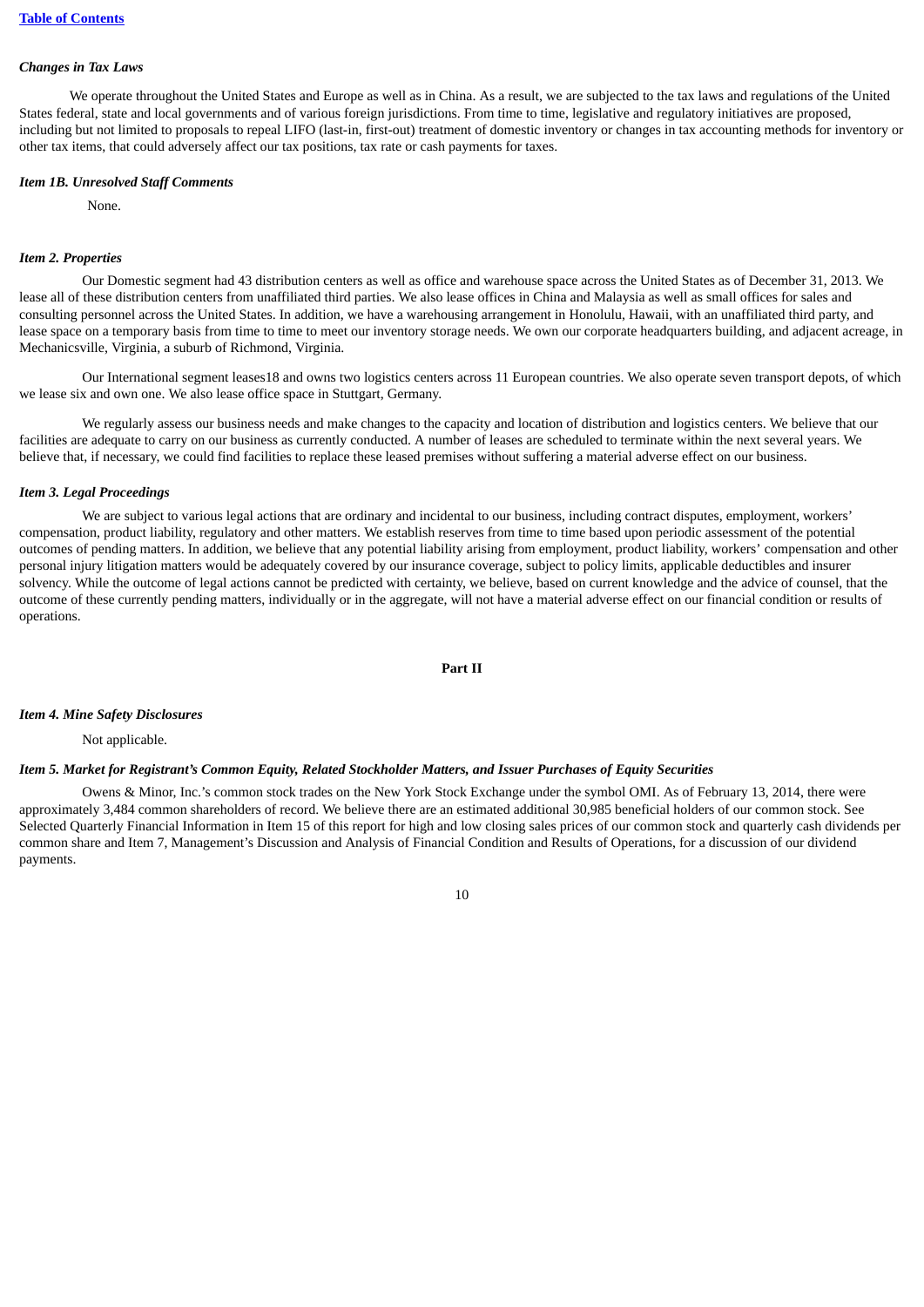# **5-Year Total Shareholder Return**

The following performance graph compares the performance of our common stock to the S&P 500 Index and an Industry Peer Group (which includes the companies listed below) for the last five years. This graph assumes that the value of the investment in the common stock and each index was \$100 on December 31, 2008, and that all dividends were reinvested.

The Industry Peer Group, weighted by market capitalization, consists of companies engaged in the business of healthcare product distribution. The Peer Group includes pharmaceutical distribution companies: AmerisourceBergen Corporation, Cardinal Health, Inc., and McKesson Corporation; and medical product distribution companies: Henry Schein, Inc., and Patterson Companies, Inc.



| 12/2008<br><b>Company Name / Index</b> |  | 12/2009 |  |        | 12/2010 | 12/2011 | 12/2012 | 12/2013 |        |
|----------------------------------------|--|---------|--|--------|---------|---------|---------|---------|--------|
| Owens & Minor, Inc.                    |  | 100.00  |  | 116.81 |         | 123.13  | 119.43  | 126.30  | 166.60 |
| S&P 500 Index                          |  | 100.00  |  | 126.46 |         | 145.51  | 148.59  | 172.37  | 228.19 |
| Peer Group                             |  | 100.00  |  | 146.87 |         | 174.80  | 190.01  | 223.72  | 359.71 |

*Share Repurchase Program.* In February 2011, our Board of Directors authorized a share repurchase program of up to \$50 million of our outstanding common stock to be executed at the discretion of management over a three-year period, expiring in February 2014. The program is intended to offset shares issued in conjunction with our stock incentive plan and may be suspended or discontinued at any time. During the year ended December 31, 2013, we repurchased in open-market transactions and retired 560 thousand shares at an average price per share of \$33.72. As of December 31, 2013, we have no remaining shares authorized for repurchase.

In February 2014, our Board of Directors renewed our share repurchase program authorizing the purchase of \$100 million in common stock through 2017. The timing of repurchases and the number of shares of common stock to be repurchased will be determined by management based upon market conditions and other factors. The program is intended, in part, to offset shares issued in conjunction with our stock incentive plan and may be suspended or discontinued at any time.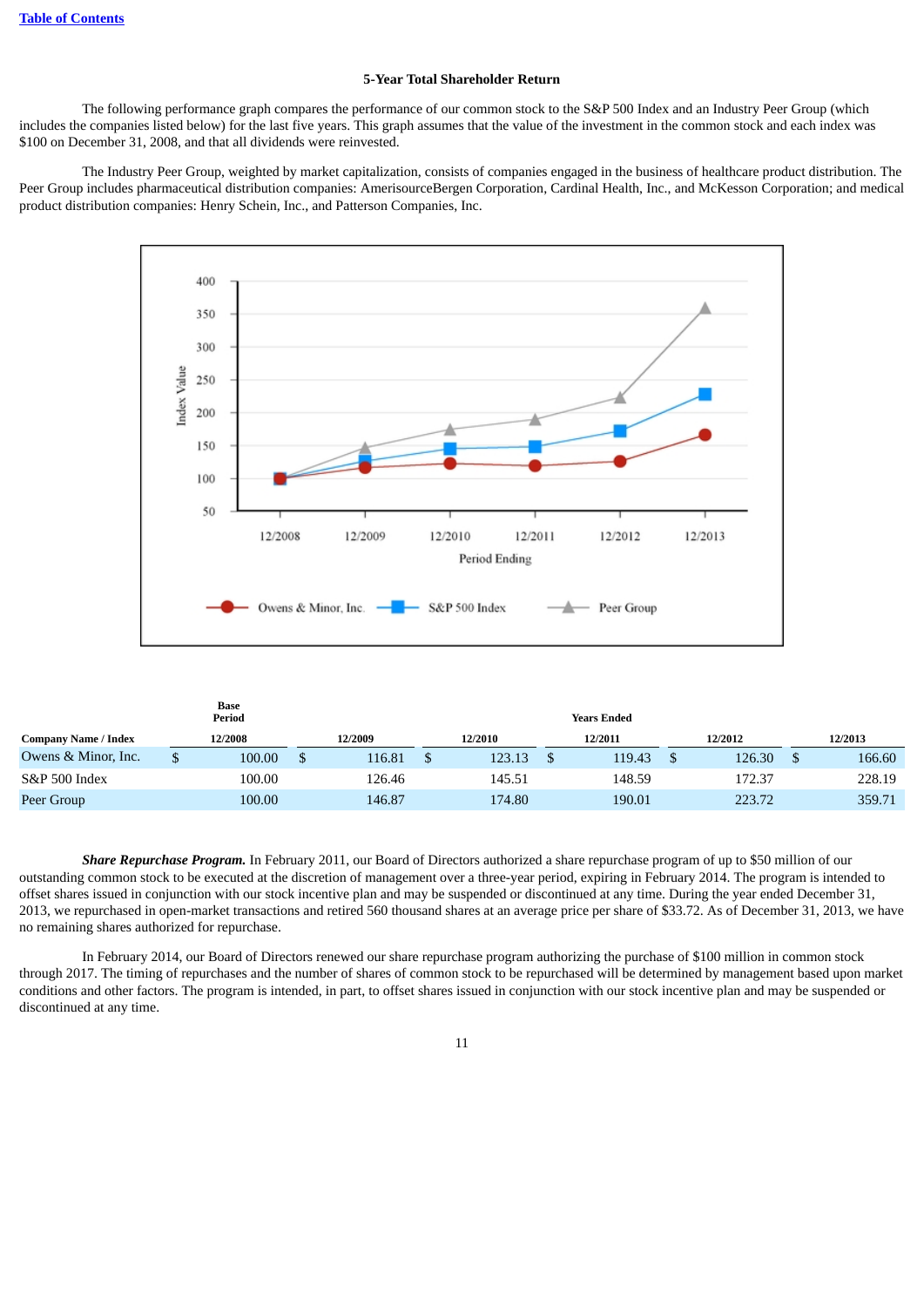The following table summarizes the share repurchase activity by month during the fourth quarter of 2013.

<span id="page-12-0"></span>

| Period        | <b>Total number of</b><br>shares purchased | Average price paid<br>per share | <b>Total number of</b><br>shares purchased<br>as part of a publicly<br>announced program | Maximum dollar value of<br>shares that may yet be<br>purchased under the program |
|---------------|--------------------------------------------|---------------------------------|------------------------------------------------------------------------------------------|----------------------------------------------------------------------------------|
| October 2013  | 41,600                                     | 34.58                           | 41,600                                                                                   | 1,737,703                                                                        |
| November 2013 | 21,200                                     | 36.88                           | 21,200                                                                                   | 955,593                                                                          |
| December 2013 | 25,770                                     | 37.09                           | 25,770                                                                                   |                                                                                  |
| Total         | 88,570                                     |                                 | 88,570                                                                                   |                                                                                  |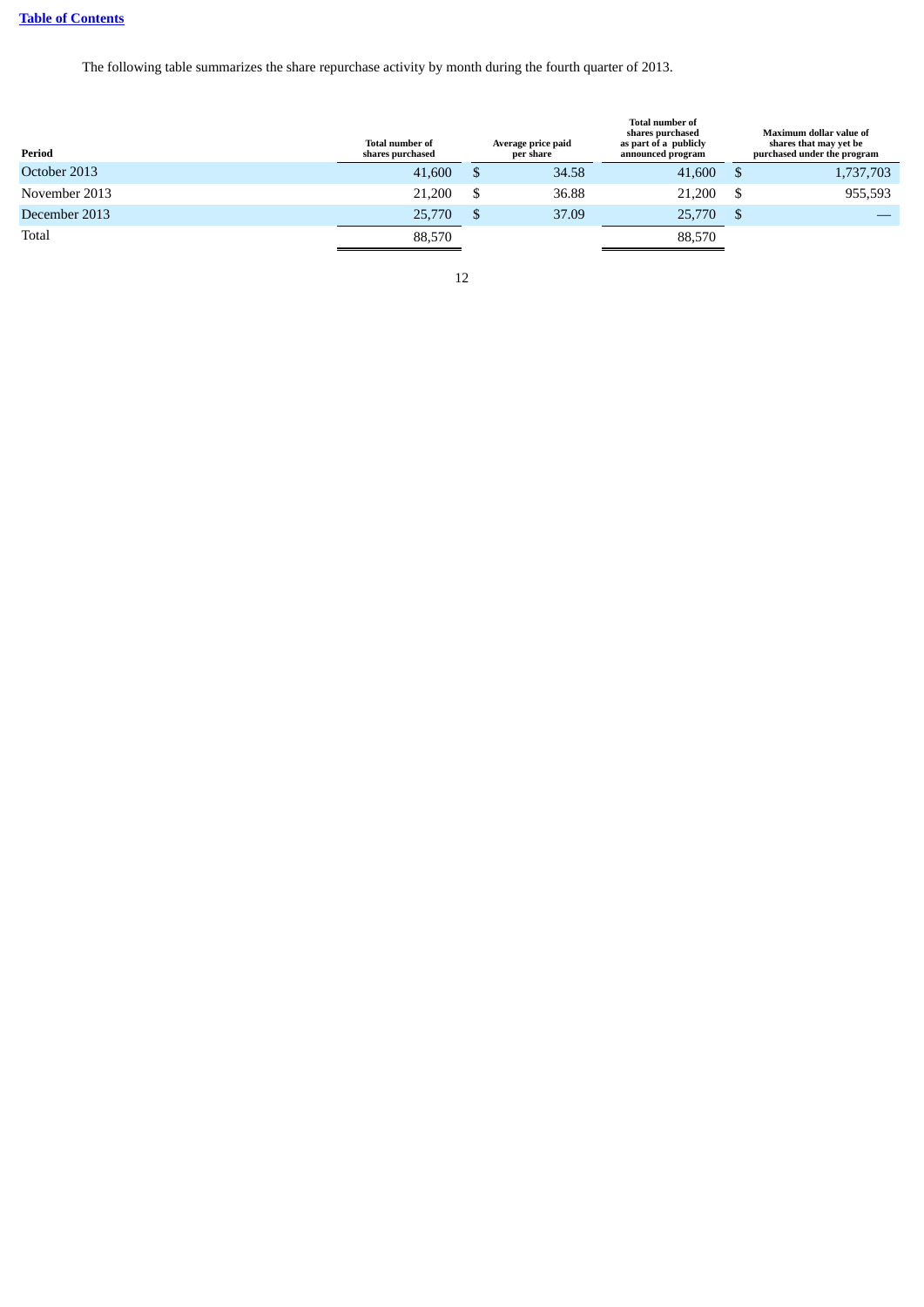### *Item 6. Selected Consolidated Financial Data*

*(in thousands, except ratios and per share data)*

\_\_\_\_\_\_\_\_\_\_\_\_\_\_\_\_\_\_\_\_\_\_\_\_\_\_\_\_

|                                                                                    | At or for the Year Ended December 31, |              |    |           |                           |              |                           |              |                           |           |  |
|------------------------------------------------------------------------------------|---------------------------------------|--------------|----|-----------|---------------------------|--------------|---------------------------|--------------|---------------------------|-----------|--|
|                                                                                    |                                       | $2013^{(2)}$ |    | 2012(3)   |                           | $2011^{(4)}$ |                           | $2010^{(5)}$ |                           | 2009      |  |
| <b>Summary of Operations:</b>                                                      |                                       |              |    |           |                           |              |                           |              |                           |           |  |
| Net revenue <sup>(9)</sup>                                                         | \$                                    | 9,071,532    | \$ | 8,868,324 | \$                        | 8,627,912    | \$                        | 8,123,608    | \$                        | 8,037,624 |  |
| Income from continuing operations                                                  | \$                                    | 110,882      | \$ | 109,003   | $\$$                      | 115,198      | $\mathbb{S}$              | 110,579      | \$                        | 116,859   |  |
| Loss from discontinued operations, net of $tax^{(1)}$                              |                                       |              |    |           |                           |              |                           |              |                           | (12,201)  |  |
| Net income                                                                         | $\boldsymbol{\$}$                     | 110,882      | \$ | 109,003   | $\boldsymbol{\mathsf{S}}$ | 115,198      | $\boldsymbol{\mathsf{S}}$ | 110,579      | $\boldsymbol{\mathsf{S}}$ | 104,658   |  |
| Per Common Share <sup>(6)</sup> :                                                  |                                       |              |    |           |                           |              |                           |              |                           |           |  |
| Net income (loss) attributable to Owens & Minor,<br>Inc. per common share-basic:   |                                       |              |    |           |                           |              |                           |              |                           |           |  |
| Continuing operations                                                              | \$                                    | 1.76         | \$ | 1.72      | \$                        | 1.82         | \$                        | 1.76         | \$                        | 1.87      |  |
| Discontinued operations                                                            |                                       |              |    |           |                           |              |                           |              |                           | (0.19)    |  |
| Net income per share-basic                                                         | \$                                    | 1.76         | \$ | 1.72      | \$                        | 1.82         | \$                        | 1.76         | \$                        | 1.68      |  |
| Net income (loss) attributable to Owens & Minor,<br>Inc. per common share-diluted: |                                       |              |    |           |                           |              |                           |              |                           |           |  |
| Continuing operations                                                              | \$                                    | 1.76         | \$ | 1.72      | \$                        | 1.81         | \$                        | 1.75         | \$                        | 1.86      |  |
| Discontinued operations                                                            |                                       |              |    |           |                           |              |                           |              |                           | (0.19)    |  |
| Net income per share-diluted                                                       | \$                                    | 1.76         | \$ | 1.72      | \$                        | 1.81         | \$                        | 1.75         | \$                        | 1.67      |  |
| Cash dividends                                                                     | \$                                    | 0.960        | \$ | 0.880     | \$                        | 0.800        | \$                        | 0.708        | \$                        | 0.613     |  |
| Stock price at year end                                                            | \$                                    | 36.56        | \$ | 28.51     | \$                        | 27.79        | \$                        | 29.43        | \$                        | 28.62     |  |
| <b>Summary of Financial Position:</b>                                              |                                       |              |    |           |                           |              |                           |              |                           |           |  |
| <b>Total assets</b>                                                                | \$                                    | 2,324,042    | \$ | 2,214,398 | \$                        | 1,946,815    | \$                        | 1,822,039    | \$                        | 1,747,088 |  |
| Cash and cash equivalents                                                          | \$                                    | 101,905      | \$ | 97,888    | \$                        | 135,938      | \$                        | 159,213      | \$                        | 96,136    |  |
| <b>Total debt</b>                                                                  | \$                                    | 216,243      | \$ | 217,591   | \$                        | 214,556      | \$                        | 210,906      | \$                        | 210,917   |  |
| Total Owens & Minor, Inc. shareholders' equity                                     | \$                                    | 1,023,913    | \$ | 972,526   | \$                        | 918,087      | \$                        | 857,518      | \$                        | 769,179   |  |
| <b>Selected Ratios:</b>                                                            |                                       |              |    |           |                           |              |                           |              |                           |           |  |
| Gross margin as a percent of revenue                                               |                                       | 12.31%       |    | 10.43%    |                           | 9.94%        |                           | 9.94%        |                           | 10.13%    |  |
| Selling, general, and administrative expenses as a<br>percent of revenue           |                                       | 9.52%        |    | 7.70%     |                           | 7.08%        |                           | 6.94%        |                           | 7.37%     |  |
| Operating earnings as a percent of revenue                                         |                                       | 2.18%        |    | 2.22%     |                           | 2.36%        |                           | 2.41%        |                           | 2.50%     |  |
| Days sales outstanding (DSO) <sup>(7)</sup>                                        |                                       | 22.1         |    | 20.8      |                           | 20.7         |                           | 19.6         |                           | 21.4      |  |
| Average annual inventory turnover (8)                                              |                                       | 10.4         |    | 10.1      |                           | 10.2         |                           | 10.4         |                           | 10.6      |  |

(1) In January 2009, we exited our direct-to-consumer diabetes supply (DTC) business. Accordingly, the DTC business is presented as discontinued *operations for all periods presented.*

(2) We incurred charges of \$12.4 million (\$8.9 million after tax, or \$0.14 per common share) associated with acquisition-related and exit and *realignment activities in 2013. See Notes 3 and 9 of Notes to Consolidated Financial Statements.*

(3) We incurred charges of \$10.2 million (\$8.2 million after tax, or \$0.13 per common share) associated with acquisition-related and exit and *realignment activities in 2012. See Notes 3 and 9 of Notes to Consolidated Financial Statements.*

(4) We incurred charges of \$13.2 million (\$8.0 million after tax, or \$0.13 per common share) associated with acquisition-related and exit and *realignment activities in 2011. See Note 9 of Notes to Consolidated Financial Statements.*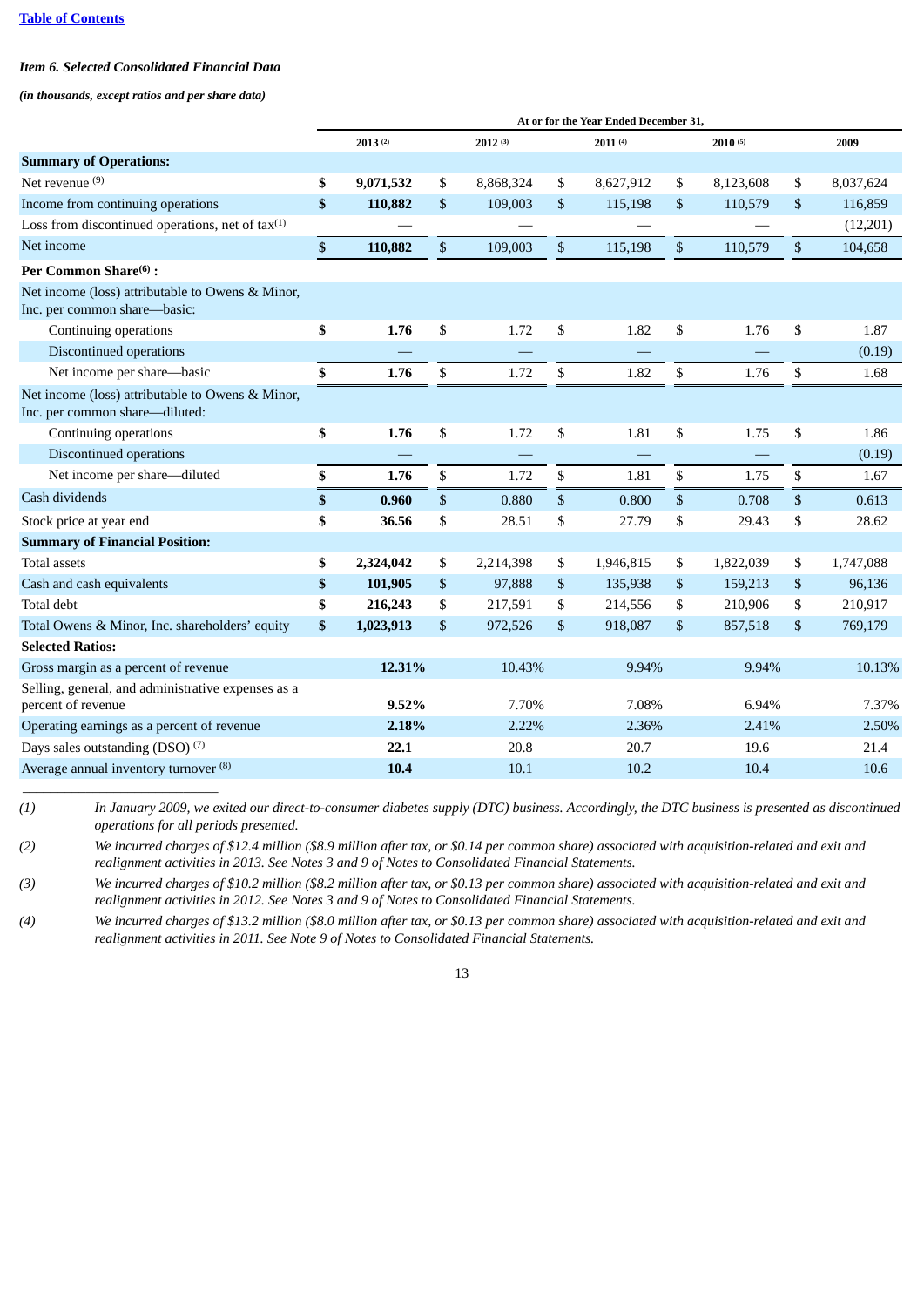- (5) We terminated our frozen defined benefit pension plan in the fourth quarter of 2010 and recognized a settlement charge of \$19.6 million (\$11.9 *million after tax, or \$0.19 per common share).*
- (6) On March 31, 2010, we effected a three-for-two stock split of our outstanding shares of common stock in the form of a stock dividend of one share of common stock for every two shares outstanding to stockholders of record on March 15, 2010. The common stock began trading on a post-split basis on April 1, 2010. All share and per-share data (except par value) have been adjusted to reflect this split.
- *(7) Based on net revenue for the fourth quarter of the year.*
- *(8) Based on cost of goods sold for the preceding 12 months.*
- <span id="page-14-0"></span>(9) 2012 net revenue has been revised to reflect current year revenue presentation. See Note 1 of Notes to Consolidated Financial Statements.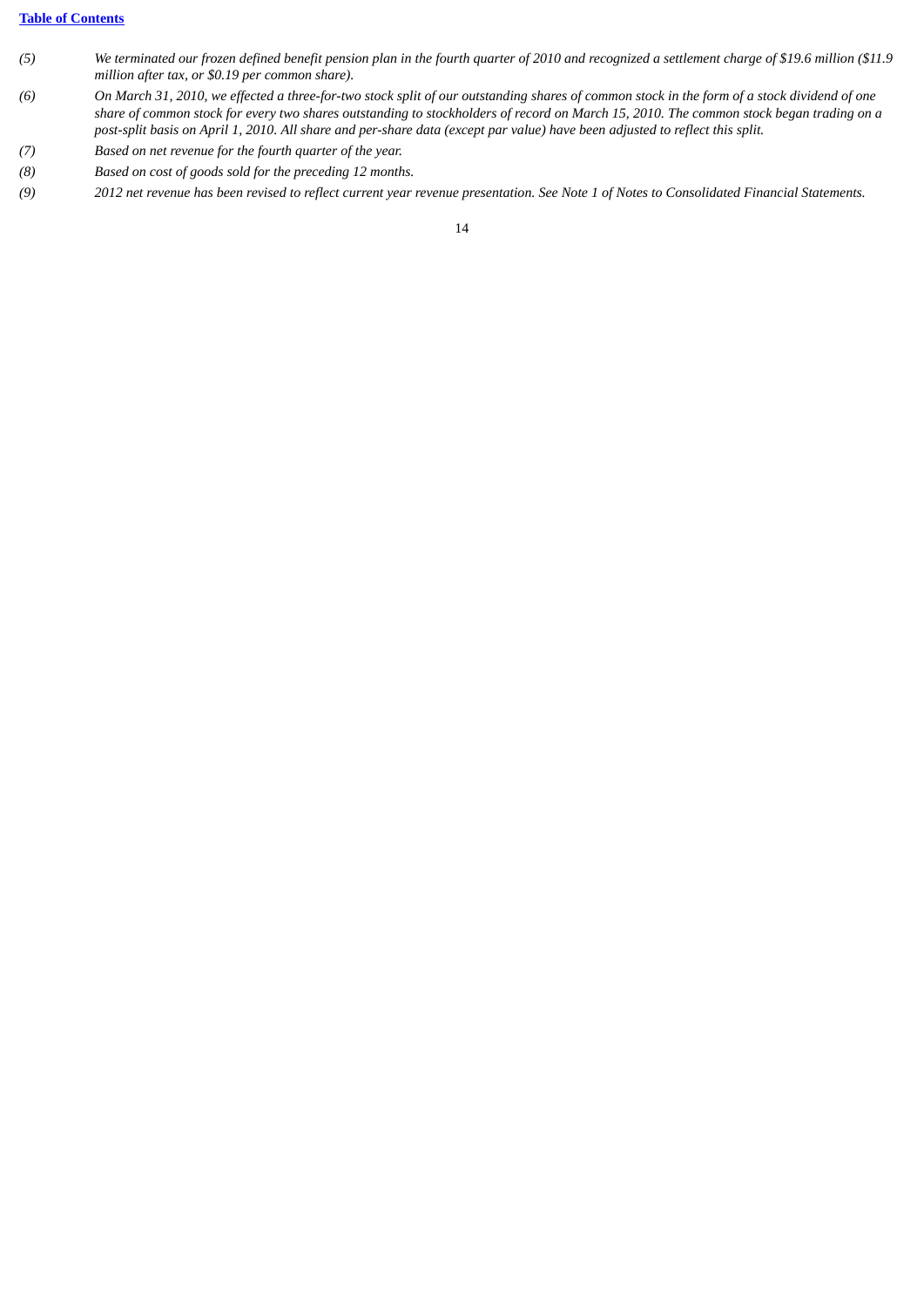### *Item 7. Management's Discussion and Analysis of Financial Condition and Results of Operations*

Management's discussion and analysis of financial condition and results of operations is intended to assist the reader in the understanding and assessment of significant changes and trends related to the results of operations of the Company together with its subsidiaries. The discussion and analysis presented below refers to, and should be read in conjunction with, the consolidated financial statements and accompanying notes included in Item 8 of Part II of this Annual Report on Form 10-K.

#### **Overview**

Owens & Minor, Inc., along with its subsidiaries, (we, us, or our) is a leading national distributor of name-brand medical and surgical supplies and a healthcare logistics company. We report our business under two segments: Domestic and International. The Domestic segment includes all services in the United States relating to our role as a medical supply logistics company serving healthcare providers and manufacturers. The International segment, which is comprised of the Movianto Group (Movianto) acquired on August 31, 2012, provides third-party logistics for the pharmaceutical, biotechnology and medical device industries in the European market. Segment financial information is provided in Note 20 of Notes to the Consolidated Financial Statements included in this annual report.

### *Financial Highlights.*

The following table provides a reconciliation of reported operating earnings, net income and diluted net income per common share to non-GAAP measures used by management:

|                                                                                      | For the years ended December 31, |         |    |         |     |         |  |  |
|--------------------------------------------------------------------------------------|----------------------------------|---------|----|---------|-----|---------|--|--|
| (Dollars in thousands, except per share data)                                        |                                  | 2013    |    | 2012    |     | 2011    |  |  |
| Operating earnings, as reported (GAAP)                                               |                                  | 198,083 | \$ | 196,753 |     | 203,515 |  |  |
| Acquisition-related and exit and realignment charges                                 |                                  | 12,444  |    | 10,164  |     | 13,168  |  |  |
| Operating earnings, adjusted (non-GAAP) (Adjusted Operated Earnings)                 |                                  | 210,527 | \$ | 206.917 |     | 216,683 |  |  |
| Adjusted Operating Earnings as a percent of revenue (non-GAAP)                       | 2.32%                            |         |    | 2.33%   |     | 2.51%   |  |  |
| Net income attributable to Owens & Minor, Inc., as reported (GAAP)                   |                                  | 110.882 | \$ | 109,003 | \$. | 115,198 |  |  |
| Acquisition-related and exit and realignment charges, net of tax                     |                                  | 8,856   |    | 8,200   |     | 7,993   |  |  |
| Net income, adjusted (non-GAAP) (Adjusted Net Income)                                |                                  | 119,738 | \$ | 117,203 |     | 123,191 |  |  |
| Net income attributable to Owens & Minor, Inc. per diluted common share, as reported |                                  |         |    |         |     |         |  |  |
| (GAAP)                                                                               | \$                               | 1.76    | \$ | 1.72    | £.  | 1.81    |  |  |
| Acquisition-related and exit and realignment charges, per diluted common share       |                                  | 0.14    |    | 0.13    |     | 0.13    |  |  |
| Net income per diluted common share, adjusted (non-GAAP) (Adjusted EPS)              |                                  | 1.90    | \$ | 1.85    |     | 1.94    |  |  |

#### **Use of Non-GAAP Measures**

Our management's discussion and analysis contains financial measures that are not calculated in accordance with U.S. generally accepted accounting principles (GAAP). In general, the measures exclude items and charges that (i) management does not believe reflect our core business and relate more to strategic, multi-year corporate activities; or (ii) relate to activities or actions that may have occurred over multiple or in prior periods without predictable trends. Management uses these non-GAAP financial measures internally to evaluate our performance, evaluate the balance sheet, engage in financial and operational planning and determine incentive compensation.

Management provides these non-GAAP financial measures to investors as supplemental metrics to assist readers in assessing the effects of items and events on our financial and operating results and in comparing our performance to that of our competitors. However, the non-GAAP financial measures used by us may be calculated differently from, and therefore may not be comparable to, similarly titled measures used by other companies.

The non-GAAP financial measures disclosed by us should not be considered a substitute for, or superior to, financial measures calculated in accordance with GAAP, and the financial results calculated in accordance with GAAP.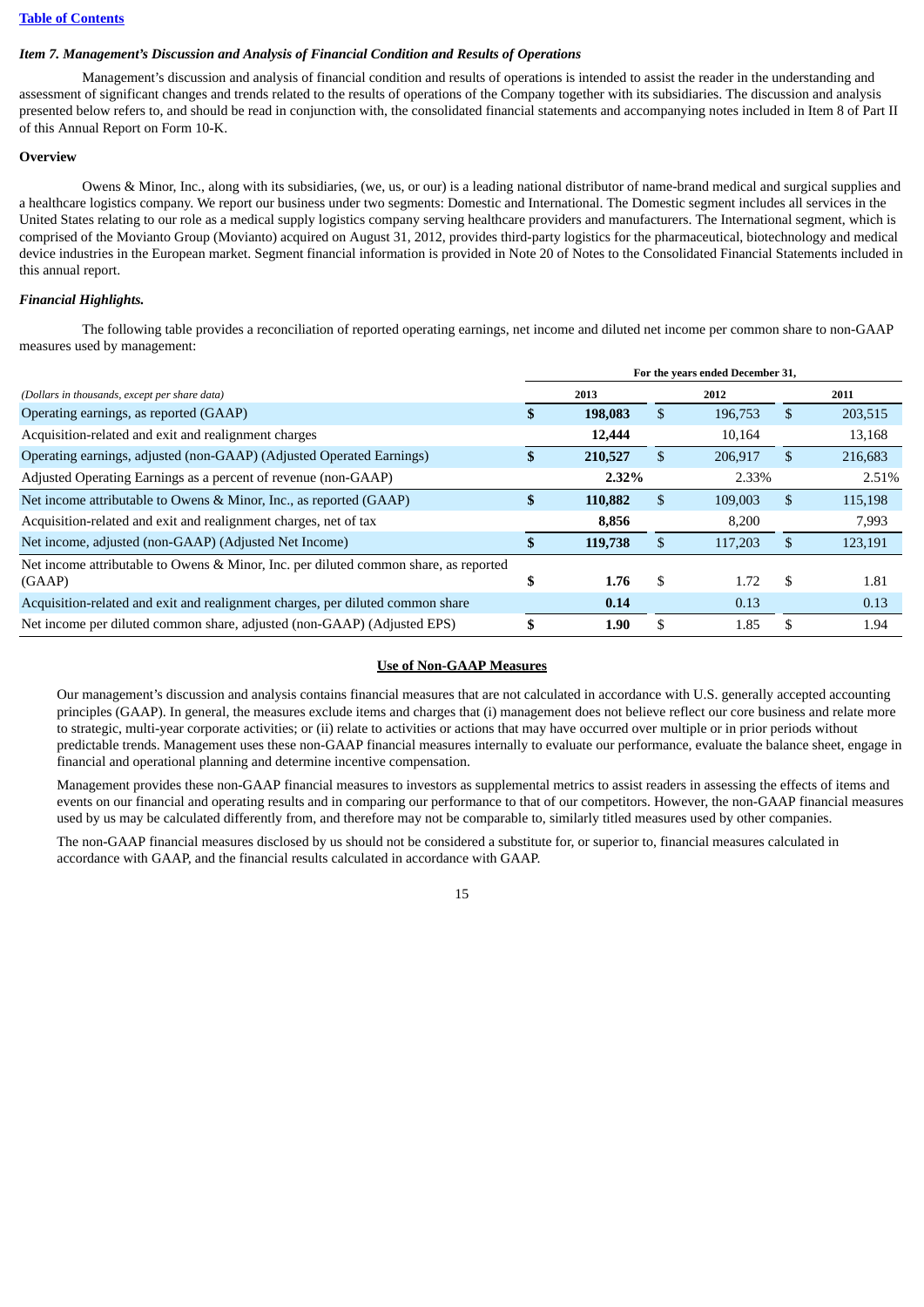Acquisition-related charges, pre-tax, of \$3.5 million and \$10.5 million in 2013 and 2012 are associated with Movianto and \$0.5 million in 2011 is related to the establishment of our joint venture in China. Acquisition-related charges in 2013 primarily consist of costs to transition Movianto's information technology and other operations and administrative functions from the former owner. Charges in 2012 are primarily transaction costs incurred to perform due diligence and to analyze, negotiate and consummate the acquisition and costs to perform post-closing activities to establish a tax-efficient organizational structure. Exit and realignment charges (income), pre-tax, of \$8.9 million, \$(0.4) million and \$12.7 million in 2013, 2012 and 2011 are associated with optimizing our operations and include the consolidation of distribution and logistics centers and closure of offsite warehouses in the United States and Europe. Net of tax charges have been tax effected in the preceding table using a blended income tax rate depending on the amount of charges incurred in different tax jurisdictions. Unless otherwise stated, our analysis hereinafter excludes acquisition-related and exit and realignment charges. More information about these charges is provided in Notes 3 and 9 of Notes to Consolidated Financial Statements included in this annual report.

Adjusted EPS increased to \$1.90 in 2013 from \$1.85 in 2012 primarily due to an increase in Adjusted Operating Earnings of \$3.6 million. Domestic segment operating earnings were \$211.9 million for 2013, a decrease of \$0.4 million when compared to the prior year. International segment operating losses improved over the prior year by \$4.0 million to \$1.4 million for 2013. The Domestic segment operating earnings were affected by higher gross margin, which was fully offset by higher selling, general and administrative expenses. The International segment operating loss includes a full year of activity which showed improving results in the second half of 2013.

### **Results of Operations**

#### *2013 compared to 2012*

| Net revenue.           | For the years ended December<br>31, |           |  |           |  |           | Change  |
|------------------------|-------------------------------------|-----------|--|-----------|--|-----------|---------|
| (Dollars in thousands) |                                     | 2013      |  | 2012      |  |           | $\%$    |
| Domestic               | J)                                  | 8,688,018 |  | 8.731.484 |  | (43, 466) | (0.5)%  |
| International          |                                     | 383,514   |  | 136.840   |  | 246,674   | 180.3%  |
| Net revenue            |                                     | 9,071,532 |  | 8,868,324 |  | 203,208   | $2.3\%$ |

Net revenue for the current year increased due to a full year of activity in our International segment compared to four months in the prior year. Domestic segment revenue continued to be impacted by ongoing market trends including lower rates of healthcare utilization. In addition, our continued rationalization of smaller, less profitable healthcare provider customers and suppliers and reduced government purchases were not fully offset by growth in existing customers, fee-for-service and new business. Fee-for-service business represents approximately two-thirds of net revenue in the International segment.

| Gross margin.          |           | For the years ended December 31, |         | Change |
|------------------------|-----------|----------------------------------|---------|--------|
| (Dollars in thousands) | 2013      | 2012                             |         | $\%$   |
| Gross margin           | 1,117,075 | 924.654                          | 192,421 | 20.8%  |
| As a % of net revenue  | 12.31%    | 10.43%                           |         |        |

Gross margin increased primarily due to a full year of Movianto activity in the current year which contributed \$177.4 million to the year over year change. The Domestic segment gross margin benefitted from strategic initiatives including growth in fee-for-service business during the year and supplier price changes in the first and second quarters of 2013 at a higher level than in 2012.

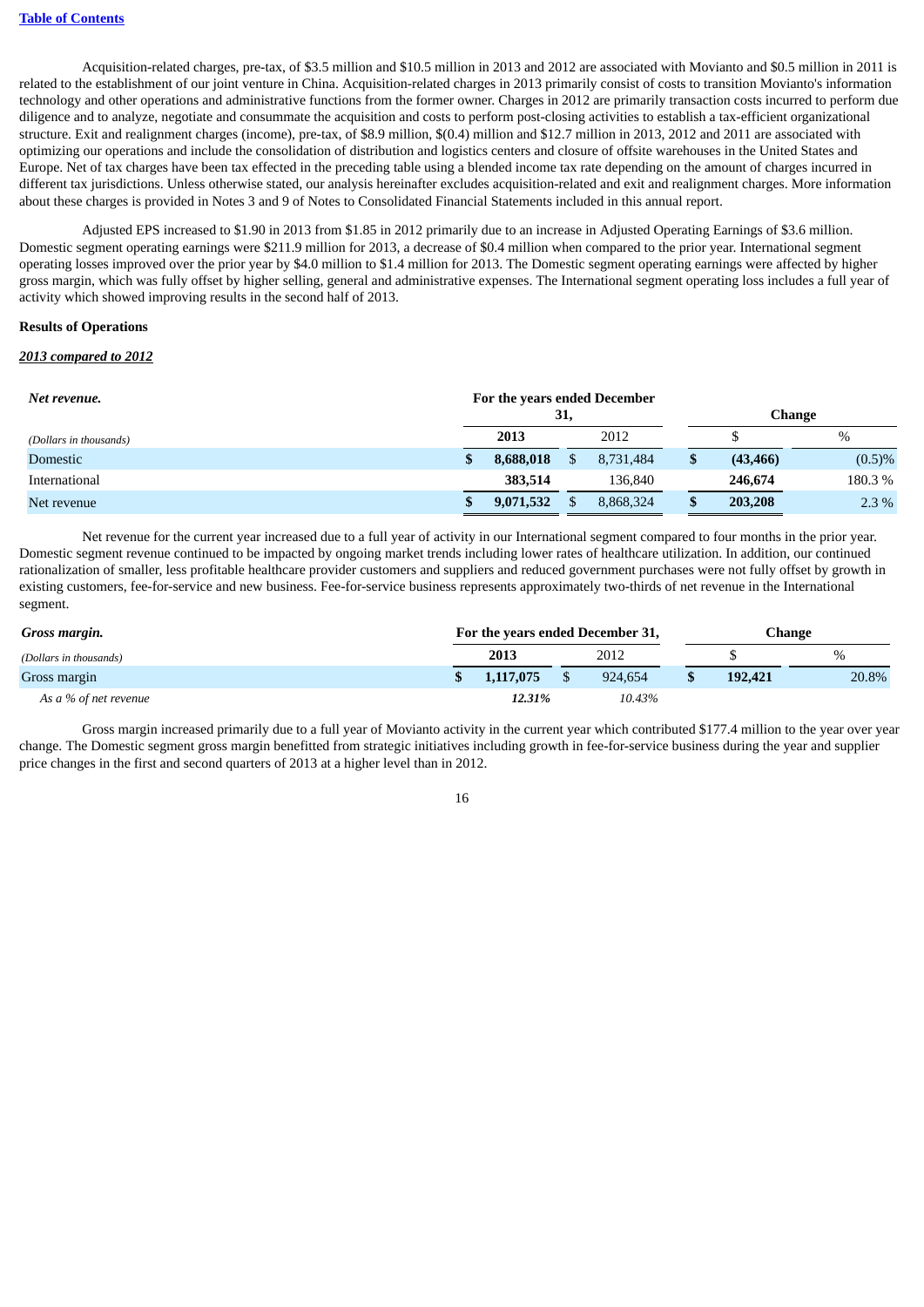We value Domestic segment inventory under the LIFO method. Had inventory been valued under the first-in, first-out (FIFO) method, gross margin as a percentage of net revenue would have been lower by 3 basis points in 2013 and higher by 5 basis points in 2012.

| Operating expenses.           |         | For the years ended December 31, |         | Change |  |
|-------------------------------|---------|----------------------------------|---------|--------|--|
| (Dollars in thousands)        | 2013    | 2012                             |         | $\%$   |  |
| SG&A expenses                 | 863.656 | 682,595                          | 181,061 | 26.5%  |  |
| As a % of net revenue         | 9.52%   | 7.70%                            |         |        |  |
| Depreciation and amortization | 50.586  | 39.604                           | 10,982  | 27.7%  |  |
| Other operating income, net   | (7,694) | (4, 462)                         | (3,232) | 72.4%  |  |

Selling, general and administrative (SG&A) expenses include labor, warehousing, handling and delivery costs associated with our distribution and logistics services, as well as labor costs for our supply-chain consulting services and all costs associated with our fee-for-service business. The costs to convert new customers to our information systems are generally incurred prior to the recognition of revenues from new customers. The International segment also includes costs for information technology and other transition services provided by the former owners of Movianto which were substantially completed in 2013.

SG&A expense increased by \$165.4 million in the current year due to a full year of activity in Movianto. Domestic SG&A expense also increased over the prior year due to greater fee-for-service sales activity, increased costs to support strategic initiatives and higher costs associated with workers' compensation, litigation and healthcare. During the second quarter of 2013, we reached a settlement in the administrative proceedings before the California Board of Equalization related to certain municipal sales tax incentives. As a result, SG&A expenses were reduced in 2013 by a net amount of \$4.3 million, which was fully offset by the increased costs noted above. In the future, the company expects to receive an ongoing tax incentive that will vary with eligible revenues generated by sales to California-based customers. More information about this incentive is provided in Note 18 of Notes to Consolidated Financial Statements included in this annual report.

Depreciation and amortization expense increase in the current year was primarily related to warehouse equipment and information technology hardware and software acquired with Movianto. In addition, depreciation and amortization increased \$0.8 million in the Domestic segment due to software enhancements for operational efficiency improvements.

Other operating income includes finance charge income of \$6.0 million and \$4.9 million in 2013 and 2012. The increase over the prior year was due to \$1.6 million increase in income associated with product financing arrangements with customers in Europe, \$0.8 million in foreign exchange gains and a net \$0.9 million in Domestic charges incurred in 2012 associated with specific litigation matters and loss contingency expenses which did not recur in the current year.

| Interest expense, net.  |        | For the years ended December 31, |       | Change    |  |
|-------------------------|--------|----------------------------------|-------|-----------|--|
| (Dollars in thousands)  | 2013   | 2012                             |       | $\%$      |  |
| Interest expense, net   | 13,098 | 13.397                           | (299) | $(2.2)\%$ |  |
| Effective interest rate | 6.05%  | 6.17%                            |       |           |  |

For 2013, the decrease in interest expense was primarily from lower commitment fees in our new revolving credit facility effective June 2012, partially offset by less interest income earned on cash and cash equivalents.

| Income taxes.          |        | For the years ended December 31, | Change |        |  |
|------------------------|--------|----------------------------------|--------|--------|--|
| (Dollars in thousands) | 2013   | 2012                             |        | $\%$   |  |
| Income tax provision   | 74,103 | 74.353                           | (250)  | (0.3)% |  |
| Effective tax rate     | 40.1%  | 40.6%                            |        |        |  |

The provision for income taxes, including income taxes on acquisition-related and exit and realignment charges, decreased from the prior year due to the impact of non-deductible acquisition-related costs in 2012 incurred as a result of the Movianto acquisition as well as results of benefits recognized in the current year upon the conclusion of examinations of our 2009 and 2010 Federal and certain state income tax returns. These benefits were partially offset by the impact of foreign taxes.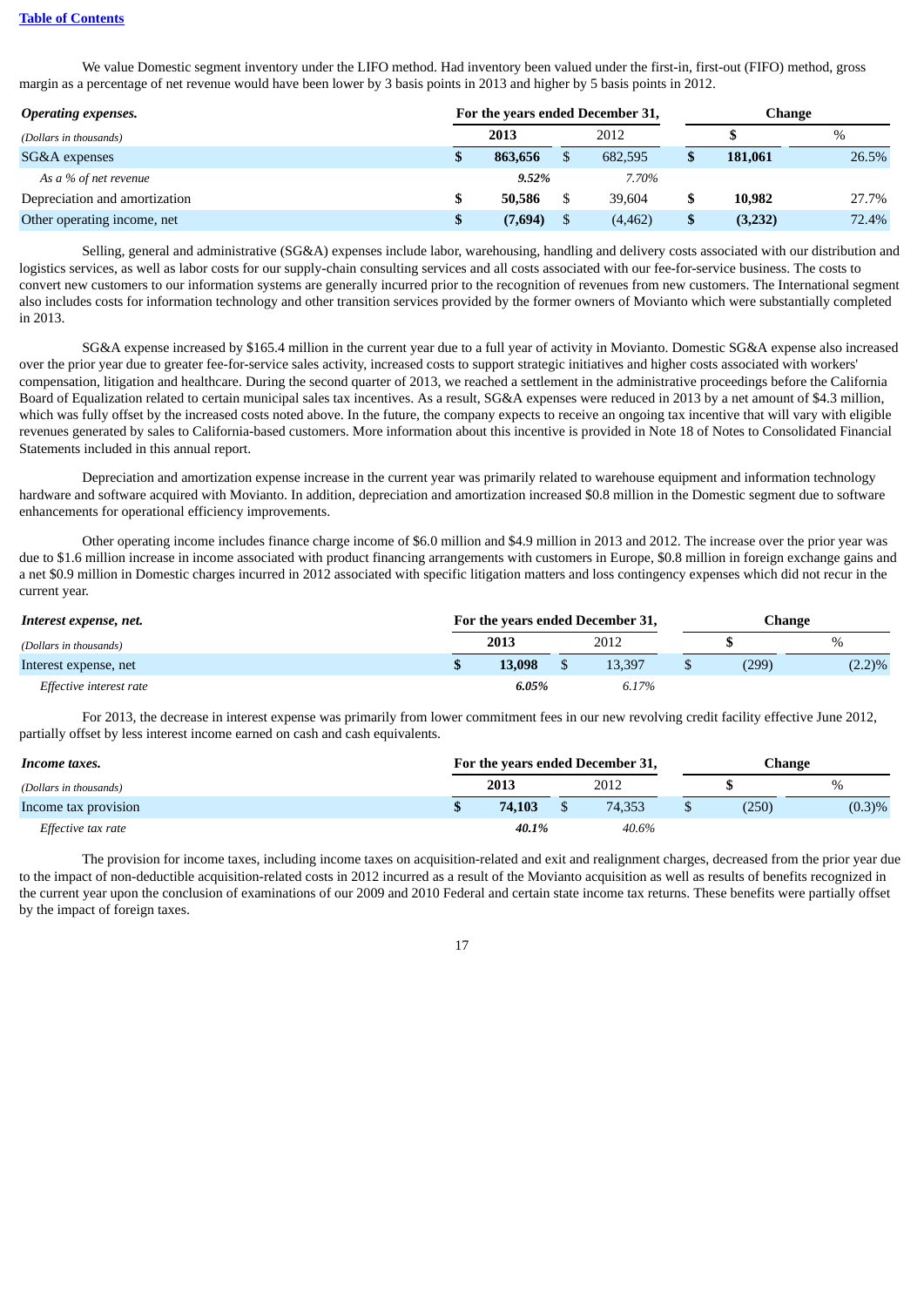# *2012 compared to 2011*

| Net revenue.           | For the years ended December<br>31, |           |   |           |  | Change |         |      |  |
|------------------------|-------------------------------------|-----------|---|-----------|--|--------|---------|------|--|
| (Dollars in thousands) |                                     | 2012      |   | 2011      |  |        |         | $\%$ |  |
| Domestic               |                                     | 8,731,484 | S | 8,627,912 |  |        | 103,572 | 1.2% |  |
| International          |                                     | 136,840   |   |           |  |        | 136,840 | N/A  |  |
| Net revenue            |                                     | 8,868,324 |   | 8,627,912 |  |        | 240,412 | 2.8% |  |

Domestic segment revenue increased as a result of growth from existing customers. Factors affecting the Domestic segment growth rate included lower comparative utilization of healthcare services, reduced product price inflation and a lower level of government purchasing, as well as ongoing rationalization of certain of the company's suppliers. The International segment revenue for 2012 includes activity since our acquisition on August 31, 2012.

| Gross margin.          | For the years ended December 31, |         |  |         | Change |        |      |  |
|------------------------|----------------------------------|---------|--|---------|--------|--------|------|--|
| (Dollars in thousands) |                                  | 2012    |  | 2011    |        |        | %    |  |
| Gross margin           |                                  | 924.654 |  | 857,537 |        | 67,117 | 7.8% |  |
| As a % of net revenue  |                                  | 10.43%  |  | 9.94%   |        |        |      |  |

The increases in gross margin dollars and gross margin percentage are primarily due to contributions by Movianto for the four months since acquisition. These gains were partially offset by declines in the Domestic segment due to customer mix, including lower margin on new contracts with large integrated health networks and competitive pressures.

We value Domestic segment inventory under the LIFO method. Had inventory been valued under the first-in, first-out (FIFO) method, gross margin as a percentage of net revenue would have been higher by 5 basis points in 2012 and 16 basis points in 2011.

| Operating expenses.           | For the years ended December 31, |          |  | Change  |   |        |       |
|-------------------------------|----------------------------------|----------|--|---------|---|--------|-------|
| (Dollars in thousands)        |                                  | 2012     |  | 2011    |   |        | $\%$  |
| SG&A expenses                 |                                  | 682,595  |  | 610.657 |   | 71,938 | 11.8% |
| As a % of net revenue         |                                  | 7.70%    |  | 7.08%   |   |        |       |
| Depreciation and amortization |                                  | 39,604   |  | 34.135  | S | 5,469  | 16.0% |
| Other operating income, net   |                                  | (4, 462) |  | (3,938) | S | (524)  | 13.3% |

SG&A expenses include labor, warehousing, handling and delivery costs associated with our distribution and third-party logistics services, as well as labor costs for our supply-chain consulting services. The costs to convert new customers to our information systems are generally incurred prior to the recognition of revenues.

SG&A expenses increased as a result of the acquisition of Movianto. The increase was partially offset by decreases in the Domestic segment primarily due to lower expenses in our fee-for-service operations, including lower costs for our third-party logistics business that converted a large new customer during 2011. International segment SG&A expenses include costs for information technology and other transition services provided by the former owners of Movianto, as well as information technology outsourcing and consulting for support and maintenance of its information systems.

Depreciation and amortization, primarily related to warehouse equipment and information technology hardware and software, increased in 2012 as a result of the acquisition of Movianto. Domestic segment depreciation and amortization increased \$2.4 million for operational software improvements and for warehouse equipment and leasehold improvements related to warehouse automation and the relocation of a distribution center. This increase was partially offset by lower amortization resulting from the expiration of noncompete agreements.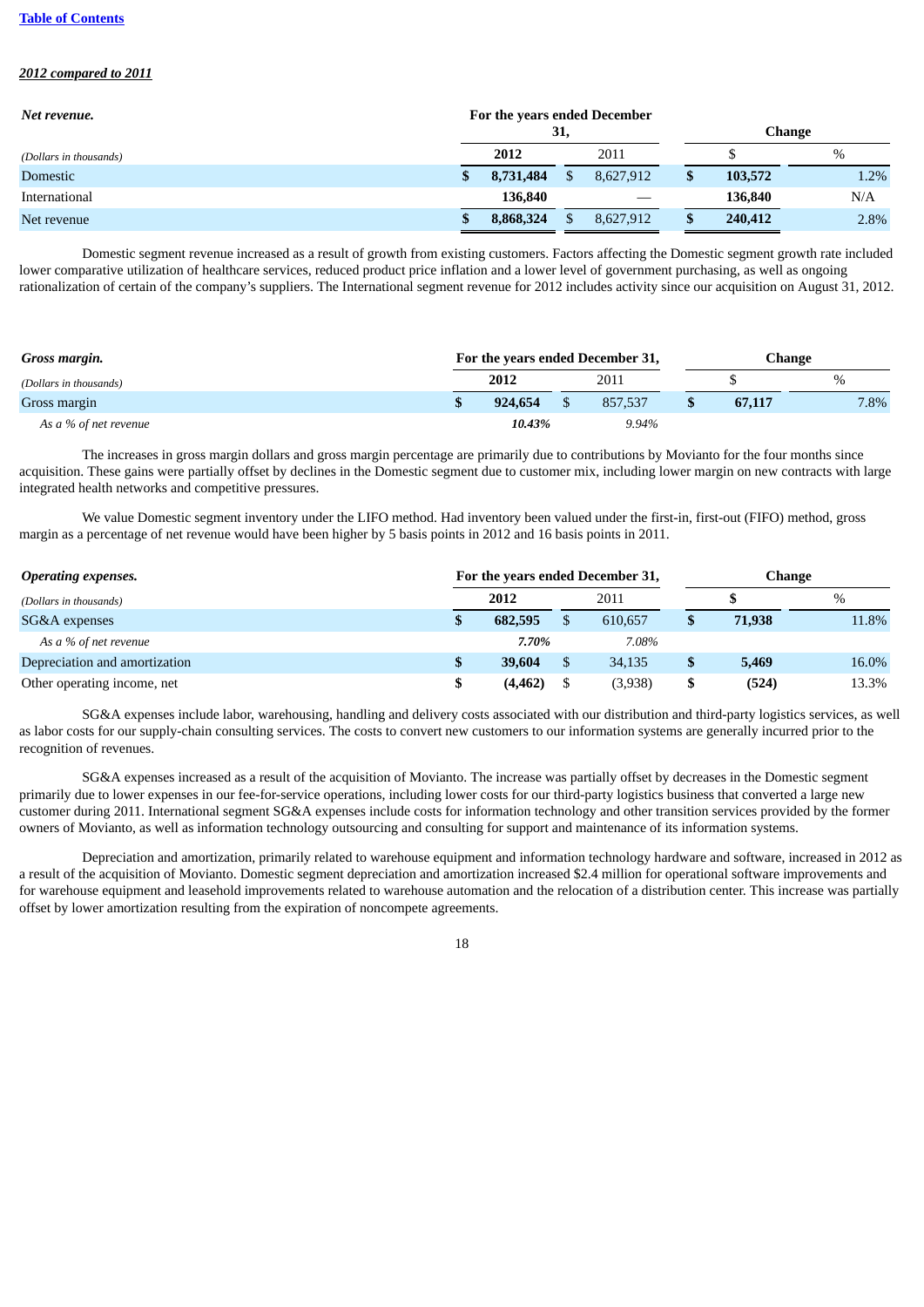Other operating income, net included finance charge income of \$4.9 million and \$2.9 million for 2012 and 2011. Finance charge income for 2012 includes income from customer inventory financing arrangements in Europe. Other operating income, net, in 2012 includes legal expenses and loss contingencies expense of approximately \$2.0 million associated with California-specific litigation and compensation and benefits requirements, partially offset by income of \$1.1 million from the settlement of a class action litigation. Other operating income for 2011 benefitted from \$2.2 million received from settlement of an anti-trust class action lawsuit. In addition, other operating income in 2011 included expenses of \$1.7 million primarily for the development of a model for partnering with customers.

| Interest expense, net.  | For the years ended December 31, |  |        |  | Change |           |  |  |
|-------------------------|----------------------------------|--|--------|--|--------|-----------|--|--|
| (Dollars in thousands)  | 2012                             |  | 2011   |  |        | %         |  |  |
| Interest expense, net   | 13,397                           |  | 13.682 |  | (285)  | $(2.1)\%$ |  |  |
| Effective interest rate | 6.17%                            |  | 6.42%  |  |        |           |  |  |

For 2012, the effective interest rate decreased to 6.17% primarily due to a 30 basis point decrease as a result of replacing our revolving credit facility in June 2012 with a new revolving credit facility with lower commitment fees (refer to *Capital Resources* in Management's Discussion and Analysis of Financial Condition for a description of the new revolving credit facility). The decrease in commitment fees was partially offset by a decline in interest income from interest rate swaps, which were terminated in 2011.

| Income taxes.          | For the years ended December 31, |        |  |        | Change |       |        |  |
|------------------------|----------------------------------|--------|--|--------|--------|-------|--------|--|
| (Dollars in thousands) |                                  | 2012   |  | 2011   |        |       | $\%$   |  |
| Income tax provision   |                                  | 74,353 |  | 74.635 |        | (282) | (0.4)% |  |
| Effective tax rate     |                                  | 40.6%  |  | 39.3%  |        |       |        |  |

Excluding the acquisition-related and exit and realignment costs in 2012, of which approximately \$4.6 million were not tax deductible, the effective tax rate was 39.4% for 2012.

### **Financial Condition, Liquidity and Capital Resources**

*Financial condition.* We monitor operating working capital through days sales outstanding (DSO) and merchandise inventory turnover. We estimate a hypothetical increase (decrease) in DSO of one day would result in a decrease (increase) in our cash balances, an increase (decrease) in borrowings against our revolving credit facility, or a combination thereof of approximately \$25 million.

The majority of our cash and cash equivalents are held in cash depository accounts with major banks in the United States and Europe or invested in high-quality, short-term liquid investments. Changes in our working capital can vary in the normal course of business based upon the timing of inventory purchases, collection of accounts receivable, and payment to suppliers.

|                                                  |    | For the years ended December |      |       |               |      |         |  |  |
|--------------------------------------------------|----|------------------------------|------|-------|---------------|------|---------|--|--|
|                                                  |    |                              | 31,  |       | <b>Change</b> |      |         |  |  |
| (Dollars in millions)                            |    | 2013                         |      | 2012  |               |      | %       |  |  |
| Cash and cash equivalents                        |    | 101.9                        | S    | 97.9  | \$            | 4.0  | $4.1\%$ |  |  |
| Accounts and notes receivable, net of allowances | \$ | 572.9                        | - \$ | 537.3 | \$            | 35.6 | 6.6%    |  |  |
| Consolidated DSO $(1)$                           |    | 22.1                         |      | 20.8  |               |      |         |  |  |
| Merchandise inventories                          | \$ | 771.7                        | -\$  | 763.8 | S             | 7.9  | 1.0%    |  |  |
| Consolidated inventory turnover <sup>(2)</sup>   |    | 10.4                         |      | 10.1  |               |      |         |  |  |
| Accounts payable                                 | \$ | 643.9                        |      | 603.1 | \$.           | 40.8 | 6.8%    |  |  |

*(1) Based on year end accounts receivable and net revenue for the fourth quarter*

(2) Based on average annual inventory and costs of goods sold for the years ended December 31, 2013 and 2012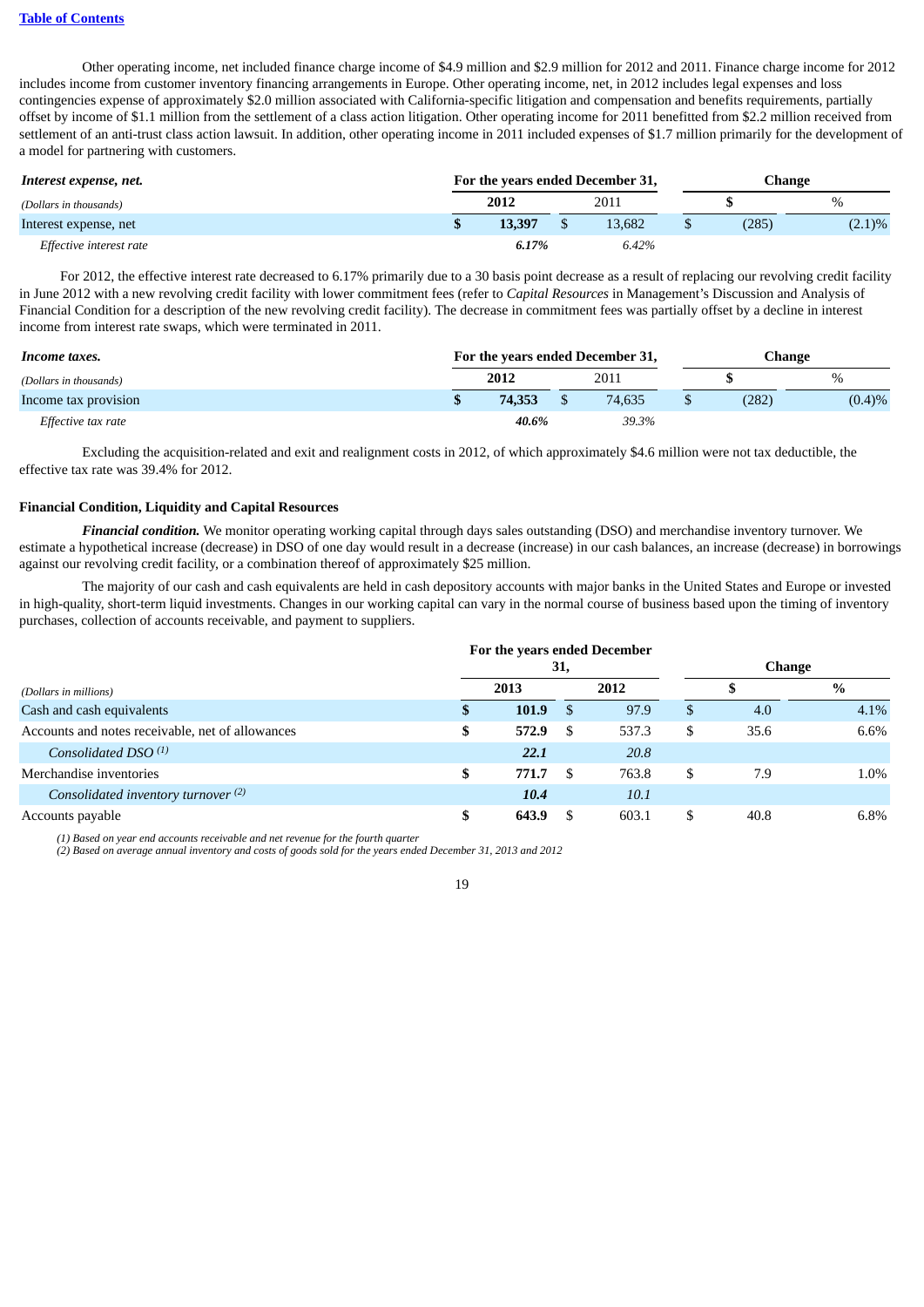*Liquidity and capital expenditures.* The following table summarizes our consolidated statements of cash flows for the years ended December 31, 2013, 2012 and 2011:

| (Dollars in millions)                                  | 2013        | 2012    | 2011       |
|--------------------------------------------------------|-------------|---------|------------|
| Net cash provided by (used for) continuing operations: |             |         |            |
| Operating activities                                   | \$<br>140.6 | 218.5   | \$<br>68.4 |
| Investing activities                                   | (57.1)      | (190.8) | (33.9)     |
| <b>Financing activities</b>                            | (82.0)      | (68.4)  | (57.5)     |
| Discontinued operations                                |             |         | (0.3)      |
| Effect of exchange rate changes on cash                | 2.5         | 2.7     |            |
| Increase (decrease) in cash and cash equivalents       | 4.0         | (38.0)  | (23.3)     |

Cash provided by operating activities was \$140.6 million in 2013, compared to \$218.5 million in 2012 and \$68.4 million in 2011. Cash from operating activities for 2013 decreased compared to 2012 due to changes in working capital, including increases in accounts and notes receivable which experienced an increase in DSO of 1.3 days (unfavorable impact on cash of \$33.3 million). Cash from operating activities for 2012 increased over 2011 due to the reduction of Domestic segment inventories and benefitted from a decrease in Domestic segment DSO of 1.6 days in 2012 (favorable impact of approximately \$38.3 million). Cash from operating activities in 2011 was a result of operating earnings and an increase in accounts payable, due to increased inventory purchases, offset by a build-up of inventory of approximately \$100 million for new business, an increase in DSO of 1.1 days (unfavorable impact on cash of \$26.3 million), and an increase in other current assets related to our growth in revenues.

Cash used for investing activities was \$57.1 million for 2013, compared to \$190.8 million for 2012 and \$33.9 million for 2011. Capital expenditures in 2013 were \$60.1 million primarily related to information technology initiatives and distribution center and logistics facility moves and modifications. In 2012, we acquired Movianto in exchange for approximately \$155.2 million of cash plus assumed third-party debt (primarily capitalized leases) of \$2.1 million. Domestic segment capital expenditures were \$34.5 million in 2012, primarily related to our strategic and operational efficiency initiatives, particularly initiatives relating to information technology enhancements. Capital expenditures in 2011 primarily included leasehold improvements and warehouse equipment for our distribution centers and logistics facilities, as well as investments in operational software improvements and certain customer-facing technologies.

Net cash used in financing activities was \$82.0 million in 2013, 68.4 million in 2012, and \$57.5 million in 2011. We paid dividends of \$60.7 million, \$55.7 million and \$50.9 million and repurchased common stock under a share repurchase program for \$18.9 million, \$15.0 million and \$16.1 million in the years ended December 31, 2013, 2012 and 2011. In addition, in 2011 we received proceeds of \$4.0 million as a result of the termination of interest rate swaps.

Cash used by operating activities of discontinued operations was \$0.3 million for 2011, associated with administrative costs.

*Capital resources.* Our sources of liquidity include cash and cash equivalents and a revolving credit facility. On June 5, 2012, we entered into a five-year \$350 million Credit Agreement with Wells Fargo Bank, N.A., JPMorgan Chase Bank, N.A. and a syndicate of financial institutions (the Credit Agreement). This agreement replaced an existing \$350 million credit agreement set to expire on June 7, 2013. Under the Credit Agreement, we have the ability to request two one-year extensions and to request an increase in aggregate commitments by up to \$150 million. The interest rate, which is subject to adjustment quarterly, is based on the London Interbank Offered Rate (LIBOR), the Federal Funds Rate or the Prime Rate, plus an adjustment based on the better of our debt ratings or leverage ratio (Credit Spread) as defined by the Credit Agreement. We are charged a commitment fee of between 17.5 and 42.5 basis points on the unused portion of the facility. The terms of the Credit Agreement limit the amount of indebtedness that we may incur and require us to maintain ratios for leverage and interest coverage, including on a pro forma basis in the event of an acquisition. At December 31, 2013, we had no borrowings and letters of credit of \$5.0 million outstanding on the revolving credit facility, leaving \$345.0 million available for borrowing.

We may utilize the revolving credit facility for long-term strategic growth, capital expenditures, working capital and general corporate purposes. If we were unable to access the revolving credit facility, it could impact our ability to fund these needs. During 2013, we had no borrowings or repayments under the credit facilities. Based on our leverage ratio at December 31, 2013, the interest rate under the new credit facility was LIBOR plus 1.375%. We have \$200 million of senior notes outstanding, which mature in 2016 and bear interest at 6.35%, payable semi-annually on April 15 and October 15. The revolving credit facility and senior notes contain cross-default provisions which could result in the acceleration of payments due in the event of default of either agreement. We believe we were in compliance with the debt covenants at December 31, 2013.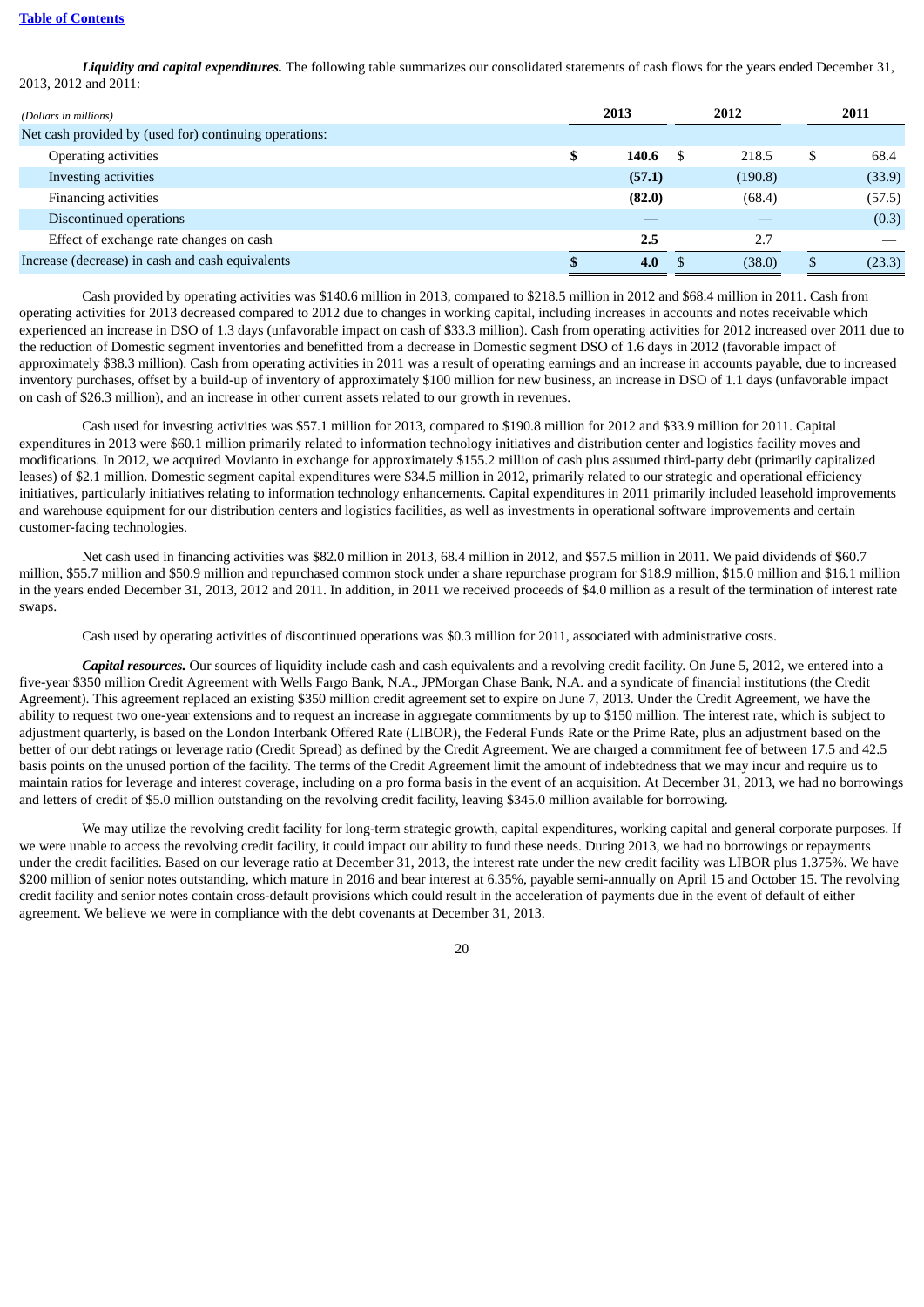We earn a portion of our operating earnings in foreign jurisdictions outside the U.S., which we consider to be indefinitely reinvested. Accordingly, no U.S. federal and state income taxes and withholding taxes have been provided on these earnings. Our cash, cash equivalents, short-term investments, and marketable securities held by our foreign subsidiaries totaled \$22.2 million and \$24.9 million as of December 31, 2013 and 2012. We do not intend, nor do we foresee a need, to repatriate these funds or other assets held outside the U.S. In the future, should we require more capital to fund discretionary activities in the U.S. than is generated by our domestic operations and is available through our borrowings, we could elect to repatriate cash or other assets from foreign jurisdictions that have previously been considered to be indefinitely reinvested. Upon distribution of these assets, we could be subject to additional U.S. federal and state income taxes and withholding taxes payable to foreign jurisdictions, where applicable.

The IRS on January 10, 2014 released final regulations relating to the adjustment of inventory costs for certain sales-based vendor charge-backs and the allowable treatment of these charge-backs in tax LIFO calculations. The Company is currently analyzing the impact of this regulatory change on our tax LIFO position, which could cause our related deferred tax liability to become due and payable, impacting future cash flow.

We paid quarterly cash dividends on our outstanding common stock at the rate of \$0.24 per share during 2013, \$0.22 per share during 2012, and \$0.20 per share during 2011. Our annual dividend payout ratio for the three years ended December 31, 2013, based on Adjusted EPS, was in the range of 41.2% to 50.5%. In February 2014, the Board of Directors approved a 4.2% increase in the amount of our quarterly dividend to \$0.25 per common share. We anticipate continuing to pay quarterly cash dividends in the future. However, the payment of future dividends remains within the discretion of the Board of Directors and will depend upon our results of operations, financial condition, capital requirements and other factors.

In February 2011, the Board of Directors authorized a share repurchase program of up to \$50 million of our outstanding common stock to be executed at the discretion of management over a three-year period, expiring in February 2014. The program is intended to offset shares issued in conjunction with our stock incentive plan and may be suspended or discontinued at any time. During 2013, we repurchased approximately 560 thousand shares at \$18.9 million under this program. At December 31, 2013, we had purchased all shares authorized under this program.

In February 2014, our Board of Directors renewed our share repurchase program authorizing the purchase of \$100 million in common stock through 2017. The timing of repurchases and the number of shares of common stock to be repurchased will be determined by management based upon market conditions and other factors. The program is intended to offset shares issued in conjunction with our stock incentive plan and may be suspended or discontinued at any time.

We believe available financing sources, including cash generated by operating activities and borrowings under the Credit Agreement, will be sufficient to fund our working capital needs, capital expenditures, long-term strategic growth, payments under long-term debt and lease arrangements, payments of quarterly cash dividends, share repurchases and other cash requirements. While we believe that we will have the ability to meet our financing needs in the foreseeable future, changes in economic conditions may impact (i) the ability of financial institutions to meet their contractual commitments to us, (ii) the ability of our customers and suppliers to meet their obligations to us or (iii) our cost of borrowing.

#### **Off-Balance Sheet Arrangements**

We do not have guarantees or other off-balance sheet financing arrangements, including variable interest entities, which we believe could have a material impact on financial condition or liquidity.

#### **Contractual Obligations**

The following is a summary of our significant contractual obligations as of December 31, 2013:

| (Dollars in millions)                    | Payments due by period |       |   |                     |  |           |    |           |     |                  |
|------------------------------------------|------------------------|-------|---|---------------------|--|-----------|----|-----------|-----|------------------|
| <b>Contractual obligations</b>           |                        | Total |   | Less than 1<br>year |  | 1-3 years |    | 4-5 years |     | After 5<br>years |
| Long-term debt (1)                       |                        | 231.8 |   | 12.7                |  | 219.1     | S  |           |     |                  |
| Purchase obligations <sup>(2)</sup>      |                        | 145.2 |   | 40.2                |  | 74.6      |    | 30.4      |     |                  |
| Operating leases <sup>(2)</sup>          |                        | 296.5 |   | 60.1                |  | 95.2      |    | 65.1      |     | 76.1             |
| Capital lease obligations <sup>(1)</sup> |                        | 12.8  |   | 3.9                 |  | 5.8       |    | 2.8       |     | 0.3              |
| Unrecognized tax benefits, net (3)       |                        | 4.2   |   | __                  |  |           |    |           |     |                  |
| Other long-term liabilities (4)          |                        | 80.4  |   | 3.1                 |  | 5.4       |    | 4.6       |     | 67.3             |
| Total contractual obligations (5)        |                        | 770.9 | S | 120.0               |  | 400.1     | \$ | 102.9     | -\$ | 143.7            |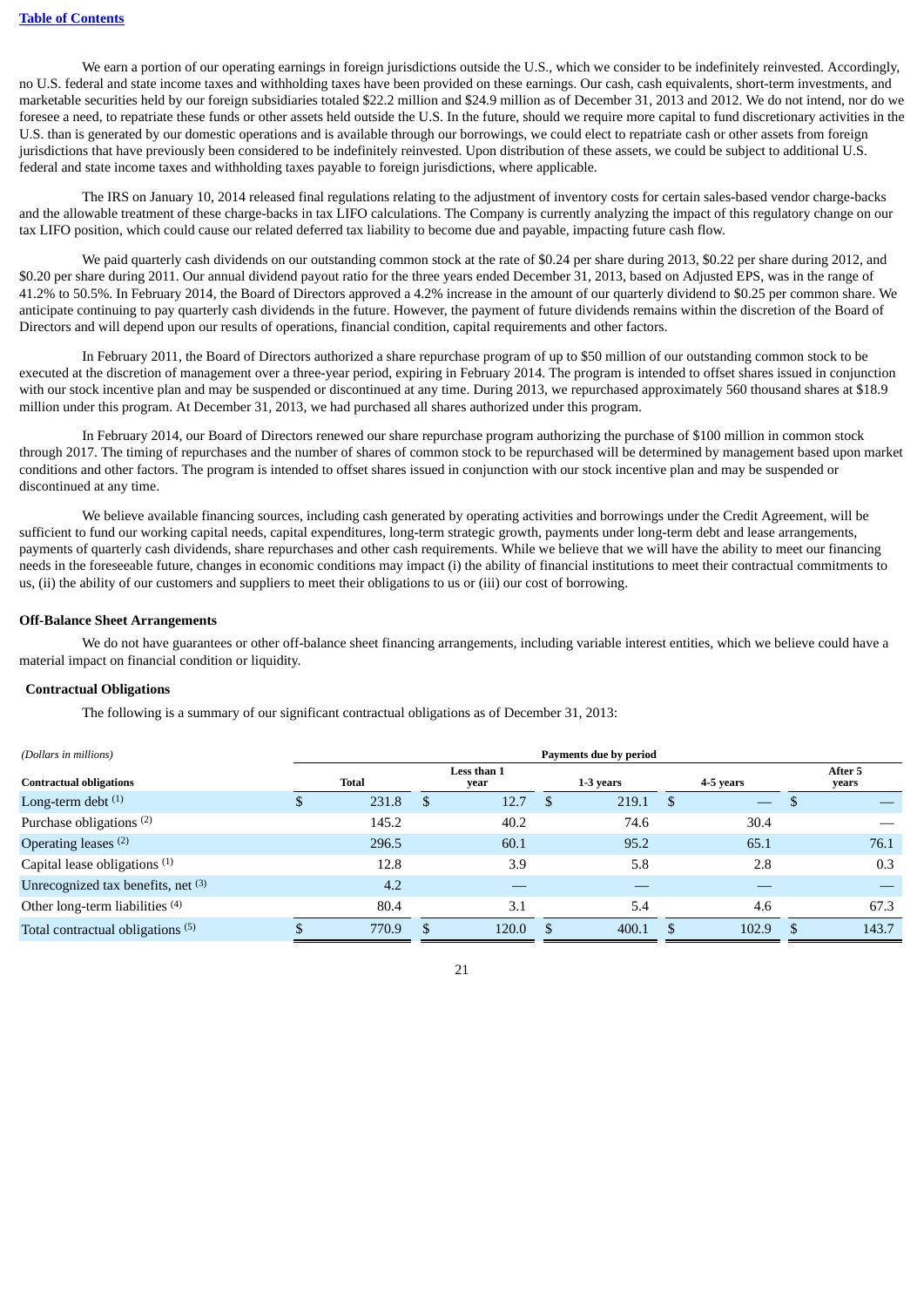- (1) See Note 10 of Notes to Consolidated Financial Statements. Debt is assumed to be held to maturity with interest paid at the stated rate in effect *at December 31, 2013.*
- *(2) See Note 18 of Notes to Consolidated Financial Statements.*
- (3) We cannot reasonably estimate the timing of cash settlement for the liability associated with unrecognized tax benefits.
- (4) Other long-term liabilities include estimated minimum required payments for our unfunded retirement plan for certain officers. See Note 13 of Notes to Consolidated Financial Statements. Certain long-term liabilities, including deferred tax liabilities and post-retirement benefit *obligations, are excluded as we cannot reasonably estimate the timing of payments for these items.*
- (5) Excludes certain contingent contractual obligations that are required to be paid in the event that performance targets specified by customer *contracts are not achieved. See Note 18 of Notes to Consolidated Financial Statements.*

#### **Critical Accounting Policies**

Our consolidated financial statements and accompanying notes have been prepared in accordance with U.S. generally accepted accounting principles. The preparation of the financial statements requires us to make estimates and assumptions that affect the reported amounts and related disclosures. We continually evaluate the accounting policies and estimates used to prepare the financial statements.

Critical accounting policies are defined as those policies that relate to estimates that require us to make assumptions about matters that are highly uncertain at the time the estimate is made and could have a material impact on our results due to changes in the estimate or the use of different assumptions that could reasonably have been used. Our estimates are generally based on historical experience and various other assumptions that are judged to be reasonable in light of the relevant facts and circumstances. Because of the uncertainty inherent in such estimates, actual results may differ. We believe our critical accounting policies and estimates include allowances for losses on accounts and notes receivable, inventory valuation, accounting for goodwill and long-lived assets, self-insurance liabilities, supplier incentives, and business combinations.

*Allowances for losses on accounts and notes receivable.* We maintain valuation allowances based upon the expected collectability of accounts and notes receivable. The allowances include specific amounts for accounts that are likely to be uncollectible, such as customer bankruptcies and disputed amounts, and general allowances for accounts that may become uncollectible. These allowances are estimated based on a number of factors, including industry trends, current economic conditions, creditworthiness of customers, age of the receivables, changes in customer payment patterns, and historical experience. At December 31, 2013, accounts and notes receivable were \$573 million, net of allowances of \$15.0 million. An unexpected bankruptcy or other adverse change in the financial condition of a customer could result in increases in these allowances, which could have a material effect on the results of operations.

*Inventory valuation.* Merchandise inventories are valued at the lower of cost or market, with cost determined using the last-in, first-out (LIFO) method for Domestic segment inventories and the first-in, first-out (FIFO) method for International segment inventories. An actual valuation of inventory under the LIFO method is made only at the end of the year based on the inventory levels and costs at that time. LIFO calculations are required for interim reporting purposes and are based on estimates of the expected mix of products in year-end inventory. In addition, inventory valuation includes estimates of allowances for obsolescence and variances between actual inventory on-hand and perpetual inventory records that can arise throughout the year. These estimates are based on factors such as the age of inventory and historical trends. At December 31, 2013, the carrying value of inventory was \$772 million, which is \$109 million lower than the value of inventory had it all been accounted for on a FIFO basis.

*Goodwill and long-lived assets.* Goodwill represents the excess of consideration paid over the fair value of identifiable net assets acquired. Longlived assets, which are a component of identifiable net assets, include intangible assets with finite useful lives, property and equipment, and computer software costs. Intangible assets with finite useful lives consist primarily of customer relationships and non-compete agreements acquired through business combinations. Certain assumptions and estimates are employed in determining the fair value of identifiable net assets acquired.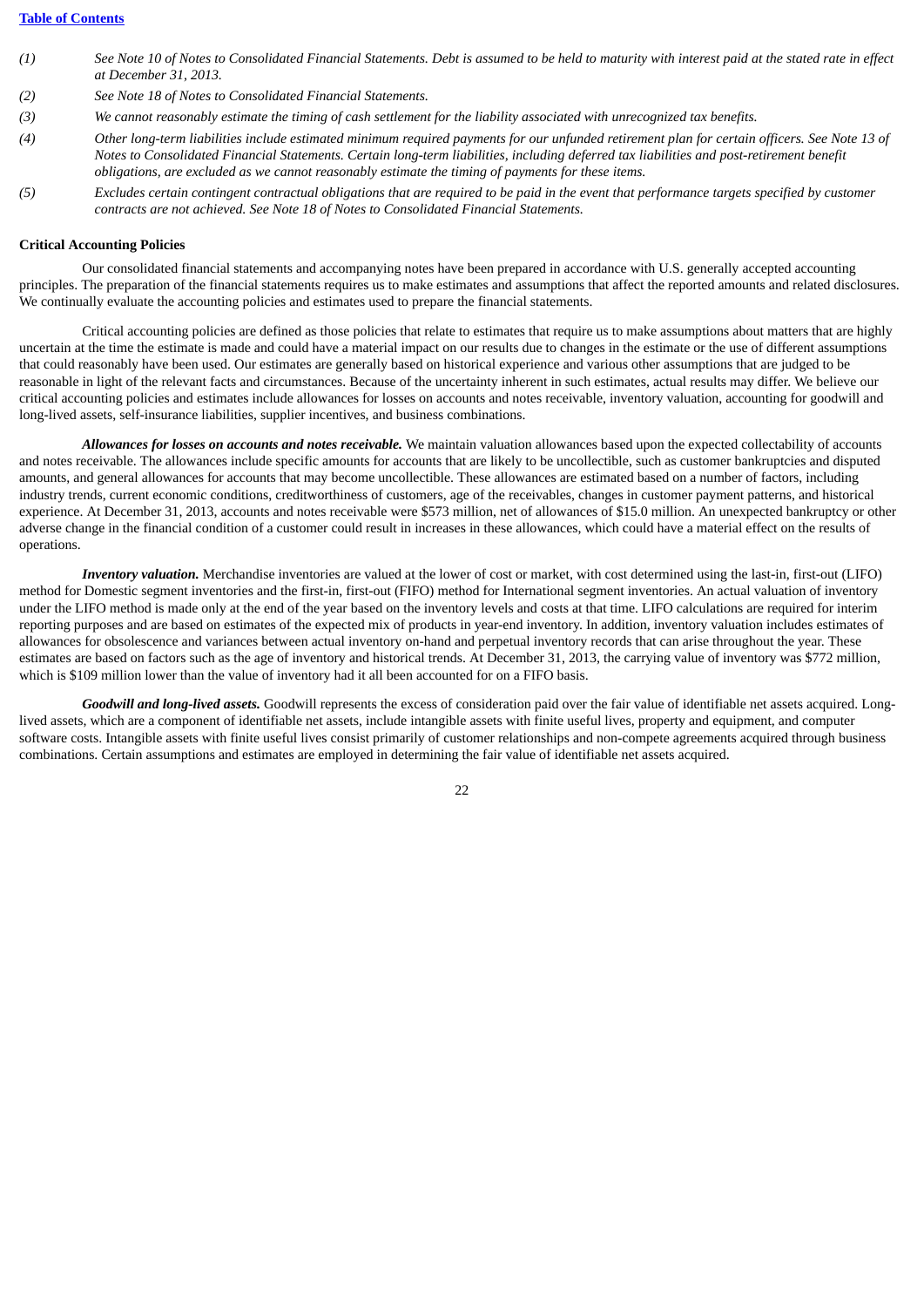We evaluate goodwill for impairment annually and whenever events occur or changes in circumstance indicate that the carrying amount of goodwill may not be recoverable. In performing the impairment test, we perform qualitative assessments based on macroeconomic conditions, structural changes in the industry, estimated financial performance, and other relevant information. If necessary, we perform a quantitative analysis to estimate the fair value of the reporting unit using valuation techniques, including comparable multiples of the reporting unit's earnings before interest, taxes, depreciation and amortization (EBITDA) and discounted cash flows. The EBITDA multiples are based on an analysis of current enterprise valuations and recent acquisition prices of similar companies, if available. Goodwill totaled \$275 million at December 31, 2013.

Long-lived assets, which exclude goodwill, are evaluated for impairment whenever events or changes in circumstances indicate that the carrying amount of long-lived assets may not be recoverable. We assess long-lived assets for potential impairment by comparing the carrying value of an asset, or group of related assets, to its estimated undiscounted future cash flows. At December 31, 2013, long-lived assets included property and equipment of \$192 million, net of accumulated depreciation; intangible assets of \$40.4 million, net of accumulated amortization; and computer software costs of \$74.4 million, net of accumulated amortization.

We did not record any material impairment losses related to goodwill or long-lived assets in 2013. However, the impairment review of goodwill and long-lived assets requires the extensive use of accounting judgment, estimates and assumptions. The application of alternative assumptions could produce materially different results.

*Self-insurance liabilities.* We are self-insured for most employee healthcare, workers' compensation and automobile liability costs; however, we maintain insurance for individual losses exceeding certain limits. Liabilities are estimated for healthcare costs using current and historical claims data. Liabilities for workers' compensation and automobile liability claims are estimated using historical claims data and loss development factors. If the underlying facts and circumstances of existing claims change or historical trends are not indicative of future trends, then we may be required to record additional expense that could have a material effect on the results of operations. Self-insurance liabilities recorded in our consolidated balance sheet for employee healthcare, workers' compensation and automobile liability costs totaled \$13.9 million at December 31, 2013.

*Supplier incentives.* We have contractual arrangements with certain suppliers that provide incentives, including operational efficiency and performance-based incentives, on a monthly, quarterly or annual basis. These incentives are recognized as a reduction in cost of goods sold as targets become probable of achievement. Supplier incentives receivable are recorded for interim and annual reporting purposes and are based on our estimate of the amounts which are expected to be realized. If we do not achieve required targets under certain programs as estimated, it could have a material adverse effect on our results of operations.

*Business Combinations.* We allocate the fair value of purchase consideration to the tangible assets acquired, liabilities assumed and intangible assets acquired based on their estimated fair values. The excess of the fair value of purchase consideration over the fair values of these identifiable assets and liabilities is recorded as goodwill. When determining the fair values of assets acquired and liabilities assumed, management makes significant estimates and assumptions, especially with respect to intangible assets.

Critical estimates in valuing certain intangible assets include but are not limited to future expected cash flows from customer relationships and discount rates. Our estimates of fair value are based upon assumptions believed to be reasonable, but which are inherently uncertain and unpredictable and, as a result, actual results may differ from estimates.

#### **Recent Accounting Pronouncements**

For a discussion of recent accounting pronouncements, see Note 1 of Notes to the Consolidated Financial Statements.

#### <span id="page-23-0"></span>*Item 7A. Quantitative and Qualitative Disclosures About Market Risk*

We are exposed to market risk from changes in interest rates related to our revolving credit facility. We had no outstanding borrowings and \$5.0 million in letters of credit under the facility at December 31, 2013. A hypothetical increase in interest rates of 100 basis points would result in a potential reduction in future pre-tax earnings of approximately \$0.1 million per year for every \$10 million of outstanding borrowings under the revolving credit facility.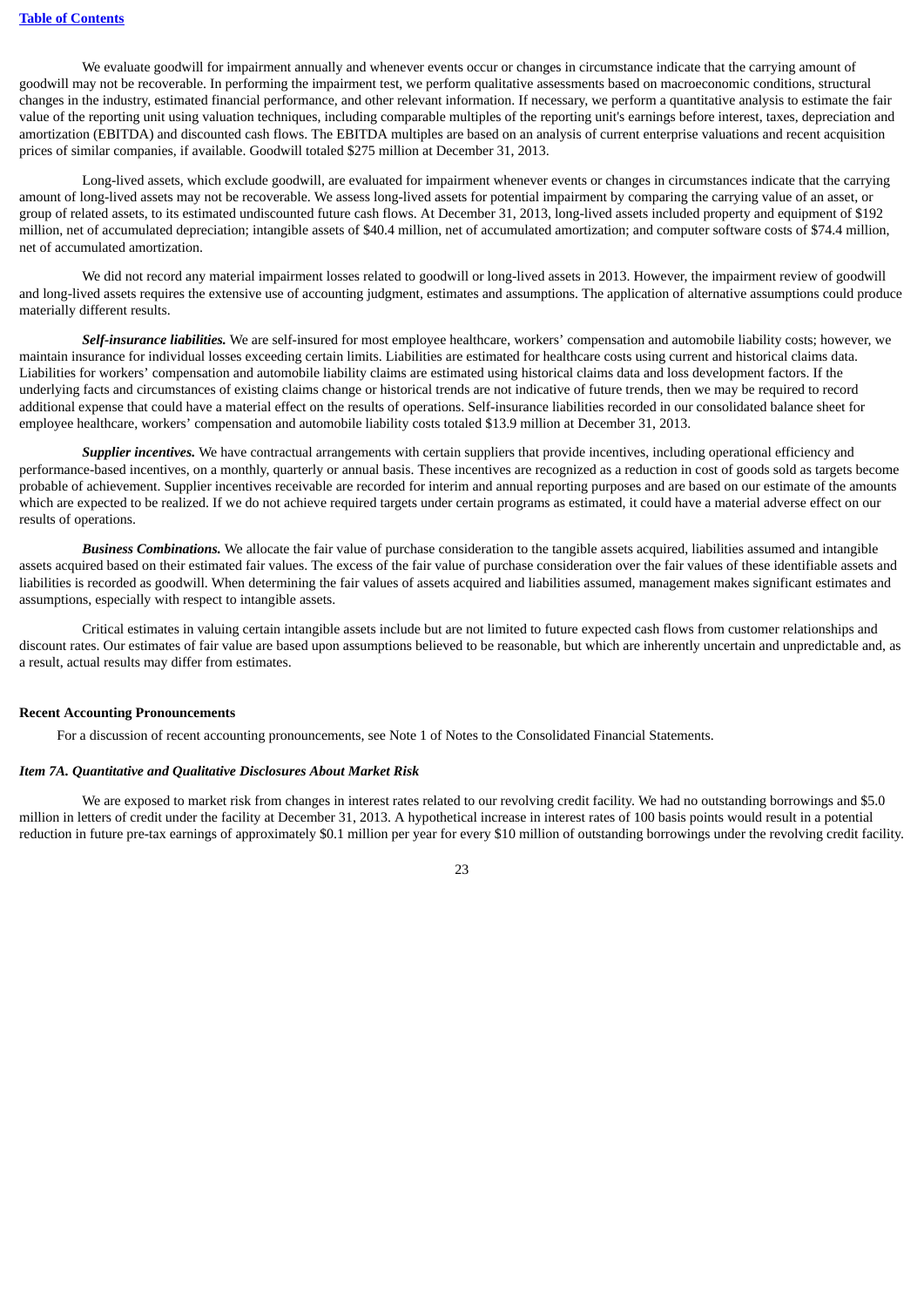Due to the nature and pricing of our Domestic segment distribution services, we are exposed to potential volatility in fuel prices. Our strategies for helping to mitigate our exposure to changing domestic fuel prices has included entering into leases for trucks with improved fuel efficiency and entering into fixed–price agreements for diesel fuel. We benchmark our domestic diesel fuel purchase prices against the U.S. Weekly Retail On-Highway Diesel Prices (benchmark) as quoted by the U.S. Energy Information Administration. The benchmark averaged \$3.92 per gallon in 2013, decreased 1% from \$3.97 per gallon in 2012. Based on our fuel consumption in 2013, we estimate that every 10 cents per gallon increase in the benchmark would reduce our Domestic segment operating earnings by approximately \$0.4 million. In January 2013, we entered into a fixed-price purchase agreement with one of our diesel fuel suppliers for approximately one-third of our anticipated Domestic segment fuel usage for 2013 at an equivalent benchmark price of \$3.91 per gallon. We have not entered into a similar agreement for 2014.

In the normal course of business, we are exposed to foreign currency translation and transaction risks. Our business transactions outside of the United States are primarily denominated in the Euro and British Pound. We may use foreign currency forwards, swaps and options, where possible, to manage our risk related to certain foreign currency fluctuations. However, we believe that our foreign currency transaction risks are low since our revenues and expenses are typically denominated in the same currency.

#### <span id="page-24-0"></span>*Item 8. Financial Statements and Supplementary Data*

See Item 15. Exhibits and Financial Statement Schedules.

#### <span id="page-24-1"></span>*Item 9. Changes in and Disagreements with Accountants on Accounting and Financial Disclosure*

None.

#### <span id="page-24-2"></span>*Item 9A. Controls and Procedures*

We carried out an evaluation, with the participation of management, including our principal executive officer and principal financial officer, of the effectiveness of our disclosure controls and procedures (pursuant to Rule 13a-15(e) under the Securities Exchange Act of 1934, as amended) as of the end of the period covered by this report. Based upon that evaluation, the principal executive officer and principal financial officer concluded that our disclosure controls and procedures were effective as of December 31, 2013.

There has been no change in our internal control over financial reporting during our last fiscal quarter (our fourth quarter in the case of an annual report) ended December 31, 2013, that has materially affected, or is reasonably likely to materially affect, our internal control over financial reporting.

#### <span id="page-24-4"></span><span id="page-24-3"></span>*Item 9B. Other Information*

Not applicable.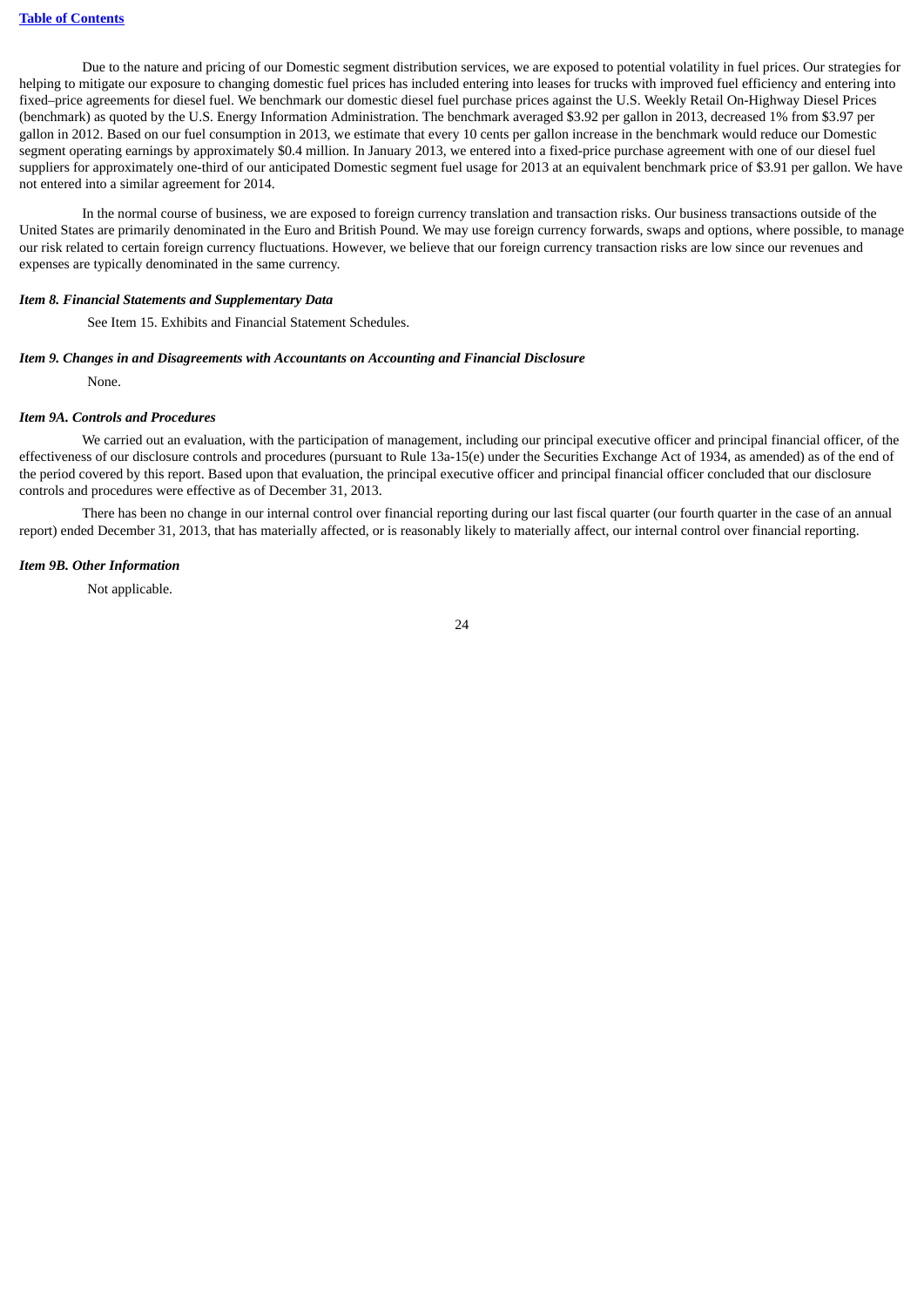#### **Management's Report on Internal Control over Financial Reporting**

Management is responsible for establishing and maintaining adequate internal control over financial reporting, as such term is defined in Exchange Act Rules 13a-15(f), for Owens & Minor, Inc. (the company). Under the supervision and with the participation of management, including the company's principal executive officer and principal financial officer, we conducted an evaluation of the effectiveness of our internal control over financial reporting as of December 31, 2013, based on the framework in *Internal Control—Integrated Framework (1992)* issued by the Committee of Sponsoring Organizations of the Treadway Commission (COSO).

Based on our evaluation under the COSO framework, management concluded that the company's internal control over financial reporting was effective as of December 31, 2013.

The effectiveness of the company's internal control over financial reporting as of December 31, 2013, has been audited by KPMG LLP, an independent registered public accounting firm, as stated in their report which is included in this annual report.

/s/ Craig R. Smith

**Craig R. Smith Chairman & Chief Executive Officer**

/s/ Richard A. Meier

<span id="page-25-0"></span>**Richard A. Meier Executive Vice President & Chief Financial Officer**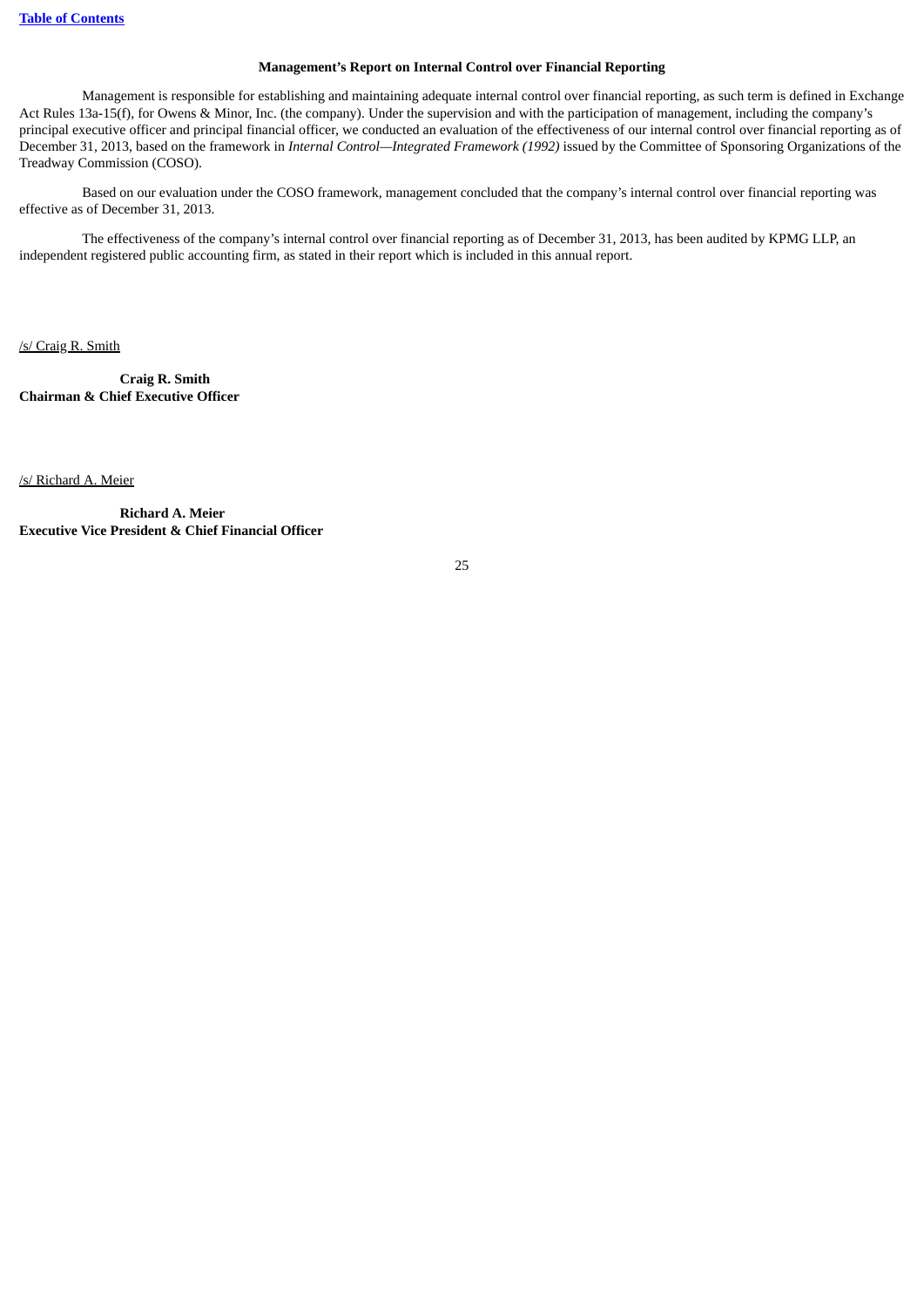### **Report of Independent Registered Public Accounting Firm**

The Board of Directors and Shareholders Owens & Minor, Inc.:

We have audited Owens & Minor, Inc.'s internal control over financial reporting as of December 31, 2013, based on criteria established in *Internal Control - Integrated Framework (1992)* issued by the Committee of Sponsoring Organizations of the Treadway Commission (COSO). Owens & Minor, Inc.'s management is responsible for maintaining effective internal control over financial reporting and for its assessment of the effectiveness of internal control over financial reporting. Our responsibility is to express an opinion on the Company's internal control over financial reporting based on our audit.

We conducted our audit in accordance with the standards of the Public Company Accounting Oversight Board (United States). Those standards require that we plan and perform the audit to obtain reasonable assurance about whether effective internal control over financial reporting was maintained in all material respects. Our audit included obtaining an understanding of internal control over financial reporting, assessing the risk that a material weakness exists, and testing and evaluating the design and operating effectiveness of internal control based on the assessed risk. Our audit also included performing such other procedures as we considered necessary in the circumstances. We believe that our audit provides a reasonable basis for our opinion.

A company's internal control over financial reporting is a process designed to provide reasonable assurance regarding the reliability of financial reporting and the preparation of financial statements for external purposes in accordance with generally accepted accounting principles. A company's internal control over financial reporting includes those policies and procedures that (1) pertain to the maintenance of records that, in reasonable detail, accurately and fairly reflect the transactions and dispositions of the assets of the company; (2) provide reasonable assurance that transactions are recorded as necessary to permit preparation of financial statements in accordance with generally accepted accounting principles, and that receipts and expenditures of the company are being made only in accordance with authorizations of management and directors of the company; and (3) provide reasonable assurance regarding prevention or timely detection of unauthorized acquisition, use, or disposition of the company's assets that could have a material effect on the financial statements.

Because of its inherent limitations, internal control over financial reporting may not prevent or detect misstatements. Also, projections of any evaluation of effectiveness to future periods are subject to the risk that controls may become inadequate because of changes in conditions, or that the degree of compliance with the policies or procedures may deteriorate.

In our opinion, Owens & Minor, Inc. maintained, in all material respects, effective internal control over financial reporting as of December 31, 2013, based on criteria established in *Internal Control - Integrated Framework (1992)* issued by the Committee of Sponsoring Organizations of the Treadway Commission (COSO).

We also have audited, in accordance with the standards of the Public Company Accounting Oversight Board (United States), the consolidated balance sheets of Owens & Minor, Inc. and subsidiaries as of December 31, 2013 and 2012, and the related consolidated statements of income, comprehensive income, changes in shareholders' equity, and cash flows for each of the years in the three-year period ended December 31, 2013 and our report dated February 24, 2014, expressed an unqualified opinion on those consolidated financial statements.



Richmond, Virginia February 24, 2014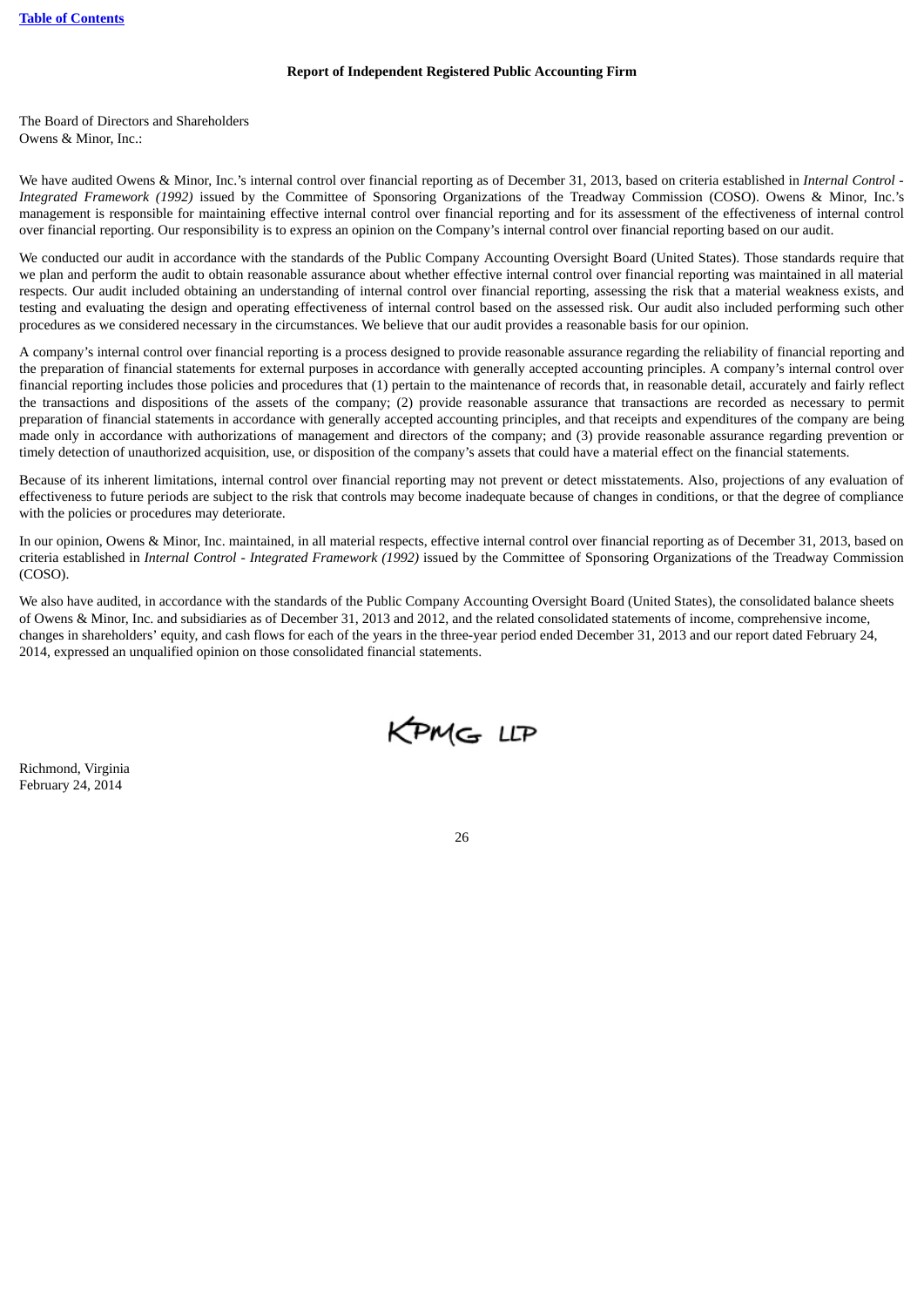### **Part III**

# <span id="page-27-1"></span><span id="page-27-0"></span>*Items 10-14.*

Information required by Items 10-14 can be found under Corporate Officers on page 8 of the Annual Report (or at the end of the electronic filing of this Form 10-K) and the registrant's 2014 Proxy Statement pursuant to instructions (1) and G(3) of the General Instructions to Form 10-K.

<span id="page-27-7"></span><span id="page-27-6"></span><span id="page-27-5"></span><span id="page-27-4"></span><span id="page-27-3"></span><span id="page-27-2"></span>Because our common stock is listed on the New York Stock Exchange (NYSE), our Chief Executive Officer is required to make, and he has made, an annual certification to the NYSE stating that he was not aware of any violation by of the corporate governance listing standards of the NYSE. Our Chief Executive Officer made his annual certification to that effect to the NYSE as of May 14, 2013. In addition, we have filed, as exhibits to this Annual Report on Form 10-K, the certifications of our principal executive officer and principal financial officer required under Sections 906 and 302 of the Sarbanes-Oxley Act of 2002 to be filed with the Securities and Exchange Commission regarding the quality of our public disclosure.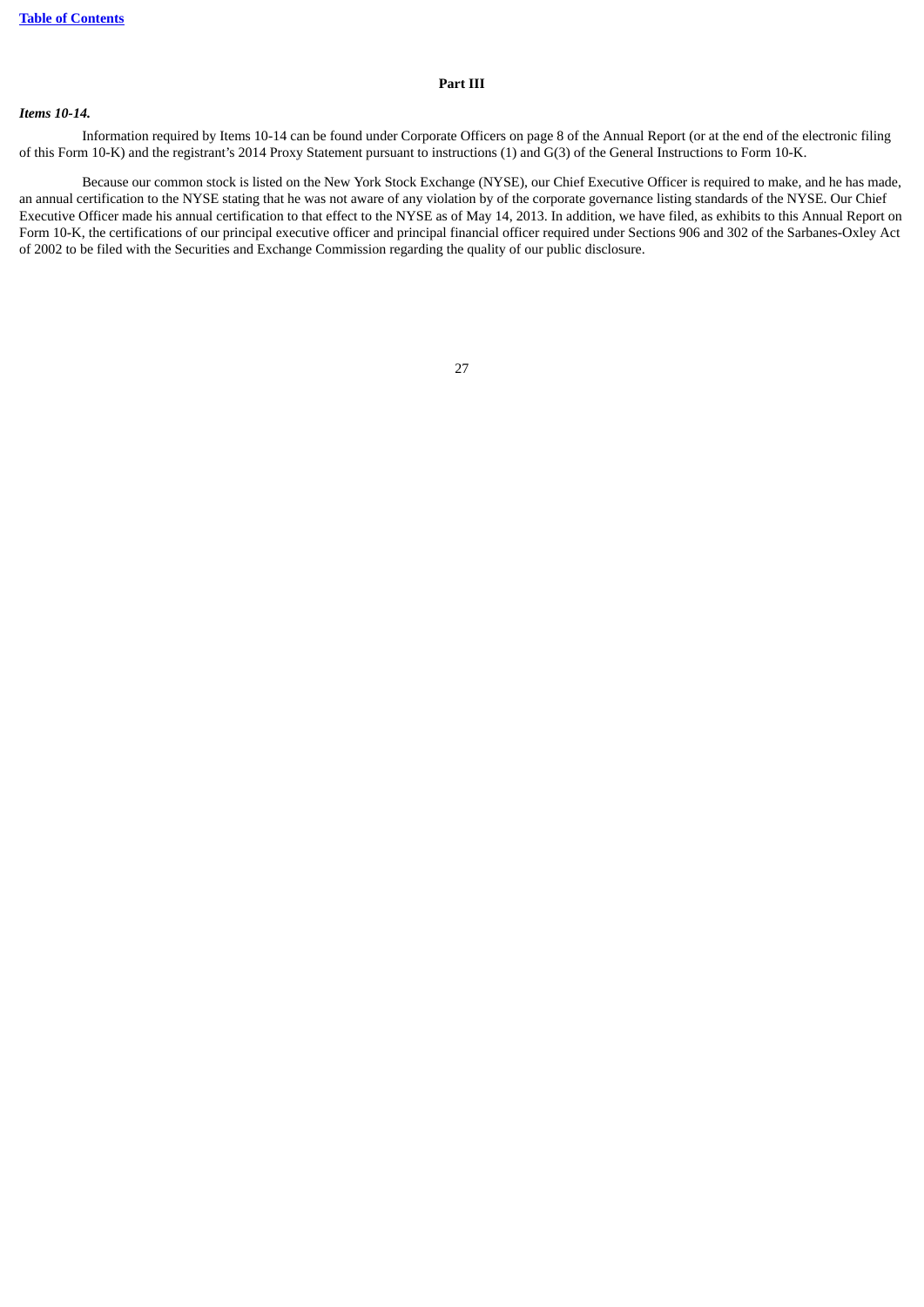# **Part IV**

# <span id="page-28-0"></span>*Item 15. Exhibits and Financial Statement Schedules*

a) The following documents are filed as part of this report:

|                                                                                                                 | Page |
|-----------------------------------------------------------------------------------------------------------------|------|
| Consolidated Statements of Income for the Years Ended December 31, 2013, 2012 and 2011                          | 29   |
| Consolidated Statements of Comprehensive Income for the Years Ended December 31, 2013, 2012, and 2011           | 30   |
| Consolidated Balance Sheets as of December 31, 2013 and 2012                                                    | 31   |
| Consolidated Statements of Cash Flows for the Years Ended December 31, 2013, 2012 and 2011                      | 32   |
| Consolidated Statements of Changes in Shareholders' Equity for the Years Ended December 31, 2013, 2012 and 2011 | 33   |
| <b>Notes to Consolidated Financial Statements</b>                                                               | 34   |
| <b>Report of Independent Registered Public Accounting Firm</b>                                                  | 61   |
| <b>Selected Quarterly Financial Information (unaudited)</b>                                                     | 62   |
|                                                                                                                 |      |

b) Exhibits:

<span id="page-28-1"></span>See Index to Exhibits on page 63.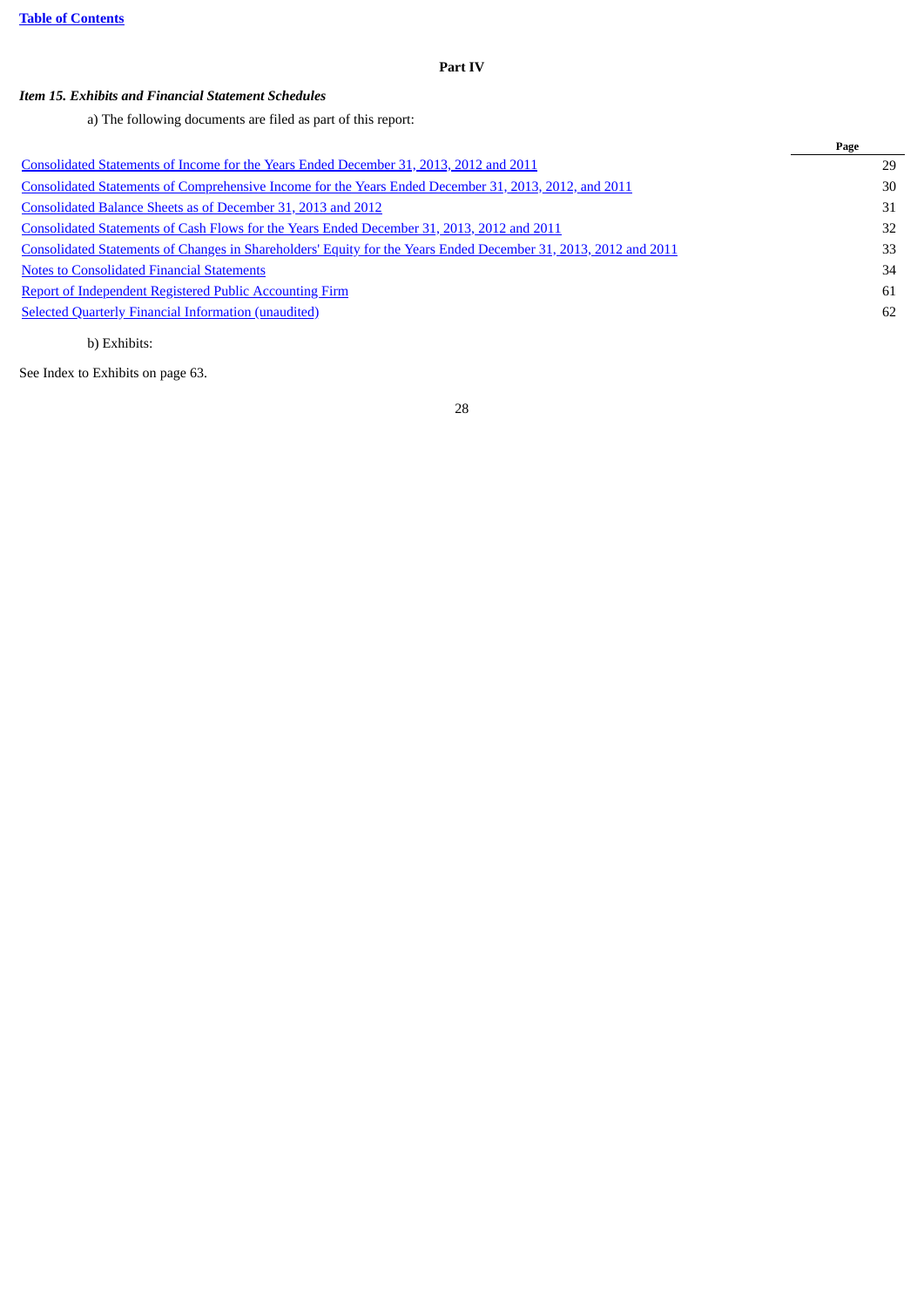# **CONSOLIDATED STATEMENTS OF INCOME**

# *(in thousands, except per share data)*

| Year ended December 31,                                          | 2013            |                | 2012      |                | 2011      |
|------------------------------------------------------------------|-----------------|----------------|-----------|----------------|-----------|
| Net revenue                                                      | \$<br>9,071,532 | $\mathfrak{S}$ | 8,868,324 | $\mathfrak{S}$ | 8,627,912 |
| Cost of goods sold                                               | 7,954,457       |                | 7,943,670 |                | 7,770,375 |
| Gross margin                                                     | 1,117,075       |                | 924,654   |                | 857,537   |
| Selling, general, and administrative expenses                    | 863,656         |                | 682,595   |                | 610,657   |
| Acquisition-related and exit and realignment charges             | 12,444          |                | 10,164    |                | 13,168    |
| Depreciation and amortization                                    | 50,586          |                | 39,604    |                | 34,135    |
| Other operating income, net                                      | (7,694)         |                | (4, 462)  |                | (3,938)   |
| Operating earnings                                               | 198,083         |                | 196,753   |                | 203,515   |
| Interest expense, net                                            | 13,098          |                | 13,397    |                | 13,682    |
| Income before income taxes                                       | 184,985         |                | 183,356   |                | 189,833   |
| Income tax provision                                             | 74,103          |                | 74,353    |                | 74,635    |
| Net income                                                       | 110,882         | \$             | 109,003   | \$             | 115,198   |
|                                                                  |                 |                |           |                |           |
| Net income attributable to Owens & Minor, Inc. per common share: |                 |                |           |                |           |
| <b>Basic</b>                                                     | \$<br>1.76      | $\mathfrak{S}$ | 1.72      | \$             | 1.82      |
| Diluted                                                          | \$<br>1.76      | \$             | 1.72      | \$             | 1.81      |
| Cash dividends per common share                                  | \$<br>0.96      | $\mathfrak{S}$ | 0.88      | \$             | 0.80      |

<span id="page-29-0"></span>See accompanying notes to consolidated financial statements.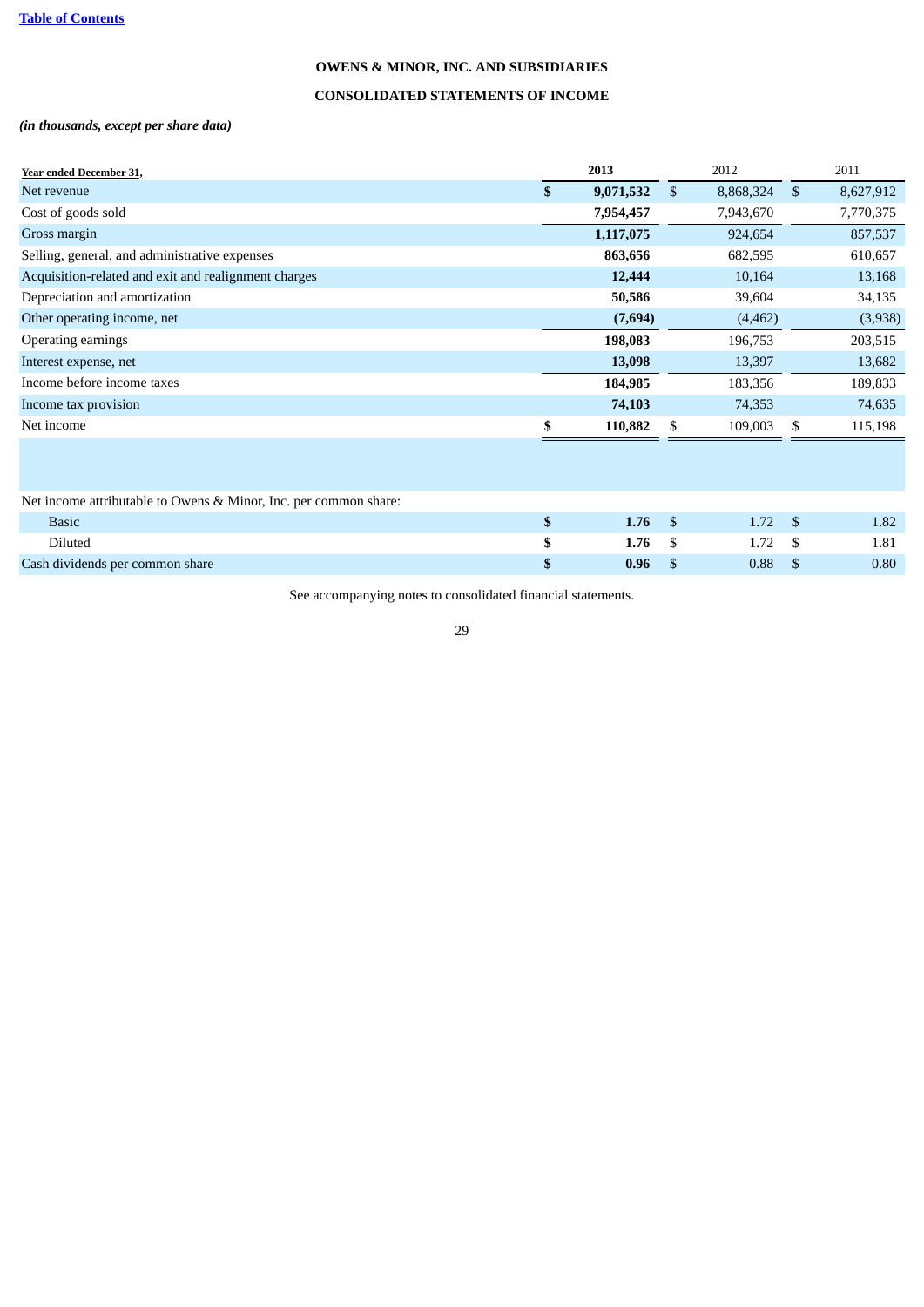# **CONSOLIDATED STATEMENTS OF COMPREHENSIVE INCOME**

# *(in thousands)*

| Year ended December 31,                                                                                                                                           | 2013    | 2012    | 2011    |
|-------------------------------------------------------------------------------------------------------------------------------------------------------------------|---------|---------|---------|
| Net income                                                                                                                                                        | 110,882 | 109.003 | 115,198 |
| Other comprehensive income, net of tax:                                                                                                                           |         |         |         |
| Currency translation adjustments (net of income tax expense of \$111 in 2013 and \$210<br>in $2012$ )                                                             | 6.143   | 9.749   |         |
| Change in unrecognized net periodic pension costs (net of income tax expense of<br>\$2,429 in 2013 and income tax benefit of \$1,671 in 2012 and \$1,488 in 2011) | 3.839   | (2,611) | (2,328) |
| Other (net of income tax expense of \$32 in 2013, 2012 and 2011)                                                                                                  | (8)     | (50)    | (50)    |
| Other comprehensive income (loss)                                                                                                                                 | 9.974   | 7,088   | (2,378) |
| Comprehensive income                                                                                                                                              | 120,856 | 116.091 | 112,820 |

<span id="page-30-0"></span>See accompanying notes to consolidated financial statements.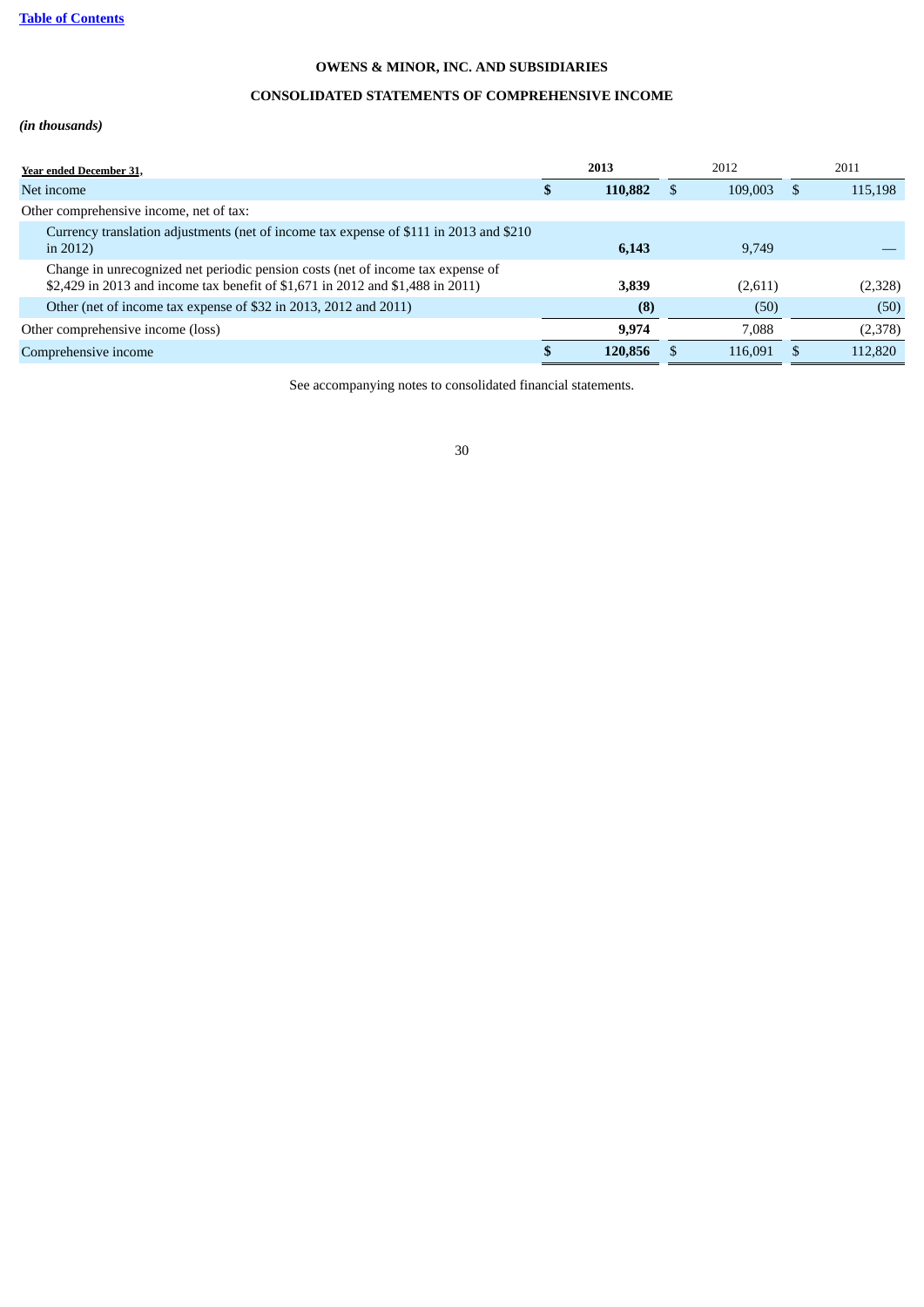# **CONSOLIDATED BALANCE SHEETS**

# *(in thousands, except per share data)*

| December 31,                                                                                                                            | 2013            | 2012            |
|-----------------------------------------------------------------------------------------------------------------------------------------|-----------------|-----------------|
| <b>Assets</b>                                                                                                                           |                 |                 |
| <b>Current assets</b>                                                                                                                   |                 |                 |
| Cash and cash equivalents                                                                                                               | \$<br>101,905   | \$<br>97,888    |
| Accounts and notes receivable, net                                                                                                      | 572,854         | 537,335         |
| Merchandise inventories                                                                                                                 | 771,663         | 763,756         |
| Other current assets                                                                                                                    | 279,510         | 231,264         |
| <b>Total current assets</b>                                                                                                             | 1,725,932       | 1,630,243       |
| Property and equipment, net                                                                                                             | 191,961         | 191,841         |
| Goodwill, net                                                                                                                           | 275,439         | 274,884         |
| Intangible assets, net                                                                                                                  | 40,406          | 42,313          |
| Other assets, net                                                                                                                       | 90,304          | 75,117          |
| <b>Total assets</b>                                                                                                                     | \$<br>2,324,042 | \$<br>2,214,398 |
| <b>Liabilities and equity</b>                                                                                                           |                 |                 |
| <b>Current liabilities</b>                                                                                                              |                 |                 |
| Accounts payable                                                                                                                        | \$<br>643,872   | \$<br>603,137   |
| Accrued payroll and related liabilities                                                                                                 | 23,296          | 25,468          |
| Deferred income taxes                                                                                                                   | 41,613          | 42,107          |
| Other current liabilities                                                                                                               | 280,398         | 254,924         |
| <b>Total current liabilities</b>                                                                                                        | 989,179         | 925,636         |
| Long-term debt, excluding current portion                                                                                               | 213,815         | 215,383         |
| Deferred income taxes                                                                                                                   | 43,727          | 36,269          |
| Other liabilities                                                                                                                       | 52,278          | 63,454          |
| <b>Total liabilities</b>                                                                                                                | 1,298,999       | 1,240,742       |
| <b>Commitments and contingencies</b>                                                                                                    |                 |                 |
| <b>Equity</b>                                                                                                                           |                 |                 |
| Owens & Minor, Inc. shareholders' equity                                                                                                |                 |                 |
| Preferred stock, par value \$100 per share, authorized—10,000 shares, Series A Participating Cumulative<br>Preferred Stock; none issued |                 |                 |
| Common stock, par value \$2 per share; authorized—200,000 shares; issued and outstanding—63,096 shares<br>and 63,271 shares             | 126,193         | 126,544         |
| Paid-in capital                                                                                                                         | 196,605         | 187,394         |
| Retained earnings                                                                                                                       | 691,547         | 658,994         |
| Accumulated other comprehensive loss                                                                                                    | 9,568           | (406)           |
| Total Owens & Minor, Inc. shareholders' equity                                                                                          | 1,023,913       | 972,526         |
| Noncontrolling interest                                                                                                                 | 1,130           | 1,130           |
| <b>Total equity</b>                                                                                                                     | 1,025,043       | 973,656         |
| <b>Total liabilities and equity</b>                                                                                                     | \$<br>2,324,042 | \$<br>2,214,398 |
|                                                                                                                                         |                 |                 |

<span id="page-31-0"></span>See accompanying notes to consolidated financial statements.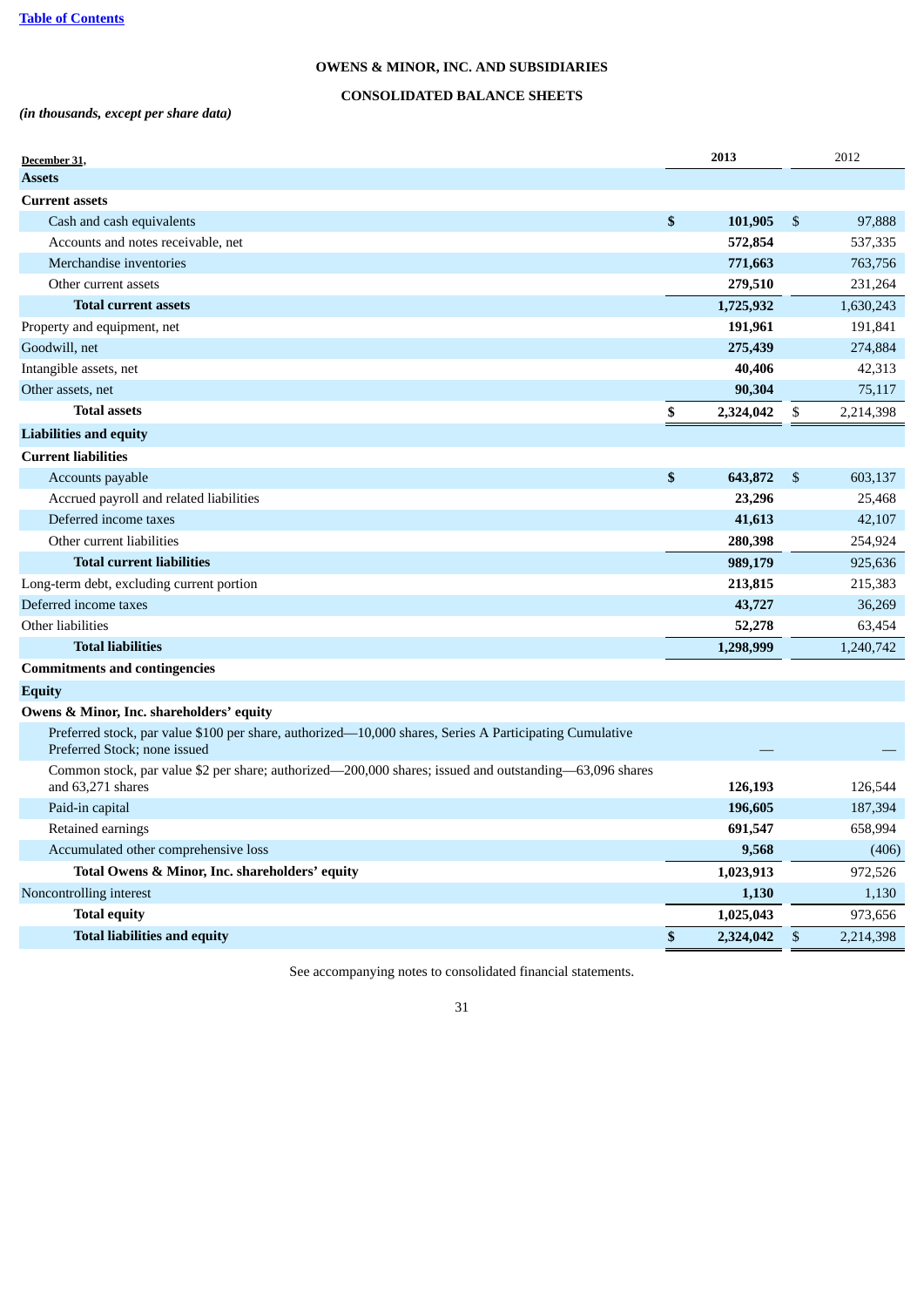# **CONSOLIDATED STATEMENTS OF CASH FLOWS**

# *(in thousands)*

| Year ended December 31,                                                                    | 2013          |              | 2012       |                | 2011      |
|--------------------------------------------------------------------------------------------|---------------|--------------|------------|----------------|-----------|
| <b>Operating activities:</b>                                                               |               |              |            |                |           |
| Net income                                                                                 | \$<br>110,882 | \$           | 109,003    | \$             | 115,198   |
| Adjustments to reconcile net income to cash provided by operating activities of continuing |               |              |            |                |           |
| operations:                                                                                |               |              |            |                |           |
| Depreciation and amortization                                                              | 50,586        |              | 39,604     |                | 34,135    |
| Share-based compensation expense                                                           | 6,381         |              | 5,697      |                | 5,674     |
| Deferred income tax expense                                                                | 3,713         |              | 1,060      |                | 14,520    |
| Provision for losses on accounts and notes receivable                                      | 787           |              | 1,004      |                | 2,176     |
| Pension contributions                                                                      |               |              |            |                | (409)     |
| Changes in operating assets and liabilities:                                               |               |              |            |                |           |
| Accounts and notes receivable                                                              | (38, 645)     |              | 27,161     |                | (37, 273) |
| Merchandise inventories                                                                    | (7,064)       |              | 58,734     |                | (86,250)  |
| Accounts payable                                                                           | 47,374        |              | (18, 694)  |                | 44,058    |
| Net change in other assets and liabilities                                                 | (32, 337)     |              | (4,490)    |                | (24, 654) |
| Other, net                                                                                 | (1, 123)      |              | (573)      |                | 1,244     |
| Cash provided by operating activities of continuing operations                             | 140,554       |              | 218,506    |                | 68,419    |
| <b>Investing activities:</b>                                                               |               |              |            |                |           |
| Acquisition, net of cash acquired                                                          |               |              | (155, 210) |                |           |
| Additions to computer software and intangible assets                                       | (32,010)      |              | (29, 131)  |                | (11, 334) |
| Additions to property and equipment                                                        | (28, 119)     |              | (9, 832)   |                | (24, 981) |
| Proceeds from sale of property and equipment                                               | 3,051         |              | 3,298      |                | 2,430     |
| Cash used for investing activities of continuing operations                                | (57,078)      |              | (190, 875) |                | (33, 885) |
| <b>Financing activities:</b>                                                               |               |              |            |                |           |
| Cash dividends paid                                                                        | (60, 731)     |              | (55, 681)  |                | (50, 909) |
| Repurchases of common stock                                                                | (18, 876)     |              | (15,000)   |                | (16, 124) |
| Financing costs paid                                                                       |               |              | (1,303)    |                |           |
| Proceeds from exercise of stock options                                                    | 5,352         |              | 4,986      |                | 9,179     |
| Excess tax benefits related to share-based compensation                                    | 898           |              | 1,293      |                | 2,154     |
| Proceeds from termination of interest rate swaps                                           |               |              |            |                | 4,005     |
| Other, net                                                                                 | (8,623)       |              | (2,710)    |                | (5,836)   |
| Cash used for financing activities of continuing operations                                | (81,980)      |              | (68, 415)  |                | (57, 531) |
| <b>Discontinued operations:</b>                                                            |               |              |            |                |           |
| Operating cash flows                                                                       |               |              |            |                | (278)     |
| Net cash used for discontinued operations                                                  |               |              |            |                | (278)     |
| Effect of exchange rate changes on cash and cash equivalents                               | 2,521         |              | 2,734      |                |           |
| Net increase (decrease) in cash and cash equivalents                                       | 4,017         |              | (38,050)   |                | (23, 275) |
| Cash and cash equivalents at beginning of year                                             | 97,888        |              | 135,938    |                | 159,213   |
| Cash and cash equivalents at end of year                                                   | \$<br>101,905 | $\mathbb{S}$ | 97,888     | $\mathfrak{S}$ | 135,938   |

<span id="page-32-0"></span>See accompanying notes to consolidated financial statements.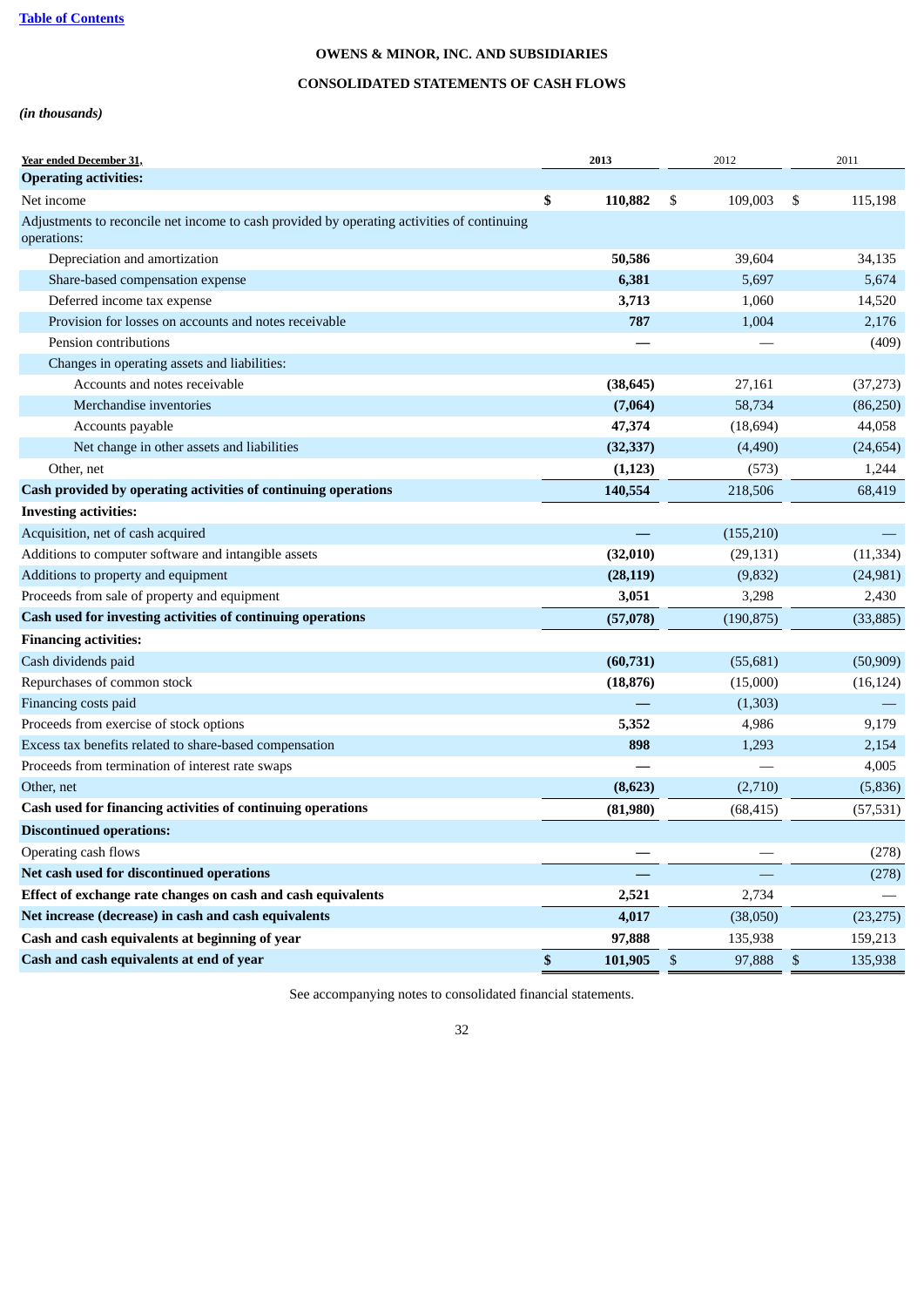# **CONSOLIDATED STATEMENTS OF CHANGES IN SHAREHOLDERS' EQUITY**

# *(in thousands, except per share data)*

|                                                          | Owens & Minor, Inc. Shareholders' Equity |    |                                        |    |                    |    |                                    |                                                               |          |                                   |       |                     |
|----------------------------------------------------------|------------------------------------------|----|----------------------------------------|----|--------------------|----|------------------------------------|---------------------------------------------------------------|----------|-----------------------------------|-------|---------------------|
|                                                          | <b>Common Shares</b><br>Outstanding      |    | <b>Common Stock</b><br>(\$2 par value) |    | Paid-In<br>Capital |    | <b>Retained</b><br><b>Earnings</b> | <b>Accumulated</b><br>Other<br>Comprehensive<br>Income (Loss) |          | Noncontrolling<br><b>Interest</b> |       | <b>Total Equity</b> |
| Balance, December 31, 2010                               | 63,433                                   | \$ | 126,867                                | \$ | 165,447            | \$ | 570,320                            | \$                                                            | (5, 116) | $\mathfrak{F}$                    |       | \$<br>857,518       |
| Net income                                               |                                          |    |                                        |    |                    |    | 115,198                            |                                                               |          |                                   |       | 115,198             |
| Other comprehensive loss                                 |                                          |    |                                        |    |                    |    |                                    |                                                               | (2,378)  |                                   |       | (2,378)             |
| Non-cash contribution from<br>noncontrolling interest    |                                          |    |                                        |    |                    |    |                                    |                                                               |          |                                   | 1,130 | 1,130               |
| Dividends declared (\$0.80 per share)                    |                                          |    |                                        |    |                    |    | (50, 813)                          |                                                               |          |                                   |       | (50, 813)           |
| Shares repurchased and retired                           | (524)                                    |    | (1,048)                                |    |                    |    | (15,076)                           |                                                               |          |                                   |       | (16, 124)           |
| Share-based compensation expense,<br>exercises and other | 540                                      |    | 1,081                                  |    | 13,605             |    |                                    |                                                               |          |                                   |       | 14,686              |
| Balance, December 31, 2011                               | 63,449                                   |    | 126,900                                |    | 179,052            |    | 619,629                            |                                                               | (7, 494) |                                   | 1,130 | 919,217             |
| Net income                                               |                                          |    |                                        |    |                    |    | 109,003                            |                                                               |          |                                   |       | 109,003             |
| Other comprehensive income                               |                                          |    |                                        |    |                    |    |                                    |                                                               | 7,088    |                                   |       | 7,088               |
| Dividends declared (\$0.88 per share)                    |                                          |    |                                        |    |                    |    | (55, 681)                          |                                                               |          |                                   |       | (55, 681)           |
| Shares repurchased and retired                           | (522)                                    |    | (1,043)                                |    |                    |    | (13,957)                           |                                                               |          |                                   |       | (15,000)            |
| Share-based compensation expense,<br>exercises and other | 344                                      |    | 687                                    |    | 8,342              |    |                                    |                                                               |          |                                   |       | 9,029               |
| Balance, December 31, 2012                               | 63,271                                   |    | 126,544                                |    | 187,394            |    | 658,994                            |                                                               | (406)    |                                   | 1,130 | 973,656             |
| Net income                                               |                                          |    |                                        |    |                    |    | 110,882                            |                                                               |          |                                   |       | 110,882             |
| Other comprehensive income                               |                                          |    |                                        |    |                    |    |                                    |                                                               | 9,974    |                                   |       | 9,974               |
| Dividends declared (\$0.96 per share)                    |                                          |    |                                        |    |                    |    | (60, 573)                          |                                                               |          |                                   |       | (60, 573)           |
| Shares repurchased and retired                           | (560)                                    |    | (1, 120)                               |    |                    |    | (17,756)                           |                                                               |          |                                   |       | (18, 876)           |
| Share-based compensation expense,<br>exercises and other | 385                                      |    | 769                                    |    | 9,211              |    |                                    |                                                               |          |                                   |       | 9,980               |
| <b>Balance, December 31, 2013</b>                        | 63,096                                   | \$ | 126,193                                | \$ | 196,605            | \$ | 691,547                            | \$                                                            | 9,568    | \$                                | 1,130 | \$<br>1,025,043     |

<span id="page-33-0"></span>See accompanying notes to consolidated financial statements.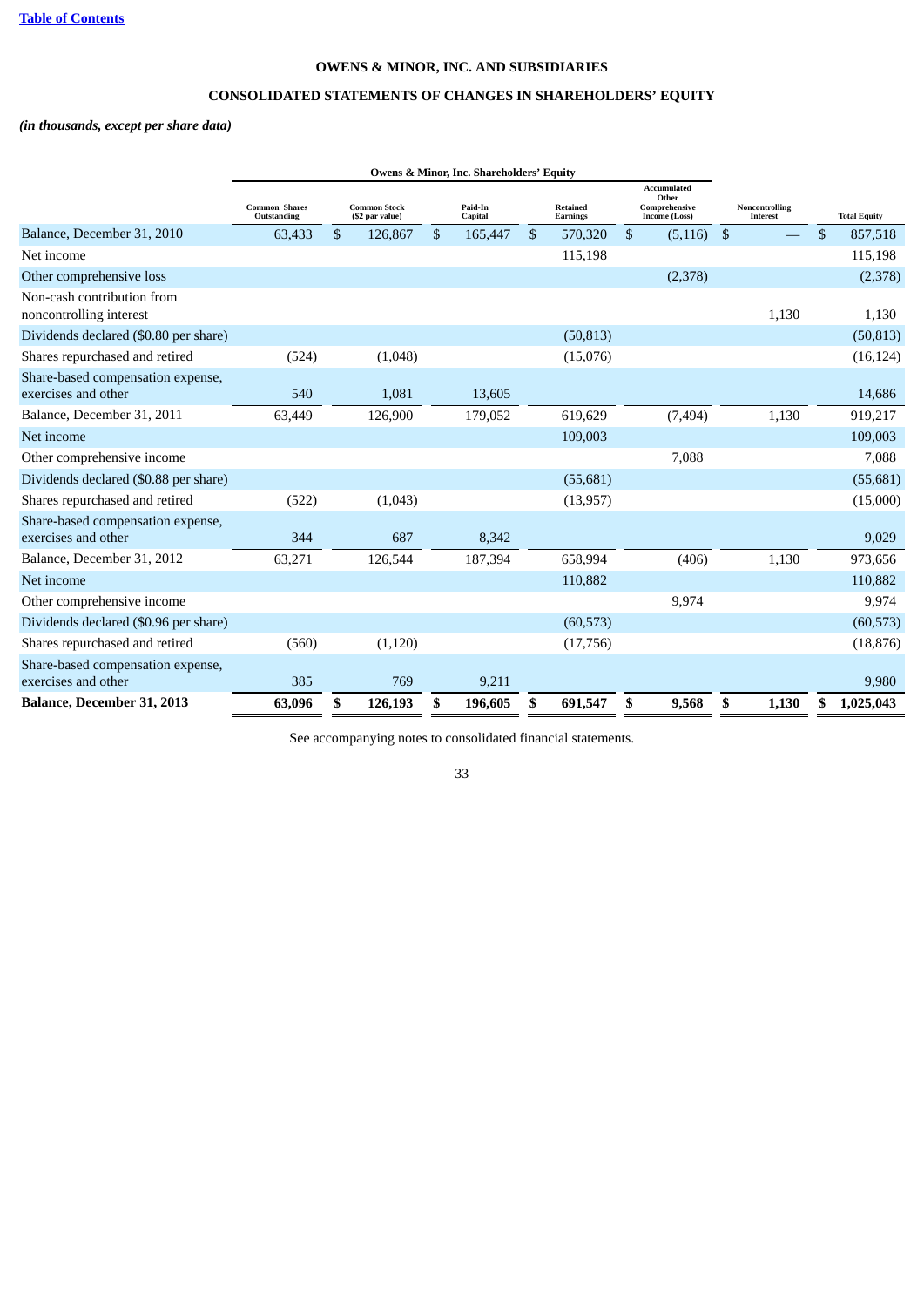#### **Notes to Consolidated Financial Statements**

*(in thousands, unless otherwise indicated)*

### **Note 1—Summary of Significant Accounting Policies**

Owens & Minor, Inc. and subsidiaries (we, us or our), a Fortune 500 company headquartered in Richmond, Virginia. We are a leading healthcare services company that connects the world of medical products to the point of care by providing vital supply chain assistance to the providers of healthcare services and the manufacturers of healthcare products, supplies, and devices in the United States and Europe. We serve our customers with a service portfolio that covers procurement, inventory management, delivery and sourcing for the healthcare market. With fully developed networks in the United States and Europe, we are equipped to serve a customer base ranging from hospitals, integrated healthcare systems, group purchasing organizations, and the U.S. federal government, to manufacturers of life-science and medical devices and supplies, including pharmaceuticals in Europe.

Our Domestic segment includes all functions in the United States relating to our role as a healthcare services company providing distribution and logistics services to healthcare providers and manufacturers. The International segment consists of Movianto, our European third-party logistics service.

*Basis of Presentation.* The consolidated financial statements include the accounts of Owens & Minor, Inc. and the subsidiaries it controls, in conformity with U.S generally accepted accounting principles (GAAP). For the consolidated subsidiary in which our ownership is less than 100%, the outside stockholder's interest is presented as a noncontrolling interest. All significant intercompany accounts and transactions have been eliminated.

*Reclassifications and Correction.* Certain prior year amounts have been reclassified to conform to current year presentation. In addition, after completing a review of customer contracts in the International segment, we have determined a net presentation of revenues for certain contracts is more representative of the customer arrangement. Certain 2012 amounts have been revised to reflect this net presentation of revenues. Net revenue and cost of goods sold each decreased by \$39.8 million, accounts and notes receivable, net decreased by \$16.2 million and other current assets increased by \$16.2 million. The change did not affect cash flows, gross margin, operating earnings or net income in 2012.

*Use of Estimates.* The preparation of the consolidated financial statements in conformity with GAAP requires us to make assumptions and estimates that affect reported amounts and related disclosures. Estimates are used for, but are not limited to, the allowances for losses on accounts and notes receivable, inventory valuation allowances, supplier incentives, depreciation and amortization, goodwill valuation, valuation of intangible assets and other long-lived assets, valuation of property held for sale, self-insurance liabilities, tax liabilities, defined benefit obligations, share-based compensation and other contingencies. Actual results may differ from these estimates.

*Cash and Cash Equivalents.* Cash and cash equivalents includes cash and marketable securities with an original maturity or maturity at acquisition of three months or less. Cash and cash equivalents are stated at cost. Nearly all of our cash and cash equivalents are held in cash depository accounts in major banks in the United States and Europe.

Book overdrafts represent the amount of outstanding checks issued in excess of related bank balances and are included in accounts payable in our consolidated balance sheets, as they are similar to trade payables and are not subject to finance charges or interest. Changes in book overdrafts are classified as operating activities in our consolidated statements of cash flows.

*Accounts and Notes Receivable, Net.* Accounts receivable from customers are recorded at the invoiced amount. We assess finance charges on overdue accounts receivable that are recognized as other operating income based on their estimated ultimate collectability. We have arrangements with certain customers under which they make deposits on account. Customer deposits in excess of outstanding receivable balances are classified as other current liabilities.

We maintain valuation allowances based upon the expected collectability of accounts and notes receivable. Our allowances include specific amounts for accounts that are likely to be uncollectible, such as customer bankruptcies and disputed amounts and general allowances for accounts that may become uncollectible. Allowances are estimated based on a number of factors, including industry trends, current economic conditions, creditworthiness of customers, age of the receivables, changes in customer payment patterns, and historical experience. Account balances are charged off against the allowance after all means of collection have been exhausted and the potential for recovery is considered remote.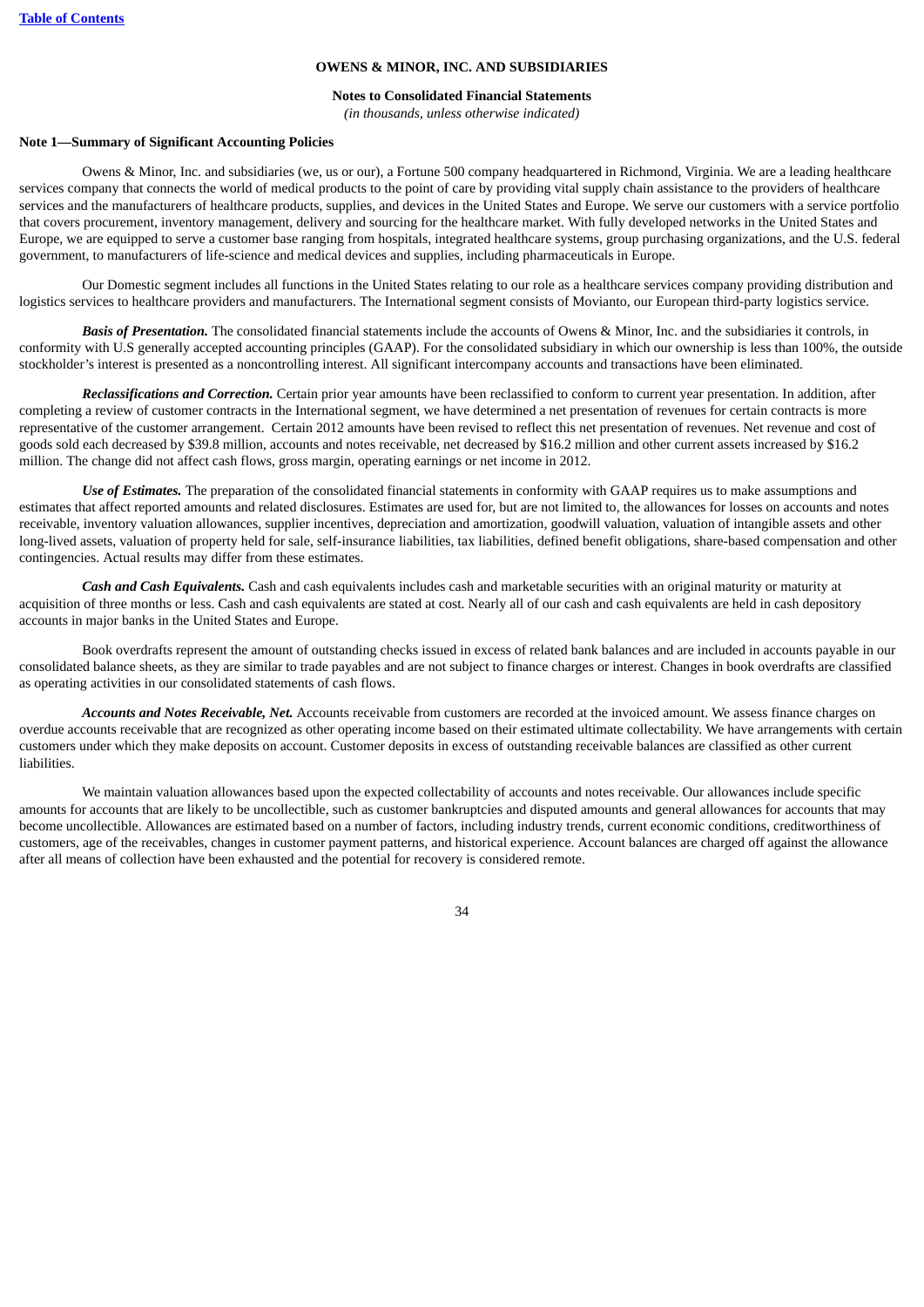*Financing Receivables and Payables.* We have an order-to-cash program in our International segment under which we invoice manufacturers' customers and remit collected amounts to the manufacturers. We retain credit risk for uncollected receivables under this program. We continually monitor the expected collectability in this program and maintain valuation allowances when it is likely that an amount may be or may become uncollectible. Allowances are estimated based on a number of factors including creditworthiness of customers, age of the receivables and historical experience. We write off uncollected receivables under this program when collection is no longer being pursued. At December 31, 2013 the allowance for uncollectible accounts as part of this program was \$0.1 million and there was no allowance for uncollectible accounts as part of this program in 2012. Fees charged for this program are included in net revenue. Product pricing and related product risks are retained by the manufacturer. Balances receivable and related amounts payable under this program are classified in other current assets and other current liabilities in the consolidated balance sheet.

*Merchandise Inventories.* Merchandise inventories are valued at the lower of cost or market, with cost determined by the last-in, first-out (LIFO) method for Domestic segment inventories. Cost of International segment inventories is determined using the first-in, first out (FIFO) method.

*Property and Equipment.* Property and equipment are stated at cost less accumulated depreciation or, if acquired under capital leases, at the lower of the present value of minimum lease payments or fair market value at the inception of the lease less accumulated amortization. Depreciation and amortization expense for financial reporting purposes is computed on a straight-line method over the estimated useful lives of the assets or, for capital leases and leasehold improvements, over the term of the lease, if shorter. In general, the estimated useful lives for computing depreciation and amortization are four to 15 years for warehouse equipment, five to 40 years for buildings and building improvements, and three to eight years for computers, furniture and fixtures, and office and other equipment. Straight-line and accelerated methods of depreciation are used for income tax purposes. Normal maintenance and repairs are expensed as incurred, and renovations and betterments are capitalized.

*Leases.* We have entered into non-cancelable agreements to lease most of our office and warehouse facilities with remaining terms generally ranging from one to ten years. We also lease most of our transportation and material handling equipment for terms generally ranging from three to ten years. Certain information technology assets embedded in an outsourcing agreement are accounted for as capital leases. Leases are classified as operating leases or capital leases at their inception. Rent expense for leases with rent holidays or pre-determined rent increases are recognized on a straight-line basis over the lease term. Incentives and allowances for leasehold improvements are deferred and recognized as a reduction of rent expense over the lease term.

*Goodwill.* We evaluate goodwill for impairment annually, as of April 30, and whenever events occur or changes in circumstance indicate that the carrying amount of goodwill may not be recoverable. We review goodwill first by performing a qualitative assessment to determine if it is more likely than not that the fair value of a reporting unit exceeds its carrying value. If not, we then perform a quantitative assessment by first comparing the carrying amount to the fair value of the reporting unit. If the fair value of the reporting unit is determined to be less than its carrying value, a second step is performed to measure the goodwill impairment loss as the excess of the carrying value of the reporting unit's goodwill over the estimated fair value of its goodwill. We estimate the fair value of the reporting unit using valuation techniques which can include comparable multiples of the unit's earnings before interest, taxes, depreciation and amortization (EBITDA) and present value of expected cash flows. The EBITDA multiples are based on an analysis of current enterprise values and recent acquisition prices of similar companies, if available.

*Intangible Assets.* Intangible assets acquired through purchases or business combinations are stated at fair value at the acquisition date and net of accumulated amortization in the consolidated balance sheets. Intangible assets, consisting primarily of customer relationships, customer contracts, noncompetition agreements, trademarks, and tradenames are amortized over their estimated useful lives. In determining the useful life of an intangible asset, we consider our historical experience in renewing or extending similar arrangements. Customer relationships are generally amortized over 10 to 15 years and other intangible assets are amortized generally for periods between one and 15 years, based on their pattern of economic benefit or on a straight-line basis.

*Computer Software.* We develop and purchase software for internal use. Software development costs incurred during the application development stage are capitalized. Once the software has been installed and tested, and is ready for use, additional costs incurred in connection with the software are expensed as incurred. Capitalized computer software costs are amortized over the estimated useful life of the software, usually between three and ten years. Computer software costs are included in other assets, net, in the consolidated balance sheets. Unamortized software at December 31, 2013 and 2012 was \$74.4 million and \$59.7 million. Depreciation and amortization expense includes \$14.2 million, \$11.0 million and \$9.9 million of software amortization for the years ended December 31, 2013, 2012 and 2011.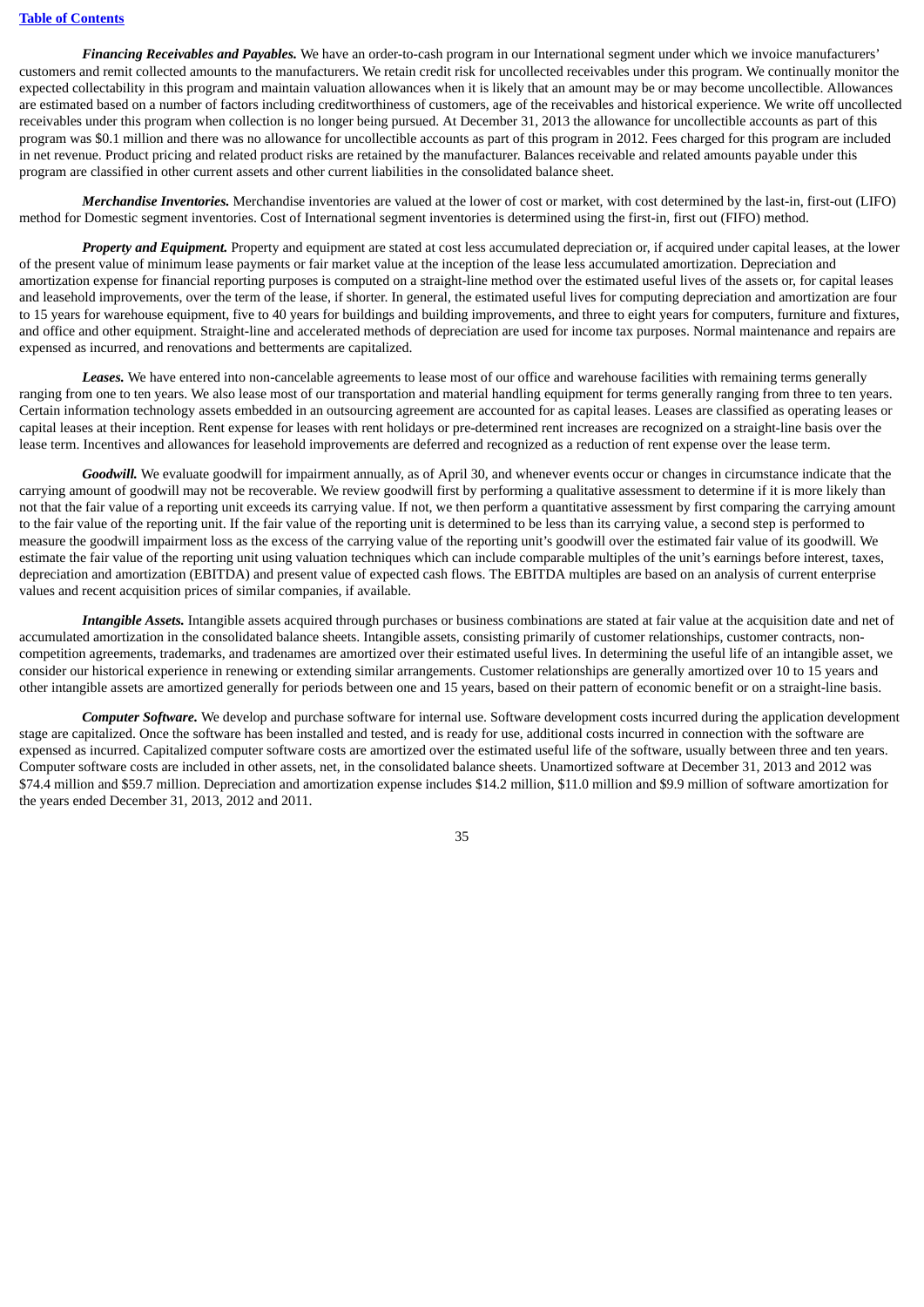*Long-Lived Assets.* Long-lived assets, which include property and equipment, finite-lived intangible assets, and unamortized software costs, are evaluated for impairment whenever events or changes in circumstances indicate that the carrying amount of long-lived assets may not be recoverable. We assess long-lived assets for potential impairment by comparing the carrying value of an asset, or group of related assets, to their estimated undiscounted future cash flows.

*Self-Insurance Liabilities.* We are self-insured for most employee healthcare, workers' compensation and automobile liability costs; however, we maintain insurance for individual losses exceeding certain limits. Liabilities are estimated for healthcare costs using current and historical claims data. Liabilities for workers' compensation and automobile liability claims are estimated using historical claims data and loss development factors. If the underlying facts and circumstances of existing claims change or historical trends are not indicative of future trends, then we may be required to record additional expense or reductions to expense. Self-insurance liabilities are included in other accrued liabilities on the consolidated balance sheets.

*Revenue Recognition.* Revenue is recognized when persuasive evidence of an arrangement exists, delivery has occurred or services have been rendered, the price or fee is fixed or determinable, and collectability is reasonably assured.

Under most of our distribution contracts, title passes to the customer when the product is received by the customer. We record product revenue at the time that shipment is completed. Distribution fee revenue, when calculated as a mark-up of the product cost, is also recognized at the time that shipment is completed.

Revenue for activity-based fees and other services is recognized as work is performed and as amounts are earned. Depending on the specific contractual provisions and nature of the deliverable, revenue from services may be recognized on a straight-line basis over the term of the service, on a proportional performance model, based on level of effort, or when final deliverables have been provided. Additionally, we generate fees from arrangements that include performance targets related to cost-saving initiatives for customers that result from our supply-chain management services. Achievement against performance targets, measured in accordance with contractual terms, may result in additional fees paid to us or, if performance targets are not achieved, we may be obligated to refund or reduce a portion of our fees to provide credits toward future purchases by the customer. For these arrangements, all contingent revenue is deferred and recognized as the performance target is achieved and the applicable contingency is released. When we determine that a loss is probable under a contract, the estimated loss is accrued.

We allocate revenue for arrangements with multiple deliverables meeting the criteria for a separate unit of accounting using the relative selling price method and recognize revenue for each deliverable in accordance with applicable revenue recognition criteria.

In most cases, we record revenue gross, as we are the primary obligor in our sales arrangements, bear the risk of general and physical inventory loss and carry all credit risk associated with sales. When we act as an agent in a sales arrangement and do not bear a significant portion of these risks, primarily for our third-party logistics business, we record revenue net of product cost. Sales taxes collected from customers and remitted to governmental authorities are excluded from revenues.

*Selling, General and Administrative (SG&A) Expenses.* SG&A expenses include labor and warehousing costs associated with our distribution and third-party logistics services, as well as labor costs for our supply-chain consulting services. Shipping and handling costs are included in SG&A expenses on the consolidated statements of income and include costs to store, move and prepare products for shipment, as well as costs to deliver products to customers. Shipping and handling costs billed to customers are included in net revenues. Freight costs incurred for shipments of products from manufacturers to our distribution centers are included in cost of goods sold.

*Supplier Incentives.* We have contractual arrangements with certain suppliers that provide incentives, including cash discounts for prompt payment, operational efficiency and performance-based incentives. These incentives are recognized as a reduction in cost of goods sold as targets become probable of achievement.

*Share-Based Compensation.* We account for share-based payments to employees at fair value and recognize the related expense in selling, general and administrative expenses over the service period for awards expected to vest.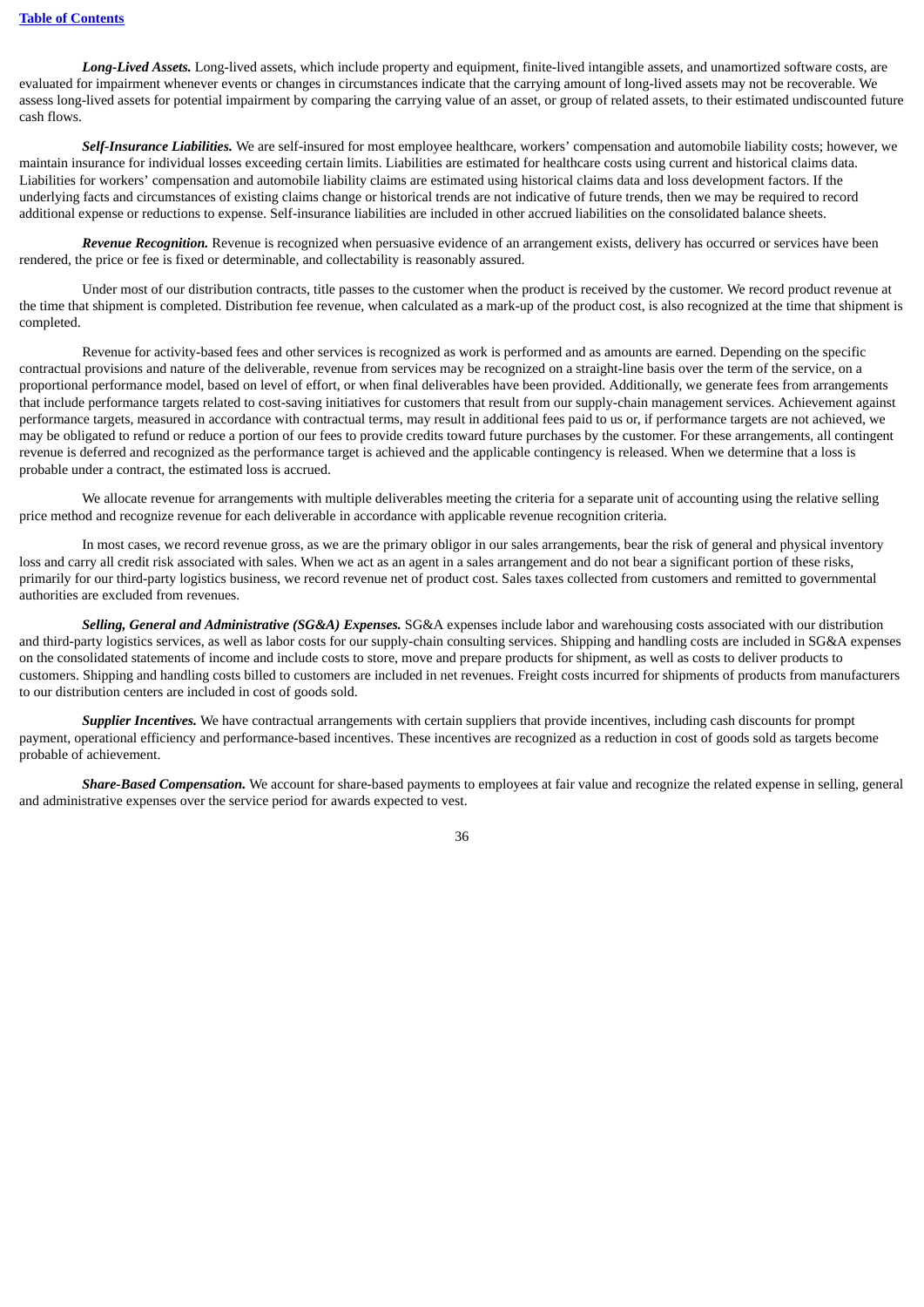*Derivative Financial Instruments.* We periodically enter into interest rate swaps as part of our interest rate risk management strategy. The purpose of these swaps is to maintain a mix of fixed to floating rate financing in order to manage interest rate risk. Generally, the interest rate swaps are designated as fair value hedges of specified portions of long-term debt using the shortcut method, when both the swaps and the long-term debt meet all of the conditions for the use of this method. Accordingly, no net gains or losses are typically recorded in the consolidated statements of income related to changes in the fair value of the underlying debt and interest rate swaps. These swaps are recognized on the balance sheet at their fair value, which is determined by using observable market inputs (Level 2). There were no outstanding derivative instruments at December 31, 2013 or 2012.

*Income Taxes.* We account for income taxes under the asset and liability method. Deferred tax assets and liabilities are recognized for the future tax consequences attributable to differences between the financial statement carrying amounts of existing assets and liabilities and their respective tax bases and operating loss and tax credit carryforwards. Deferred tax assets and liabilities are measured using enacted tax rates expected to apply to taxable income in the years in which those temporary differences are expected to be recovered or settled. The effect on deferred tax assets and liabilities of a change in tax rates is recognized in income from continuing operations in the period that includes the enactment date. Valuation allowances are provided if it is more likely than not that a deferred tax asset will not be realized. When we have claimed tax benefits that may be challenged by a tax authority, an estimate of the effect of these uncertain tax positions is recorded. It is our policy to provide for uncertain tax positions and the related interest and penalties based upon an assessment of whether a tax benefit is more likely than not to be sustained upon examination by tax authorities. To the extent that the tax outcome of these uncertain tax positions changes, based on our assessment, such changes in estimate may impact the income tax provision in the period in which such determination is made.

We earn a portion of our operating earnings in foreign jurisdictions outside the United States, which we consider to be indefinitely reinvested. Accordingly, no United States federal and state income taxes and withholding taxes have been provided on these earnings. Our cash, cash-equivalents, shortterm investments, and marketable securities held by our foreign subsidiaries totaled \$22.2 million and \$24.9 million as of December 31, 2013 and 2012. We do not intend, nor do we foresee a need, to repatriate these funds or other assets held outside the U.S. In the future, should we require more capital to fund discretionary activities in the U.S. than is generated by our domestic operations and is available through our borrowings, we could elect to repatriate cash or other assets from foreign jurisdictions that have previously been considered to be indefinitely reinvested. Upon distribution of these assets, we could be subject to additional U.S. federal and state income taxes and withholding taxes payable to foreign jurisdictions, where applicable.

*Fair Value Measurements.* Fair value is determined based on assumptions that a market participant would use in pricing an asset or liability. The assumptions used are in accordance with a three-tier hierarchy, defined by GAAP, that draws a distinction between market participant assumptions based on (i) observable inputs such as quoted prices in active markets (Level 1), (ii) inputs other than quoted prices in active markets that are observable either directly or indirectly (Level 2) and (iii) unobservable inputs that require the use of present value and other valuation techniques in the determination of fair value (Level 3).

The carrying amounts of cash and cash equivalents, accounts receivable and accounts payable reported in the consolidated balance sheets approximate fair value due to the short-term nature of these instruments. Property held for sale is reported at estimated fair value less selling costs with fair value determined based on recent sales prices for comparable properties in similar locations (Level 2). The fair value of long-term debt is estimated based on quoted market prices or dealer quotes for the identical liability when traded as an asset in an active market (Level 1) or, if quoted market prices or dealer quotes are not available, on the borrowing rates currently available for loans with similar terms, credit ratings, and average remaining maturities (Level 2). See Notes 7, 10 and 11 for the fair value of property held for sale, debt instruments and interest rate swaps.

*Acquisition-Related and Exit and Realignment Costs*. We present costs incurred in connection with acquisitions in acquisition-related and exit and realignment charges in our consolidated statements of income. Acquisition-related charges consist primarily of transaction costs incurred to perform due diligence and to analyze, negotiate and consummate an acquisition, costs to perform post-closing activities to establish a tax-efficient organizational structure, and costs to transition the acquired company's information technology and other operations and administrative functions from the former owner.

Costs associated with exit and realignment activities are recorded at their fair value when incurred. Liabilities are established at the cease-use date for remaining operating lease and other contractual obligations, net of estimated sub-lease income. The net lease termination cost is discounted using a creditadjusted risk-free rate of interest. We evaluate these assumptions quarterly and adjust the liability accordingly. The current portion of accrued lease and other contractual termination costs is included in other accrued liabilities on the consolidated balance sheets, and the non-current portion is included in other liabilities. Severance benefits are recorded when payment is considered probable and reasonably estimable.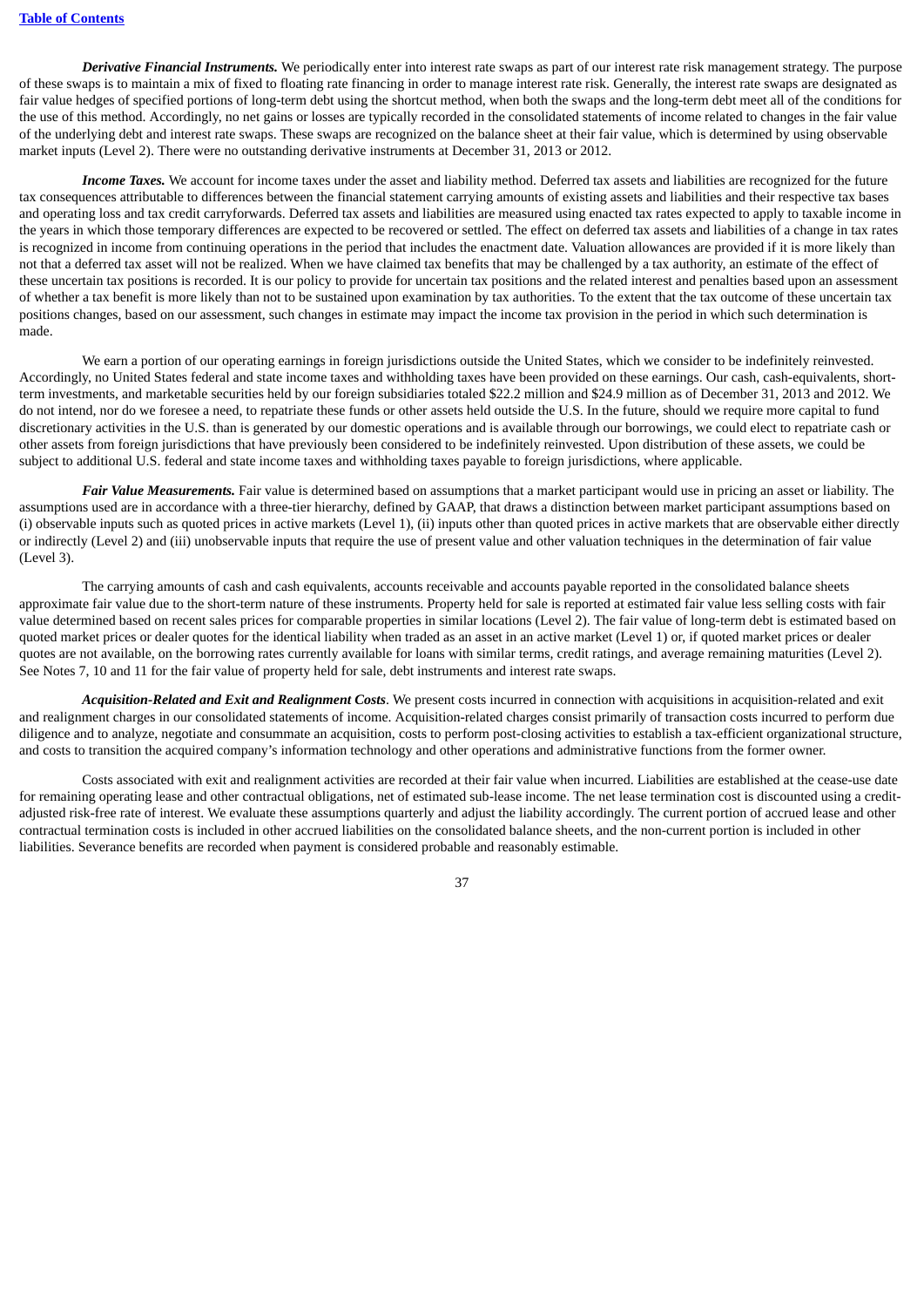*Income Per Share.* Basic and diluted income per share are calculated pursuant to the two-class method, under which unvested share-based payment awards containing nonforfeitable rights to dividends are participating securities.

*Foreign Currency Translation.* Our foreign subsidiaries generally consider their local currency to be their functional currency. Assets and liabilities of these foreign subsidiaries are translated into U.S. dollars at period-end exchange rates and revenues and expenses are translated at average exchange rates during the period. Cumulative currency translation adjustments are included in accumulated other comprehensive income (loss) in shareholders' equity. Gains and losses on intercompany foreign currency transactions that are long-term in nature and which we do not intend to settle in the foreseeable future are also recognized in other comprehensive income (loss) in shareholders' equity. Realized gains and losses from foreign currency transactions are recorded in other operating income, net in the consolidated statements of income and were not material to our consolidated results of operations in 2013, 2012, and 2011.

*Business Combinations.* We account for acquired businesses using the acquisition method of accounting, which requires that the assets acquired and liabilities assumed be recorded at the date of acquisition at their respective fair values. Any excess of the purchase price over the estimated fair values of the net assets acquired is recorded as goodwill.

*Recent Accounting Pronouncements*. During 2013, we adopted Accounting Standard Updates (ASU's) issued by the Financial Accounting Standards Board (FASB).

We adopted an ASU issued by the Financial Accounting Standards Board (FASB) for clarifying disclosures of offsetting assets and liabilities. This clarifies the scope and treatment of derivatives that are offset or subject to an enforceable master netting arrangement. The adoption of this guidance did not have an impact on our financial position or results of operations.

We adopted an ASU for reporting amounts reclassified out of accumulated other comprehensive income. This update requires entities to disclose the amounts reclassified out of accumulated other comprehensive income by component. The adoption of this guidance did not have an impact on our financial position or results of operations.

We have adopted an ASU for reporting cumulative translation adjustment upon derecognition of foreign subsidiaries, assets or investments. This update requires the release of related cumulative translation adjustment when the parent ceases to have a controlling financial interest. The adoption of this guidance did not have an impact on our financial position or results of operations.

### **Note 2—Significant Risks and Uncertainties**

Many of our hospital customers in the U.S. are represented by group purchasing organizations (GPOs) that contract with us for services on behalf of the GPO members. GPOs representing a significant portion of our business are Novation, LLC (Novation), MedAssets Inc. (MedAssets) and Premier, Inc. (Premier). Members of these GPOs have incentives to purchase from their primary selected distributor; however, they operate independently and are free to negotiate directly with distributors and manufacturers. For 2013, 2012 and 2011, net revenue from hospitals under contract with these GPOs represented the following percentages of our net revenue annually: Novation—32% to 35%; MedAssets (including Broadlane in 2012 and 2011)—24%; and Premier—20% to 22%.

Net revenue from sales of product supplied by subsidiaries of Covidien Ltd. and Johnson & Johnson Healthcare Systems, Inc. represented approximately 13% and 10% of our net revenue annually for 2013, 2012 and 2011, respectively.

### **Note 3—Acquisition**

On August 31, 2012, we acquired from Celesio AG (Celesio) all of the voting interests of certain subsidiaries comprising the majority of Celesio's healthcare third-party logistics business known as the Movianto Group (the acquired portion is referred to herein as Movianto) for consideration of approximately \$157.3 million (€125 million), net of cash acquired and including debt assumed of \$2.1 million (primarily capitalized lease obligations). As a result of the acquisition of Movianto, we have entered into third-party logistics for the pharmaceutical and medical device industries in the European market with an existing platform that also expands our ability to serve our U.S.-based manufacturer customers globally.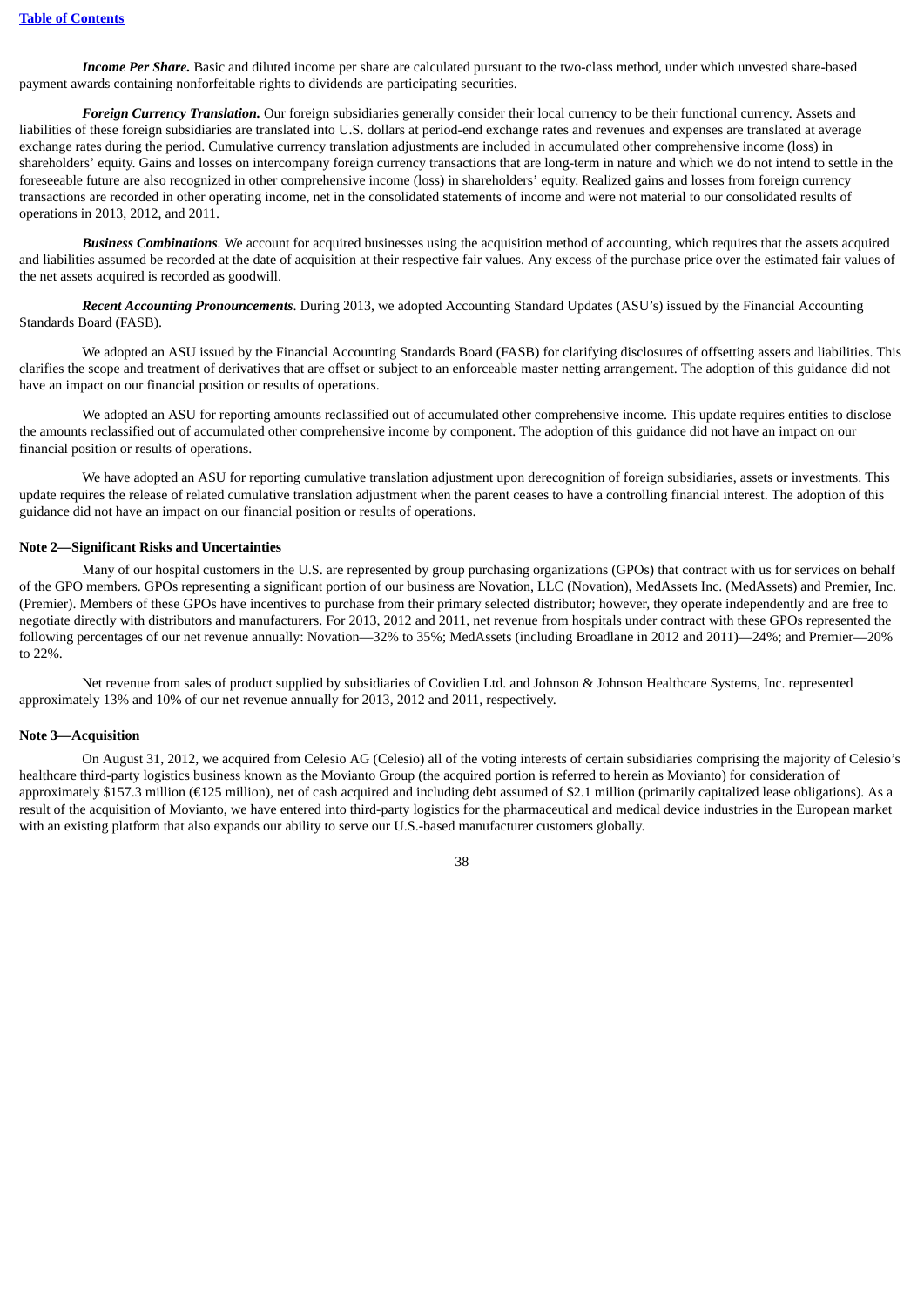### **Table of [Contents](#page-1-0)**

The purchase price was allocated to the underlying assets acquired and liabilities assumed based upon our estimate of their fair values at the date of acquisition, with certain exceptions permitted under GAAP. The purchase price exceeded the estimated fair value of the net tangible and identifiable intangible assets by \$25.4 million, which was allocated to goodwill. The following table presents the estimated fair value of the assets acquired and liabilities assumed recognized as of the acquisition date.

|                                                | <b>Preliminary Fair</b><br>Value Estimated as of<br><b>Acquisition Date(1)</b> |    | <b>Measurement Period</b><br><b>Adjustments</b><br><b>Recorded in 2013</b> |    | <b>Fair Value as of</b><br><b>Acquisition Date</b> |
|------------------------------------------------|--------------------------------------------------------------------------------|----|----------------------------------------------------------------------------|----|----------------------------------------------------|
| Assets acquired:                               |                                                                                |    |                                                                            |    |                                                    |
| Current assets                                 | \$<br>211,052                                                                  | \$ | 295                                                                        | \$ | 211,347                                            |
| Property and equipment                         | 90,729                                                                         |    | (2,385)                                                                    |    | 88,344                                             |
| Goodwill                                       | 25,042                                                                         |    | 387                                                                        |    | 25,429                                             |
| Intangible assets                              | 21,543                                                                         |    | 1,335                                                                      |    | 22,878                                             |
| Other noncurrent assets                        | 11,664                                                                         |    | 512                                                                        |    | 12,176                                             |
| Total assets                                   | 360,030                                                                        |    | 144                                                                        |    | 360,174                                            |
| Liabilities assumed:                           |                                                                                |    |                                                                            |    |                                                    |
| Current liabilities                            | 190,485                                                                        |    | 414                                                                        |    | 190,899                                            |
| Noncurrent liabilities                         | 12,237                                                                         |    | (270)                                                                      |    | 11,967                                             |
| <b>Total liabilities</b>                       | 202,722                                                                        |    | 144                                                                        |    | 202,866                                            |
| Fair value of net assets acquired, net of cash | \$<br>157,308                                                                  | \$ |                                                                            |    | 157,308                                            |

#### (1) *As previously reported in our 2012 Form 10-K.*

We are amortizing the fair value of acquired intangible assets, primarily customer relationships, over their remaining weighted average useful lives of 9 years.

Goodwill of \$25.4 million consists largely of expected opportunities to provide additional services to existing manufacturer customers and to expand our third-party logistics services globally. All of the goodwill was assigned to our International segment. None of the goodwill recognized is expected to be deductible for income tax purposes.

The fair value of financial assets and financial liabilities acquired included financing receivables with a fair value of \$106.8 million and financing payables with a fair value of \$130.4 million.

Acquisition-related costs consist primarily of transaction costs incurred to perform due diligence and to analyze, negotiate and consummate the acquisition, costs to perform post-closing activities to establish a tax-efficient organizational structure, and costs to transition the acquired company's information technology and other operating and administrative functions from the former owner. We recognized pre-tax acquisition-related expenses of \$3.5 million and \$10.5 million for the years ended December 31, 2013 and 2012.

### **Note 4—Accounts and Notes Receivable, Net**

Allowances for losses on accounts and notes receivable of \$15.0 million, \$14.7 million and \$15.6 million have been applied as reductions of accounts receivable at December 31, 2013, 2012, and 2011. Write-offs of accounts and notes receivable were \$1.1 million, \$1.9 million and \$2.0 million for 2013, 2012 and 2011.

### **Note 5—Merchandise Inventories**

At December 31, 2013 and 2012, we had inventory of \$771.7 million and \$763.8 million, of which \$749.5 million and \$749.4 million were valued under LIFO. If LIFO inventories had been valued on a current cost or first-in, first-out (FIFO) basis, they would have been greater by \$108.6 million and \$110.9 million as of December 31, 2013 and 2012.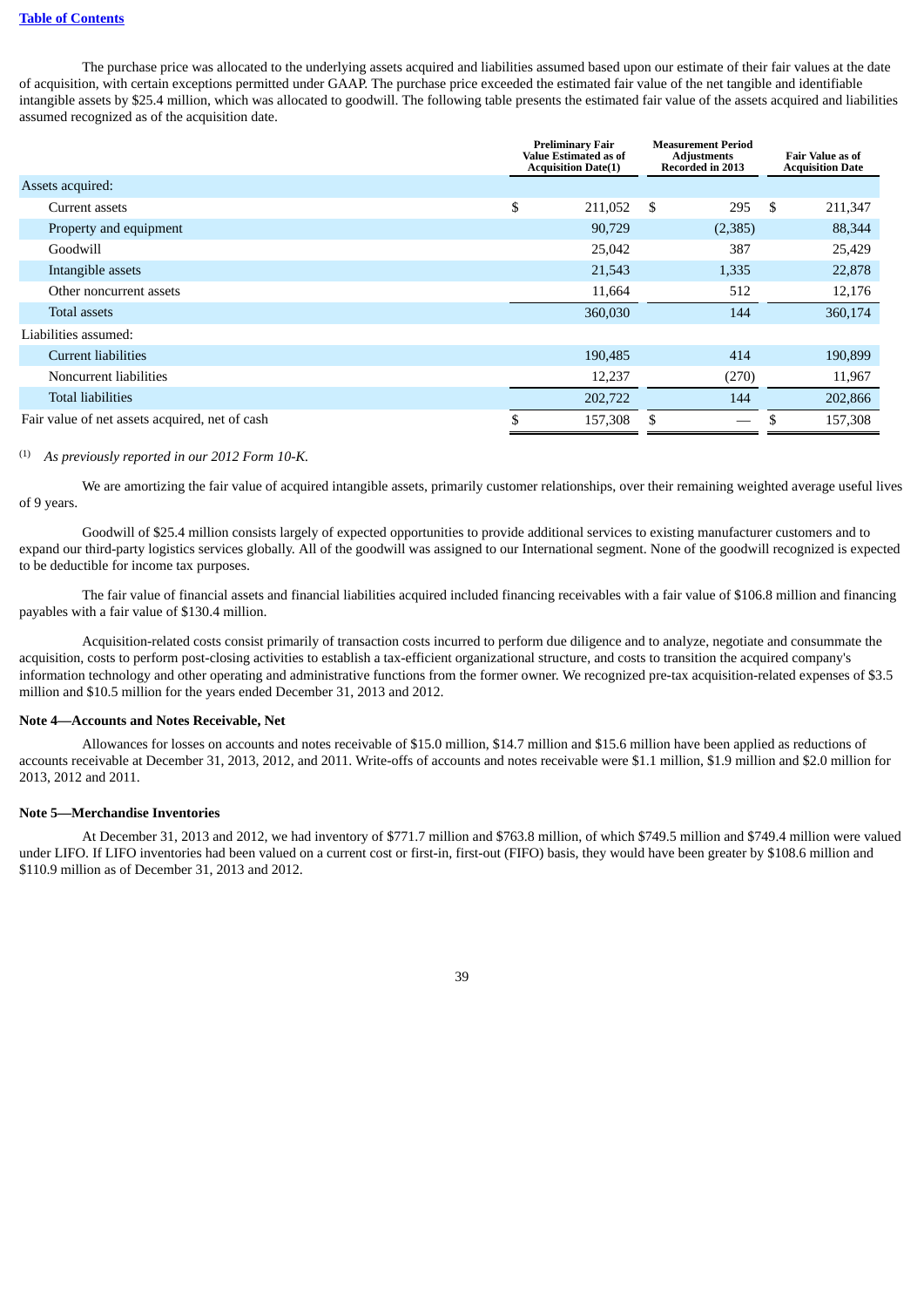### **Note 6—Financing Receivables and Payables**

At December 31, 2013 and 2012, we had financing receivables of \$198.5 million and \$140.7 million and related payables of \$165.3 million and \$130.1 million outstanding under our order-to-cash program, which were included in other current assets and other current liabilities, respectively, in the consolidated balance sheet.

# **Note 7—Property and Equipment**

Property and equipment consists of the following:

| December 31,                              |   | 2013      |    | 2012       |
|-------------------------------------------|---|-----------|----|------------|
| Warehouse equipment                       | D | 160,379   | -S | 148,037    |
| Computer equipment                        |   | 31,784    |    | 36,007     |
| Building and improvements                 |   | 50,225    |    | 52,881     |
| Leasehold improvements                    |   | 49,879    |    | 43,378     |
| Land and improvements                     |   | 17,489    |    | 16,269     |
| Furniture and fixtures                    |   | 11,491    |    | 11,132     |
| Office equipment and other                |   | 8,240     |    | 6,010      |
|                                           |   | 329,487   |    | 313,714    |
| Accumulated depreciation and amortization |   | (137,526) |    | (121, 873) |
| Property and equipment, net               |   | 191,961   | -S | 191,841    |

Depreciation and amortization expense for property and equipment was \$33.1 million, \$26.1 million, and \$21.2 million for the years ended December 31, 2013, 2012, and 2011.

Property held for sale of \$1.1 million at December 31, 2012 is included in other assets, net, in the consolidated balance sheets. We have no property classified as held for sale at December 31, 2013.

# **Note 8—Goodwill and Intangible Assets**

The following table summarizes the changes in the carrying amount of goodwill through December 31, 2013:

|                                                | <b>Domestic Segment</b> |         | <b>International</b><br>Segment | Consolidated<br><b>Total</b> |
|------------------------------------------------|-------------------------|---------|---------------------------------|------------------------------|
| Carrying amount of goodwill, December 31, 2012 |                         | 248,498 | 26,386                          | 274,884                      |
| Currency translation adjustments               |                         |         | 168                             | 168                          |
| Fair value adjustments (See Note 3)            |                         |         | 387                             | 387                          |
| Carrying amount of goodwill, December 31, 2013 |                         | 248,498 | 26,941                          | 275,439                      |

Intangible assets at December 31, 2013 and 2012 were as follows:

|                              | 2013                             |           |                             |         | 2012                             |          |                      |         |
|------------------------------|----------------------------------|-----------|-----------------------------|---------|----------------------------------|----------|----------------------|---------|
|                              | Customer<br><b>Relationships</b> |           | Other<br><b>Intangibles</b> |         | Customer<br><b>Relationships</b> |          | Other<br>Intangibles |         |
| Gross intangible assets      |                                  | 51,544    |                             | 3,933   |                                  | 51,603   |                      | 2,848   |
| Accumulated amortization     |                                  | (14, 281) |                             | (790)   |                                  | (11,717) |                      | (421)   |
| Net intangible assets        |                                  | 37,263    |                             | 3,143   |                                  | 39.886   |                      | 2.427   |
| Weighted average useful life |                                  | 13 years  |                             | 6 years |                                  | 13 years |                      | 6 years |

Gross intangible assets increased \$1.3 million in 2013 as a result of finalizing the Movianto purchase price allocation (see Note 3), partially offset by the write-off of a fully amortized intangible for \$0.3 million. Amortization expense for intangible assets was \$3.3 million for 2013, \$2.5 million for 2012, and \$3.1 million for 2011.

Based on the current carrying value of intangible assets subject to amortization, estimated amortization expense is \$4.5 million for 2014, \$5.0 million for 2015, \$5.1 million for 2016, \$5.0 million for 2017 and \$4.2 million for 2018.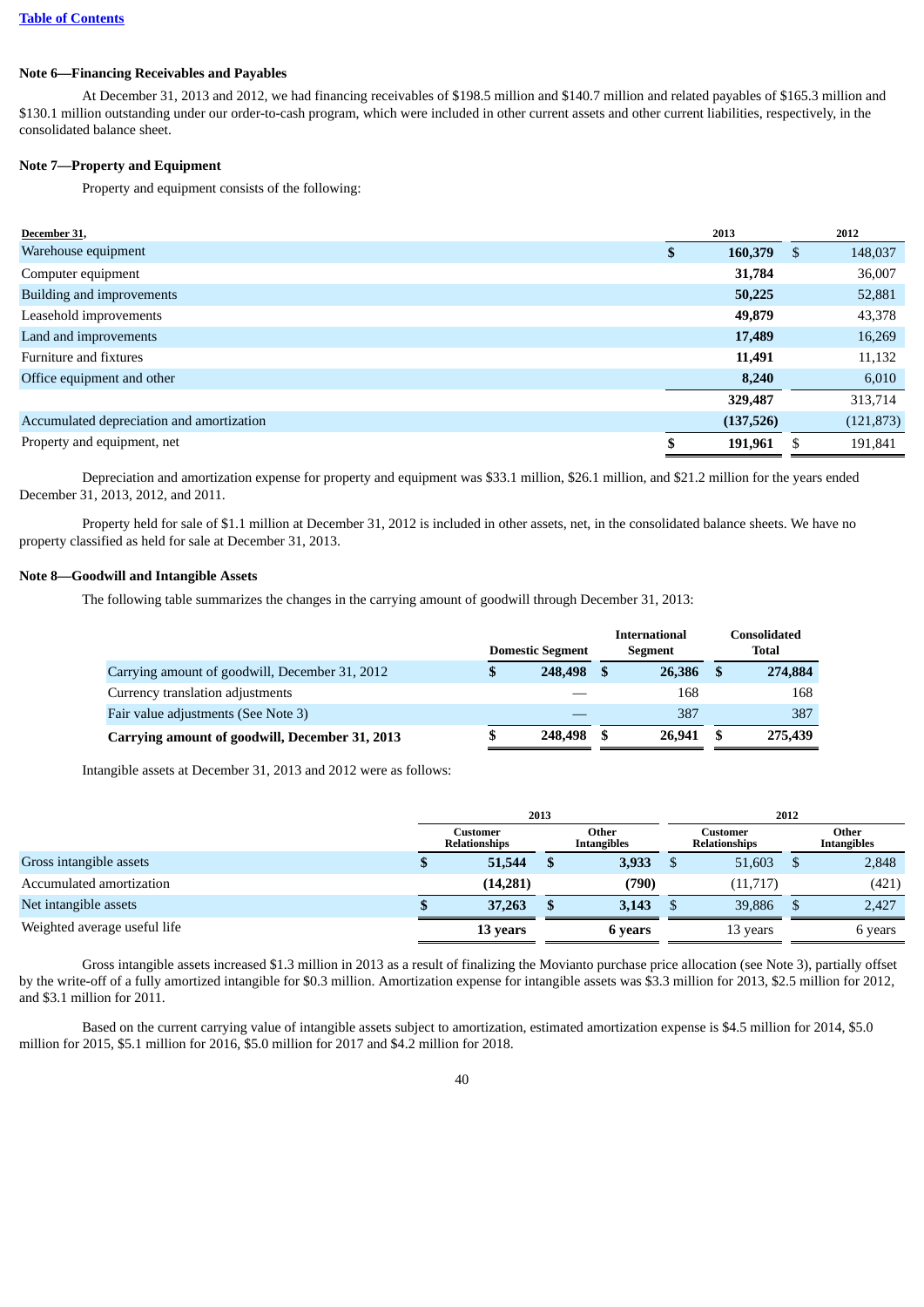### **Note 9—Exit and Realignment Costs**

We periodically incur exit and realignment and other charges associated with optimizing our operations, which include the consolidation of distribution centers, the realignment of our distribution network, and the closure of offsite warehouses.

In 2013, we expensed \$8.9 million associated with these activities, of which \$8.2 million was in the Domestic segment and \$0.7 million was in the International segment. The charges include \$3.1 million in loss accruals associated with our operating leases and estimated severance. The remaining charges of \$5.8 million were comprised of costs that are expensed as incurred and not reflected in the table below, including \$3.7 million in product move costs and the remainder in losses on property and equipment and other expenses. We expect additional exit and realignment charges of approximately \$2.5 million over 2014 for activities initiated in the Domestic segment through December 31, 2013.

During the fourth quarter of 2012, we expensed total charges in our Domestic segment of \$2.2 million associated with exit and realignment activities. These charges include \$1.1 million in employee severance. The remaining charges of \$1.1 million are comprised of costs that were expensed as incurred and not reflected in the table below, including \$0.8 million related to impairment losses associated with property and equipment and \$0.3 million in other expenses.

During 2011, we expensed total charges of \$12.7 million associated with exit activities and our organizational realignment. These charges included loss accruals for operating leases of \$8.4 million and employee severance costs of \$3.0 million. The remaining charges of \$1.3 million are comprised of costs that were expensed as incurred and not reflected in the table below, including losses associated with property and equipment and other expenses. In the fourth quarter of 2012, we recorded income of \$2.6 million related to a favorable lease settlement associated with the 2011 activities.

The following table summarizes the activity related to exit and realignment cost accruals through December 31, 2013:

|                                                         | Lease<br>obligations | <b>Severance and</b><br>Other | <b>Total</b> |
|---------------------------------------------------------|----------------------|-------------------------------|--------------|
| Accrued exit and realignment charges, January 1, 2011   | S                    |                               | S            |
| Provision for exit and realignment activities           | 8,362                | 3,002                         | 11,364       |
| Cash payments, net of sublease income                   | (98)                 | (1,171)                       | (1,269)      |
| Accrued exit and realignment charges, December 31, 2011 | 8,264                | 1,831                         | 10,095       |
| Provision for exit and realignment activities           | 95                   | 1,088                         | 1,183        |
| Change in estimate                                      | (2, 183)             |                               | (2, 183)     |
| Interest accretion                                      | 267                  |                               | 267          |
| Cash payments, net of sublease income                   | (1,345)              | (1,803)                       | (3, 148)     |
| Accrued exit and realignment charges, December 31, 2012 | 5,098                | 1,116                         | 6,214        |
| Provision for exit and realignment activities           | 2,932                | 128                           | 3,060        |
| Cash payments, net of sublease income                   | (5,596)              | (769)                         | (6,365)      |
| Accrued exit and realignment charges, December 31, 2013 | 2,434                | 475                           | 2,909        |

### **Note 10—Debt**

Debt consists of the following:

|                                                                     | 2013 |                    |   |                                       |                    |         | 2012 |                         |  |
|---------------------------------------------------------------------|------|--------------------|---|---------------------------------------|--------------------|---------|------|-------------------------|--|
| December 31,                                                        |      | Carrying<br>Amount |   | <b>Estimated</b><br><b>Fair Value</b> | Carrying<br>Amount |         |      | Estimated<br>Fair Value |  |
| 6.35% Senior Notes, \$200 million par value, maturing April 2016 \$ |      | 204,028            | S | 218,750                               |                    | 205,754 | S    | 219,500                 |  |
| Capital leases                                                      |      | 12,215             |   | 12,215                                |                    | 11,837  |      | 11,837                  |  |
| Total debt                                                          |      | 216,243            |   | 230,965                               |                    | 217,591 |      | 231,337                 |  |
| Less current maturities                                             |      | (2,428)            |   | (2,428)                               |                    | (2,208) |      | (2,208)                 |  |
| Long-term debt                                                      | D    | 213,815            | S | 228,537                               |                    | 215,383 | \$   | 229,129                 |  |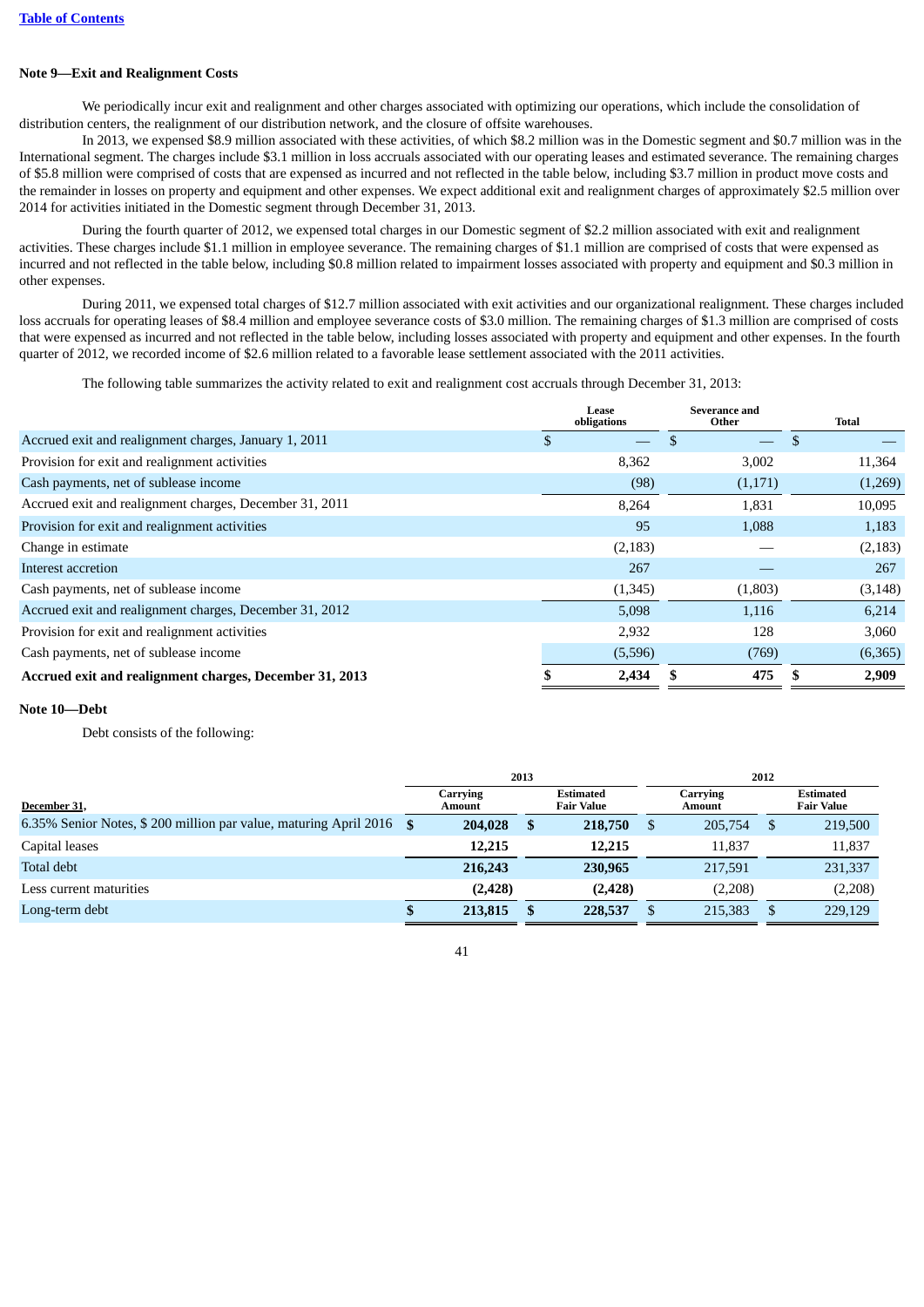At December 31, 2013 and 2012, we had \$200 million of 6.35% Senior Notes outstanding, which mature on April 15, 2016 (Senior Notes). Interest on the Senior Notes is payable semi-annually on April 15 and October 15. We may redeem the Senior Notes, in whole or in part, at a redemption price of the greater of 100% of the principal amount of the Senior Notes or the present value of remaining scheduled payments of principal and interest discounted at the applicable Treasury Rate plus 0.25%. The observed yield of the senior notes at December 31, 2013 was 2.12%.

On June 5, 2012, we entered into a five-year \$350 million Credit Agreement with Wells Fargo Bank, N.A., JPMorgan Chase Bank, N.A. and a syndicate of financial institutions (the Credit Agreement) expiring June 5, 2017. This agreement replaced an existing \$350 million credit agreement that expired June 7, 2013. Under the new credit facility, we have the ability to request two one-year extensions and to request an increase in aggregate commitments by up to \$150 million. The interest rate on the new credit facility, which is subject to adjustment quarterly, is based on the London Interbank Offered Rate (LIBOR), the Federal Funds Rate or the Prime Rate, plus an adjustment based on the better of our debt ratings or leverage ratio (Credit Spread) as defined by the Credit Agreement. We are charged a commitment fee of between 17.5 and 42.5 basis points on the unused portion of the facility. The terms of the Credit Agreement limit the amount of indebtedness that we may incur and require us to maintain ratios for leverage and interest coverage, including on a pro forma basis in the event of an acquisition. At December 31, 2013 and 2012, we had no borrowings and letters of credit of \$5.0 million outstanding on the revolving credit facility, leaving \$345.0 million available for borrowing. We also had a \$1.5 million and \$1.4 million letter of credit supporting our European leased facilities outstanding as of December 31, 2013 and 2012 not issued under our Credit Agreement.

The Revolving Credit Facility and Senior Notes contain cross-default provisions which could result in the acceleration of payments due in the event of default of either agreement. We believe we were in compliance with our debt covenants at December 31, 2013.

We assumed debt (primarily capitalized lease obligations) of approximately \$2.1 million with the acquisition of Movianto.

Cash payments for interest during 2013, 2012 and 2011 were \$14.7 million, \$14.7 million and \$14.1 million.

Based on lease commitments outstanding at December 31, 2013, minimum capital lease payments, excluding interest, are \$3.5 million in 2014, \$2.9 million in 2015, \$2.4 million in 2016, \$1.6 million in 2017 and \$1.0 million in 2018.

### **Note 11—Derivative Financial Instruments**

In April 2011, we entered into interest rate swap agreements for an aggregate \$175 million in notional amounts, under which we paid counterparties a variable rate based on the six-month LIBOR plus a spread of approximately 393 basis points, and the counterparties paid us a fixed rate of 6.35%. These agreements effectively converted 87.5% of our Senior Notes to variable-rate debt. The swaps were designated as fair value hedges of specified portions of the Senior Notes using the shortcut method, as both the swaps and the Senior Notes met all of the conditions for the use of this method. Accordingly, no net gains or losses were recorded in the consolidated statements of income related to changes in the fair value of the underlying debt and interest rate swap agreements.

We terminated these swaps in July 2011 and received proceeds of \$4.0 million, plus accrued interest of \$0.8 million. The fair value adjustment of \$4.0 million to the carrying value of the related debt, plus the remaining balance of a fair value adjustment related to interest rate swaps terminated in 2008, are being recognized as an offset to interest expense using the interest method over the remaining life of the debt. We did not hold any derivative financial instruments during 2012 or 2013.

### **Note 12—Share-Based Compensation**

We maintain a share-based compensation plan (the Plan) that is administered by the Compensation and Benefits Committee of the Board of Directors. The Plan allows us to award or grant to officers, directors and employees incentive, non-qualified and deferred compensation stock options, stock appreciation rights (SARs), performance shares, and restricted and unrestricted stock. We use authorized and unissued common shares for grants of restricted stock or for stock option exercises. At December 31, 2013, approximately 2.0 million common shares were available for issuance under the Plan.

Restricted stock awarded under the Plan generally vests over one, three or five years. Certain restricted stock grants contain accelerated vesting provisions, based on the satisfaction of certain performance criteria related to the achievement of certain financial and operational results. Performance shares awarded under the Plan are issuable as restricted stock upon meeting performance goals and vest over three years. Stock options awarded under the Plan are generally subject to graded vesting over three years and expire seven to ten years from the date of grant. The options are granted at a price equal to fair market value at the date of grant. We did not grant any stock options in 2013, 2012, or 2011.

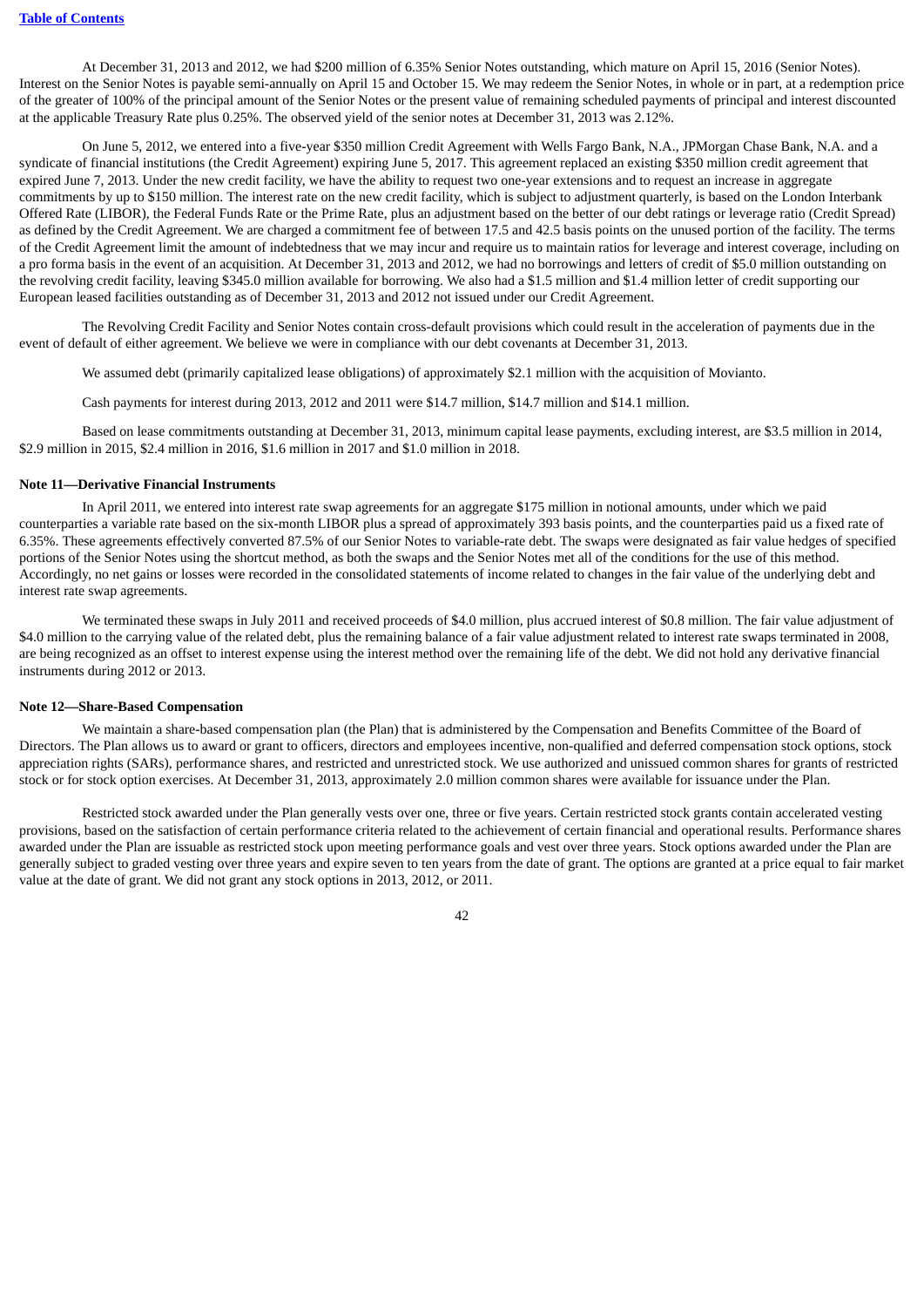We have a Management Equity Ownership Program that requires each of our officers to own common stock at specified levels, which gradually increase over five years. Officers and certain other employees who meet specified ownership goals in a given year are awarded restricted stock or performance shares under the provisions of the program. We recognize the fair value of stock-based compensation awards, which is based upon the market price of the underlying common stock at the grant date, on a straight-line basis over the estimated requisite service period, which may be based on a service condition, a performance condition, or a combination of both. The fair value of performance shares as of the date of grant is estimated assuming that performance goals will be achieved at target levels. If such goals are not probable of being met, or are probable of being met at different levels, recognized compensation cost is adjusted to reflect the change in estimated fair value of restricted stock to be issued at the end of the performance period.

Total share-based compensation expense for December 31, 2013, 2012 and 2011, was \$6.4 million, \$5.7 million and \$5.7 million, with recognized tax benefits of \$2.5 million, \$2.2 million and \$2.2 million. Unrecognized compensation cost related to nonvested restricted stock awards, net of estimated forfeitures, was \$10.2 million at December 31, 2013. This amount is expected to be recognized over a weighted-average period of 2.3 years, based on the maximum remaining vesting period required under the awards, and the amount that would be recognized over a shorter period based on accelerated vesting provisions, is approximately \$0.5 million. Unrecognized compensation cost related to nonvested performance share awards as of December 31, 2013 was \$1.7 million and will be recognized primarily in 2014 if the related performance targets are met.

The following table summarizes the activity and value of nonvested restricted stock and performance share awards for the years ended December 31, 2013, 2012 and 2011:

|                                  |                                       | 2013 |                                                                         | 2012                                  |   |                                                                  |                                       | 2011 |                                                                  |
|----------------------------------|---------------------------------------|------|-------------------------------------------------------------------------|---------------------------------------|---|------------------------------------------------------------------|---------------------------------------|------|------------------------------------------------------------------|
|                                  | Number of<br><b>Shares</b><br>(000's) |      | Weighted<br>Average<br><b>Grant-date</b><br><b>Value</b><br>(per share) | Number of<br><b>Shares</b><br>(000's) |   | Weighted<br>Average<br><b>Grant-date</b><br>Value<br>(per share) | Number of<br><b>Shares</b><br>(000's) |      | Weighted<br>Average<br><b>Grant-date</b><br>Value<br>(per share) |
| Nonvested awards at beginning of |                                       |      |                                                                         |                                       |   |                                                                  |                                       |      |                                                                  |
| year                             | 720                                   | S.   | 30.14                                                                   | 826                                   | S | 27.97                                                            | 1,027                                 | \$   | 27.61                                                            |
| Granted                          | 339                                   |      | 31.65                                                                   | 298                                   |   | 29.86                                                            | 318                                   |      | 31.45                                                            |
| Vested                           | (206)                                 |      | 30.22                                                                   | (300)                                 |   | 23.69                                                            | (369)                                 |      | 26.17                                                            |
| Forfeited                        | (115)                                 |      | 30.51                                                                   | (104)                                 |   | 30.35                                                            | (150)                                 |      | 28.43                                                            |
| Nonvested awards at end of year  | 738                                   |      | 30.81                                                                   | 720                                   |   | 30.14                                                            | 826                                   |      | 27.97                                                            |

The total value of restricted stock vesting during the years ended December 31, 2013, 2012 and 2011, was \$6.2 million, \$7.1 million and \$9.7 million. There were no SARs outstanding at December 31, 2013 and 2012.

The following table summarizes the activity and terms of outstanding options at December 31, 2013, and for each of the years in the three-year period then ended:

|                                                 | Number of<br>Options (000's) | <b>Weighted Average</b><br><b>Exercise Price</b><br>(per share) | <b>Weighted Average</b><br>Remaining<br><b>Contractual Life</b><br>(years) | Aggregate<br><b>Intrinsic Value</b><br>(millions) |     |
|-------------------------------------------------|------------------------------|-----------------------------------------------------------------|----------------------------------------------------------------------------|---------------------------------------------------|-----|
| Options outstanding at December 31, 2010        | 993                          | \$<br>21.30                                                     |                                                                            |                                                   |     |
| Exercised                                       | (432)                        | 20.74                                                           |                                                                            |                                                   |     |
| Forfeited                                       | (5)                          | 23.50                                                           |                                                                            |                                                   |     |
| Options outstanding at December 31, 2011        | 556                          | 21.72                                                           |                                                                            |                                                   |     |
| Exercised                                       | (237)                        | 21.04                                                           |                                                                            |                                                   |     |
| Forfeited                                       | (7)                          | 21.07                                                           |                                                                            |                                                   |     |
| Options outstanding at December 31, 2012        | 312                          | 22.25                                                           |                                                                            |                                                   |     |
| Exercised                                       | (244)                        | 21.97                                                           |                                                                            |                                                   |     |
| Forfeited                                       | (4)                          | 21.72                                                           |                                                                            |                                                   |     |
| <b>Options outstanding at December 31, 2013</b> | 64                           | 23.33                                                           | 0.7                                                                        | - \$                                              | 0.8 |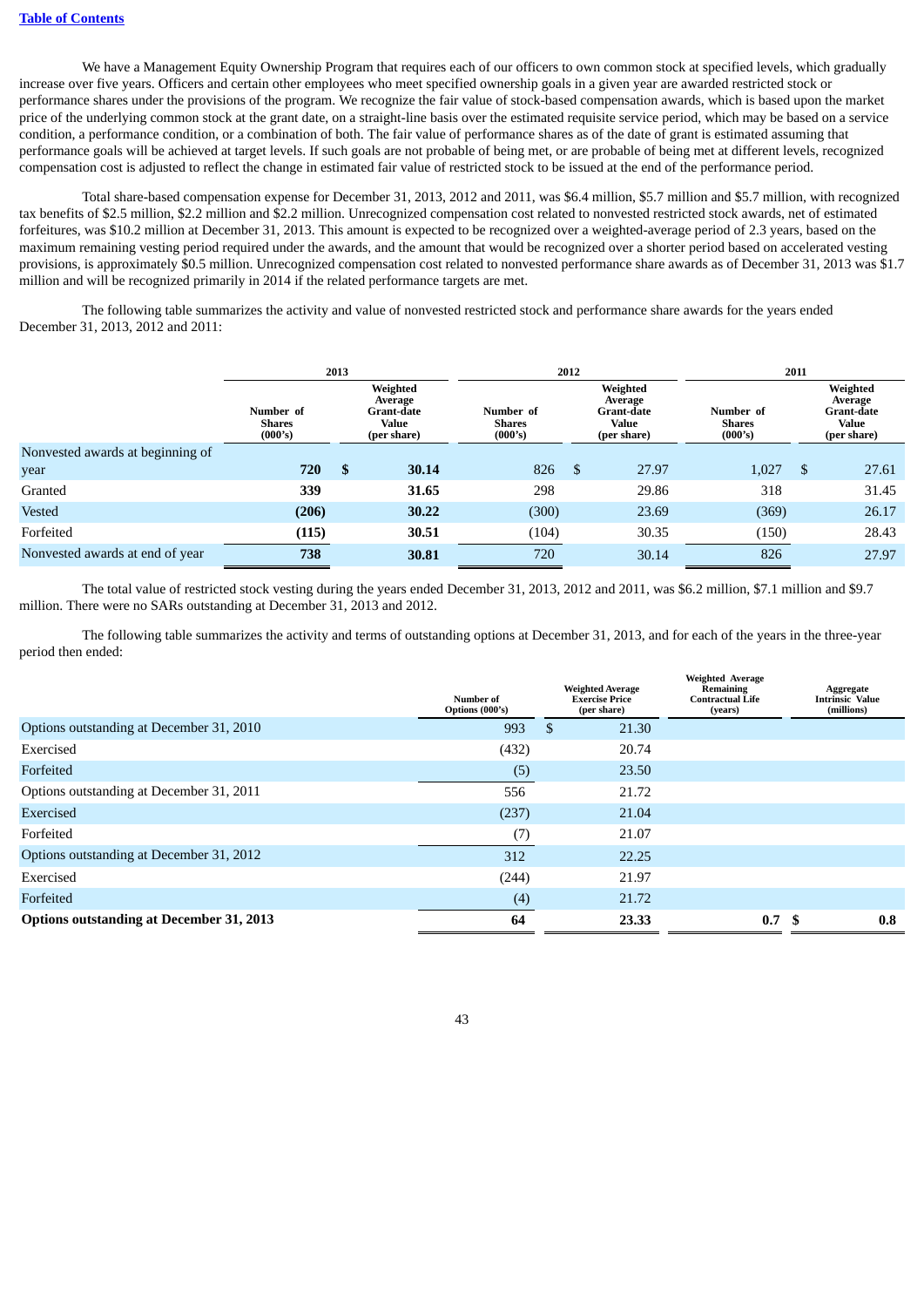At December 31, 2013, the following stock option groups were outstanding:

|                                                 | Number of<br><b>Options</b><br>(000's) |               | Weighted<br>Average<br>Exercise<br>Price<br>(per share) | weighted<br>Average<br><b>Remaining</b><br>Contractual<br>Life<br>(years) |
|-------------------------------------------------|----------------------------------------|---------------|---------------------------------------------------------|---------------------------------------------------------------------------|
| Range of Exercise Prices (per share)            |                                        |               |                                                         |                                                                           |
| $$17.01 - 22.00$                                | 15                                     | <sup>\$</sup> | 20.49                                                   | 1.8                                                                       |
| $$22.01 - 27.00$                                | 49                                     |               | 24.21                                                   | 0.4                                                                       |
| <b>Options outstanding at December 31, 2013</b> | 64                                     |               | 23.33                                                   | 0.7                                                                       |

**Weighted**

The total intrinsic value of stock options exercised during the years ended December 31, 2013, 2012 and 2011, was \$0.8 million, \$1.9 million, and \$4.9 million. No options were granted in 2013, 2012 or 2011. All options outstanding at December 31, 2013, were vested and exercisable.

### **Note 13—Retirement Plans**

*Savings and Retirement Plans.* We maintain a voluntary 401(k) savings and retirement plan covering substantially all full-time and certain parttime employees in the United States who have completed one month of service and have attained age 18. We match a certain percentage of each employee's contribution. The plan also provides for a minimum contribution by us to the plan for all eligible employees of 1% of their salary, subject to certain limits, and discretionary profit-sharing contributions. We may increase or decrease our matching contributions at our discretion, on a prospective basis. We incurred \$10.1 million, \$9.8 million, and \$9.8 million of expense related to this plan in 2013, 2012 and 2011. We also maintain defined contribution plans in some of the European countries in which we operate. Expenses related to these plans were not material in 2013 and 2012.

*Domestic Retirement Plan.* We have a noncontributory, unfunded retirement plan for certain officers and other key employees in the United States (Domestic Retirement Plan). In February 2012, our Board of Directors amended the Domestic Retirement Plan to freeze benefit levels and modify vesting provisions under the plan effective as of March 31, 2012.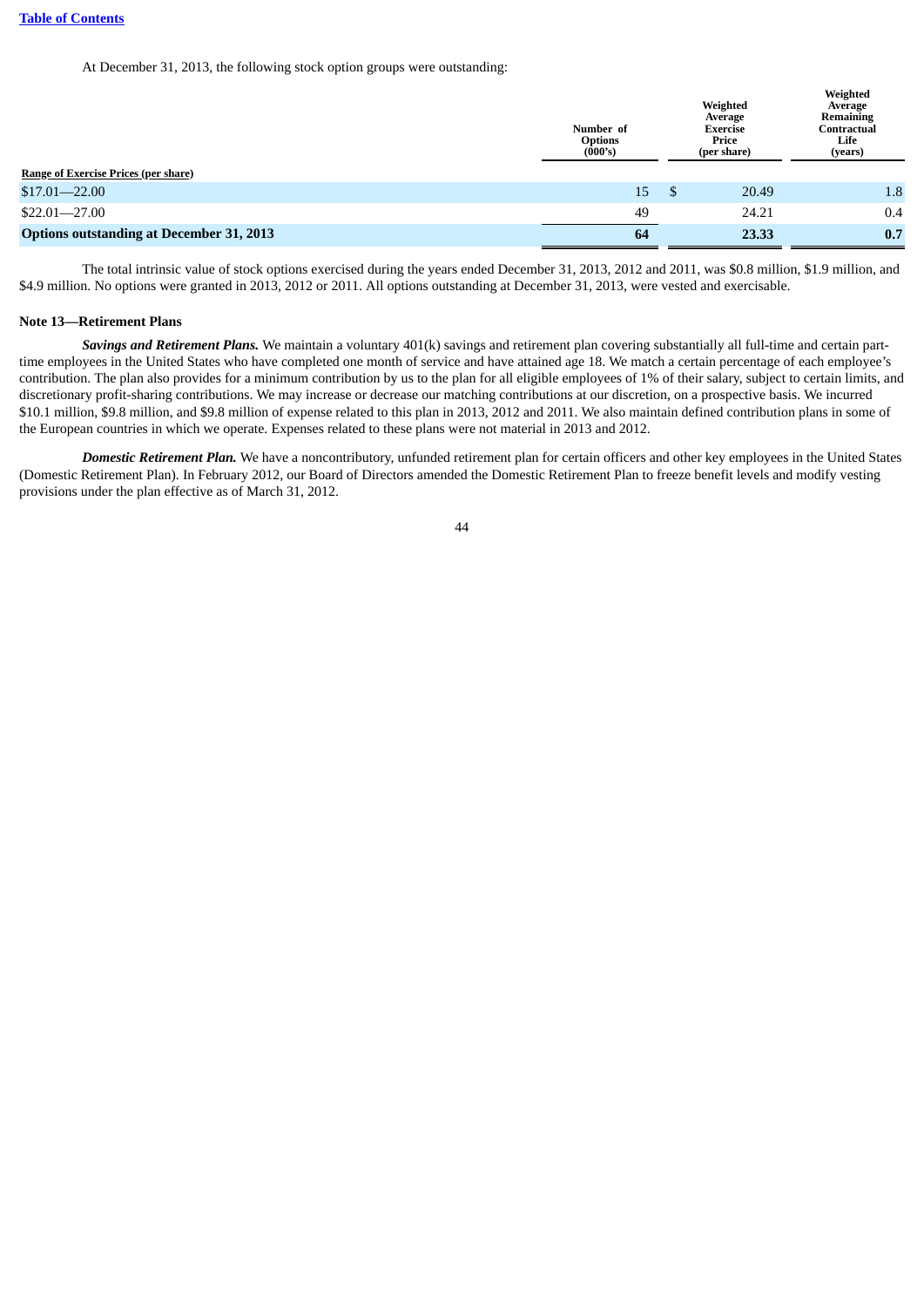The following table sets forth the Domestic Retirement Plan's financial status and the amounts recognized in our consolidated balance sheets:

| December 31,                                                      | 2013 |           | 2012 |           |
|-------------------------------------------------------------------|------|-----------|------|-----------|
| <b>Change in benefit obligation</b>                               |      |           |      |           |
| Benefit obligation, beginning of year                             | \$   | 46,759    | \$   | 41,170    |
| Service cost                                                      |      |           |      | 130       |
| Interest cost                                                     |      | 1,608     |      | 1,616     |
| Actuarial (gain) loss                                             |      | (4,700)   |      | 6,125     |
| Benefits paid                                                     |      | (1,656)   |      | (1,644)   |
| Curtailment gain                                                  |      |           |      | (638)     |
| Benefit obligation, end of year                                   | \$   | 42,011    | \$   | 46,759    |
| <b>Change in plan assets</b>                                      |      |           |      |           |
| Fair value of plan assets, beginning of year                      | \$   |           | \$   |           |
| <b>Employer contribution</b>                                      |      | 1,656     |      | 1,644     |
| Benefits paid                                                     |      | (1,656)   |      | (1,644)   |
| Fair value of plan assets, end of year                            | \$   |           | \$   |           |
| Funded status at December 31                                      | \$   | (42, 011) | \$   | (46,759)  |
| Amounts recognized in the consolidated balance sheets             |      |           |      |           |
| Other current liabilities                                         | \$   | (1, 831)  | \$   | (1,643)   |
| Other liabilities                                                 |      | (40, 178) |      | (45, 115) |
| Accumulated other comprehensive loss                              |      | 10,849    |      | 16,915    |
| Net amount recognized                                             | \$   | (31, 160) | \$   | (29, 843) |
| <b>Accumulated benefit obligation</b>                             | \$   | 42,011    | \$   | 46,759    |
| Weighted average assumptions used to determine benefit obligation |      |           |      |           |
| Discount rate                                                     |      | 4.50%     |      | 3.50%     |
| Rate of increase in compensation levels                           |      | N/A       |      | N/A       |

Plan benefit obligations of the Domestic Retirement Plan were measured as of December 31, 2013 and 2012 and as of March 31, 2012. Plan benefit obligations are determined using assumptions developed at the measurement date. The weighted average discount rate, which is used to calculate the present value of plan liabilities, is an estimate of the interest rate at which the plan liabilities could be effectively settled at the measurement date. When estimating the discount rate, we review yields available on high-quality, fixed-income debt instruments and use a yield curve model from which the discount rate is derived by applying the projected benefit payments under the plan to points on a published yield curve.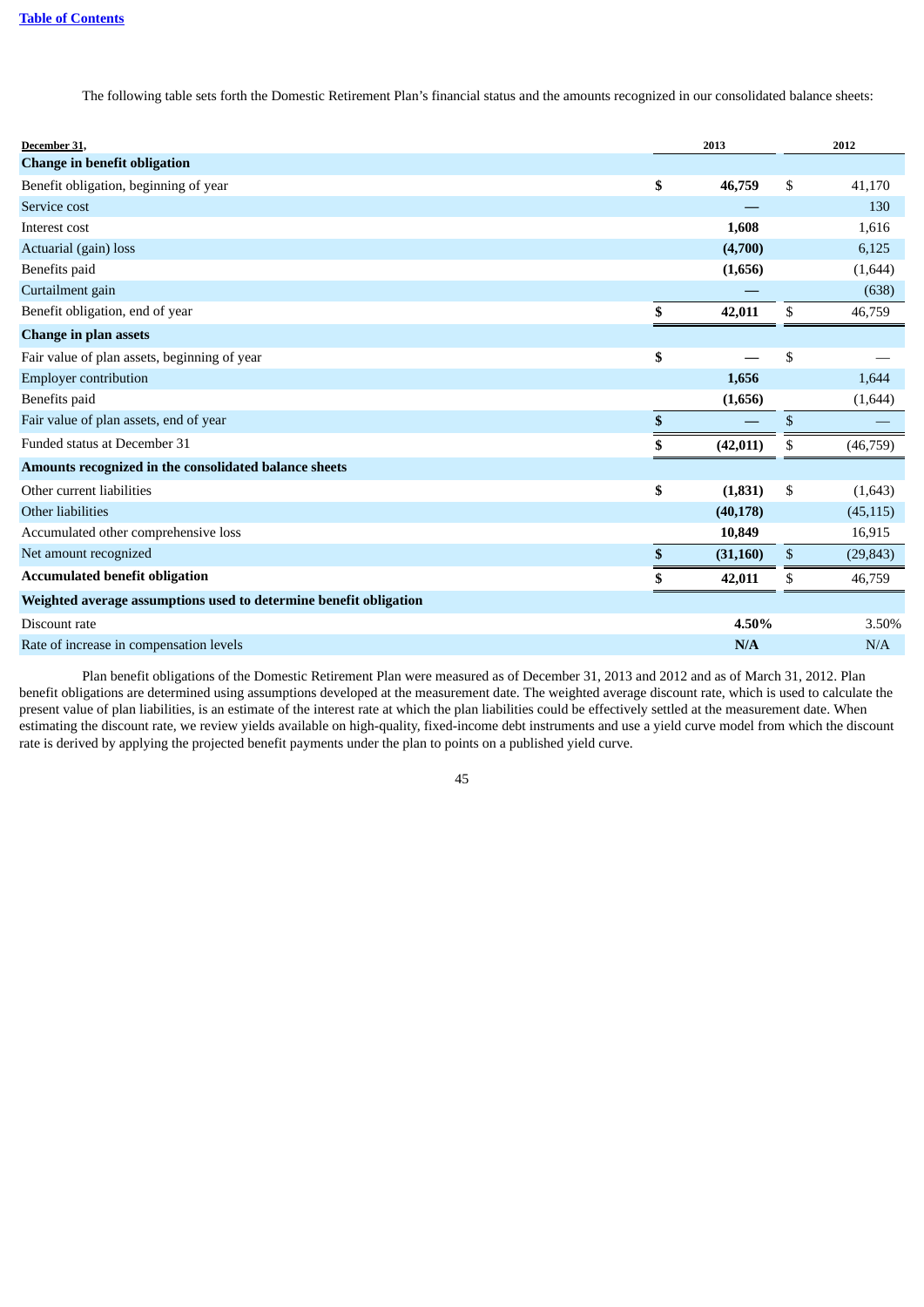# **Table of [Contents](#page-1-0)**

The components of net periodic benefit cost for the Domestic Retirement Plan, which is included in selling, general, and administrative expenses in the consolidated statements of income, are as follows:

| Year ended December 31,                                                  | 2013  | 2012 |       | 2011 |       |
|--------------------------------------------------------------------------|-------|------|-------|------|-------|
| Service cost                                                             |       |      | 130   | S    | 1,302 |
| Interest cost                                                            | 1,608 |      | 1,616 |      | 1,805 |
| Amortization of prior service cost                                       |       |      |       |      | 293   |
| Recognized net actuarial loss                                            | 1,366 |      | 971   |      | 582   |
| Curtailment loss                                                         |       |      | 234   |      |       |
| Net periodic benefit cost                                                | 2,974 | S    | 2.951 | ъ.   | 3,982 |
| Weighted average assumptions used to determine net periodic benefit cost |       |      |       |      |       |
| Discount rate                                                            | 3.50% |      | 4.00% |      | 5.20% |
| Rate of increase in future compensation levels                           | N/A   |      | 3.00% |      | 3.00% |

Amounts recognized for the Domestic Retirement Plan as a component of accumulated other comprehensive loss as of the end of the year that have not been recognized as a component of the net periodic benefit cost are presented in the following table. We expect to recognize approximately \$0.8 million of the net actuarial loss reported in the following table as of December 31, 2013, as a component of net periodic benefit cost during 2014.

| Year ended December 31,                                                       | 2013      | 2012      |
|-------------------------------------------------------------------------------|-----------|-----------|
| Net actuarial loss                                                            | (10, 848) | (16, 915) |
| Prior service cost                                                            |           |           |
| Deferred tax benefit                                                          | 4,231     | 6,597     |
| Amounts included in accumulated other comprehensive income (loss), net of tax | (6,617)   | (10, 318) |

As of December 31, 2013, the expected benefit payments required for each of the next five years and the five-year period thereafter for the Domestic Retirement Plan are as follows:

| <b>Year</b> |             |
|-------------|-------------|
| 2014        | \$<br>1,872 |
| 2015        | 1,987       |
| 2016        | 2,097       |
| 2017        | 2,193       |
| 2018        | 2,295       |
| 2019-2023   | 13,308      |

*International Retirement Plans.* Certain of our foreign subsidiaries have defined benefit pension plans covering substantially all of their respective employees. As of December 31, 2013 and 2012, the accumulated benefit obligation under these plans was \$2.4 million and \$2.2 million. We recorded \$0.2 million and \$0.1 million in net periodic benefit cost in selling, general and administrative expenses for the years ended December 31, 2013 and 2012.

# **Note 14—Income Taxes**

The components of income (loss) before income taxes consist of the following:

| Year ended December 31,            | 2013 |         | 2012 |         | 2011 |         |
|------------------------------------|------|---------|------|---------|------|---------|
| Income (loss) before income taxes: |      |         |      |         |      |         |
| U.S.                               |      | 192,239 |      | 192.978 | - \$ | 189,833 |
| Foreign                            |      | (7,254) |      | (9,622) |      |         |
| Income before income taxes         |      | 184,985 |      | 183,356 |      | 189,833 |

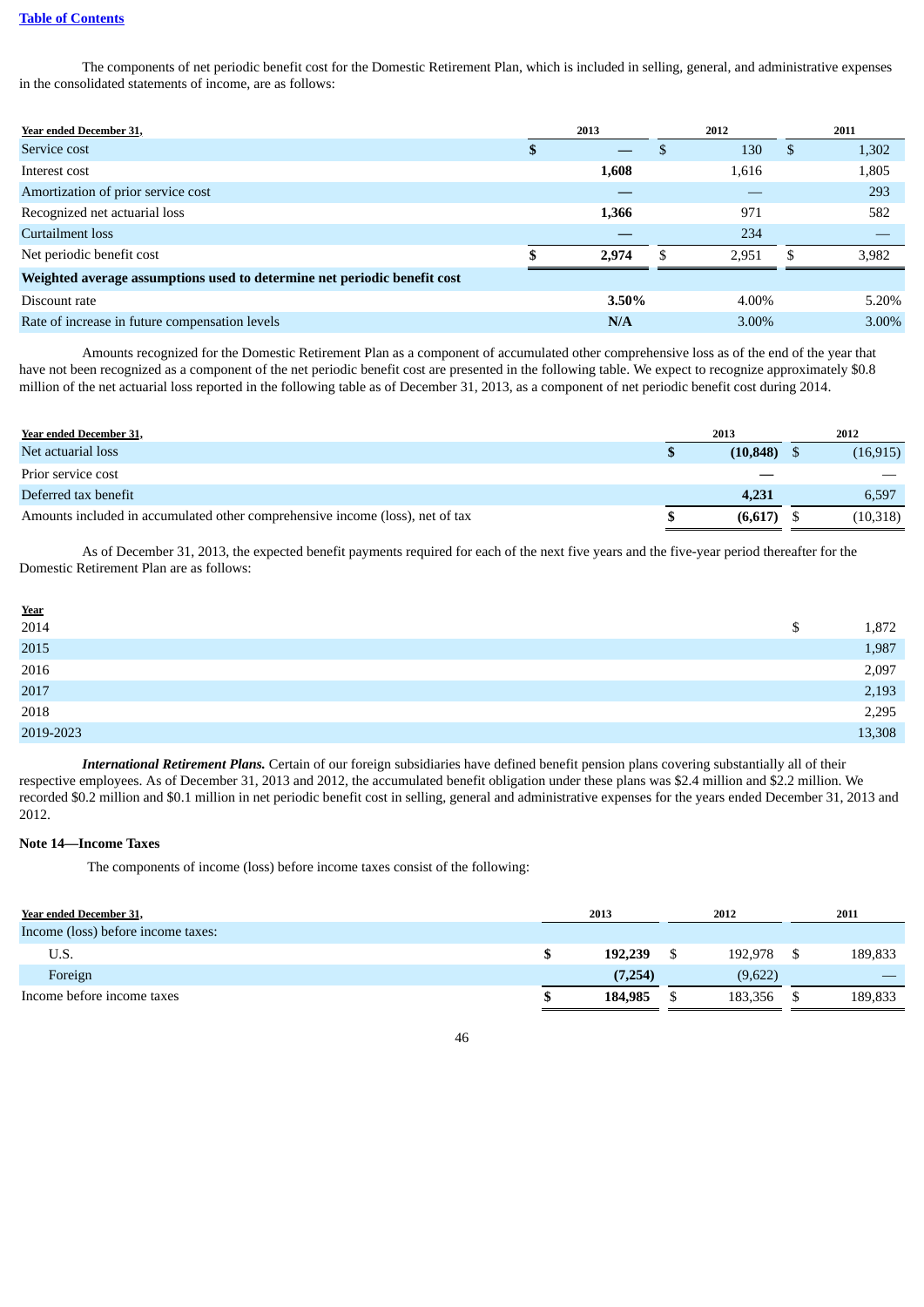The income tax provision consists of the following:

| Year ended December 31,           | 2013 |          | 2012 |         | 2011         |
|-----------------------------------|------|----------|------|---------|--------------|
| Current tax provision (benefit):  |      |          |      |         |              |
| Federal                           | \$   | 58,487   | S    | 62,859  | \$<br>50,780 |
| <b>State</b>                      |      | 10,455   |      | 10,537  | 9,335        |
| Foreign                           |      | 1,448    |      | (103)   |              |
| Total current tax provision       |      | 70,390   |      | 73,293  | 60,115       |
| Deferred tax provision (benefit): |      |          |      |         |              |
| Federal                           |      | 5,455    |      | 2,529   | 12,983       |
| <b>State</b>                      |      | 394      |      | 438     | 1,537        |
| Foreign                           |      | (2, 136) |      | (1,907) |              |
| Total deferred tax provision      |      | 3,713    |      | 1,060   | 14,520       |
| Total income tax provision        | S    | 74,103   | S    | 74,353  | \$<br>74,635 |

A reconciliation of the federal statutory rate to our effective income tax rate is shown below:

| 2011    |
|---------|
| 35.0%   |
|         |
| $3.7\%$ |
| $-$ %   |
| $0.6\%$ |
| 39.3%   |
|         |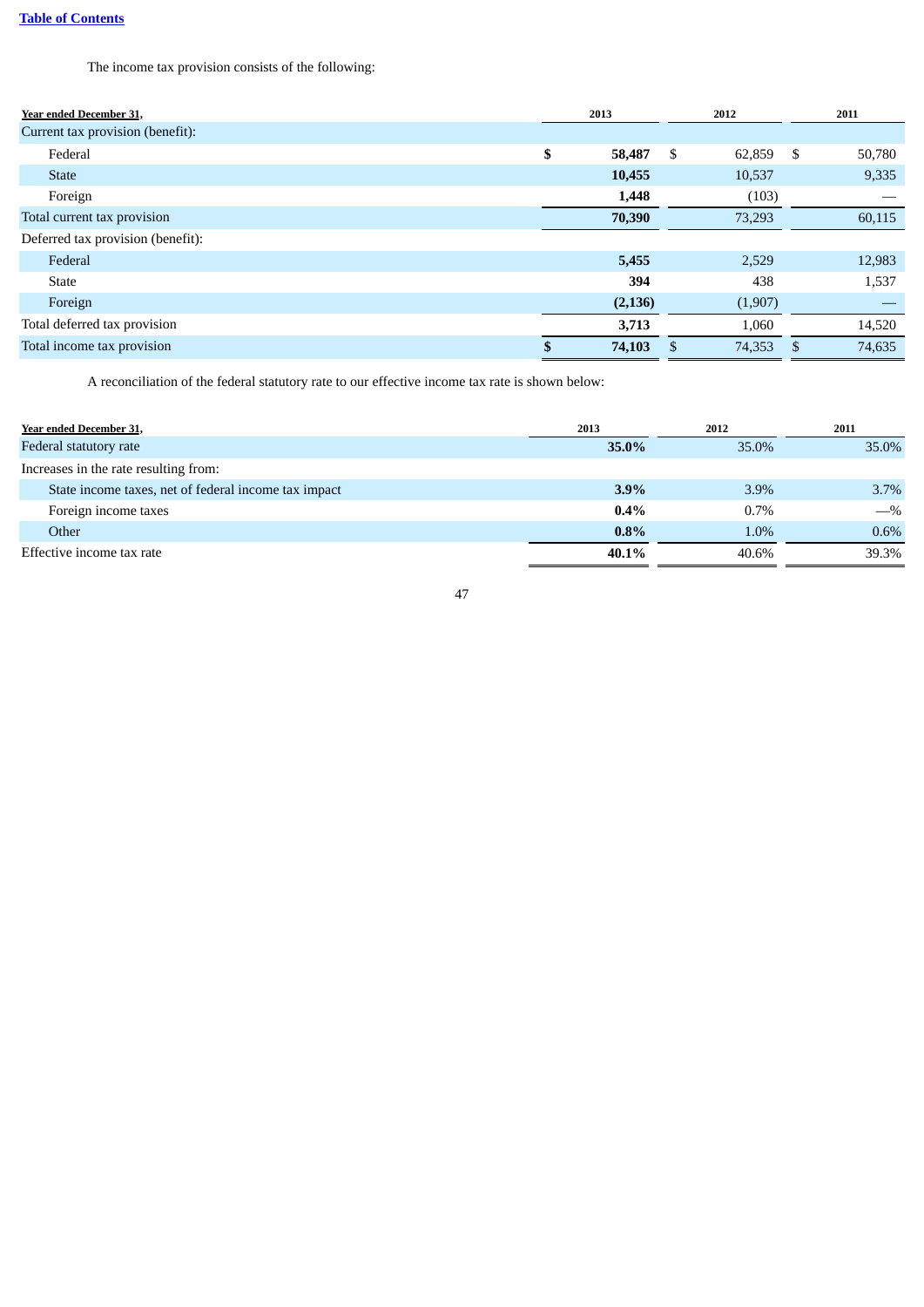The tax effects of temporary differences that give rise to significant portions of the deferred tax assets and deferred tax liabilities are presented below:

| December 31,                                          | 2013 |           |      | 2012      |
|-------------------------------------------------------|------|-----------|------|-----------|
| Deferred tax assets:                                  |      |           |      |           |
| Employee benefit plans                                | \$   | 28,995    | -S   | 30,138    |
| Accrued liabilities not currently deductible          |      | 13,591    |      | 17,610    |
| Finance charges                                       |      | 6,316     |      | 7,042     |
| Intangible assets                                     |      | 2,171     |      | 2,749     |
| Property and equipment                                |      | 1,507     |      | 1,593     |
| Allowance for losses on accounts and notes receivable |      | 3,922     |      | 3,885     |
| Net operating loss carryforwards                      |      | 8,643     |      | 5,540     |
| Other                                                 |      | 2,083     |      | 1,901     |
| Total deferred tax assets                             |      | 67,228    |      | 70,458    |
| Less: valuation allowances                            |      | (5,250)   |      | (3,683)   |
| Net deferred tax assets                               |      | 61,978    |      | 66,775    |
| Deferred tax liabilities:                             |      |           |      |           |
| Merchandise inventories                               |      | 69,994    |      | 70,916    |
| Goodwill                                              |      | 33,455    |      | 31,020    |
| Property and equipment                                |      | 18,026    |      | 18,110    |
| Computer software                                     |      | 11,400    |      | 10,576    |
| Insurance                                             |      | 1,070     |      | 1,030     |
| Intangible assets                                     |      | 4,523     |      | 5,266     |
| Employee benefit plans                                |      | 103       |      | 188       |
| Other                                                 |      | 585       |      | 1,309     |
| Total deferred tax liabilities                        |      | 139,156   |      | 138,415   |
| Net deferred tax liability                            | \$   | (77, 178) | - \$ | (71, 640) |

The valuation allowances relate to deferred tax assets in various state and non-U.S. jurisdictions. Based on management's judgments using available evidence about historical and expected future taxable earnings, management believes it is more likely than not that we will realize the benefit of the existing deferred tax assets, net of valuation allowances, at December 31, 2013. The valuation allowances primarily relate to net operating loss carryforwards in non-U.S. jurisdictions which have various expiration dates ranging from five years to an unlimited carryforward period. There were no significant decreases in valuation allowances during 2013.

It is our intention to permanently reinvest the earnings of our non-U.S. subsidiaries in those operations. As of December 31, 2013, we have not made a provision for U.S. or additional foreign withholding taxes on investments in foreign subsidiaries that are permanently reinvested, and there are no deferred tax liabilities that have not been provided.

Cash payments for income taxes, including interest, for 2013, 2012, and 2011 were \$65.4 million, \$78.5 million, and \$61.8 million.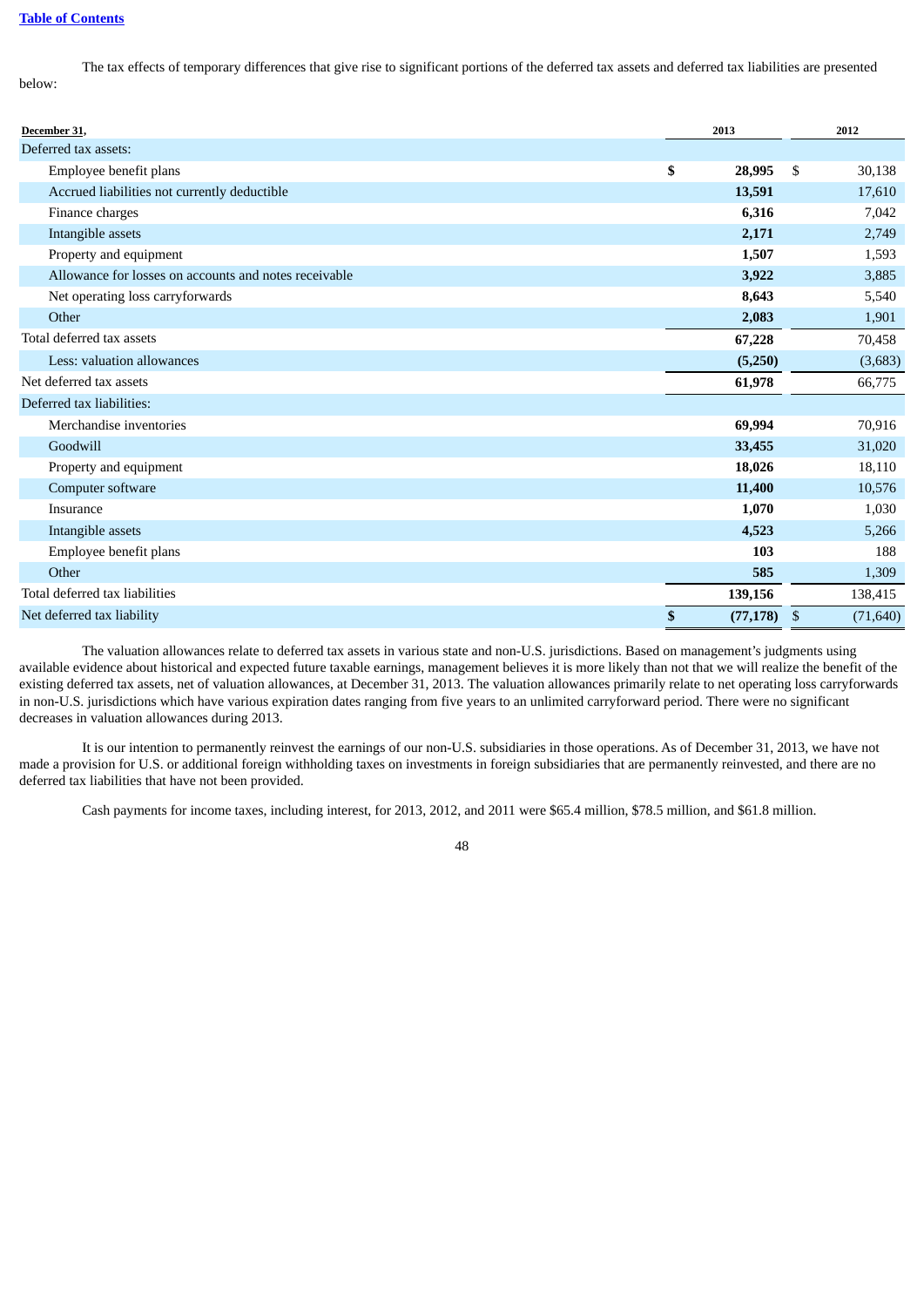At December 31, 2013 and 2012, the liability for unrecognized tax benefits was \$4.6 million and \$12.3 million. A reconciliation of the changes in unrecognized tax benefits from the beginning to the end of the reporting period is as follows:

|                                                     | 2013 |         | 2012     |
|-----------------------------------------------------|------|---------|----------|
| Unrecognized tax benefits at January 1,             |      | 12,303  | 13,152   |
| Increases for positions taken during current period |      | 758     | 574      |
| Increases for positions taken during prior periods  |      | 333     | 191      |
| Decreases for positions taken during prior periods  |      | (4,939) | (432)    |
| Lapse of statute of limitations                     |      | (3,580) | (1, 182) |
| Settlements with taxing authorities                 |      | (227)   |          |
| Unrecognized tax benefits at December 31,           |      | 4,648   | 12,303   |

Included in the liability for unrecognized tax benefits at December 31, 2013 and 2012, were \$3.4 million and \$10.7 million of tax positions for which the ultimate deductibility is highly certain but for which there is uncertainty about the timing of such deductibility. These tax positions are temporary differences which do not impact the annual effective tax rate under deferred tax accounting. Any change in the deductibility period of these tax positions would impact the timing of cash payments to taxing jurisdictions. Unrecognized tax benefits of \$1.0 million and \$1.7 million at December 31, 2013 and 2012, would impact our effective tax rate if recognized.

We recognize accrued interest and penalties related to unrecognized tax benefits in income tax expense. Accrued interest at December 31, 2013 and 2012 was \$0.1 million and \$0.6 million. Interest income recognized during 2013 and 2012 was \$0.4 million and \$0.1 million. Interest expense recognized in 2011 was \$0.2 million. There were no penalties accrued at December 31, 2013 or 2012 or recognized in 2013, 2012 and 2011.

We file income tax returns in the U.S. federal and various state and foreign jurisdictions. Our U.S. federal income tax returns for the years 2011 and 2012 are subject to examination. In 2013 we concluded examinations of the 2009 and 2010 Federal returns and certain state income tax returns. Our income tax returns for U.S. state and local jurisdictions are generally open for the years 2010 through 2012; however, certain returns may be subject to examination for differing periods. The seller is contractually obligated to indemnify us for all income tax liabilities incurred by the Movianto business prior to our acquisition on August 31, 2012.

# **Note 15—Net Income per Common Share**

The following table summarizes the calculation of net income per share attributable to common shareholders for the years ended December 31, 2013, 2012, and 2011.

| Year ended December 31,                                                       | 2013         |         | 2012          |         |     |         |  |  |  |  |  |  |  |  |  |  |  |  | 2011 |  |
|-------------------------------------------------------------------------------|--------------|---------|---------------|---------|-----|---------|--|--|--|--|--|--|--|--|--|--|--|--|------|--|
| Numerator:                                                                    |              |         |               |         |     |         |  |  |  |  |  |  |  |  |  |  |  |  |      |  |
| Net income                                                                    | \$           | 110,882 | \$.           | 109,003 | S.  | 115,198 |  |  |  |  |  |  |  |  |  |  |  |  |      |  |
| Less: income allocated to unvested restricted shares                          |              | (738)   |               | (749)   |     | (1,059) |  |  |  |  |  |  |  |  |  |  |  |  |      |  |
| Net income attributable to common shareholders—basic                          |              | 110,144 |               | 108,254 |     | 114,139 |  |  |  |  |  |  |  |  |  |  |  |  |      |  |
| Add: undistributed income attributable to unvested restricted shares—basic    |              | 257     |               | 292     |     | 480     |  |  |  |  |  |  |  |  |  |  |  |  |      |  |
| Less: undistributed income attributable to unvested restricted shares—diluted |              | (257)   |               | (292)   |     | (479)   |  |  |  |  |  |  |  |  |  |  |  |  |      |  |
| Net income attributable to common shareholders—diluted                        |              | 110,144 | £.            | 108,254 |     | 114,140 |  |  |  |  |  |  |  |  |  |  |  |  |      |  |
| Denominator:                                                                  |              |         |               |         |     |         |  |  |  |  |  |  |  |  |  |  |  |  |      |  |
| Weighted average shares outstanding—basic                                     |              | 62,625  |               | 62,765  |     | 62,756  |  |  |  |  |  |  |  |  |  |  |  |  |      |  |
| Dilutive shares—stock options                                                 |              | 36      |               | 79      |     | 168     |  |  |  |  |  |  |  |  |  |  |  |  |      |  |
| Weighted average shares outstanding-diluted                                   |              | 62,661  |               | 62,844  |     | 62,924  |  |  |  |  |  |  |  |  |  |  |  |  |      |  |
| Net income attributable to common shareholders:                               |              |         |               |         |     |         |  |  |  |  |  |  |  |  |  |  |  |  |      |  |
| <b>Basic</b>                                                                  | $\mathbf{s}$ | 1.76    | $\mathcal{S}$ | 1.72    | -\$ | 1.82    |  |  |  |  |  |  |  |  |  |  |  |  |      |  |
| <b>Diluted</b>                                                                | \$           | 1.76    | \$.           | 1.72    | \$. | 1.81    |  |  |  |  |  |  |  |  |  |  |  |  |      |  |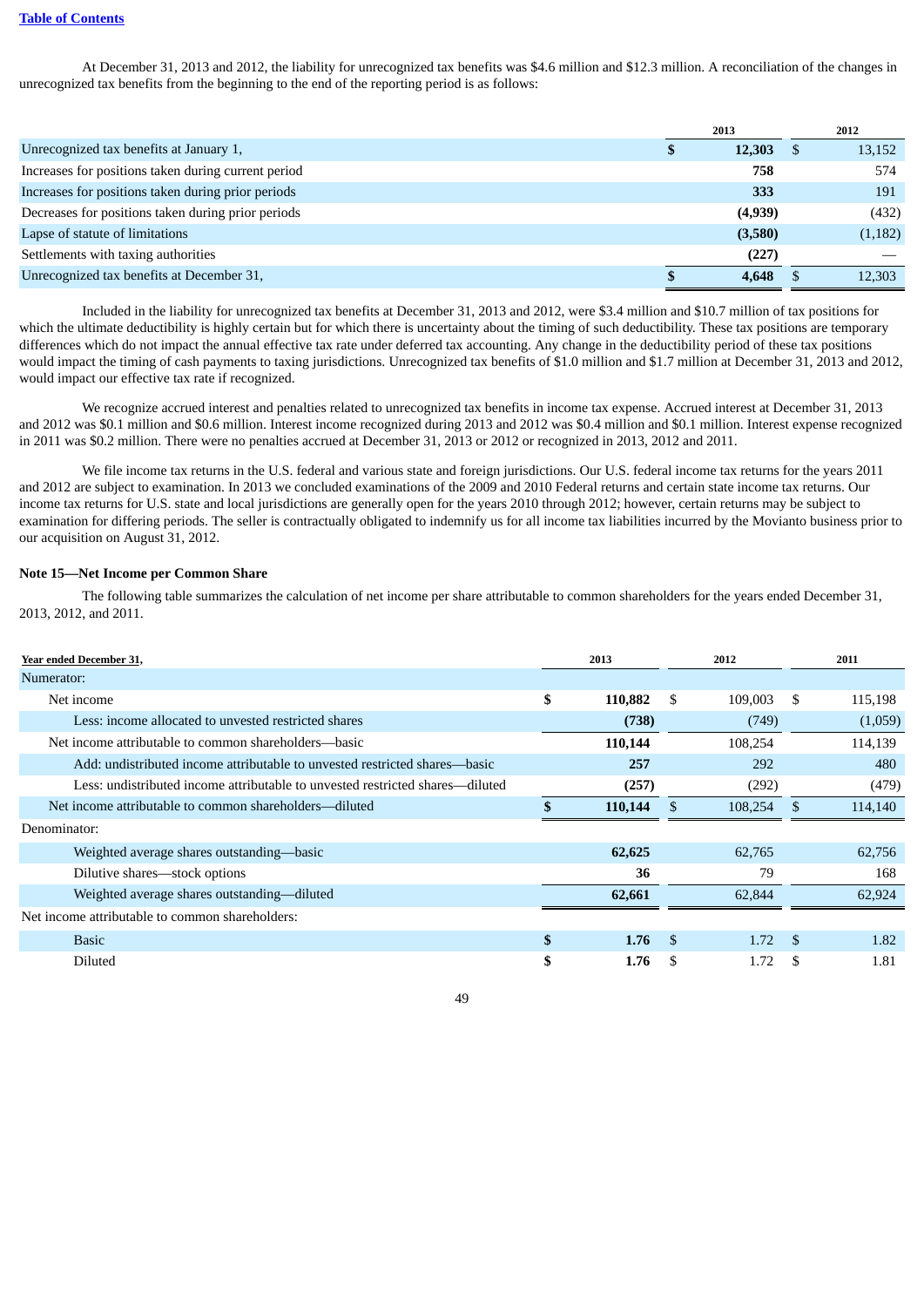# **Note 16—Shareholders' Equity**

We have a shareholder rights agreement under which one Right is attendant to each outstanding share of our common stock. Each Right entitles the registered holder to purchase from us one fifteen-hundredth of a share of a Series A Participating Cumulative Preferred Stock (Series A Preferred Stock) at an exercise price of \$66.67 (Purchase Price). The Rights will become exercisable, if not earlier redeemed, only if a person or group acquires more than 15% of the outstanding shares of our common stock, or if the Board of Directors so determines following the commencement of a public announcement of a tender or exchange offer, the consummation of which would result in ownership by a person or group of more than 15% of such outstanding shares. Each holder of a Right, upon the occurrence of certain events, will become entitled to receive, upon exercise and payment of the Purchase Price, Series A Preferred Stock (or in certain circumstances, cash, property or other securities of ours or a potential acquirer) having a value equal to twice the amount of the Purchase Price. The agreement is subject to review every three years by our independent directors. The Rights will expire on April 30, 2014, if not earlier redeemed.

In February 2011, our Board of Directors authorized a share repurchase program of up to \$50 million of our outstanding common stock to be executed at the discretion of management over a three-year period, expiring in February 2014. The program is intended to offset shares issued in conjunction with our stock incentive plan and may be suspended or discontinued at any time. During the year ended December 31, 2013, we repurchased in open-market transactions and retired approximately 0.6 million shares of our common stock for an aggregate of \$18.9 million, or an average price per share of \$33.72. As of December 31, 2013, we have no remaining shares available under the repurchase program.

In February 2014, our Board of Directors renewed our share repurchase program authorizing the purchase of \$100 million in common stock through 2017. The timing of repurchases and the exact number of shares of common stock to be repurchased will be determined by management based upon market conditions and other factors. The program is intended, in part, to offset shares issued in conjunction with our stock incentive plan and may be suspended or discontinued at any time.

The noncontrolling interest in net income was not material in 2013, 2012 or 2011.

### **Note 17 — Accumulated Other Comprehensive Income**

The following tables show the changes in accumulated other comprehensive income (loss) by component for the years ended December 31, 2013, 2012 and 2011:

|                                                                                     | <b>Retirement Plans</b> |          | Currency<br>Translation<br><b>Adjustments</b> |        |     | Other |    | Total   |
|-------------------------------------------------------------------------------------|-------------------------|----------|-----------------------------------------------|--------|-----|-------|----|---------|
| Accumulated other comprehensive income (loss), December 31, 2012                    |                         | (10,318) | D                                             | 9.749  | \$. | 163   | S. | (406)   |
| Other comprehensive income (loss) before reclassifications                          |                         | 4.902    |                                               | 6.254  |     |       |    | 11,156  |
| Income tax                                                                          |                         | (1,897)  |                                               | (111)  |     |       |    | (2,008) |
| Other comprehensive income before reclassifications, net of tax                     |                         | 3,005    |                                               | 6,143  |     |       |    | 9,148   |
| Amounts reclassified from accumulated other comprehensive income (loss)             |                         | 1,366    |                                               |        |     | (40)  |    | 1,326   |
| Income tax                                                                          |                         | (532)    |                                               |        |     | 32    |    | (500)   |
| Amounts reclassified from accumulated other comprehensive income (loss), net of tax |                         | 834      |                                               |        |     | (8)   |    | 826     |
| Other comprehensive income (loss)                                                   |                         | 3,839    |                                               | 6.143  |     | (8)   |    | 9,974   |
| Accumulated other comprehensive income (loss), December 31, 2013                    |                         | (6, 479) |                                               | 15,892 |     | 155   |    | 9,568   |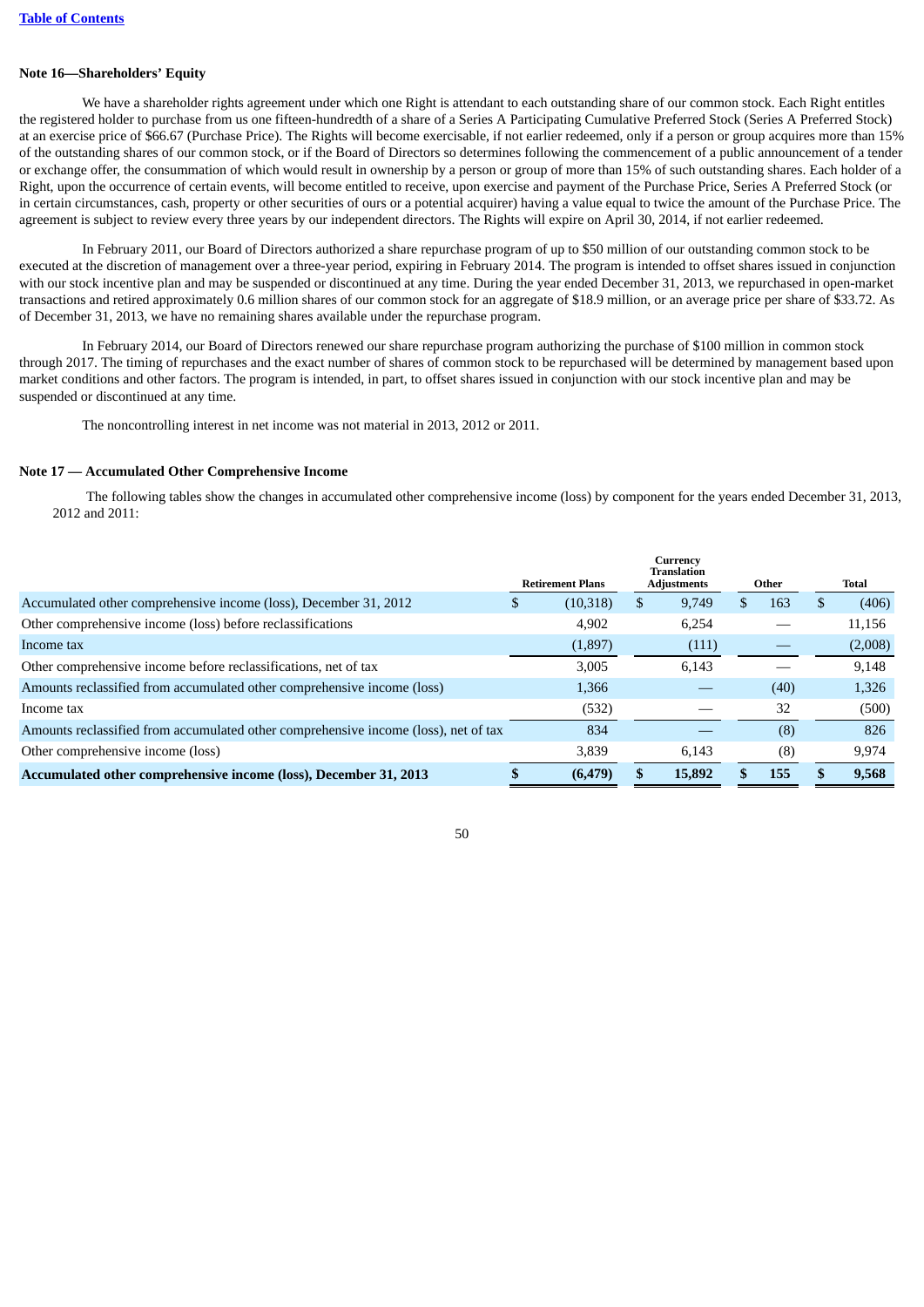### **Table of [Contents](#page-1-0)**

|                                                                                     |                         | Currency<br>Translation |          |               |
|-------------------------------------------------------------------------------------|-------------------------|-------------------------|----------|---------------|
|                                                                                     | <b>Retirement Plans</b> | <b>Adjustments</b>      | Other    | Total         |
| Accumulated other comprehensive income (loss), December 31, 2011                    | (7,707)<br>л            | Ъ                       | 213<br>S | (7, 494)<br>æ |
| Other comprehensive income (loss) before reclassifications                          | (5,487)                 | 9.959                   |          | 4,472         |
| Income tax                                                                          | 2,141                   | (210)                   |          | 1,931         |
| Other comprehensive income (loss) before reclassifications, net of tax              | (3,346)                 | 9.749                   |          | 6,403         |
| Amounts reclassified from accumulated other comprehensive income (loss)             | 1,205                   |                         | (82)     | 1,123         |
| Income tax                                                                          | (470)                   |                         | 32       | (438)         |
| Amounts reclassified from accumulated other comprehensive income (loss), net of tax | 735                     |                         | (50)     | 685           |
| Other comprehensive income (loss)                                                   | (2,611)                 | 9,749                   | (50)     | 7,088         |
| Accumulated other comprehensive income (loss), December 31, 2012                    | (10, 318)               | 9,749                   | 163      | (406)         |

|                                                                                     |   |                         | Currency<br>Translation |           |    |          |
|-------------------------------------------------------------------------------------|---|-------------------------|-------------------------|-----------|----|----------|
|                                                                                     |   | <b>Retirement Plans</b> | <b>Adjustments</b>      | Other     |    | Total    |
| Accumulated other comprehensive income (loss), December 31, 2010                    | D | $(5,379)$ \$            |                         | \$<br>263 | -5 | (5, 116) |
| Other comprehensive income (loss) before reclassifications                          |   | (4,690)                 |                         |           |    | (4,690)  |
| Income tax                                                                          |   | 1,829                   |                         |           |    | 1,829    |
| Other comprehensive income (loss) before reclassifications, net of tax              |   | (2,861)                 |                         |           |    | (2,861)  |
| Amounts reclassified from accumulated other comprehensive income (loss)             |   | 874                     |                         | (82)      |    | 792      |
| Income tax                                                                          |   | (341)                   |                         | 32        |    | (309)    |
| Amounts reclassified from accumulated other comprehensive income (loss), net of tax |   | 533                     |                         | (50)      |    | 483      |
| Other comprehensive income (loss)                                                   |   | (2,328)                 |                         | (50)      |    | (2,378)  |
| Accumulated other comprehensive income (loss), December 31, 2011                    |   | (7,707)                 |                         | 213       |    | (7, 494) |

We include amounts reclassified out of accumulated other comprehensive income related to defined benefit pension plans as a component of net periodic pension cost recorded in selling, general and administrative expenses. For the year ended December 31, 2013, we reclassified \$1.4 million of actuarial net losses. For the year ended December 31, 2012 and 2011, we reclassified \$1.0 million and \$0.6 million of actuarial net losses and \$0.2 million and \$0.3 million of prior service costs.

### **Note 18—Commitments and Contingencies**

We have a contractual commitment to outsource information technology operations, including the management and operation of our information technology systems and distributed services processing, as well as application support, development and enhancement services. This agreement was amended in November 2013 to extend the terms of service through October 2017, with two optional one year extensions. The commitment is cancelable with 180 days notice and payment of a termination fee based upon certain costs which would be incurred by the vendor as a direct result of the early termination.

We pay scheduled fees under the agreement, which can vary based on changes in the Consumer Price Index and the level of support required. Assuming no early termination of the contract, our estimated remaining annual obligations under this agreement are \$37.1 million in 2014, \$36.7 million in 2015, \$36.6 million in 2016, and \$30.4 million in 2017. We paid \$45.7 million, \$52.5 million, and \$48.4 million under this contract in 2013, 2012, and 2011.

We have a contractual commitment to the partner in our joint venture in China to purchase a minimum dollar value of products in 2016. The maximum penalty which we would incur if we do not fulfill this commitment is \$1.0 million.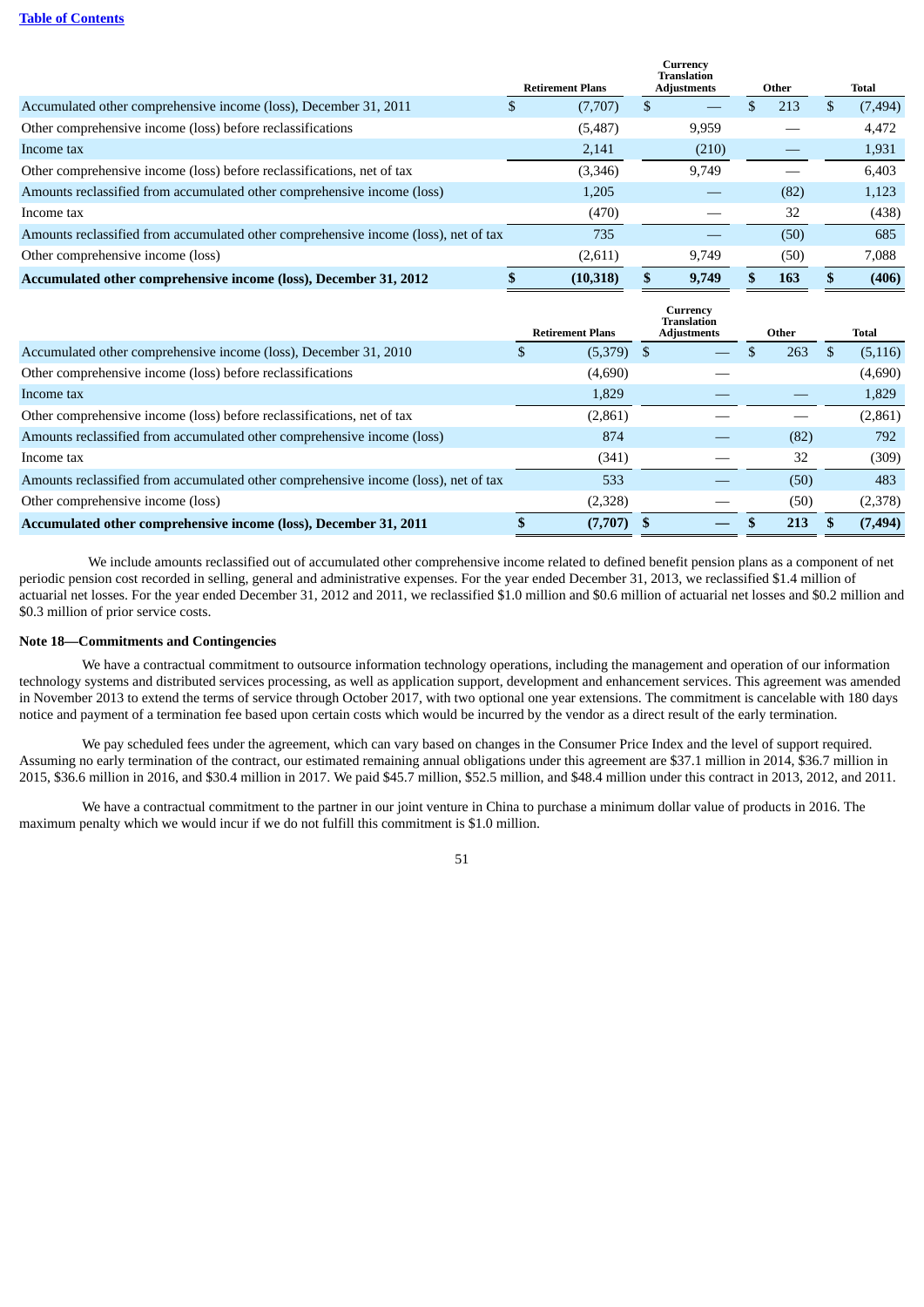We have entered into non-cancelable agreements to lease most of our office and warehouse facilities with remaining terms generally ranging from one to 20 years. Certain leases include renewal options, generally for five-year increments. We also lease most of our transportation and material handling equipment for terms generally ranging from three to ten years. At December 31, 2013, future minimum annual payments under non-cancelable lease agreements with original terms in excess of one year, and including payments required under operating leases for facilities we have vacated, are as follows:

|                        |   | <b>Total</b> |
|------------------------|---|--------------|
| 2014                   | D | 60,056       |
| 2015                   |   | 51,691       |
| 2016                   |   | 43,564       |
| 2017                   |   | 34,604       |
| 2018                   |   | 30,557       |
| Thereafter             |   | 76,075       |
| Total minimum payments | D | 296,547      |

Rent expense for all operating leases for the years ended December 31, 2013, 2012, and 2011, was \$76.7 million, \$60.9 million, and \$56.3 million.

We have contractual obligations that are required to be paid to customers in the event that certain contractual performance targets are not achieved as of specified dates, generally within 36 months from inception of the contract. These contingent obligations totaled \$2.3 million as of December 31, 2013. If none of the performance targets are met as of the specified dates, and customers have met their contractual commitments, payments will be due as follows: 2014—\$1.1 million; 2015—\$0.3 million; and 2016—\$0.9 million. None of these contingent obligations were accrued at December 31, 2013, as we do not consider any of them probable. We deferred the recognition of fees that are contingent upon our future performance under the terms of these contracts. As of December 31, 2013, \$0.9 million of deferred revenue related to outstanding contractual performance targets was included in other current liabilities.

During the second quarter of 2013, we reached a settlement in the administrative proceedings pending before the California Board of Equalization related to certain municipal sales tax incentives. Under the terms of the settlement, we expect to receive approximately \$4.3 million for the period January 1, 2009 through June 30, 2013, of which \$0.8 million was recognized prior to 2013 as well as \$0.8 million for the period from July 1 to December 31, 2013. In subsequent quarters, the company will receive an ongoing tax incentive that will vary with eligible revenues generated by sales to California-based customers.

Prior to exiting the direct-to-consumer business in January 2009, we received reimbursements from Medicare, Medicaid, and private healthcare insurers for certain customer billings. We are subject to audits of these reimbursements for up to seven years from the date of the service.

In connection with the Movianto acquisition, we entered into transition services agreements with the former owner under which it provides certain information technology and support services. The original contract terms ranged from six to 24 months and are cancelable without penalty with thirty days notice. As of December 31, 2013 these agreements were substantially complete.

Various issues and potential claims related to the acquisition and transition of Movianto remain outstanding and under review and discussion with the former owner. The ultimate outcomes of these issues and potential claims, including their impact on future financial results, cannot be ascertained or estimated at this time.

### **Note 19—Legal Proceedings**

We are subject to various legal actions that are ordinary and incidental to our business, including contract disputes, employment, workers' compensation, product liability, regulatory and other matters. We have insurance coverage for employment, product liability, workers' compensation and other personal injury litigation matters, subject to policy limits, applicable deductibles and insurer solvency. We establish reserves from time to time based upon periodic assessment of the potential outcomes of pending matters.

Based on current knowledge and the advice of counsel, we believe that the accrual as of December 31, 2013 for currently pending matters considered probable of loss, which is not material, is sufficient. In addition, we believe that other currently pending matters are not reasonably likely to result in a material loss, as payment of the amounts claimed is remote,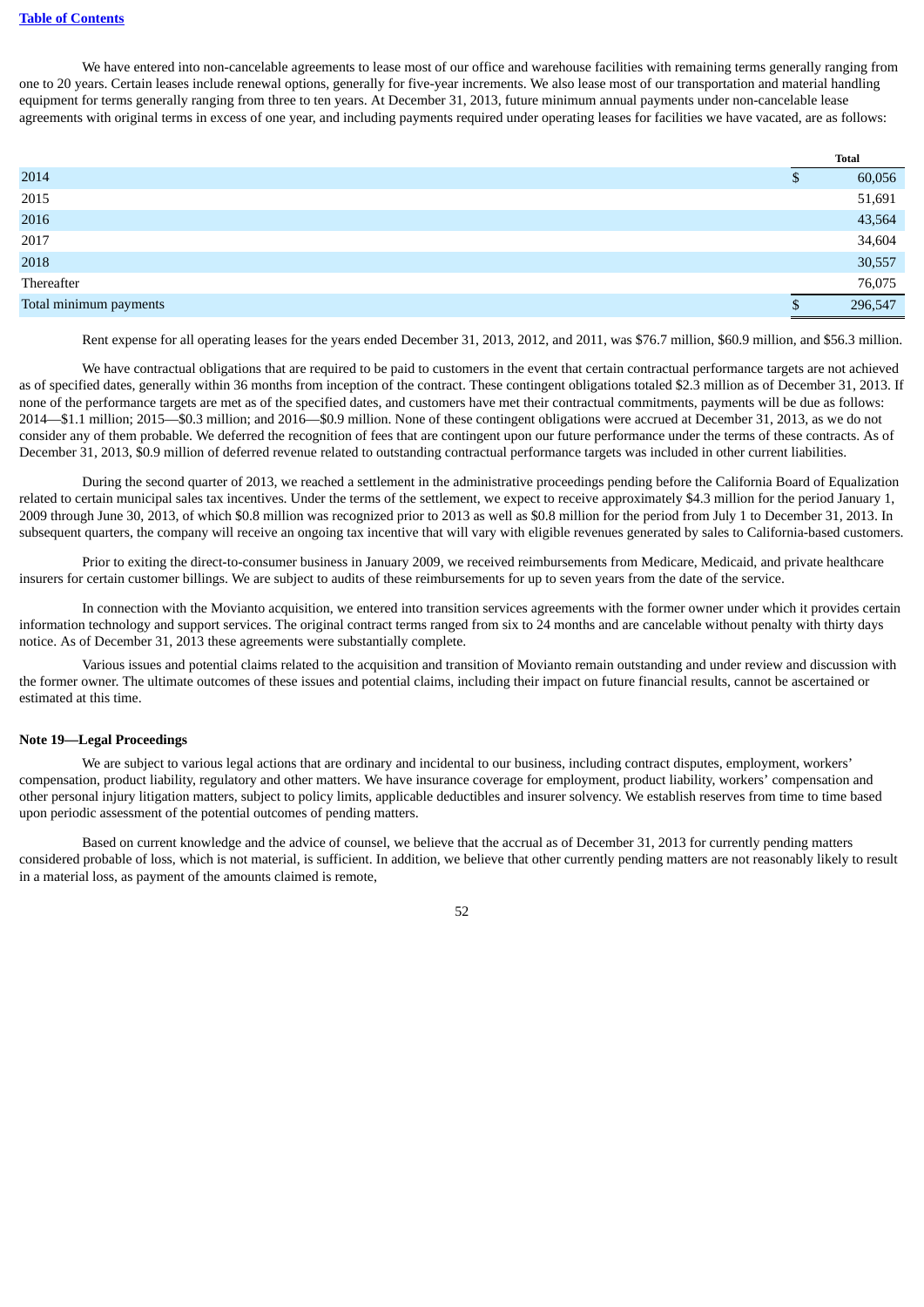the claims are insignificant, individually and in the aggregate, or the claims are expected to be adequately covered by insurance.

# **Note 20—Segment Information**

We periodically evaluate our application of accounting guidance for reportable segments and disclose information about reportable segments based on the way management organizes the enterprise for making operating decisions and assessing performance. As a result of the August 31, 2012 acquisition of Movianto, we now report Movianto as a separate International business segment. Prior to the acquisition, we had one reportable business segment, which now comprises the Domestic segment. Accordingly, the Domestic segment now includes all services in the United States relating to our role as a medical supply logistics company serving healthcare providers and manufacturers.

We evaluate the performance of our segments based on the operating earnings of our segments excluding acquisition-related and exit and realignment charges.

The following tables present financial information by segment:

| Year ended December 31,                              | 2013         |           |                |           | 2012          |           |  |  |  |  |  |  |  |  |  | 2011 |
|------------------------------------------------------|--------------|-----------|----------------|-----------|---------------|-----------|--|--|--|--|--|--|--|--|--|------|
| Net revenue:                                         |              |           |                |           |               |           |  |  |  |  |  |  |  |  |  |      |
| Domestic                                             | \$           | 8,688,018 | \$             | 8,731,484 | \$            | 8,627,912 |  |  |  |  |  |  |  |  |  |      |
| International                                        |              | 383,514   |                | 136,840   |               |           |  |  |  |  |  |  |  |  |  |      |
| Consolidated net revenue                             | \$           | 9,071,532 | \$             | 8,868,324 | \$            | 8,627,912 |  |  |  |  |  |  |  |  |  |      |
| Operating earnings (loss):                           |              |           |                |           |               |           |  |  |  |  |  |  |  |  |  |      |
| Domestic                                             | \$           | 211,932   | \$             | 212,335   | $\mathbb{S}$  | 216,683   |  |  |  |  |  |  |  |  |  |      |
| International                                        |              | (1,405)   |                | (5, 418)  |               |           |  |  |  |  |  |  |  |  |  |      |
| Acquisition-related and exit and realignment charges |              | (12, 444) |                | (10, 164) |               | (13, 168) |  |  |  |  |  |  |  |  |  |      |
| Consolidated operating earnings                      | $\mathbf{s}$ | 198,083   | \$             | 196,753   | <sup>\$</sup> | 203,515   |  |  |  |  |  |  |  |  |  |      |
| Depreciation and amortization:                       |              |           |                |           |               |           |  |  |  |  |  |  |  |  |  |      |
| Domestic                                             | \$           | 35,808    | $\mathfrak{S}$ | 35,016    | \$            | 34,135    |  |  |  |  |  |  |  |  |  |      |
| International                                        |              | 14,778    |                | 4,588     |               |           |  |  |  |  |  |  |  |  |  |      |
| Consolidated depreciation and amortization           |              | 50,586    | \$             | 39,604    | <sup>\$</sup> | 34,135    |  |  |  |  |  |  |  |  |  |      |
| Capital expenditures:                                |              |           |                |           |               |           |  |  |  |  |  |  |  |  |  |      |
| Domestic                                             | $\mathbf{s}$ | 42,802    | $\mathfrak{S}$ | 34,450    | - \$          | 36,315    |  |  |  |  |  |  |  |  |  |      |
| International                                        |              | 17,327    |                | 4,513     |               |           |  |  |  |  |  |  |  |  |  |      |
| Consolidated capital expenditures                    |              | 60,129    | \$             | 38,963    | <sup>\$</sup> | 36,315    |  |  |  |  |  |  |  |  |  |      |
|                                                      |              |           |                |           |               |           |  |  |  |  |  |  |  |  |  |      |
|                                                      |              |           |                |           |               |           |  |  |  |  |  |  |  |  |  |      |

| December 31,              | 2013            |    |           |  |
|---------------------------|-----------------|----|-----------|--|
| Total assets:             |                 |    |           |  |
| Domestic                  | \$<br>1,747,572 | -S | 1,730,396 |  |
| International             | 474,565         |    | 386,114   |  |
| Segment assets            | 2,222,137       |    | 2,116,510 |  |
| Cash and cash equivalents | 101,905         |    | 97,888    |  |
| Consolidated total assets | 2,324,042       | S  | 2,214,398 |  |

The following tables present information by geographic area. Net revenues were attributed to geographic areas based on the locations from which we ship products or provide services. International operations consist of Movianto's operations in the United Kingdom, Germany, France, and other European countries.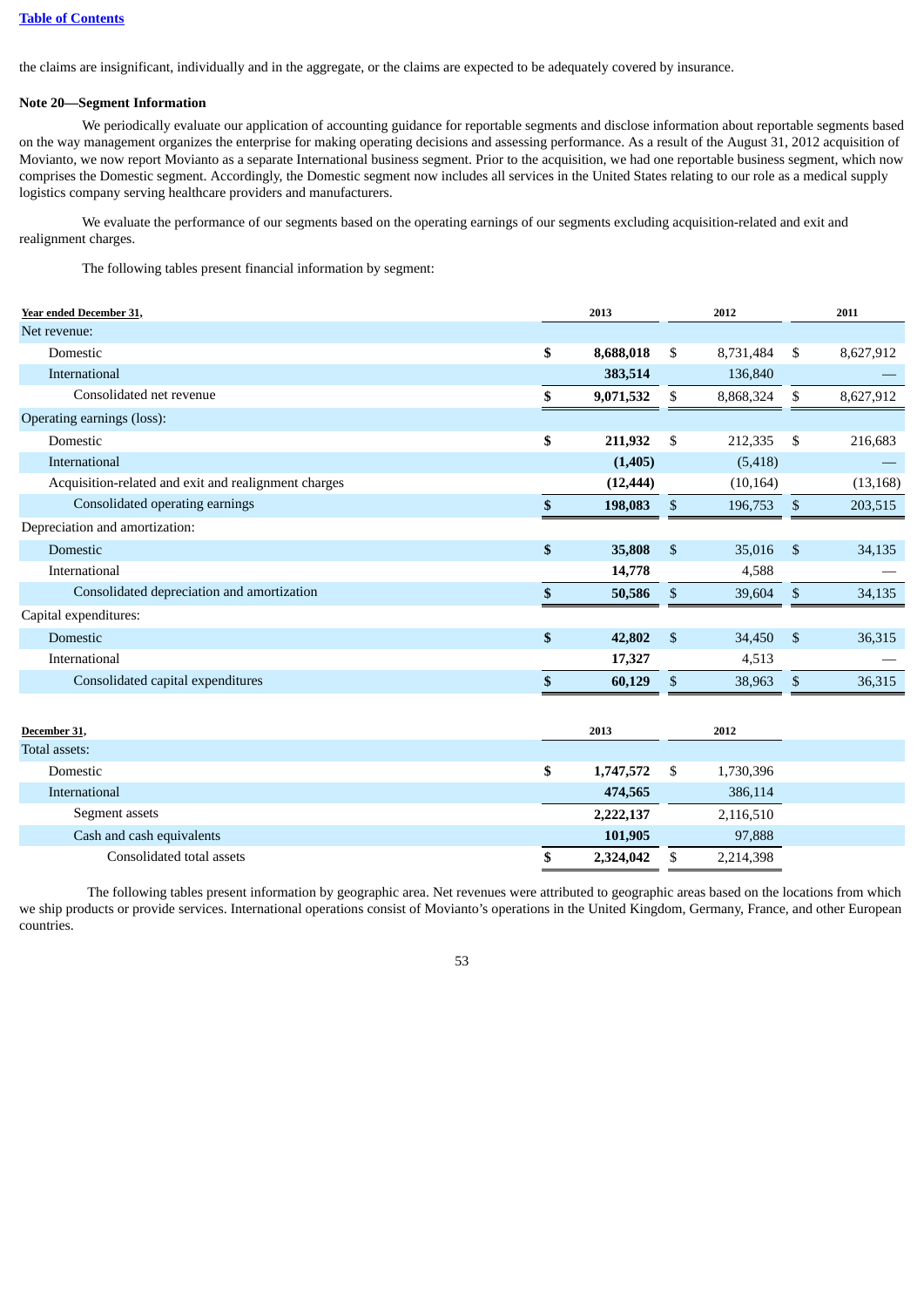### **Table of [Contents](#page-1-0)**

| Year ended December 31,  | 2013            | 2012            |               | 2011      |
|--------------------------|-----------------|-----------------|---------------|-----------|
| Net revenue:             |                 |                 |               |           |
| <b>United States</b>     | \$<br>8,688,018 | \$<br>8,731,484 | S             | 8,627,912 |
| <b>United Kingdom</b>    | 211,296         | 86,332          |               |           |
| France                   | 52,725          | 14,338          |               |           |
| Germany                  | 42,807          | 13,670          |               |           |
| Other European countries | 76,686          | 22,500          |               |           |
| Consolidated net revenue | 9,071,532       | 8,868,324       | <sup>\$</sup> | 8,627,912 |

| December 31,                   |    | 2013    |    | 2012    |      | 2011    |
|--------------------------------|----|---------|----|---------|------|---------|
| Long-lived assets:             |    |         |    |         |      |         |
| <b>United States</b>           | \$ | 170,010 | S. | 162,333 | - \$ | 159,939 |
| Germany                        |    | 60,068  |    | 54,826  |      |         |
| United Kingdom                 |    | 42,619  |    | 40,609  |      |         |
| France                         |    | 7,090   |    | 7,960   |      |         |
| Other European countries       |    | 27,025  |    | 28,159  |      | __      |
| Consolidated long-lived assets | D  | 306,812 | S  | 293,887 | S    | 159,939 |

## **Note 21—Condensed Consolidating Financial Information**

The following tables present condensed consolidating financial information for: Owens & Minor, Inc. (O&M); the guarantors of Owens & Minor, Inc.'s Senior Notes, on a combined basis; and the non-guarantor subsidiaries of the Senior Notes, on a combined basis. The guarantor subsidiaries are 100% owned by Owens & Minor, Inc. Separate financial statements of the guarantor subsidiaries are not presented because the guarantees by our guarantor subsidiaries are full and unconditional, as well as joint and several, and we believe the condensed consolidating financial information is more meaningful in understanding the financial position, results of operations and cash flows of the guarantor subsidiaries.

## **Condensed Consolidating Financial Information**

| Year ended December 31, 2013                         | Owens &<br>Minor, Inc. | Guarantor<br>Non-guarantor<br><b>Subsidiaries</b><br><b>Subsidiaries</b> |           |    | <b>Eliminations</b> |     | Consolidated |   |           |
|------------------------------------------------------|------------------------|--------------------------------------------------------------------------|-----------|----|---------------------|-----|--------------|---|-----------|
| <b>Statements of Income</b>                          |                        |                                                                          |           |    |                     |     |              |   |           |
| Net revenue                                          | \$                     | \$                                                                       | 8,687,131 | \$ | 435,035             | \$. | (50, 634)    | S | 9,071,532 |
| Cost of goods sold                                   |                        |                                                                          | 7,826,768 |    | 177,541             |     | (49, 852)    |   | 7,954,457 |
| Gross margin                                         |                        |                                                                          | 860,363   |    | 257,494             |     | (782)        |   | 1,117,075 |
| Selling, general and administrative expenses         | 2,559                  |                                                                          | 613,394   |    | 247,703             |     |              |   | 863,656   |
| Acquisition-related and exit and realignment charges |                        |                                                                          | 8,130     |    | 4,314               |     |              |   | 12,444    |
| Depreciation and amortization                        | 14                     |                                                                          | 35,712    |    | 14,860              |     |              |   | 50,586    |
| Other operating (income) expense, net                |                        |                                                                          | (4,290)   |    | (3,404)             |     |              |   | (7,694)   |
| Operating (loss) earnings                            | (2,573)                |                                                                          | 207,417   |    | (5,979)             |     | (782)        |   | 198,083   |
| Interest expense (income), net                       | 11,103                 |                                                                          | 2,550     |    | (555)               |     |              |   | 13,098    |
| (Loss) income before income taxes                    | (13, 676)              |                                                                          | 204,867   |    | (5, 424)            |     | (782)        |   | 184,985   |
| Income tax (benefit) provision                       | (5, 474)               |                                                                          | 81,011    |    | (1, 434)            |     |              |   | 74,103    |
| Equity in earnings of subsidiaries                   | 119,084                |                                                                          |           |    |                     |     | (119,084)    |   |           |
| <b>Net income (loss)</b>                             | 110,882                |                                                                          | 123,856   |    | (3,990)             |     | (119, 866)   |   | 110,882   |
| Other comprehensive income (loss), net of tax        | 9,974                  |                                                                          | 3,838     |    | 6,143               |     | (9,981)      |   | 9,974     |
| Comprehensive income (loss)                          | \$<br>120,856          | \$                                                                       | 127,694   | ъ  | 2,153               |     | (129, 847)   |   | 120,856   |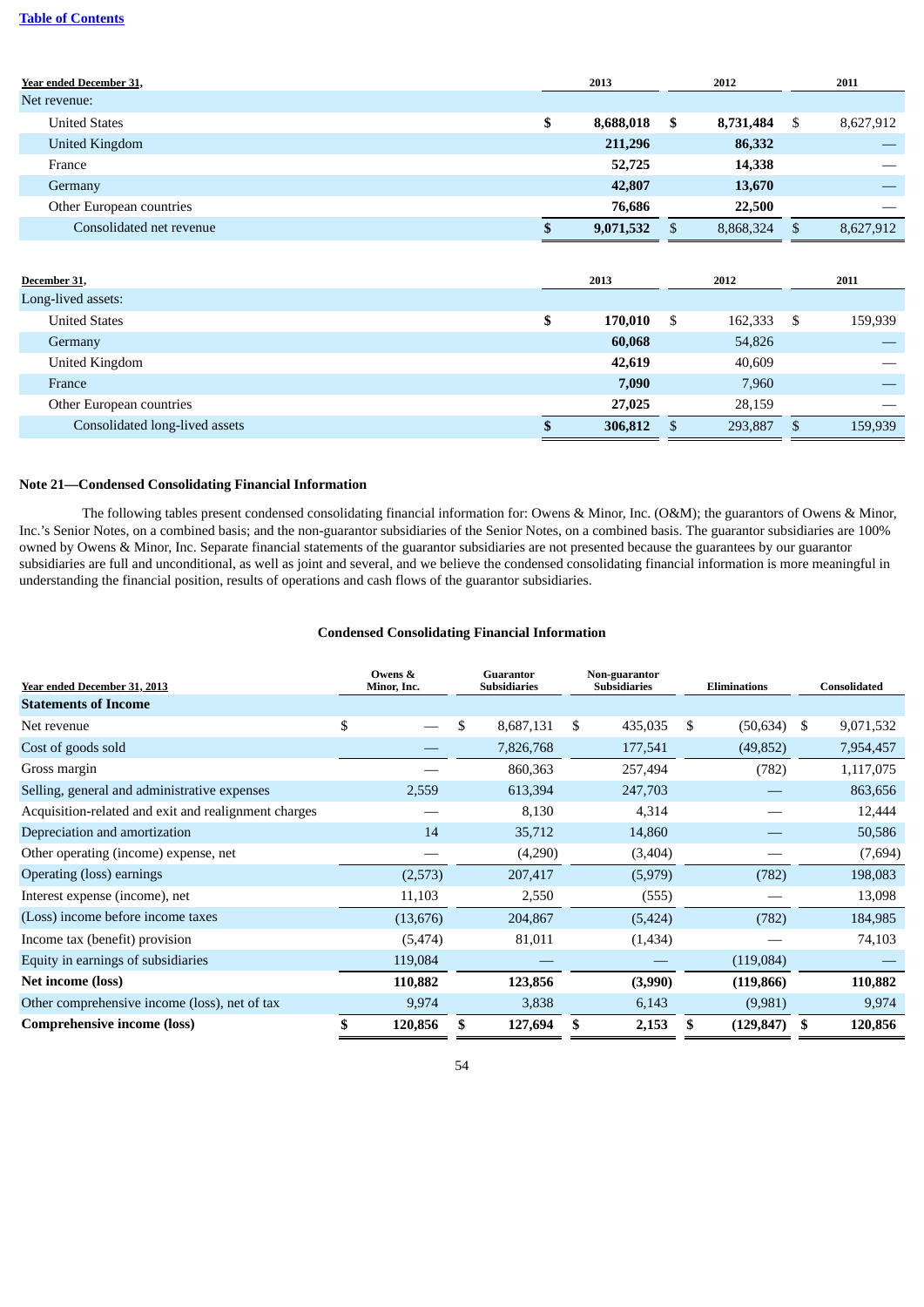| Year ended December 31, 2012                         | Owens &<br>Minor, Inc. | Guarantor<br><b>Subsidiaries</b> |     | Non-guarantor<br><b>Subsidiaries</b> | <b>Eliminations</b> |            |    | Consolidated |
|------------------------------------------------------|------------------------|----------------------------------|-----|--------------------------------------|---------------------|------------|----|--------------|
| <b>Statements of Income</b>                          |                        |                                  |     |                                      |                     |            |    |              |
| Net revenue                                          | \$                     | \$<br>8,731,484                  | \$. | 165,188                              | \$                  | (28, 348)  | S  | 8,868,324    |
| Cost of goods sold                                   |                        | 7,885,030                        |     | 86,307                               |                     | (27, 667)  |    | 7,943,670    |
| Gross margin                                         |                        | 846,454                          |     | 78,881                               |                     | (681)      |    | 924,654      |
| Selling, general and administrative expenses         | 1,573                  | 599,046                          |     | 81,976                               |                     |            |    | 682,595      |
| Acquisition-related and exit and realignment charges |                        | (366)                            |     | 10,530                               |                     |            |    | 10,164       |
| Depreciation and amortization                        |                        | 34,944                           |     | 4,659                                |                     |            |    | 39,604       |
| Other operating expense (income), net                |                        | (3,015)                          |     | (1, 447)                             |                     |            |    | (4, 462)     |
| Operating (loss) earnings                            | (1,574)                | 215,845                          |     | (16, 837)                            |                     | (681)      |    | 196,753      |
| Interest expense, net                                | 16,677                 | (3,588)                          |     | 308                                  |                     |            |    | 13,397       |
| Income (loss) before income taxes                    | (18,251)               | 219,433                          |     | (17, 145)                            |                     | (681)      |    | 183,356      |
| Income tax (benefit) provision                       | (7, 121)               | 85,157                           |     | (3,683)                              |                     |            |    | 74,353       |
| Equity in earnings of subsidiaries                   | 120,133                |                                  |     |                                      |                     | (120, 133) |    |              |
| <b>Net income (loss)</b>                             | 109,003                | 134,276                          |     | (13, 462)                            |                     | (120, 814) |    | 109,003      |
| Other comprehensive loss, net of tax                 | 7,088                  | (2,611)                          |     | 9,749                                |                     | (7, 138)   |    | 7,088        |
| <b>Comprehensive income (loss)</b>                   | 116,091                | 131,665                          |     | (3,713)                              | S                   | (127, 952) | Ъ, | 116,091      |

| Year ended December 31, 2011                         | Owens &<br>Minor, Inc. | Guarantor<br><b>Subsidiaries</b> |    | Non-guarantor<br><b>Subsidiaries</b> |      | <b>Eliminations</b> |    | Consolidated |
|------------------------------------------------------|------------------------|----------------------------------|----|--------------------------------------|------|---------------------|----|--------------|
| <b>Statements of Income</b>                          |                        |                                  |    |                                      |      |                     |    |              |
| Net revenue                                          | \$                     | \$<br>8,627,786                  | \$ | 126                                  | \$   |                     | \$ | 8,627,912    |
| Cost of goods sold                                   |                        | 7,770,359                        |    | 16                                   |      |                     |    | 7,770,375    |
| Gross margin                                         |                        | 857,427                          |    | 110                                  |      |                     |    | 857,537      |
| Selling, general and administrative expenses         | 1,123                  | 608,905                          |    | 629                                  |      |                     |    | 610,657      |
| Acquisition-related and exit and realignment charges |                        | 13,168                           |    |                                      |      |                     |    | 13,168       |
| Depreciation and amortization                        |                        | 34,135                           |    |                                      |      |                     |    | 34,135       |
| Other operating (income) expense, net                | 677                    | (4,511)                          |    | (104)                                |      |                     |    | (3,938)      |
| Operating (loss) earnings                            | (1,800)                | 205,730                          |    | (415)                                |      |                     |    | 203,515      |
| Interest expense, net                                | 9,749                  | 3,855                            |    | 78                                   |      |                     |    | 13,682       |
| Income (loss) before income taxes                    | (11,549)               | 201,875                          |    | (493)                                |      |                     |    | 189,833      |
| Income tax (benefit) provision                       | (4,538)                | 79,320                           |    | (147)                                |      |                     |    | 74,635       |
| Equity in earnings of subsidiaries                   | 122,209                |                                  |    |                                      |      | (122, 209)          |    |              |
| Net income (loss)                                    | 115,198                | 122,555                          |    | (346)                                |      | (122, 209)          |    | 115,198      |
| Other comprehensive income, net of tax               | (2,378)                | (2,328)                          |    |                                      |      | 2,328               |    | (2,378)      |
| Comprehensive income (loss)                          | \$<br>112,820          | \$<br>120,227                    | S  | (346)                                | - \$ | (119, 881)          | -S | 112,820      |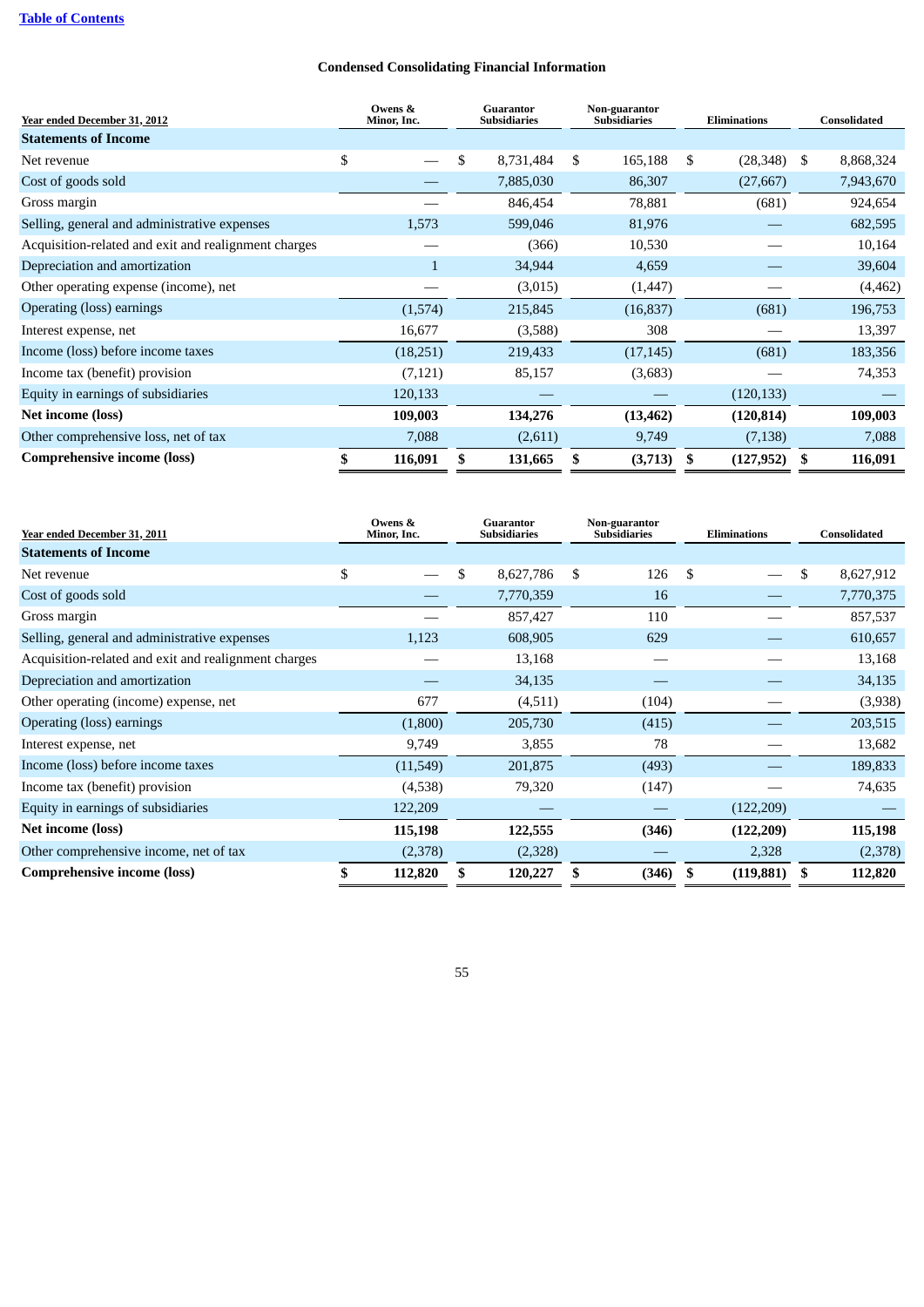| December 31, 2013                              | Owens &<br>Minor, Inc. | Guarantor<br><b>Subsidiaries</b> | Non-guarantor<br><b>Subsidiaries</b> |                | <b>Eliminations</b> | Consolidated    |
|------------------------------------------------|------------------------|----------------------------------|--------------------------------------|----------------|---------------------|-----------------|
| <b>Balance Sheets</b>                          |                        |                                  |                                      |                |                     |                 |
| <b>Assets</b>                                  |                        |                                  |                                      |                |                     |                 |
| <b>Current assets</b>                          |                        |                                  |                                      |                |                     |                 |
| Cash and cash equivalents                      | \$<br>74,391           | \$<br>2,012                      | \$<br>25,502                         | \$             |                     | \$<br>101,905   |
| Accounts and notes receivable, net             |                        | 496,310                          | 79,722                               |                | (3, 178)            | 572,854         |
| Merchandise inventories                        |                        | 750,999                          | 22,128                               |                | (1,464)             | 771,663         |
| Other current assets                           | 201                    | 72,049                           | 207,058                              |                | 202                 | 279,510         |
| <b>Total current assets</b>                    | 74,592                 | 1,321,370                        | 334,410                              |                | (4, 440)            | 1,725,932       |
| Property and equipment, net                    | 2                      | 96,500                           | 95,459                               |                |                     | 191,961         |
| Goodwill, net                                  |                        | 247,271                          | 28,168                               |                |                     | 275,439         |
| Intangible assets, net                         |                        | 17,881                           | 22,525                               |                |                     | 40,406          |
| Due from O&M and subsidiaries                  |                        | 377,786                          |                                      |                | (377,786)           |                 |
| Advances to and investments in consolidated    |                        |                                  |                                      |                |                     |                 |
| subsidiaries                                   | 1,533,294              |                                  |                                      |                | (1,533,294)         |                 |
| Other assets, net                              | 408                    | 63,848                           | 26,048                               |                |                     | 90,304          |
| <b>Total assets</b>                            | \$<br>1,608,296        | \$<br>2,124,656                  | \$<br>506,610                        | $\mathfrak{S}$ | (1,915,520)         | \$<br>2,324,042 |
| <b>Liabilities and equity</b>                  |                        |                                  |                                      |                |                     |                 |
| <b>Current liabilities</b>                     |                        |                                  |                                      |                |                     |                 |
| Accounts payable                               | \$                     | \$<br>595,865                    | \$<br>51,185                         | \$             | (3, 178)            | \$<br>643,872   |
| Accrued payroll and related liabilities        |                        | 12,792                           | 10,504                               |                |                     | 23,296          |
| Deferred income taxes                          |                        | 41,464                           | 149                                  |                |                     | 41,613          |
| Other current liabilities                      | 6,811                  | 87,795                           | 185,792                              |                |                     | 280,398         |
| <b>Total current liabilities</b>               | 6,811                  | 737,916                          | 247,630                              |                | (3, 178)            | 989,179         |
| Long-term debt, excluding current portion      | 204,028                | 7,228                            | 2,559                                |                |                     | 213,815         |
| Due to O&M and subsidiaries                    | 373,544                |                                  | 2,910                                |                | (376, 454)          |                 |
| Intercompany debt                              |                        | 138,890                          |                                      |                | (138, 890)          |                 |
| Deferred income taxes                          |                        | 32,173                           | 11,554                               |                |                     | 43,727          |
| Other liabilities                              |                        | 47,816                           | 4,462                                |                |                     | 52,278          |
| <b>Total liabilities</b>                       | 584,383                | 964,023                          | 269,115                              |                | (518, 522)          | 1,298,999       |
| <b>Equity</b>                                  |                        |                                  |                                      |                |                     |                 |
| Common stock                                   | 126,193                |                                  | 1,500                                |                | (1,500)             | 126,193         |
| Paid-in capital                                | 196,605                | 242,024                          | 259,864                              |                | (501, 888)          | 196,605         |
| Retained earnings (deficit)                    | 691,547                | 925,184                          | (41,029)                             |                | (884, 155)          | 691,547         |
| Accumulated other comprehensive income (loss)  | 9,568                  | (6, 575)                         | 16,030                               |                | (9, 455)            | 9,568           |
| Total Owens & Minor, Inc. shareholders' equity | 1,023,913              | 1,160,633                        | 236,365                              |                | (1,396,998)         | 1,023,913       |
| Noncontrolling interest                        |                        |                                  | 1,130                                |                |                     | 1,130           |
| <b>Total equity</b>                            | 1,023,913              | 1,160,633                        | 237,495                              |                | (1,396,998)         | 1,025,043       |
| <b>Total liabilities and equity</b>            | \$<br>1,608,296        | \$<br>2,124,656                  | \$<br>506,610                        | $\mathfrak{S}$ | (1,915,520)         | \$<br>2,324,042 |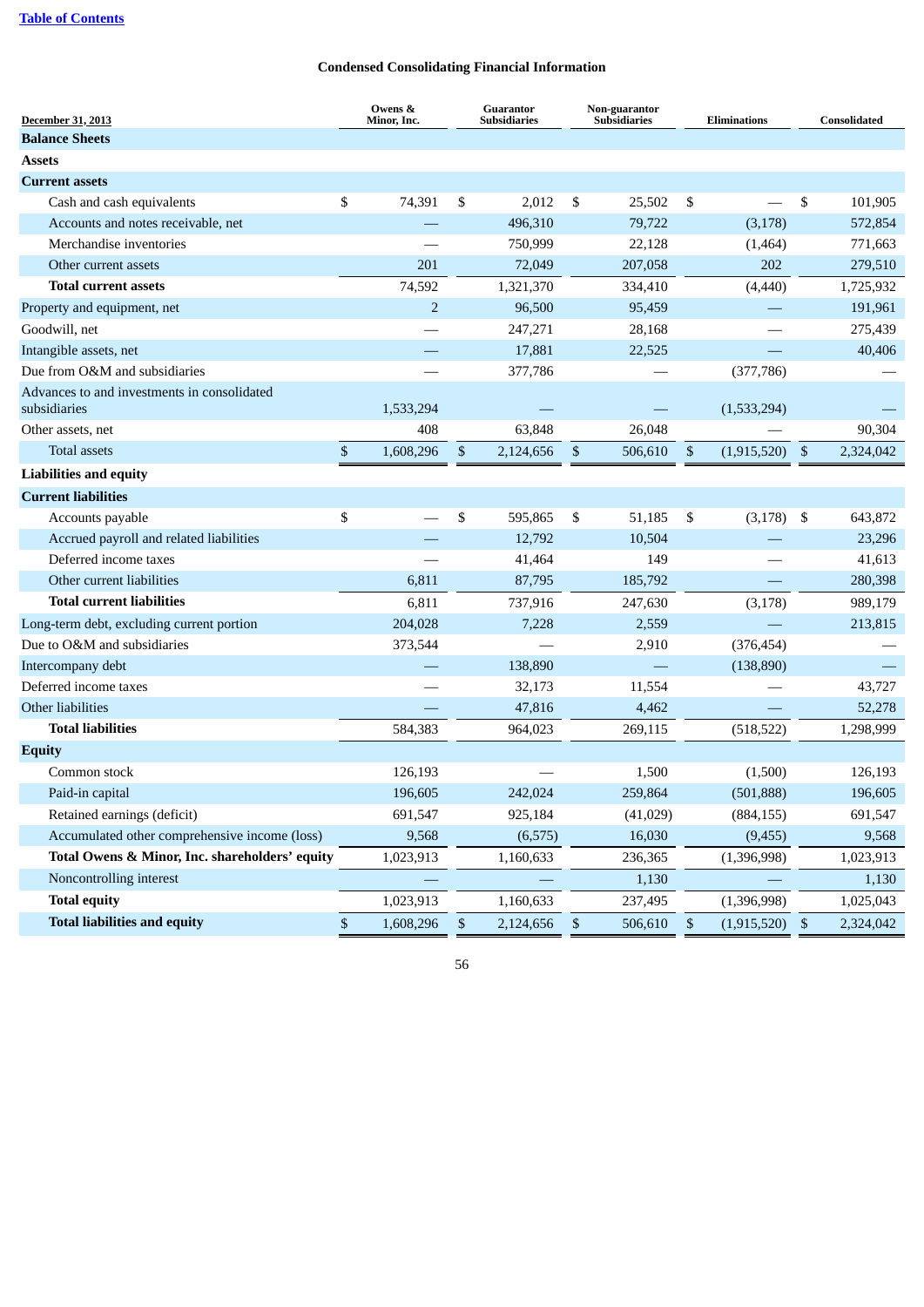| December 31, 2012                              | Owens &<br>Minor, Inc. |      | Guarantor<br>Subsidiaries |                | Non-guarantor<br><b>Subsidiaries</b> |                | <b>Eliminations</b> | Consolidated    |
|------------------------------------------------|------------------------|------|---------------------------|----------------|--------------------------------------|----------------|---------------------|-----------------|
| <b>Balance Sheets</b>                          |                        |      |                           |                |                                      |                |                     |                 |
| <b>Assets</b>                                  |                        |      |                           |                |                                      |                |                     |                 |
| <b>Current assets</b>                          |                        |      |                           |                |                                      |                |                     |                 |
| Cash and cash equivalents                      | \$<br>58,190           | \$   | 13,641                    | \$             | 26,057                               | \$             |                     | \$<br>97,888    |
| Accounts and notes receivable, net             |                        |      | 474,533                   |                | 66,049                               |                | (3,247)             | 537,335         |
| Merchandise inventories                        |                        |      | 750,046                   |                | 14,391                               |                | (681)               | 763,756         |
| Other current assets                           | 1,627                  |      | 76,036                    |                | 155,109                              |                | (1,508)             | 231,264         |
| <b>Total current assets</b>                    | 59,817                 |      | 1,314,256                 |                | 261,606                              |                | (5, 436)            | 1,630,243       |
| Property and equipment, net                    | 16                     |      | 95,516                    |                | 96,309                               |                |                     | 191,841         |
| Goodwill, net                                  |                        |      | 247,271                   |                | 27,613                               |                |                     | 274,884         |
| Intangible assets, net                         |                        |      | 19,972                    |                | 22,341                               |                |                     | 42,313          |
| Due from O&M and subsidiaries                  |                        |      | 236,612                   |                | 34,248                               |                | (270, 860)          |                 |
| Advances to and investments in consolidated    |                        |      |                           |                |                                      |                |                     |                 |
| subsidiaries                                   | 1,434,186              |      |                           |                |                                      |                | (1,434,186)         |                 |
| Other assets, net                              | 6,885                  |      | 55,781                    |                | 19,586                               |                | (7, 135)            | 75,117          |
| <b>Total assets</b>                            | \$<br>1,500,904        | $\$$ | 1,969,408                 | $\$$           | 461,703                              | \$             | (1,717,617)         | \$<br>2,214,398 |
| <b>Liabilities and equity</b>                  |                        |      |                           |                |                                      |                |                     |                 |
| <b>Current liabilities</b>                     |                        |      |                           |                |                                      |                |                     |                 |
| Accounts payable                               | \$<br>45,300           | \$   | 518,545                   | \$             | 42,542                               | \$             | (3,250)             | \$<br>603,137   |
| Accrued payroll and related liabilities        |                        |      | 18,201                    |                | 7,267                                |                |                     | 25,468          |
| Deferred income taxes                          |                        |      | 43,110                    |                | 1,349                                |                | (2,352)             | 42,107          |
| Other current liabilities                      | 6,464                  |      | 92,318                    |                | 156,142                              |                |                     | 254,924         |
| <b>Total current liabilities</b>               | 51,764                 |      | 672,174                   |                | 207,300                              |                | (5,602)             | 925,636         |
| Long-term debt, excluding current portion      | 205,754                |      | 6,592                     |                | 3,037                                |                |                     | 215,383         |
| Due to O&M and subsidiaries                    | 270,860                |      |                           |                |                                      |                | (270, 860)          |                 |
| Intercompany debt                              |                        |      | 138,890                   |                |                                      |                | (138, 890)          |                 |
| Deferred income taxes                          |                        |      | 30,141                    |                | 12,417                               |                | (6, 289)            | 36,269          |
| Other liabilities                              |                        |      | 58,578                    |                | 4,876                                |                |                     | 63,454          |
| <b>Total liabilities</b>                       | 528,378                |      | 906,375                   |                | 227,630                              |                | (421, 641)          | 1,240,742       |
| <b>Equity</b>                                  |                        |      |                           |                |                                      |                |                     |                 |
| Common stock                                   | 126,544                |      |                           |                | 1,500                                |                | (1,500)             | 126,544         |
| Paid-in capital                                | 187,394                |      | 242,024                   |                | 258,635                              |                | (500, 659)          | 187,394         |
| Retained earnings (deficit)                    | 658,994                |      | 831,327                   |                | (36, 941)                            |                | (794, 386)          | 658,994         |
| Accumulated other comprehensive income (loss)  | (406)                  |      | (10, 318)                 |                | 9,749                                |                | 569                 | (406)           |
| Total Owens & Minor, Inc. shareholders' equity | 972,526                |      | 1,063,033                 |                | 232,943                              |                | (1,295,976)         | 972,526         |
| Noncontrolling interest                        |                        |      |                           |                | 1,130                                |                |                     | 1,130           |
| <b>Total equity</b>                            | 972,526                |      | 1,063,033                 |                | 234,073                              |                | (1,295,976)         | 973,656         |
| <b>Total liabilities and equity</b>            | \$<br>1,500,904        | \$   | 1,969,408                 | $$\mathbb{S}$$ | 461,703                              | $\mathfrak{S}$ | $(1,717,617)$ \$    | 2,214,398       |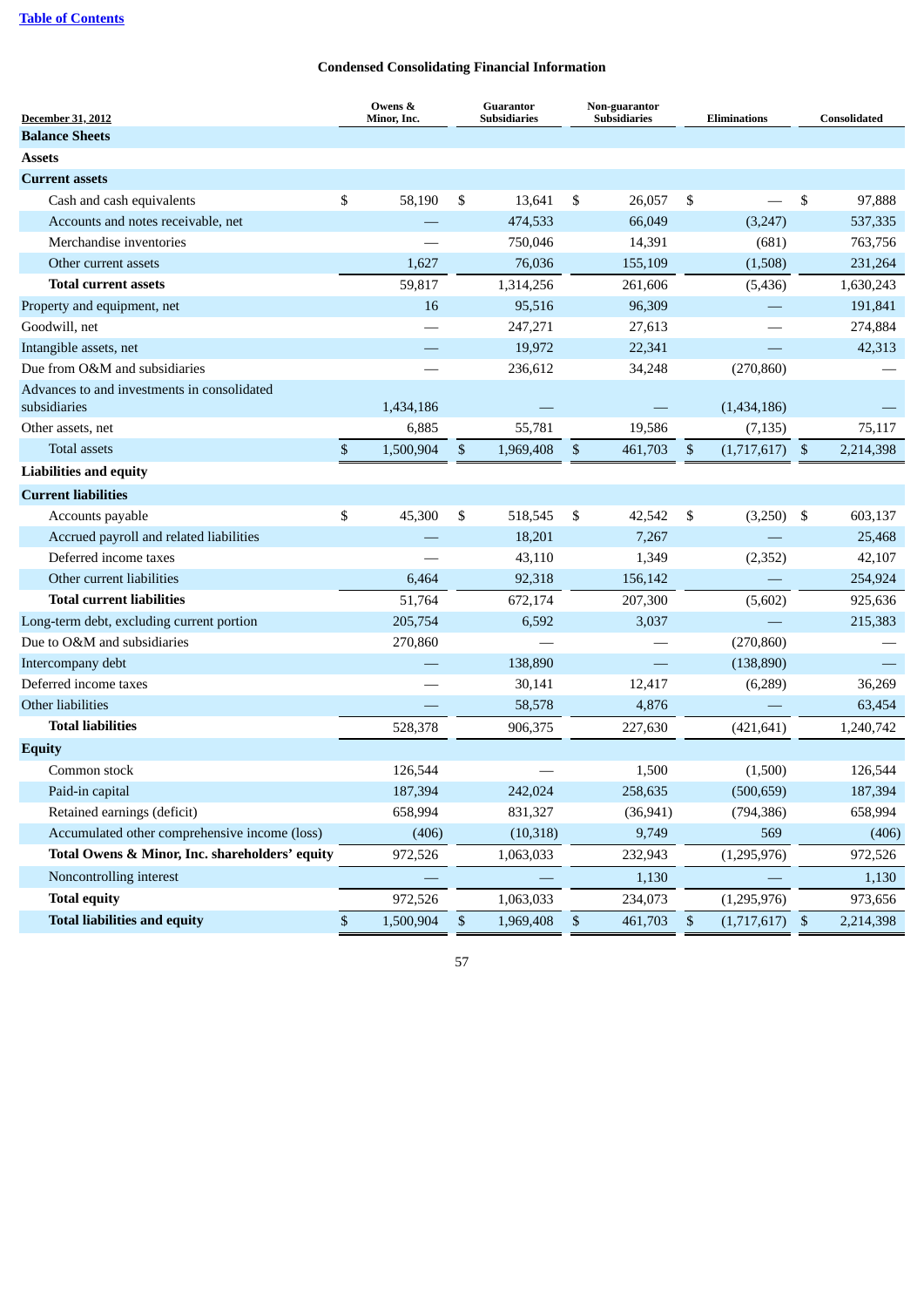| Year ended December 31, 2013                               |                           | Owens &<br>Minor, Inc. | Guarantor<br><b>Subsidiaries</b> |            | Non-guarantor<br><b>Subsidiaries</b> |           | <b>Eliminations</b> |            |                | Consolidated |
|------------------------------------------------------------|---------------------------|------------------------|----------------------------------|------------|--------------------------------------|-----------|---------------------|------------|----------------|--------------|
| <b>Statements of Cash Flows</b>                            |                           |                        |                                  |            |                                      |           |                     |            |                |              |
| <b>Operating activities:</b>                               |                           |                        |                                  |            |                                      |           |                     |            |                |              |
| Net income (loss)                                          | \$                        | 110,882                | \$                               | 123,856    | $\mathbb{S}$                         | (3,990)   | - \$                | (119, 866) | \$             | 110,882      |
| Adjustments to reconcile net income to cash provided       |                           |                        |                                  |            |                                      |           |                     |            |                |              |
| by (used for) operating activities:                        |                           |                        |                                  |            |                                      |           |                     |            |                |              |
| Equity in earnings of subsidiaries                         |                           | (119,084)              |                                  |            |                                      |           |                     | 119,084    |                |              |
| Depreciation and amortization                              |                           | 14                     |                                  | 35,712     |                                      | 14,860    |                     |            |                | 50,586       |
| Share-based compensation expense                           |                           |                        |                                  | 6,381      |                                      |           |                     |            |                | 6,381        |
| Deferred income tax (benefit) expense                      |                           |                        |                                  | 5,821      |                                      | (2,108)   |                     |            |                | 3,713        |
| Provision for losses on accounts and notes<br>receivable   |                           |                        |                                  | 278        |                                      | 509       |                     |            |                | 787          |
| Changes in operating assets and liabilities:               |                           |                        |                                  |            |                                      |           |                     |            |                |              |
| Accounts and notes receivable                              |                           |                        |                                  | (22,055)   |                                      | (16, 522) |                     | (68)       |                | (38, 645)    |
| Merchandise inventories                                    |                           |                        |                                  | (170)      |                                      | (7,676)   |                     | 782        |                | (7,064)      |
| Accounts payable                                           |                           | (45,300)               |                                  | 77,320     |                                      | 15,286    |                     | 68         |                | 47,374       |
| Net change in other assets and liabilities                 |                           | 1,774                  |                                  | (12,068)   |                                      | (22, 043) |                     |            |                | (32, 337)    |
| Other, net                                                 |                           | (1, 541)               |                                  | 515        |                                      | (97)      |                     |            |                | (1, 123)     |
| Cash provided by (used for) operating activities           |                           | (53, 255)              |                                  | 215,590    |                                      | (21, 781) |                     |            |                | 140,554      |
| <b>Investing activities:</b>                               |                           |                        |                                  |            |                                      |           |                     |            |                |              |
| Additions to computer software and intangible assets       |                           |                        |                                  | (21, 773)  |                                      | (10, 237) |                     |            |                | (32,010)     |
| Additions to property and equipment                        |                           |                        |                                  | (21, 029)  |                                      | (7,090)   |                     |            |                | (28, 119)    |
| Proceeds from sale of property and equipment               |                           |                        |                                  | 2,746      |                                      | 305       |                     |            |                | 3,051        |
| <b>Cash used for investing activities</b>                  |                           |                        |                                  | (40, 056)  |                                      | (17, 022) |                     |            |                | (57,078)     |
| <b>Financing activities:</b>                               |                           |                        |                                  |            |                                      |           |                     |            |                |              |
| Change in intercompany advances                            |                           | 145,354                |                                  | (184,092)  |                                      | 38,738    |                     |            |                |              |
| Cash dividends paid                                        |                           | (60, 731)              |                                  |            |                                      |           |                     |            |                | (60, 731)    |
| Repurchases of common stock                                |                           | (18, 876)              |                                  |            |                                      |           |                     |            |                | (18, 876)    |
| Proceeds from exercise of stock options                    |                           | 5,352                  |                                  |            |                                      |           |                     |            |                | 5,352        |
| Excess tax benefits related to share-based<br>compensation |                           | 898                    |                                  |            |                                      |           |                     |            |                | 898          |
| Other, net                                                 |                           | (2, 541)               |                                  | (3,071)    |                                      | (3,011)   |                     |            |                | (8,623)      |
| Cash provided by (used for) financing activities           |                           | 69,456                 |                                  | (187, 163) |                                      | 35,727    |                     |            |                | (81,980)     |
| Effect of exchange rate changes on cash and cash           |                           |                        |                                  |            |                                      |           |                     |            |                |              |
| equivalents                                                |                           |                        |                                  |            |                                      | 2,521     |                     |            |                | 2,521        |
| Net increase (decrease) in cash and cash<br>equivalents    |                           | 16,201                 |                                  | (11, 629)  |                                      | (555)     |                     |            |                | 4,017        |
| Cash and cash equivalents at beginning of year             |                           | 58,190                 |                                  | 13,641     |                                      | 26,057    |                     |            |                | 97,888       |
| Cash and cash equivalents at end of year                   | $\boldsymbol{\mathsf{S}}$ | 74,391                 | $\boldsymbol{\mathsf{S}}$        | 2,012      | $\mathfrak{S}$                       | 25,502    | $\sqrt{3}$          |            | $\mathfrak{s}$ | 101,905      |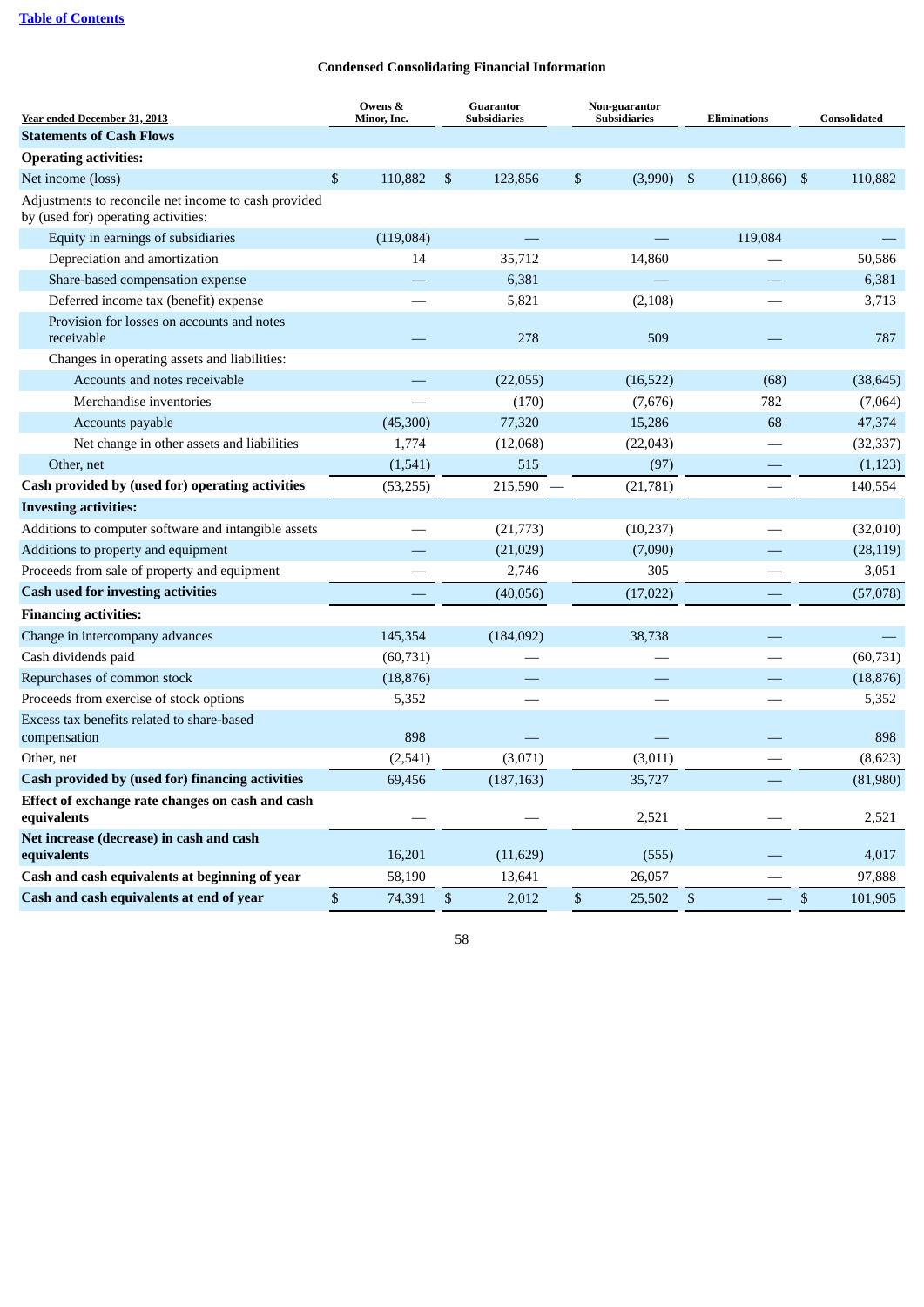| Year ended December 31, 2012                                                                | Owens &<br>Guarantor<br>Minor, Inc.<br><b>Subsidiaries</b> |            |      | Non-guarantor<br><b>Subsidiaries</b> |              | <b>Eliminations</b> |              | Consolidated |              |            |
|---------------------------------------------------------------------------------------------|------------------------------------------------------------|------------|------|--------------------------------------|--------------|---------------------|--------------|--------------|--------------|------------|
| <b>Statements of Cash Flows</b>                                                             |                                                            |            |      |                                      |              |                     |              |              |              |            |
| <b>Operating activities:</b>                                                                |                                                            |            |      |                                      |              |                     |              |              |              |            |
| Net income (loss)                                                                           | \$                                                         | 109,003    | \$   | 134,276                              | \$           | (13, 462)           | -\$          | (120, 814)   | \$           | 109,003    |
| Adjustments to reconcile net income to cash provided<br>by (used for) operating activities: |                                                            |            |      |                                      |              |                     |              |              |              |            |
| Equity in earnings of subsidiaries                                                          |                                                            | (120, 133) |      |                                      |              |                     |              | 120,133      |              |            |
| Depreciation and amortization                                                               |                                                            | 1          |      | 34,944                               |              | 4,659               |              |              |              | 39,604     |
| Deferred income tax expense                                                                 |                                                            |            |      | 2,933                                |              | (1,873)             |              |              |              | 1,060      |
| Share-based compensation expense                                                            |                                                            |            |      | 5,697                                |              |                     |              |              |              | 5,697      |
| Provision for losses on accounts and notes<br>receivable                                    |                                                            |            |      | 587                                  |              | 417                 |              |              |              | 1,004      |
| Changes in operating assets and liabilities:                                                |                                                            |            |      |                                      |              |                     |              |              |              |            |
| Accounts and notes receivable                                                               |                                                            |            |      | 31,513                               |              | (7,599)             |              | 3,247        |              | 27,161     |
| Merchandise inventories                                                                     |                                                            |            |      | 56,235                               |              | 1,818               |              | 681          |              | 58,734     |
| Accounts payable                                                                            |                                                            | (67, 800)  |      | 55,941                               |              | (3,585)             |              | (3,250)      |              | (18, 694)  |
| Net change in other assets and liabilities                                                  |                                                            | 19         |      | (2,653)                              |              | (1,859)             |              | 3            |              | (4,490)    |
| Other, net                                                                                  |                                                            | (1,738)    |      | 1,236                                |              | (71)                |              |              |              | (573)      |
| Cash provided by (used for) operating activities                                            |                                                            | (80, 648)  |      | 320,709                              |              | (21, 555)           |              |              |              | 218,506    |
| <b>Investing activities:</b>                                                                |                                                            |            |      |                                      |              |                     |              |              |              |            |
| Acquisition, net of cash acquired                                                           |                                                            |            |      |                                      |              | (155, 210)          |              |              |              | (155, 210) |
| Additions to property and equipment                                                         |                                                            |            |      | (4,249)                              |              | (5,583)             |              |              |              | (9,832)    |
| Additions to computer software and intangible assets                                        |                                                            |            |      | (27,960)                             |              | (1,171)             |              |              |              | (29, 131)  |
| Proceeds from sale of property and equipment                                                |                                                            |            |      | 1,057                                |              | 2,241               |              |              |              | 3,298      |
| <b>Cash used for investing activities</b>                                                   |                                                            |            |      | (31, 152)                            |              | (159, 723)          |              |              |              | (190, 875) |
| <b>Financing activities:</b>                                                                |                                                            |            |      |                                      |              |                     |              |              |              |            |
| Change in intercompany advances                                                             |                                                            | 86,131     |      | (287, 200)                           |              | 201,069             |              |              |              |            |
| Cash dividends paid                                                                         |                                                            | (55, 681)  |      |                                      |              |                     |              |              |              | (55,681)   |
| Repurchases of common stock                                                                 |                                                            | (15,000)   |      |                                      |              |                     |              |              |              | (15,000)   |
| Financing costs paid                                                                        |                                                            |            |      | (1, 303)                             |              |                     |              |              |              | (1, 303)   |
| Excess tax benefits related to share-based compensation                                     |                                                            | 1,293      |      |                                      |              |                     |              |              |              | 1,293      |
| Proceeds from exercise of stock options                                                     |                                                            | 4,986      |      |                                      |              |                     |              |              |              | 4,986      |
| Other, net                                                                                  |                                                            | (2,901)    |      | (2, 222)                             |              | 2,413               |              |              |              | (2,710)    |
| Cash provided by (used for) financing activities                                            |                                                            | 18,828     |      | (290, 725)                           |              | 203,482             |              |              |              | (68, 415)  |
| Effect of exchange rate changes on cash and cash<br>equivalents                             |                                                            |            |      |                                      |              | 2,734               |              |              |              | 2,734      |
| Net increase (decrease) in cash and cash equivalents                                        |                                                            | (61, 820)  |      | (1, 168)                             |              | 24,938              |              |              |              | (38,050)   |
| Cash and cash equivalents at beginning of year                                              |                                                            | 120,010    |      | 14,809                               |              | 1,119               |              |              |              | 135,938    |
| Cash and cash equivalents at end of year                                                    | \$                                                         | 58,190     | $\$$ | 13,641                               | $\mathbb{S}$ | 26,057              | $\mathbb{S}$ |              | $\mathbb{S}$ | 97,888     |

**Table of [Contents](#page-1-0)**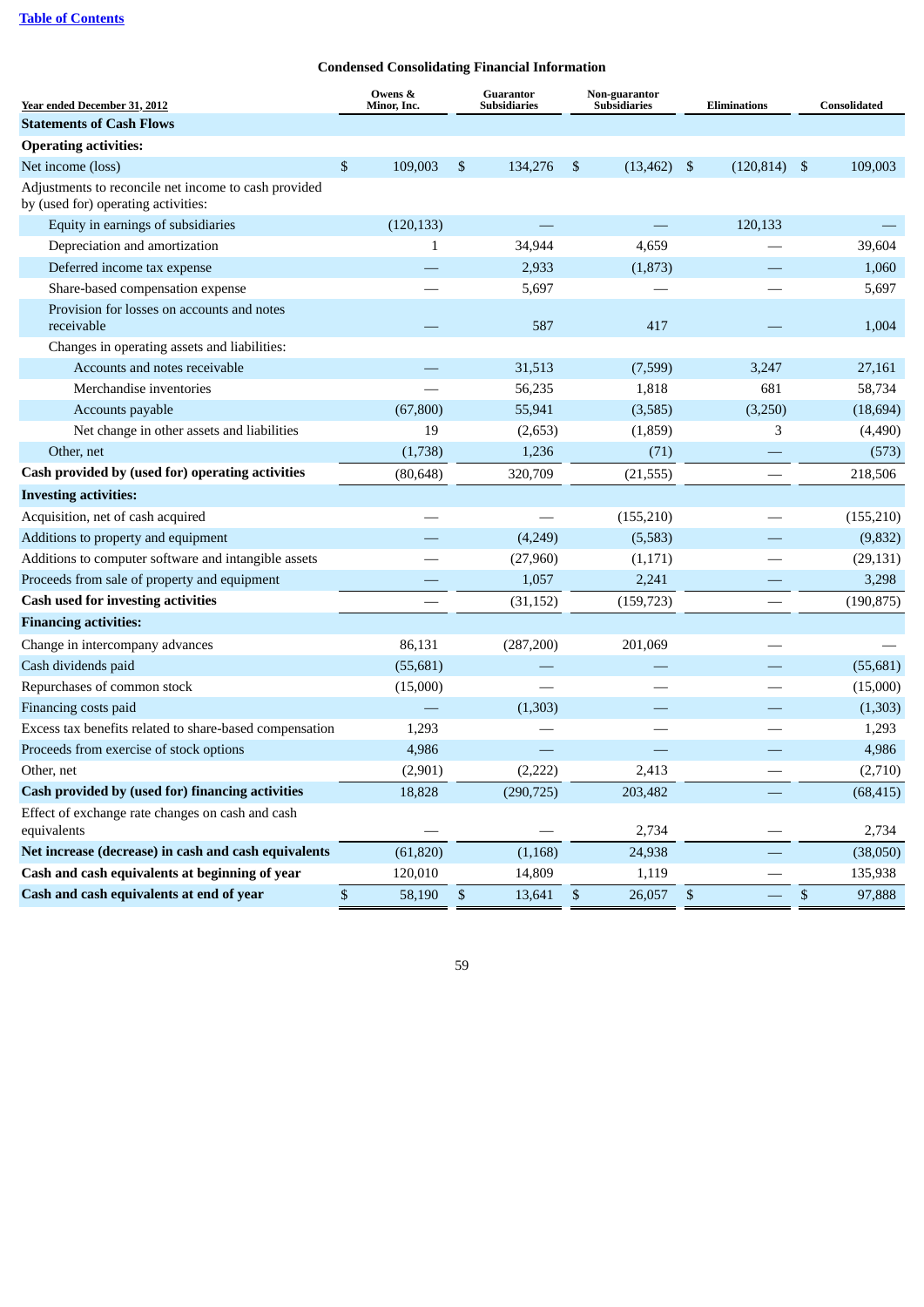| Year ended December 31, 2011                                                                |      | Owens &<br>Minor, Inc. |      | Guarantor<br><b>Subsidiaries</b> |      | Non-guarantor<br><b>Subsidiaries</b> |              | <b>Eliminations</b> |      | Consolidated |
|---------------------------------------------------------------------------------------------|------|------------------------|------|----------------------------------|------|--------------------------------------|--------------|---------------------|------|--------------|
| <b>Statements of Cash Flows</b>                                                             |      |                        |      |                                  |      |                                      |              |                     |      |              |
| <b>Operating activities:</b>                                                                |      |                        |      |                                  |      |                                      |              |                     |      |              |
| Net income (loss)                                                                           | \$   | 115,198                | \$   | 122,555                          | \$   | $(346)$ \$                           |              | (122, 209)          | \$   | 115,198      |
| Adjustments to reconcile net income to cash (used for)<br>provided by operating activities: |      |                        |      |                                  |      |                                      |              |                     |      |              |
| Equity in earnings of subsidiaries                                                          |      | (122, 209)             |      |                                  |      |                                      |              | 122,209             |      |              |
| Depreciation and amortization                                                               |      |                        |      | 34,135                           |      |                                      |              |                     |      | 34,135       |
| Deferred income tax benefit                                                                 |      |                        |      | 14,520                           |      |                                      |              |                     |      | 14,520       |
| Share-based compensation expense                                                            |      |                        |      | 5,674                            |      |                                      |              |                     |      | 5,674        |
| Provision for losses on accounts and notes<br>receivable                                    |      |                        |      | 2,176                            |      |                                      |              |                     |      | 2,176        |
| Pension contributions                                                                       |      |                        |      | (409)                            |      |                                      |              |                     |      | (409)        |
| Changes in operating assets and liabilities:                                                |      |                        |      |                                  |      |                                      |              |                     |      |              |
| Accounts and notes receivable                                                               |      | 313                    |      | (37, 461)                        |      | (125)                                |              |                     |      | (37, 273)    |
| Merchandise inventories                                                                     |      |                        |      | (86, 165)                        |      | (85)                                 |              |                     |      | (86,250)     |
| Accounts payable                                                                            |      | 113,100                |      | (69, 128)                        |      | 86                                   |              |                     |      | 44,058       |
| Net change in other assets and liabilities                                                  |      | 539                    |      | (25, 338)                        |      | 145                                  |              |                     |      | (24, 654)    |
| Other, net                                                                                  |      | (998)                  |      | 2,339                            |      | (97)                                 |              |                     |      | 1,244        |
| Cash provided by (used for) operating activities of<br>continuing operations                |      | 105,943                |      | (37, 102)                        |      | (422)                                |              |                     |      | 68,419       |
| <b>Investing activities:</b>                                                                |      |                        |      |                                  |      |                                      |              |                     |      |              |
| Additions to property and equipment                                                         |      |                        |      | (24,798)                         |      | (183)                                |              |                     |      | (24, 981)    |
| Additions to computer software and intangible assets                                        |      |                        |      | (11, 197)                        |      | (137)                                |              |                     |      | (11, 334)    |
| Proceeds from sale of property and equipment                                                |      |                        |      | 2,430                            |      |                                      |              |                     |      | 2,430        |
| Cash used for investing activities of continuing<br>operations                              |      |                        |      | (33, 565)                        |      | (320)                                |              |                     |      | (33, 885)    |
| <b>Financing activities:</b>                                                                |      |                        |      |                                  |      |                                      |              |                     |      |              |
| Change in intercompany advances                                                             |      | (87, 415)              |      | 85,276                           |      | 2,139                                |              |                     |      |              |
| Cash dividends paid                                                                         |      | (50, 909)              |      |                                  |      |                                      |              |                     |      | (50, 909)    |
| Repurchases of common stock                                                                 |      | (16, 124)              |      |                                  |      |                                      |              |                     |      | (16, 124)    |
| Proceeds from termination of interest rate swaps                                            |      | 4,005                  |      |                                  |      |                                      |              |                     |      | 4,005        |
| Excess tax benefits related to share-based compensation                                     |      | 2,154                  |      |                                  |      |                                      |              |                     |      | 2,154        |
| Proceeds from exercise of stock options                                                     |      | 9,179                  |      |                                  |      |                                      |              |                     |      | 9,179        |
| Other, net                                                                                  |      | (3,720)                |      | (2, 116)                         |      |                                      |              |                     |      | (5,836)      |
| Cash provided by (used for) financing activities of<br>continuing operations                |      | (142, 830)             |      | 83,160                           |      | 2,139                                |              |                     |      | (57, 531)    |
| <b>Discontinued operations:</b>                                                             |      |                        |      |                                  |      |                                      |              |                     |      |              |
| Operating cash flows                                                                        |      |                        |      |                                  |      | (278)                                |              |                     |      | (278)        |
| Net cash used for discontinued operations                                                   |      |                        |      |                                  |      | (278)                                |              |                     |      | (278)        |
| Net increase (decrease) in cash and cash equivalents                                        |      | (36, 887)              |      | 12,493                           |      | 1,119                                |              |                     |      | (23, 275)    |
| Cash and cash equivalents at beginning of year                                              |      | 156,897                |      | 2,316                            |      |                                      |              |                     |      | 159,213      |
| Cash and cash equivalents at end of year                                                    | $\$$ | 120,010                | $\$$ | 14,809                           | $\$$ | 1,119                                | $\mathbb{S}$ |                     | $\,$ | 135,938      |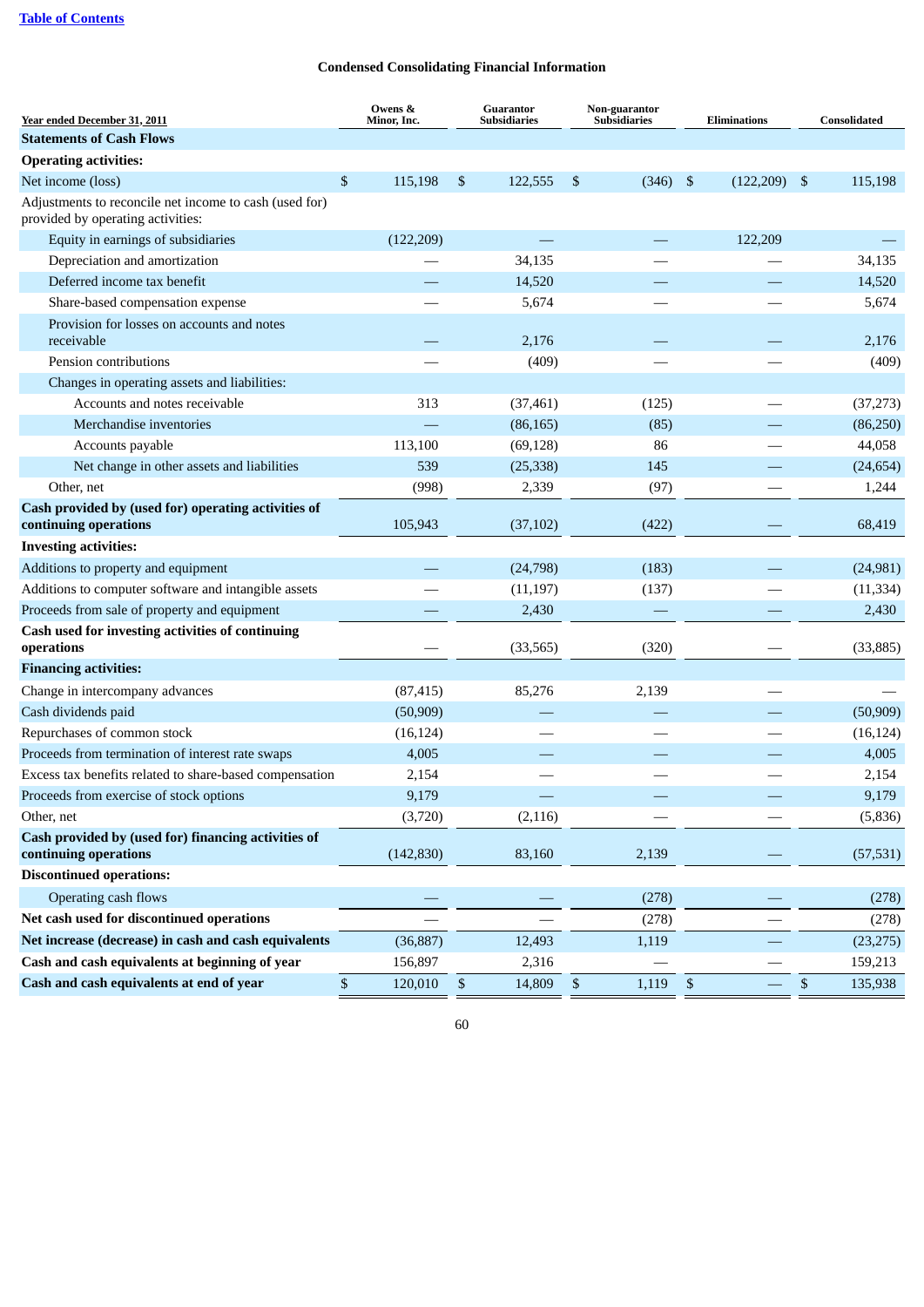# **Report of Independent Registered Public Accounting Firm**

The Board of Directors and Shareholders Owens & Minor, Inc.:

We have audited the accompanying consolidated balance sheets of Owens & Minor, Inc. and subsidiaries as of December 31, 2013 and 2012, and the related consolidated statements of income, comprehensive income, changes in shareholders' equity, and cash flows for each of the years in the three‑year period ended December 31, 2013. These consolidated financial statements are the responsibility of the Company's management. Our responsibility is to express an opinion on these consolidated financial statements based on our audits.

We conducted our audits in accordance with the standards of the Public Company Accounting Oversight Board (United States). Those standards require that we plan and perform the audit to obtain reasonable assurance about whether the financial statements are free of material misstatement. An audit includes examining, on a test basis, evidence supporting the amounts and disclosures in the financial statements. An audit also includes assessing the accounting principles used and significant estimates made by management, as well as evaluating the overall financial statement presentation. We believe that our audits provide a reasonable basis for our opinion.

In our opinion, the consolidated financial statements referred to above present fairly, in all material respects, the financial position of Owens & Minor, Inc. and subsidiaries as of December 31, 2013 and 2012, and the results of their operations and their cash flows for each of the years in the three‑year period ended December 31, 2013, in conformity with U.S. generally accepted accounting principles.

We also have audited, in accordance with the standards of the Public Company Accounting Oversight Board (United States), Owens & Minor, Inc.'s internal control over financial reporting as of December 31, 2013, based on criteria established in *Internal Control - Integrated Framework (1992)* issued by the Committee of Sponsoring Organizations of the Treadway Commission (COSO), and our report dated February 24, 2014, expressed an unqualified opinion on the effectiveness of the Company's internal control over financial reporting.



Richmond, Virginia February 24, 2014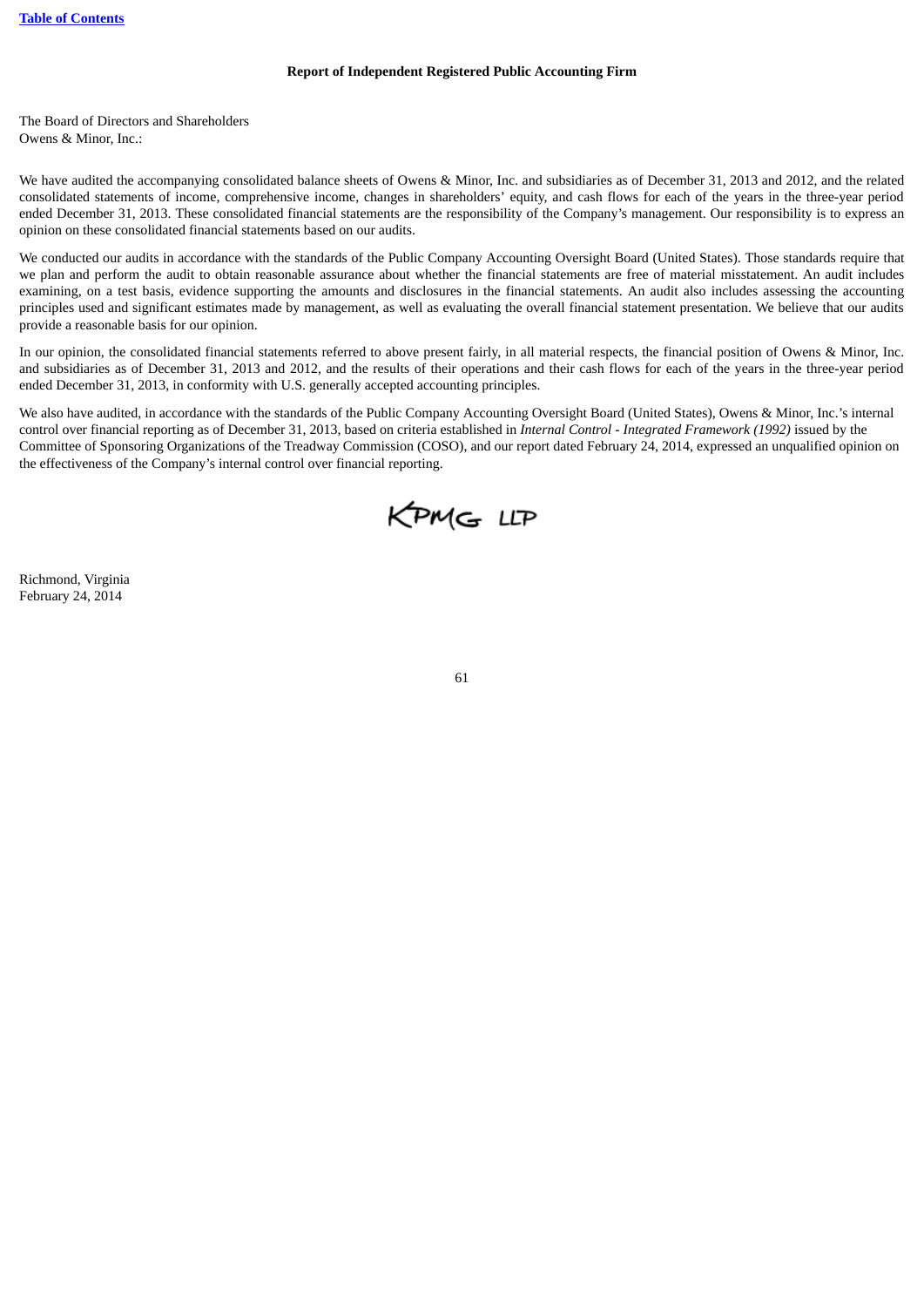# **SELECTED QUARTERLY FINANCIAL INFORMATION**

# *(unaudited)*

\_\_\_\_\_\_\_\_\_\_\_\_\_\_\_\_\_\_\_\_\_\_\_\_\_\_\_\_\_

|                                                                  | Year Ended December 31, 2013 <sup>(1)</sup> |                       |      |                       |      |                       |          |                       |  |  |  |  |  |
|------------------------------------------------------------------|---------------------------------------------|-----------------------|------|-----------------------|------|-----------------------|----------|-----------------------|--|--|--|--|--|
| (in thousands, except per share data)                            |                                             | 1st<br><b>Quarter</b> |      | 2nd<br><b>Quarter</b> |      | 3rd<br><b>Quarter</b> |          | 4th<br><b>Quarter</b> |  |  |  |  |  |
| Net revenue $(3)$                                                | S                                           | 2,246,384             | \$   | 2,236,077             | S    | 2,270,547             | <b>S</b> | 2,318,524             |  |  |  |  |  |
| Gross margin                                                     | \$                                          | 279,052               | S.   | 273,431               | S    | 273,329               | -S       | 291,263               |  |  |  |  |  |
| Net income                                                       | \$                                          | 26,098                | -S   | 28,872                | \$   | 27,970                | - \$     | 27,942                |  |  |  |  |  |
| Net income attributable to Owens & Minor, Inc. per common share: |                                             |                       |      |                       |      |                       |          |                       |  |  |  |  |  |
| <b>Basic</b>                                                     | \$                                          | 0.41                  | - \$ | 0.46                  | - \$ | 0.44                  | - \$     | 0.44                  |  |  |  |  |  |
| Diluted                                                          | \$                                          | 0.41                  | -S   | 0.46                  | - \$ | 0.44                  | - \$     | 0.44                  |  |  |  |  |  |
| Cash dividends per common share                                  | \$                                          | 0.24                  | \$   | 0.24                  | -\$  | 0.24                  | - \$     | 0.24                  |  |  |  |  |  |
| Market price:                                                    |                                             |                       |      |                       |      |                       |          |                       |  |  |  |  |  |
| High                                                             | \$                                          | 32.56                 | -\$  | 35.43                 | -\$  | 36.26                 | - \$     | 38.23                 |  |  |  |  |  |
| Low                                                              | \$                                          | 29.17                 | \$   | 30.12                 | S    | 33.50                 | -S       | 33.95                 |  |  |  |  |  |

|                                                                  | Year Ended December 31, 2012 <sup>(2)</sup> |                |     |                |                |           |               |           |
|------------------------------------------------------------------|---------------------------------------------|----------------|-----|----------------|----------------|-----------|---------------|-----------|
|                                                                  |                                             | 1st            |     | 2nd            |                | 3rd       |               | 4th       |
| (in thousands, except per share data)                            |                                             | <b>Quarter</b> |     | <b>Quarter</b> |                | Quarter   |               | Quarter   |
| Net revenue $(3)$                                                | \$                                          | 2,217,882      | \$  | 2,185,444      | \$             | 2,170,790 | <sup>\$</sup> | 2,294,208 |
| Gross margin                                                     | \$                                          | 214,328        | \$  | 211,429        | \$             | 228,123   | -S            | 270,774   |
| Net income                                                       | \$                                          | 29,360         | \$  | 30,113         | $\mathfrak{S}$ | 24,597    | - \$          | 24,934    |
| Net income attributable to Owens & Minor, Inc. per common share: |                                             |                |     |                |                |           |               |           |
| <b>Basic</b>                                                     | \$                                          | 0.46           | \$. | 0.48           | -\$            | 0.39      | - \$          | 0.40      |
| Diluted                                                          | \$                                          | 0.46           | \$  | 0.48           | -S             | 0.39      | -\$           | 0.39      |
| Cash dividends per common share                                  | \$                                          | 0.22           | \$. | 0.22           | \$             | 0.22      | - \$          | 0.22      |
| Market price:                                                    |                                             |                |     |                |                |           |               |           |
| High                                                             | \$                                          | 31.28          | \$. | 30.63          | <sup>\$</sup>  | 31.10     | - \$          | 30.27     |
| Low                                                              | \$                                          | 27.59          | \$  | 27.64          | S              | 27.81     | -S            | 27.01     |

(1) We incurred charges of \$2.0 million (\$1.5 million after tax, or \$0.03 per diluted common share) in the first quarter of 2013, \$0.6 million (\$0.4 million after tax) in the second quarter of 2013, \$2.7 million (\$1.9 million after tax, or \$0.03 per diluted common share) in the third quarter of 2013, and \$7.0 million (\$5.0 million after tax, or \$0.08 per diluted common share) in the fourth quarter of 2013 associated with acquisition*related and exit and realignment activities.*

(2) We incurred charges of \$0.6 million (\$0.4 million after tax) in the second quarter of 2012, \$7.8 million (\$6.6 million after tax, or \$0.10 per diluted common share) in the third quarter of 2012 and \$1.7 million (\$1.2 million after tax, or \$0.02 per diluted common share) in the fourth quarter of *2012 associated with acquisition-related and exit and realignment activities.*

(3) The first three quarters of 2013 and the third and fourth quarter of 2012 have been revised to reflect current revenue presentation. See Note 1 of *Notes to Consolidated Financial Statements.*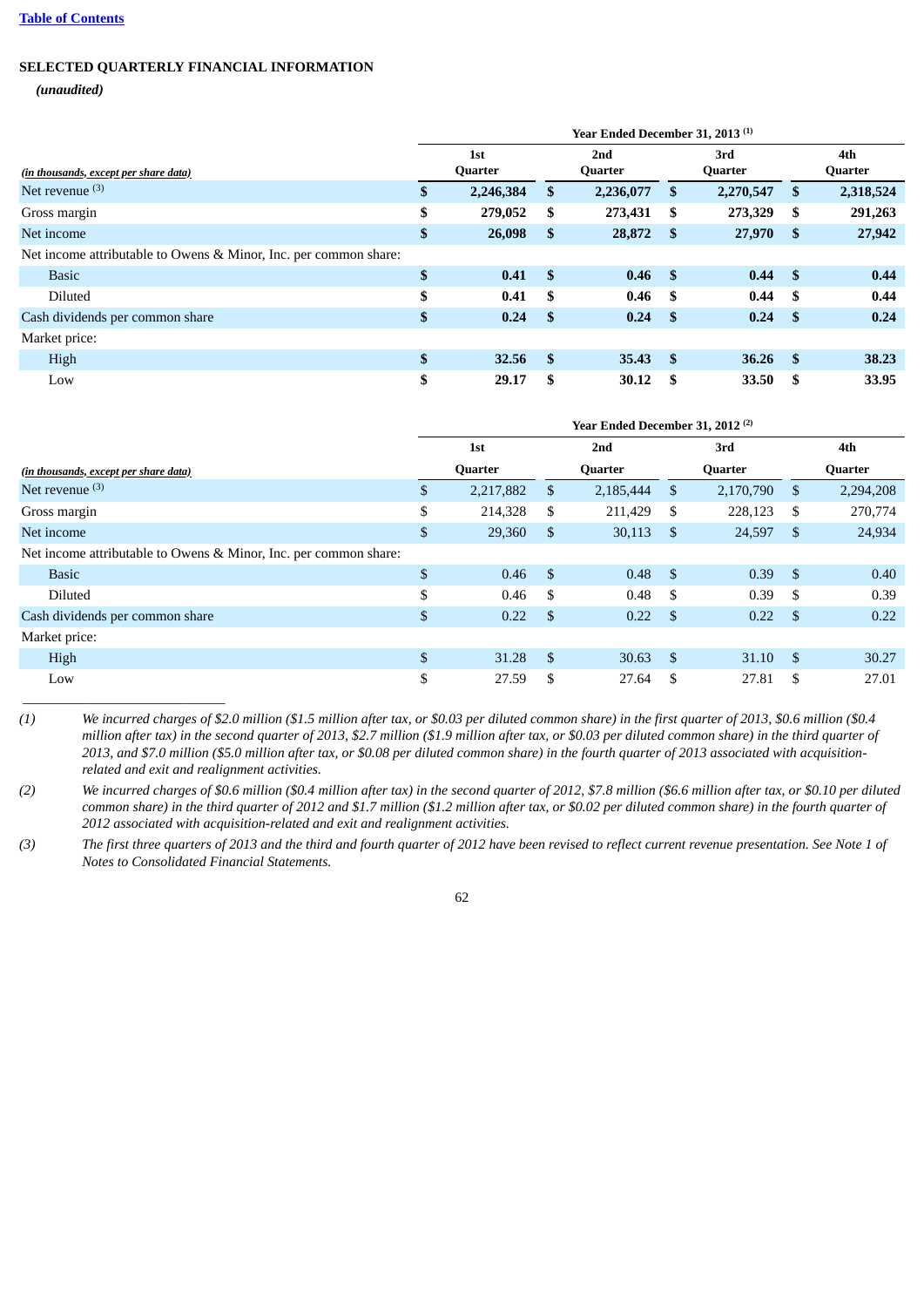### **Index to Exhibits**

- 3.1 Amended and Restated Articles of Incorporation of Owens & Minor, Inc. (incorporated herein by reference to our Current Report on Form 8-K, Exhibit 3.1, dated July 29, 2008)
- 3.2 Amended and Restated Bylaws of Owens & Minor, Inc. (incorporated herein by reference to our Current Report on Form 8-K, Exhibit 3.1, dated November 5, 2013)
- 4.1 Indenture, dated as of April 7, 2006, for the Senior Notes due 2016 among the Company, Owens & Minor Distribution, Inc., Owens & Minor Medical, Inc., Owens & Minor Healthcare Supply, Inc., Access Diabetic Supply, LLC and SunTrust Bank, as trustee (incorporated herein by reference to the Company's Current Report on Form 8-K, Exhibit 4.2, dated April 7, 2006)
- 4.2 Form of Global Security for the Senior Notes due 2016 (incorporated herein by reference to the Company's Current Report on Form 8- K, Exhibit 4.3, dated April 7, 2006)
- 4.3 Rights Agreement dated as of April 30, 2004, between Owens & Minor, Inc., and Bank of New York, as Rights Agent (incorporated herein by reference to the Company's Annual Report on Form 10-K, Exhibit 4.6, for the year ended December 31, 2003)
- 10.1 Owens & Minor, Inc. 2003 Directors' Compensation Plan (incorporated herein by reference to Annex B of the Company's definitive Proxy Statement filed pursuant to Section 14(a) of the Securities Exchange Act on March 13, 2003 (File No. 001-09810))\*
- 10.2 Amendment to 2003 Directors' Compensation Plan (incorporated herein by reference to the Company's Quarterly Report on Form 10- Q, Exhibit 10.6, for the quarter ended March 31, 2008)\*
- 10.3 Form of Director Restricted Stock Grant Agreement (incorporated herein by reference to the Company's Quarterly Report on Form 10- Q, Exhibit 10.3, for the quarter ended March 31, 2008)\*
- 10.4 Owens & Minor, Inc. Directors' Deferred Compensation Plan, as amended and restated effective January 1, 2005 (incorporated herein by reference to the Company's Quarterly Report on Form 10-Q, Exhibit 10.3, for the quarter ended September 30, 2008)\*
- 10.5 Deferral Election Form for The Owens & Minor, Inc. Directors' Deferred Compensation Plan (incorporated by reference to the Company's Annual Report on Form 10-K, Exhibit 10.9 for the year ended December 31, 2010)\*
- 10.6 Form of Owens & Minor, Inc. Executive Severance Agreement effective January 1, 2011 (incorporated by reference to the Company's Annual Report on Form 10-K, Exhibit 10.10 for the year ended December 31, 2010)\*
- 10.7 Owens & Minor, Inc. Supplemental Executive Retirement Plan, as amended and restated effective January 1, 2005 ("SERP") (incorporated herein by reference to the Company's Quarterly Report on Form 10-Q, Exhibit 10.1, for the quarter ended September 30, 2008)\*
- 10.8 Resolutions of the Board of Directors of the Company amending the SERP (incorporated by reference to the Company's Annual Report on Form 10-K, Exhibit 10.12 for the year ended December 31, 2011)\*
- 10.9 Owens & Minor, Inc. Amended and Restated Management Equity Ownership Program and Stock Ownership Rewards Program (incorporated by reference to the Company's Annual Report on Form 10-K, Exhibit 10.15, for the year ended December 31, 2009)\*
- 10.10 Amendment to MEOP effective January 1, 2014\*--filed herewith
- 10.11 Owens & Minor, Inc. Executive Deferred Compensation and Retirement Plan effective January 1, 2013 (incorporated by reference to the Company's Quarterly Report on Form 10-Q Exhibit 10.1 for the quarter ended March 31, 2013)\*
- 10.12 Owens & Minor, Inc. Pension Plan, as amended and restated effective January 1, 1994 ("Pension Plan") (incorporated herein by reference to the Company's Annual Report on Form 10-K, Exhibit 10(c), for the year ended December 31, 1996)\*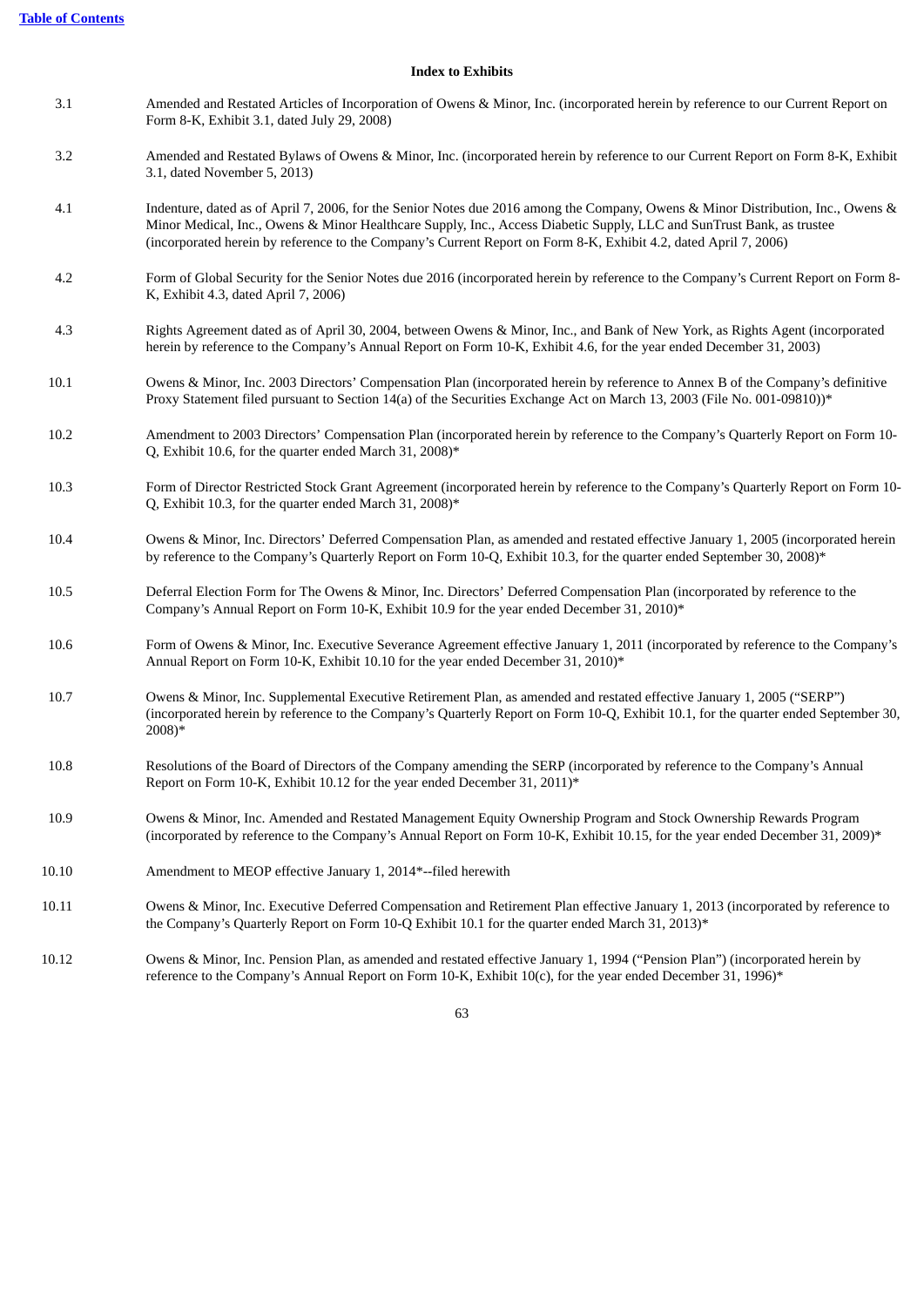# **Table of [Contents](#page-1-0)**

| 10.13 | Amendment No. 1 to Pension Plan (incorporated herein by reference to the Company's Annual Report on Form 10-K, Exhibit 10(d), for<br>the year ended December 31, 1996)*                                                                                                                                                                                                                              |
|-------|------------------------------------------------------------------------------------------------------------------------------------------------------------------------------------------------------------------------------------------------------------------------------------------------------------------------------------------------------------------------------------------------------|
| 10.14 | Amendment No. 2 to Pension Plan (incorporated herein by reference to the Company's Annual Report on Form 10-K, Exhibit 10.5, for<br>the year ended December 31, 1998)*                                                                                                                                                                                                                               |
| 10.15 | Resolutions of the Board of Directors of the Company amending the Owens & Minor, Inc. Pension Plan. (incorporated herein by<br>reference to the Company's Current Report on Form 8-K, Exhibit 10.5, dated May 3, 2006)*                                                                                                                                                                              |
| 10.16 | Amendment No. 3 to Pension Plan (incorporated herein by reference to the Company's Quarterly Report on Form 10-Q, Exhibit 10.2,<br>for the quarter ended September 30, 2008)*                                                                                                                                                                                                                        |
| 10.17 | Fourth Amendment to Pension Plan (incorporated herein by reference to the Company's Annual Report on Form 10-K, Exhibit 10.24,<br>for the year ended December 31, 2009)*                                                                                                                                                                                                                             |
| 10.18 | Fifth, Sixth, and Seventh Amendments to Pension Plan (incorporated by reference to the Company's Annual Report on Form 10-K,<br>Exhibit 10.22 for the year ended December 31, 2010)*                                                                                                                                                                                                                 |
| 10.19 | Owens & Minor, Inc. 2005 Stock Incentive Plan, as amended (incorporated herein by reference to the Company's Registration<br>Statement on Form S-8, Registration No. 333-124965)*                                                                                                                                                                                                                    |
| 10.20 | Resolution of the Board of Directors of the Company amending the Owens & Minor, Inc. 2005 Stock Incentive Plan (incorporated<br>herein by reference to the Company's Annual Report on Form 10-K, Exhibit 10.21, for the year ended December 31, 2007)*                                                                                                                                               |
| 10.21 | Amendment to Owens & Minor, Inc. 2005 Stock Incentive Plan (incorporated herein by reference to the Company's Quarterly Report<br>on Form 10-Q, Exhibit 10.4, for the quarter ended March 31, 2008)*                                                                                                                                                                                                 |
| 10.22 | Amendment to Owens & Minor, Inc. 2005 Stock Incentive Plan (incorporated herein by reference to the Company's definitive Proxy<br>Statement filed pursuant to Section 14(a) of the Securities Exchange Act on March 17, 2010 (File No. 001-09810))*                                                                                                                                                  |
| 10.23 | Form of Owens & Minor, Inc. Stock Option Grant Agreement under 2005 Stock Incentive Plan (incorporated herein by reference to the<br>company's Current Report on Form 8-K, Exhibit 10.1, dated June 23, 2005)*                                                                                                                                                                                       |
| 10.24 | Form of Owens & Minor, Inc. Restricted Stock Grant Agreement under 2005 Stock Incentive Plan (incorporated herein by reference to<br>the Company's Quarterly Report on Form 10-Q, Exhibit 10.2, for the quarter ended March 31, 2008)*                                                                                                                                                               |
| 10.25 | Form of Performance Share Award Agreement (incorporated by reference to the Company's Annual Report on Form 10-K, Exhibit<br>10.31 for the year ended December 31, 2012) *                                                                                                                                                                                                                           |
| 10.26 | Form of Performance Share Award Agreement *--filed herewith                                                                                                                                                                                                                                                                                                                                          |
| 10.27 | Form of Annual Executive Incentive Program (incorporated by reference to the Company's Annual Report on Form 10-K, Exhibit<br>10.32 for the year ended December 31, 2012) *                                                                                                                                                                                                                          |
| 10.28 | Owens & Minor, Inc. Officer Severance Policy Terms (incorporated herein by reference to the Company's Current Report on Form 8-K,<br>Exhibit 10.1, dated December 19, 2005)*                                                                                                                                                                                                                         |
| 10.29 | Policy on Recoupment of Executive Incentive Compensation (incorporated herein by reference to the Company's Annual Report on<br>Form 10-K, Exhibit 10.36, for the year ended December 31, 2009)*                                                                                                                                                                                                     |
| 10.30 | Credit Agreement dated as of June 5, 2012 by and among Owens & Minor Distribution, Inc., and Owens & Minor Medical, Inc. (as<br>Borrowers), Owens & Minor, Inc. and certain of its domestic subsidiaries (as Guarantors), Wells Fargo Bank, N.A. (as Administrative<br>Agent), JPMorgan Chase Bank, N.A. (as Syndication Agent) and a syndicate of banks as specified on the signature pages thereof |

64

(incorporated herein by reference to the Company's Current Report on Form 8-K, Exhibit 10.1, dated June 8, 2012)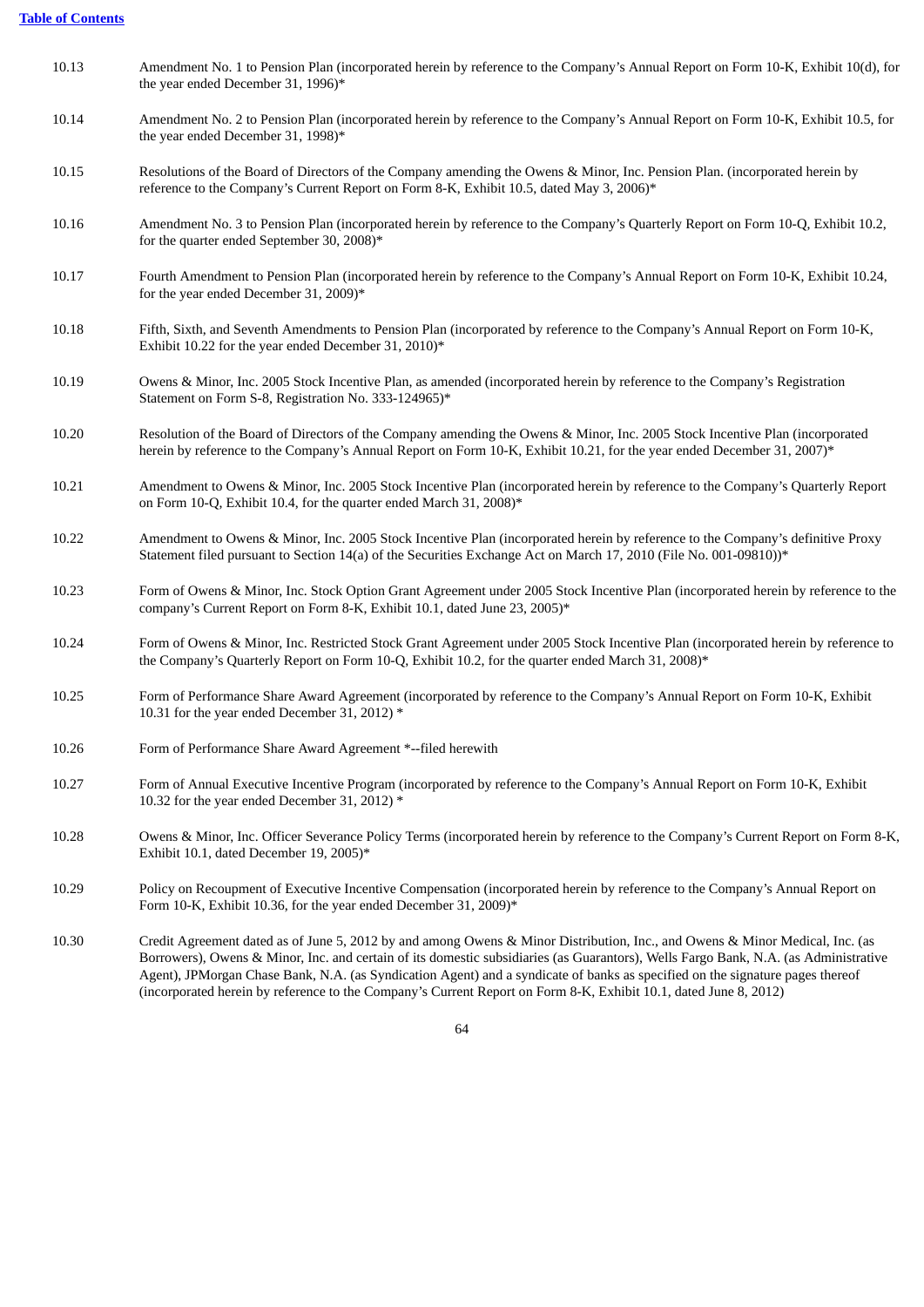| 10.31   | Share Purchase Agreement dated August 31, 2012 between Celesio AG, Admenta Deutschland GmbH, Admenta Denmark ApS,<br>Admenta France S.A. and OCP Portugal Produtos Farmaceuticos, S.A. (as Sellers) and O&M-Movianto Nederland B.V., O&M-<br>Movianto UK Holdings Ltd, O&M-Movianto France Holdings SAS (as Purchasers) and Owens & Minor, Inc. (as Purchasers'<br>Guarantor) (incorporated herein by reference to our Current Report on Form 8-K, Exhibit10.1, dated September 4, 2012) |
|---------|------------------------------------------------------------------------------------------------------------------------------------------------------------------------------------------------------------------------------------------------------------------------------------------------------------------------------------------------------------------------------------------------------------------------------------------------------------------------------------------|
| 11.1    | Calculation of Net Income per Common Share. Information related to this item is in Part II, Item 8, Notes to Consolidated Financial<br>Statements, Note 15-Net Income per Common Share                                                                                                                                                                                                                                                                                                   |
| 21.1    | Subsidiaries of Registrant                                                                                                                                                                                                                                                                                                                                                                                                                                                               |
| 23.1    | Consent of KPMG LLP, independent registered public accounting firm                                                                                                                                                                                                                                                                                                                                                                                                                       |
| 31.1    | Certification of Chief Executive Officer pursuant to Rule 13(a)-14(a) under the Securities Exchange Act of 1934, as adopted pursuant<br>to Section 302 of the Sarbanes-Oxley Act of 2002                                                                                                                                                                                                                                                                                                 |
| 31.2    | Certification of Chief Financial Officer pursuant to Rule 13(a)-14(a) under the Securities Exchange Act of 1934, as adopted pursuant<br>to Section 302 of the Sarbanes-Oxley Act of 2002                                                                                                                                                                                                                                                                                                 |
| 32.1    | Certification of Chief Executive Officer Pursuant to 18 U.S.C. Section 1350, as Adopted Pursuant to Section 906 of the Sarbanes-<br>Oxley Act of 2002                                                                                                                                                                                                                                                                                                                                    |
| 32.2    | Certification of Chief Financial Officer Pursuant to 18 U.S.C. Section 1350, as Adopted Pursuant to Section 906 of the Sarbanes-Oxley<br>Act of 2002                                                                                                                                                                                                                                                                                                                                     |
| 101.INS | <b>XBRL Instance Document</b>                                                                                                                                                                                                                                                                                                                                                                                                                                                            |
| 101.SCH | XBRL Taxonomy Extension Schema Document                                                                                                                                                                                                                                                                                                                                                                                                                                                  |
| 101.CAL | XBRL Taxonomy Extension Calculation Linkbase Document                                                                                                                                                                                                                                                                                                                                                                                                                                    |
| 101.DEF | XBRL Taxonomy Definition Linkbase Document                                                                                                                                                                                                                                                                                                                                                                                                                                               |
| 101.LAB | XBRL Taxonomy Extension Label Linkbase Document                                                                                                                                                                                                                                                                                                                                                                                                                                          |
| 101.PRE | XBRL Taxonomy Extension Presentation Linkbase Document                                                                                                                                                                                                                                                                                                                                                                                                                                   |
|         |                                                                                                                                                                                                                                                                                                                                                                                                                                                                                          |

• Management contract or compensatory plan or arrangement.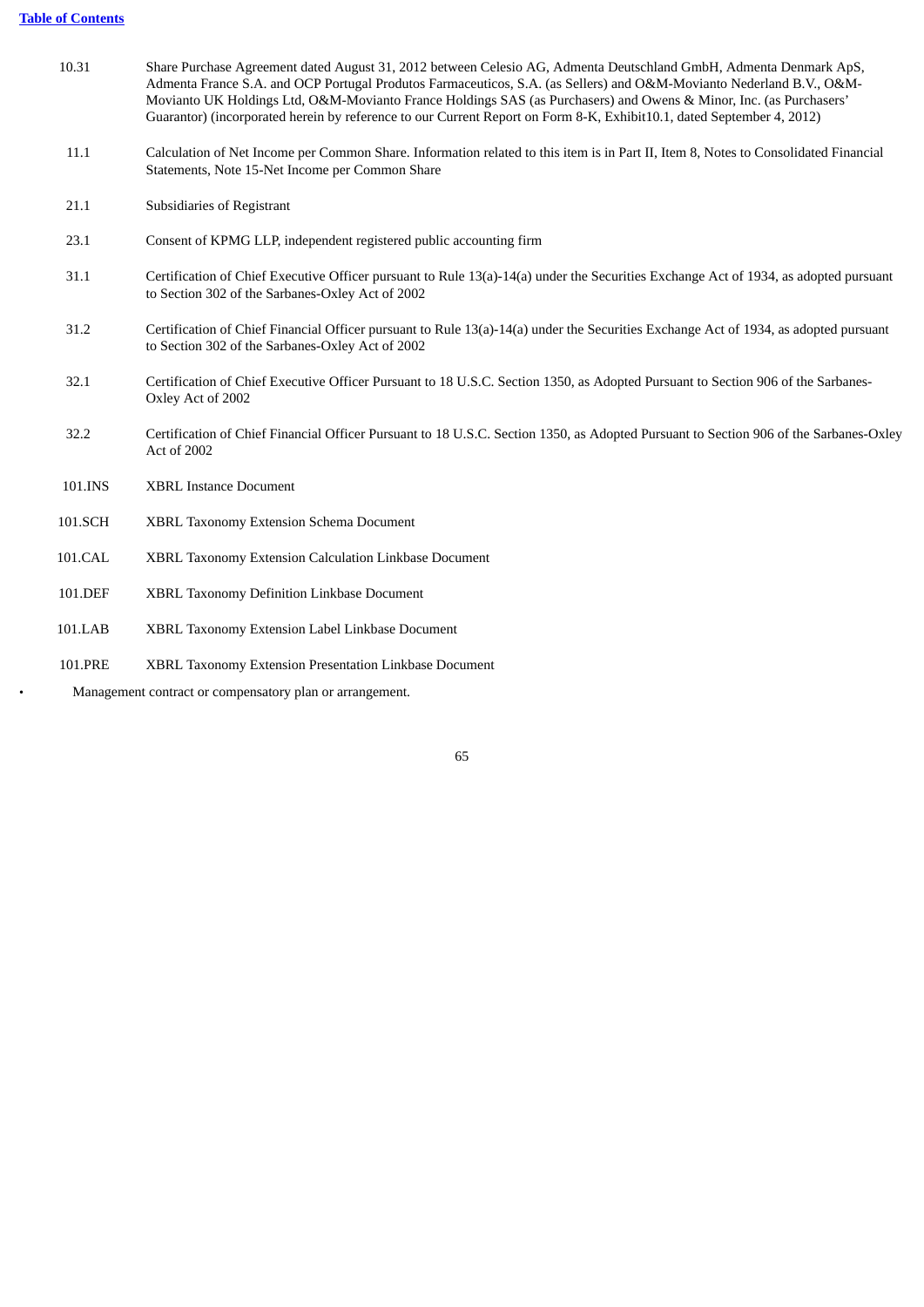## **SIGNATURES**

Pursuant to the requirements of Section 13 or 15(d) of the Securities Exchange Act of 1934, the registrant has duly caused this report to be signed on its behalf by the undersigned, thereunto duly authorized, on the 24<sup>th</sup> day of February, 2014.

### **OWENS & MINOR, INC.**

/s/ Craig R. Smith

**Craig R. Smith Chairman & Chief Executive Officer**

Pursuant to the requirements of the Securities Exchange Act of 1934, this report has been signed below by the following persons on behalf of the registrant and in the capacities indicated on the 24<sup>th</sup> day of February, 2014:

/s/ Craig R. Smith /s/ Martha H. Marsh

**Craig R. Smith Martha H. Marsh Chairman & Chief Executive Officer Director**

/s/ Richard A. Meier /s/ Eddie N. Moore, Jr.

**Richard A. Meier Eddie N. Moore, Jr. Executive Vice President & Chief Financial Officer Director**

/s/ Stuart M. Essig /s/ James E. Rogers

**Richard E. Fogg David S. Simmons Director Director**

/s/ John W. Gerdelman /s/ Robert C. Sledd

**John W. Gerdelman Robert C. Sledd**

**Stuart M. Essig James E. Rogers Director Lead Director**

/s/ Richard E. Fogg /s/ David S. Simmons

**Director Director**

/s/ Lemuel E. Lewis /s/ Anne Marie Whittemore

**Lemuel E. Lewis Anne Marie Whittemore Director Director**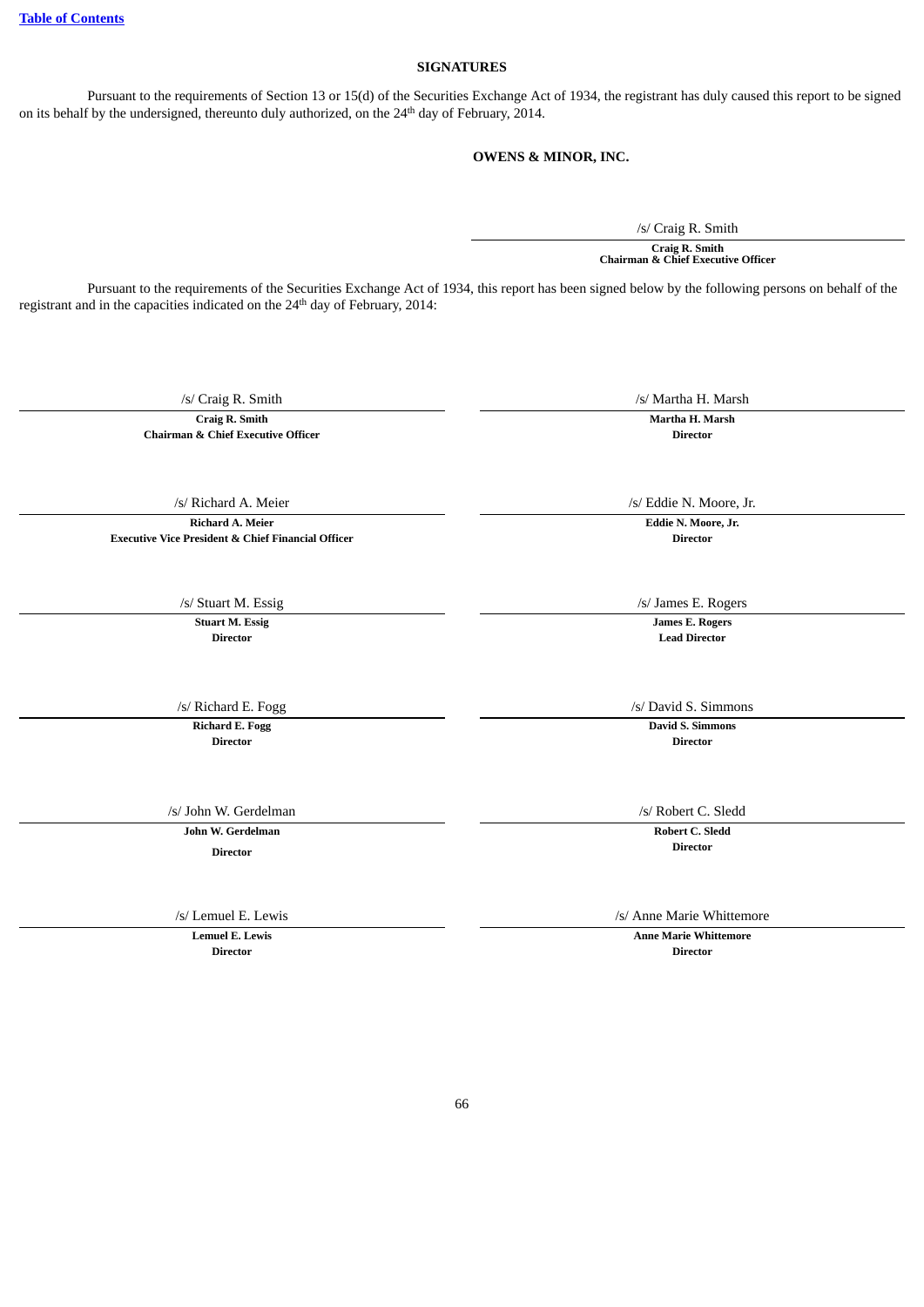# **Corporate Officers**

## **Craig R. Smith (62)**

### *Chairman & Chief Executive Officer*

Chairman of the Board since April 2013 and Chief Executive Officer since 2005. Mr. Smith also served as President from 1999 until April 2013. Mr. Smith has been with the company since 1989.

### **James L. Bierman (61)**

### *President & Chief Operating Officer*

President since August 2013 and Chief Operating Officer since March 2012. Previously, Mr. Bierman served as Executive Vice President & Chief Operating Officer from March 2012 until August 2013. Mr. Bierman served as Executive Vice President & Chief Financial Officer from April 2011 to March 2012. Prior to that, Mr. Bierman served as Senior Vice President & Chief Financial Officer from 2007 to 2011. Mr. Bierman joined the company in 2007.

### **Richard A. Meier (54)**

### *Executive Vice President & Chief Financial Officer*

Executive Vice President & Chief Financial Officer since joining Owens & Minor in March 2013. Mr. Meier served from 2010 to 2012 as Executive Vice President & Chief Financial Officer of Teleflex, Inc., a global provider of specialty medical devices. Prior to that, he served as President & Chief Operating Officer of Advanced Medical Optics, Inc., from 2007 to 2009, and as Chief Financial Officer and in a variety of other finance and operations roles from 2002 through 2007.

### **Charles C. Colpo (56)**

### *Senior Vice President, Strategic Relationships*

Senior Vice President, Strategic Relationships since August 2013. From March 2012 until August 2013, Mr. Colpo served as Senior Vice President, Operations. Prior to that, Mr. Colpo served as Executive Vice President & Chief Operating Officer from 2010 to 2012. Mr. Colpo served as Executive Vice President, Administration from 2008 until 2010 and as Senior Vice President, Operations, from 1999 until 2008. He has been with the company since 1981.

### **Erika T. Davis (50)**

### *Senior Vice President, Administration & Operations*

Senior Vice President, Administration & Operations since August 2013. Prior to that, Ms. Davis served as Senior Vice President, Human Resources, from 2001 until August 2013. Ms. Davis has been with the company since 1993.

### **Grace R. den Hartog (62)**

### *Senior Vice President, General Counsel & Corporate Secretary*

Senior Vice President, General Counsel & Corporate Secretary since joining Owens & Minor in 2003. Previously, Ms. den Hartog served as a partner of McGuireWoods LLP from 1990 to 2003.

## **D. Todd Healy (51)**

## *Senior Vice President, Provider Services*

Senior Vice President, Provider Services since August 2013. Prior to that, Mr. Healy served as Regional Vice President, North Region from 2004 to August 2013. He has served in general manager, division vice president and area vice president positions since joining Owens & Minor in 1994.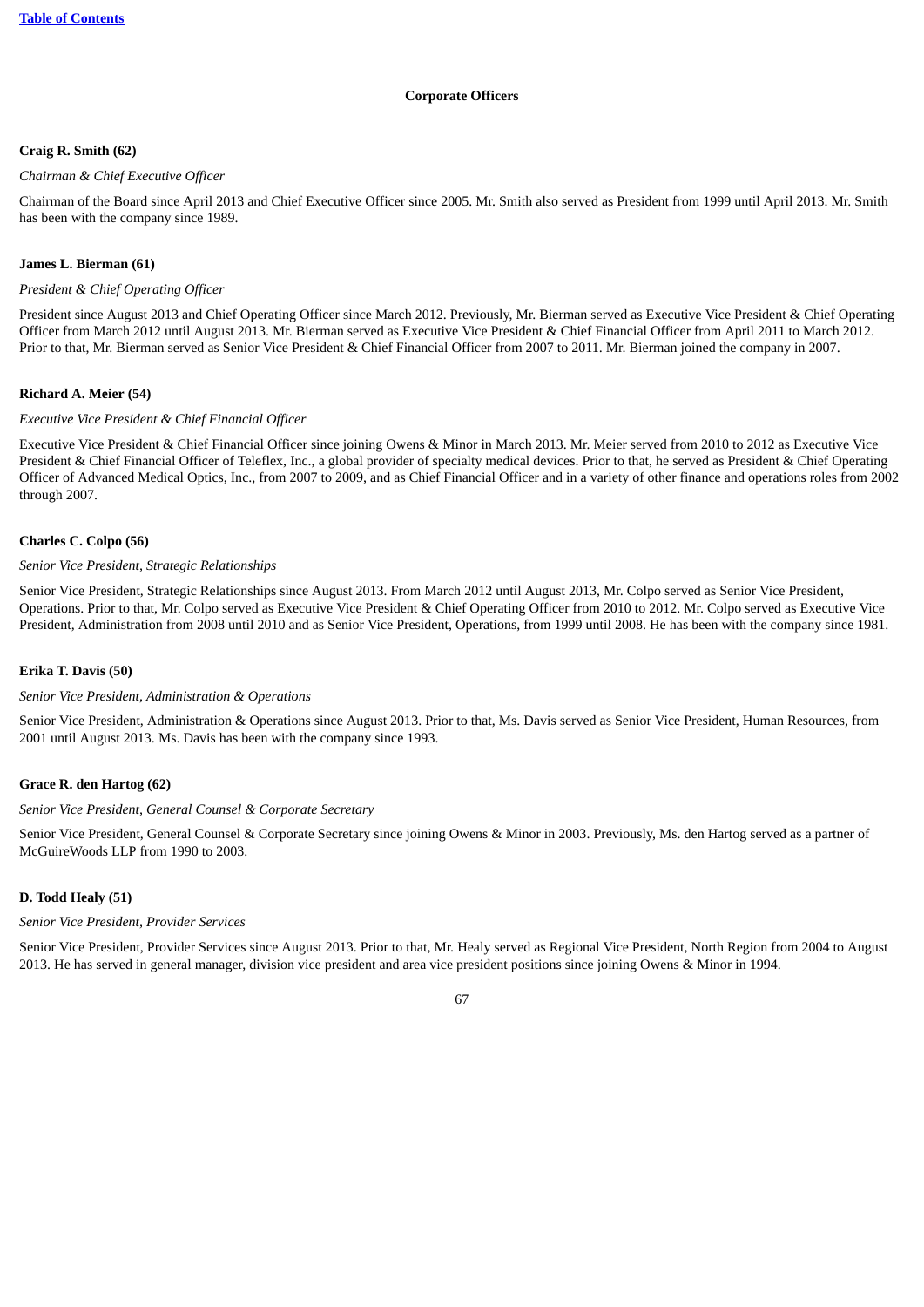### **Richard W. Mears (53)**

## *Senior Vice President, Chief Information Officer*

Senior Vice President, Chief Information Officer since joining Owens & Minor in 2005. Previously, Mr. Mears was an Executive Director with Perot Systems (now Dell Perot Systems) from 2003 to 2005.

# **Brian J. Shotto (50)**

### *Senior Vice President, Manufacturer Services*

Senior Vice President, Manufacturer Services since August 2013. Previously, Mr. Shotto served as Senior Vice President, Specialty Services from October 2011 until August 2013. Mr. Shotto served as a Principal Consultant for the Blue Fin Group from 2009 until 2011. Prior to that, he served as Vice President, Distribution Strategy - Healthcare Logistics Strategy Group, UPS, from 2006 to 2009, a company he joined in 2000. Mr. Shotto joined Owens & Minor in 2011.

# **Mark A. Van Sumeren (56)**

### *Senior Vice President, Strategy & Business Development*

Senior Vice President, Strategy & Business Development since 2009 and Senior Vice President, Business Development, from 2007 to 2009. Prior to that, Mr. Van Sumeren was Senior Vice President, OMSolutions<sup>SM</sup> from 2003 to 2006. Mr. Van Sumeren served as Vice President for Cap Gemini Ernst & Young from 2000 to 2003. He has been with the company since 2003.

*Numbers inside parentheses indicate age.*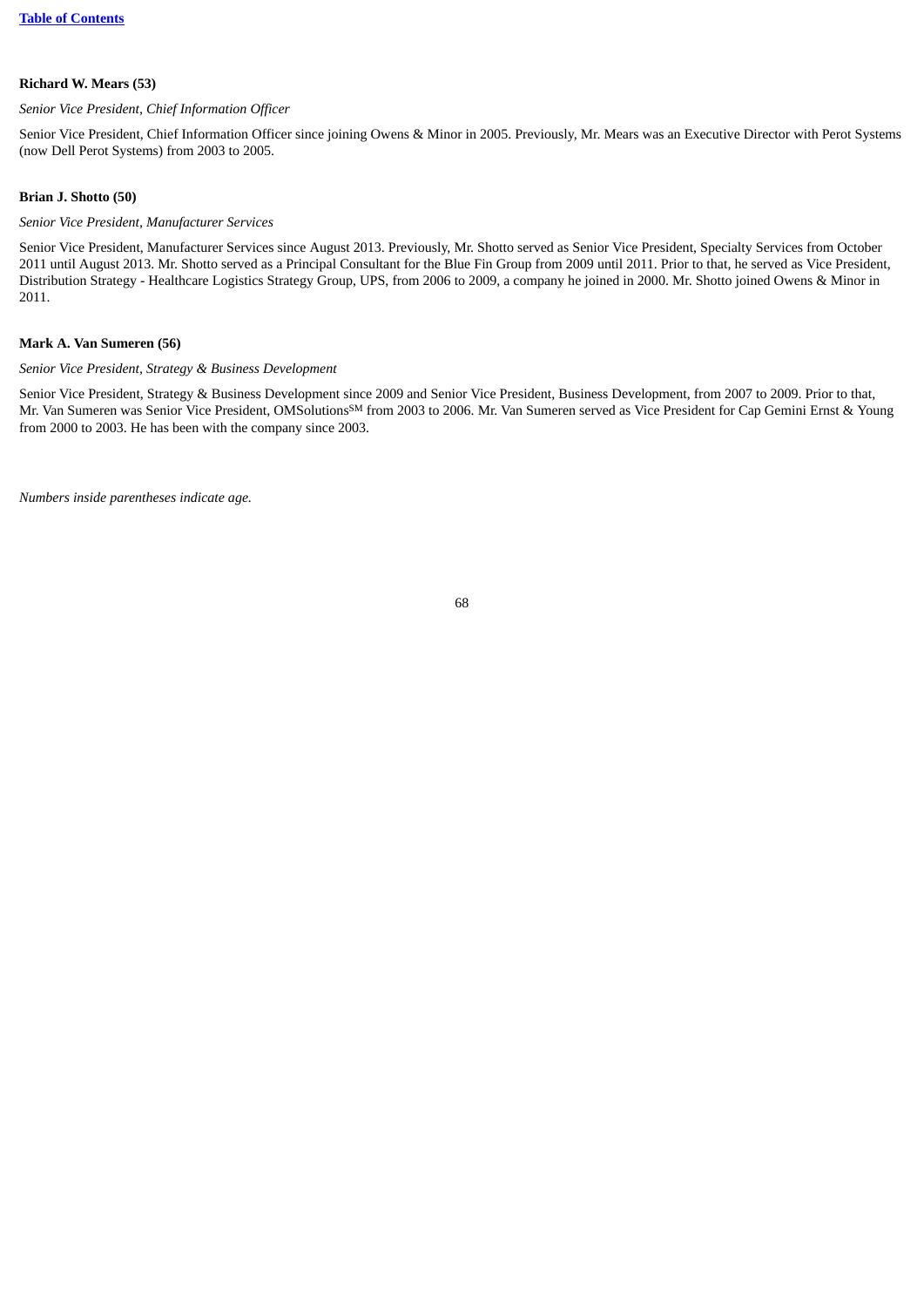# **AMENDMENT TO AMENDED AND RESTATED OWENS & MINOR, INC. MANAGEMENT EQUITY OWNERSHIP PROGRAM AND STOCK OWNERSHIP REWARDS PROGRAM**

This Amendment ("Amendment") is effective as of January 1, 2014 and is an amendment to the Amended and Restated Owens & Minor, Inc. Management Equity Ownership Program and Stock Ownership Rewards Program (the "MEOP"). Capitalized terms used in this Amendment and not otherwise defined shall have the meanings given to them in the MEOP.

The MEOP shall be amended as follows:

1. Section 3.1 Five-Year Ownership Requirement. In Section 3.1 of the MEOP, the Tier One Participant and Tier Two Participant definitions shall be amended and restated to read as follows:

|     | <u>Position</u>                                        | Ownership Multiple of Base Salary |
|-----|--------------------------------------------------------|-----------------------------------|
| Ī.  | Tier One Participants (each, a "Tier One Participant") |                                   |
|     | <b>Chief Executive Officer</b>                         | 6.0X                              |
|     | President<br>3.0X                                      |                                   |
|     | <b>Executive Vice President</b>                        | 2.0X                              |
|     | <b>Senior Vice President</b>                           | 1.5%                              |
|     | Corporate Vice President, Group Vice President,        |                                   |
|     | Regional Vice President                                | 1.0X                              |
|     |                                                        |                                   |
|     | Other Management Level Teammates                       |                                   |
|     | who are Participants                                   | As designated by the Committee    |
|     |                                                        |                                   |
| II. | Tier Two Participants (each, a "Tier Two Participant") |                                   |

Management Level Teammates designated by

the Committee  $0.5X$ 

<sup>2.</sup> Section IV (a) Equity Ownership Dividends. The following sentence shall be added to the end of Section IV (a): "Notwithstanding any other provision in this Section IV (a) to the contrary, effective for the calendar year beginning January 1, 2014, all Tier One Equity Ownership Dividends shall be discontinued and no Tier One Equity Ownership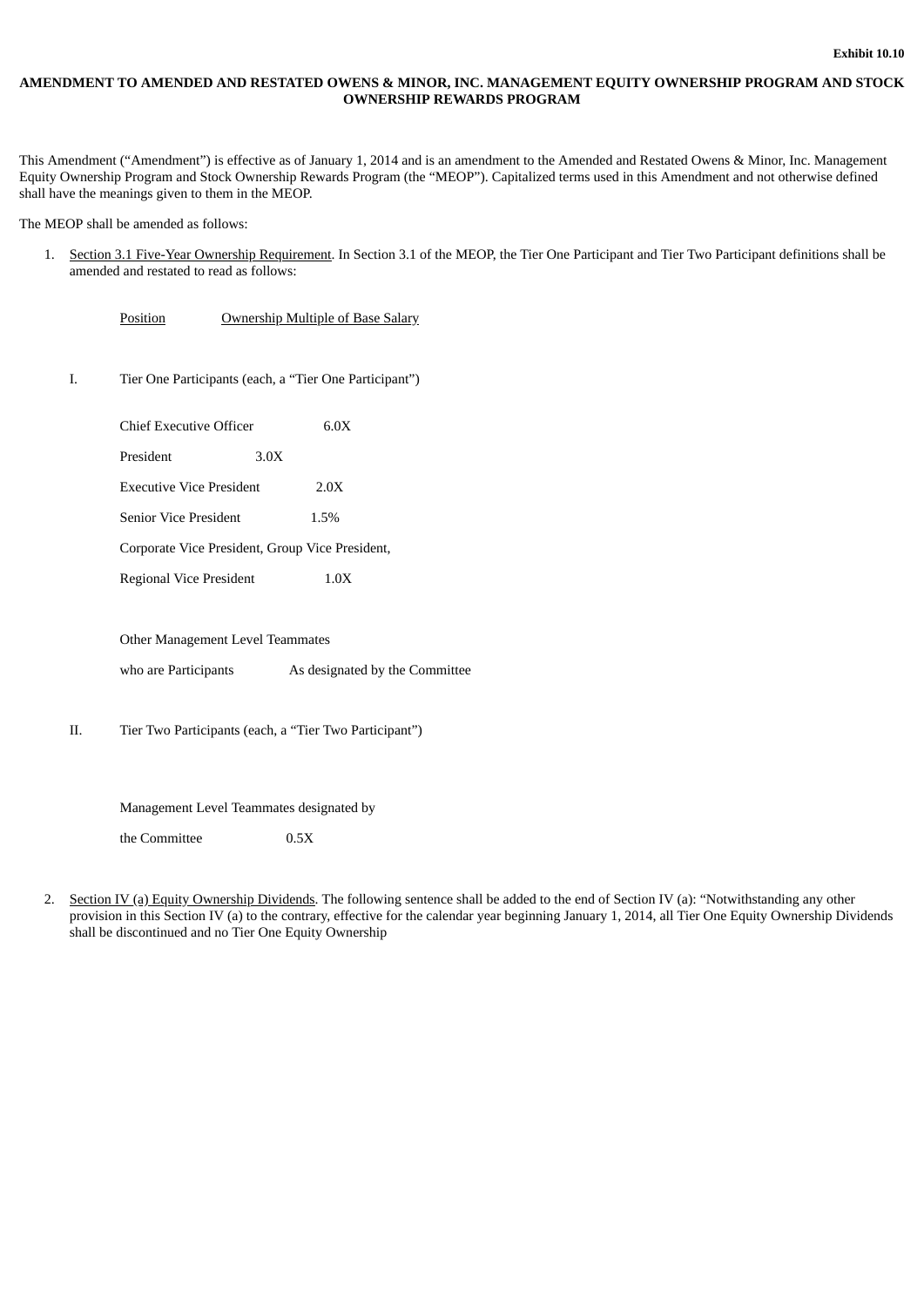Dividend shall be earned by or issued to any Tier One Participant for any calendar year ending after December 31, 2013."

- 3. Section IV(b) Tier Two participants. To reflect the 3-for-2 split of the Common Stock on March 31, 2010 (in accordance with Section 7.5 of the MEOP), the first sentence of Section IV (b) shall be formally amended to change the Tier Two Equity Ownership Dividend award amounts from 100, 150 and 200 shares of Restricted Stock to 150, 225 and 300 shares of Restricted Stock.
- 4. No Other Changes. Except as set forth in this Amendment, no other changes are made to the MEOP, the remaining terms of which shall remain in effect as written.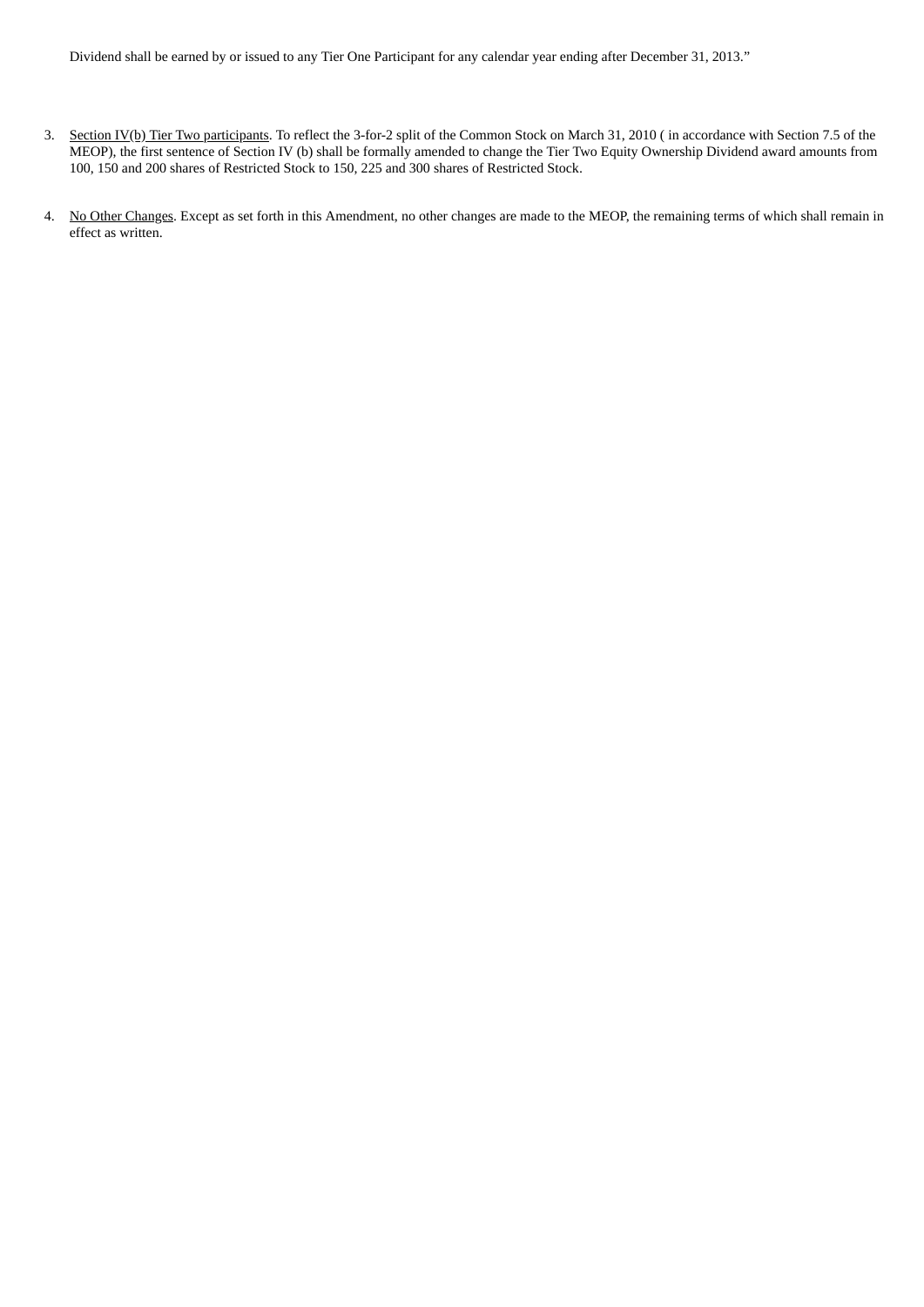#### **OWENS & MINOR, INC.**

### **PERFORMANCE SHARE AWARD AGREEMENT**

THIS PERFORMANCE SHARE AWARD AGREEMENT ("Agreement") dated as of \_\_\_\_\_\_\_\_\_\_, 20\_\_ between Owens & Minor, Inc., a Virginia corporation (the "Company"), and \_\_\_\_\_\_\_\_\_\_\_\_\_\_\_ ("Participant") is made pursuant to and subject to the provisions of the Company's 2005 Stock Incentive Plan (the "Plan"). All capitalized terms used in this Agreement that are not otherwise defined shall have the same meanings given to them in the Plan.

1. **Grant of Performance Share Award.** In accordance with the Plan, on \_\_\_\_\_\_\_\_, 20\_\_ (the "Date of Grant"), the Company granted to the Participant, subject to the terms and conditions of the Plan and the terms and conditions set forth in this Agreement, \_\_\_\_\_\_\_\_ Performance Shares, subject to adjustment as provided in Section 2 (the "Performance Shares"). The Participant will earn the Performance Shares to the extent that the requirements of Section 2 are satisfied. The Company will issue shares of Common Stock in accordance with Section 3 in settlement of the Performance Shares, if any, that the Participant earns in accordance with Section 2, which shares of Common Stock (the "Restricted Stock") will be further subject to the vesting and forfeiture provisions described in Section 4 (except as otherwise specifically provided in Section 3(b)).

2. **Earning Performance Shares.** This Section 2 determines the number of Performance Shares that the Participant may earn under this Agreement.

(a) The Participant will earn Performance Shares based on achievement by the Company of the Performance Metrics (defined below) for fiscal years \_\_\_\_\_2014 and \_\_\_\_\_2015. The number of Performance Shares earned by the Participant will be determined based upon the following formula, the terms of which are further defined below:

### **(Weighted Performance Multiple) x (Target Shares)**

The Weighted Performance Multiple will be determined based on the following Performance Metrics and the definitions below:

| Performance Metrics *                      | Weight | Metric Target | Interval |
|--------------------------------------------|--------|---------------|----------|
| Change in Consolidated Operating Earnings  | 50%    |               |          |
| Change in Domestic Operating Earnings      | 30%    |               |          |
| Change in International Operating Earnings | 20%    |               |          |

\* Amounts in millions (except percentages). International metrics will be measured in Euros. Consolidation of International segment results reported in Euros to Consolidated results reported in U.S. dollars will be performed using a fixed exchange rate. **Definitions:**

**"Change in Consolidated Operating Earnings"** means, relative to Consolidated Operating Earnings in \_\_\_\_\_, the aggregate increase or decrease in Consolidated Operating Earnings during fiscal years \_\_\_\_\_\_ and \_\_\_\_\_\_.

**"Change in Domestic Operating Earnings"** means, relative to Domestic Operating Earnings in \_\_\_\_\_2013, the aggregate increase or decrease in Domestic Operating Earnings during fiscal years \_\_\_\_\_ and \_\_\_\_\_.

**"Change in International Operating Earnings"** means, relative to International Operating Earnings in \_\_\_\_\_, the aggregate increase or decrease in International Operating Earnings during fiscal years \_\_\_\_\_ and \_\_\_\_\_.

**"Consolidated Operating Earnings"** means the consolidated operating earnings presented in the Company's consolidated audited income statement for the applicable year, adjusted to eliminate or exclude the effects of unusual or non-recurring items, including but not limited to, the effect of accounting and/or tax changes; tangible and intangible asset impairment charges; fees, expenses and charges associated with debt and/or equity financing transactions and merger and acquisition activity (including the purchase or sale of a business unit or its assets); gains/losses from asset sales not made in the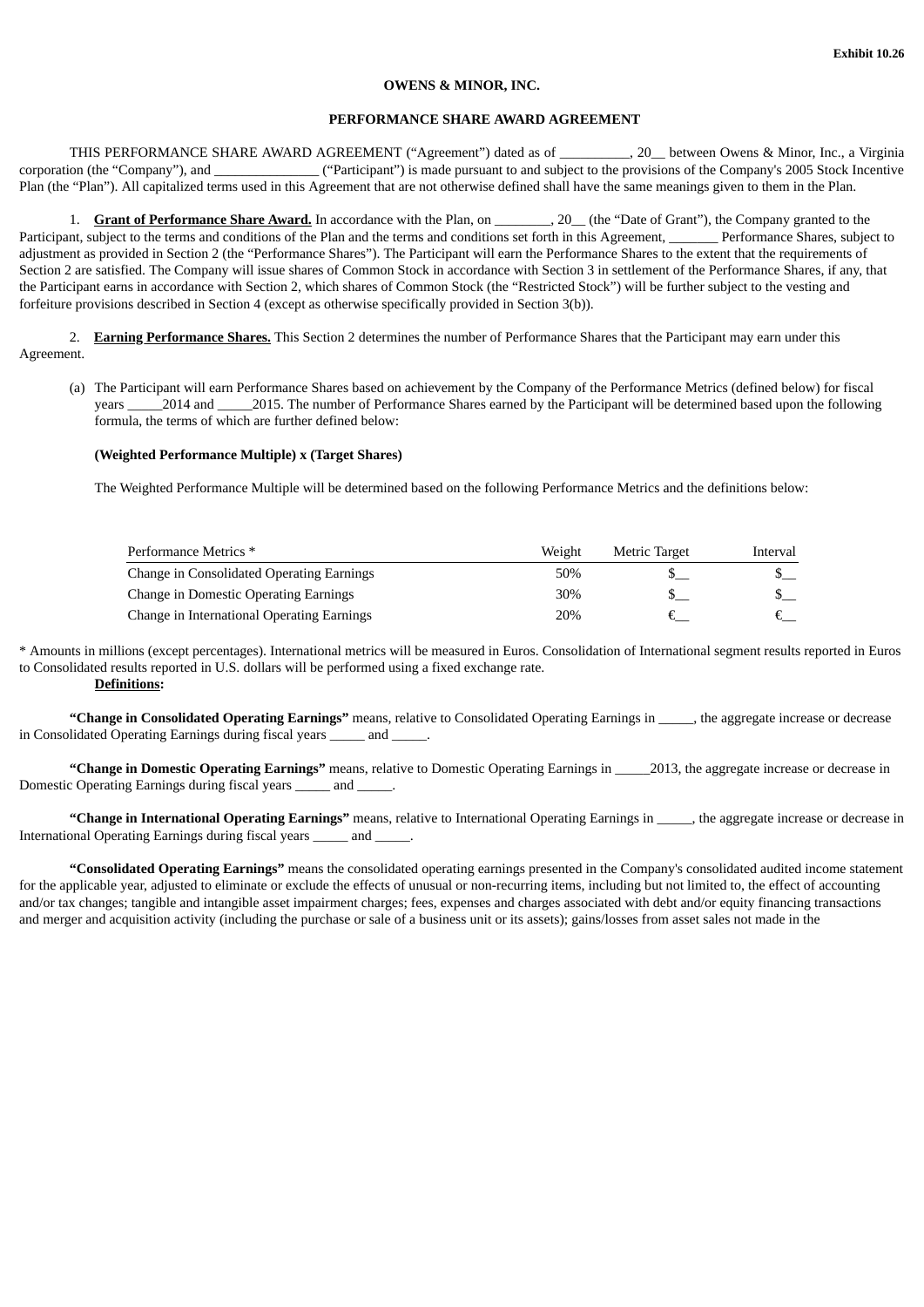ordinary course of business; retirement plan gains/losses; and gains/losses or charges associated with material litigation, regulatory, tax or insurance settlements. Adjustments to Consolidated Operating Earnings for purposes of determining any Performance Shares earned hereunder shall be taken into account only to the extent that they are separately identified or quantified in the Company's consolidated audited financial statements, the notes to the consolidated financial statements, "Management's Discussion and Analysis" in the Company's Annual Report on Form 10-K or in other Company filings with the Securities and Exchange Commission; provided, however, that the consolidation of the International segment results reported in Euros to Consolidated results reported in U.S. dollars will be performed using a single, fixed exchange rate for \_\_\_\_\_ and \_\_\_\_\_ in order to remove the impact of currency translation from Euros to U.S. dollars. In addition to and notwithstanding the foregoing, the Committee may make any adjustments in its discretion that would reduce Operating Earnings for purposes of determining the number of Performance Shares earned hereunder.

**"Domestic Operating Earnings"** means the domestic operating earnings presented in the Company's consolidated audited income statement for the applicable year, adjusted as provided in the definition of Consolidated Operating Earnings.

**"International Operating Earnings"** means the international operating earnings presented in the Company's consolidated audited income statement for the applicable year, adjusted as provided in the definition of Consolidated Operating Earnings; provided, however, that such result shall be measured in Euros at a single, fixed exchange rate for \_\_\_\_\_ and \_\_\_\_\_.

**"Interval"** means, with respect to any Performance Metric, the applicable Interval specified in the table above.

**"Metric Target"** means, with respect to any Performance Metric, the applicable Metric Target specified in the table above.

**"Performance Metric"** means each of (i) Change in Consolidated Operating Earnings; (ii) Change in Domestic Operating Earnings and (iii) Change in International Operating Earnings.

**"Performance Multiple"** means the following linear equation for each Performance Metric: ((actual performance result achieved during fiscal years and  $\qquad$  - the Metric Target)  $\div$  (Interval)) + 1.

**"Target Shares"** means \_\_\_\_\_\_\_\_ shares.

**"Weight"** means, with respect to any Performance Metric, the applicable Weight specified in the table above.

**"Weighted Performance Multiple"** means the weighted average of the Performance Multiples for each Performance Metric (based on the Weight for each such metric in the table above), the maximum of which shall be capped at two (2) and the minimum of which shall be zero.

(b) Effect of Termination Prior to Issuance of Restricted Stock. Except as provided in subparagraphs (c), (d) and (e), no Performance Shares will be earned if the Participant's employment with, and service to, the Company and its Affiliates terminates or is terminated before January 1, or the date on which Restricted Stock is issued as provided in Section 3(b).

(c) Death or Disability. This subparagraph (c) applies if the Participant's employment with, and service to, the Company and its Affiliates terminates before January 1, 2016 or the date on which Restricted Stock is issued as provided in Section 3(b), on account of the Participant's death or permanent and total disability (as defined in Section 22(e)(3) of the Code). In the event of the Participant's death prior to January 1, \_\_\_\_\_ or the date on which Restricted Stock is issued as provided in Section 3(b), the number of Performance Shares earned by the Participant shall equal the number determined in accordance with subparagraph (a). In the event the Participant's employment terminates before January 1, or the date on which Restricted Stock is issued as provided in Section 3(b) due to permanent and total disability, the number of Performance Shares earned by the Participant shall equal the number determined in accordance with subparagraph (a) multiplied by a fraction. The numerator of the fraction shall be the number of whole months that the Participant was employed by, or providing services to, the Company or an Affiliate during the 24-month period beginning January 1, \_\_\_\_\_ and ending December 31, \_\_\_\_(including any period that the Participant was absent from work for illness, injury or short term disability prior to termination of employment) and the denominator shall be 24.

(d) Retirement. This subparagraph (d) applies if the Participant's employment with, and service to, the Company and its Affiliates terminates before January 1, \_\_\_\_\_ or the date on which Restricted Stock is issued as provided in Section 3(b), on account of the Participant's retirement (defined below). In the event of the Participant's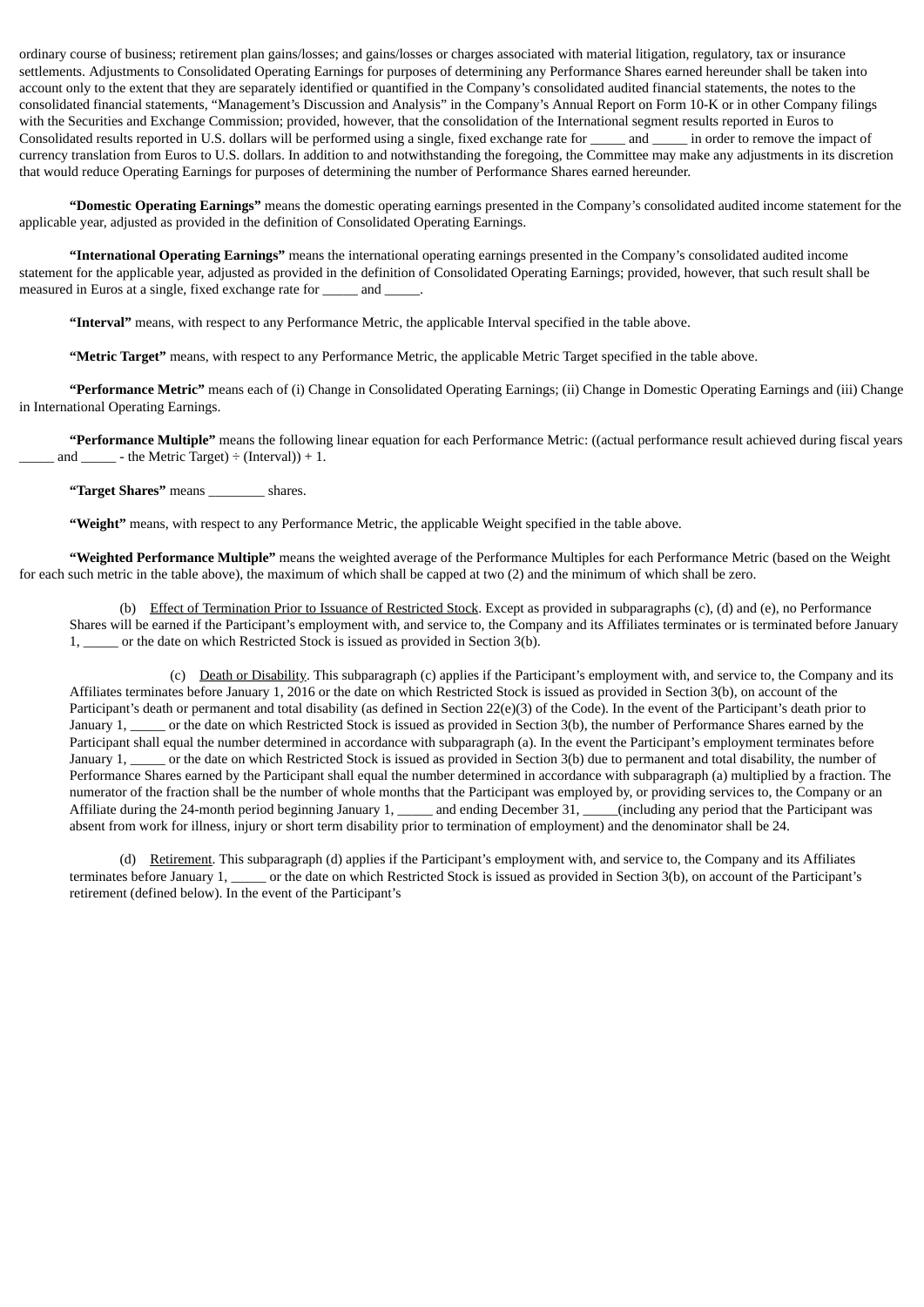retirement before January 1, \_\_\_\_\_or the date on which Restricted Stock is issued as provided in Section 3(b), the number of Performance Shares earned by the Participant shall equal the number determined in accordance with subparagraph (a) multiplied by a fraction. The numerator of the fraction shall be the number of whole months that the Participant was employed by, or providing services to, the Company or an Affiliate during the 24-month period beginning January 1, \_\_\_\_\_ and ending December 31, \_\_\_\_\_ and the denominator shall be 24. For purposes of this Section 2(d), retirement shall mean severance from the employment of the Company and its Affiliates (i) at or after the attainment of age 55 and after completing a number of years of service (the total years of service credited to Participant for purposes of determining vested or nontransferable interest in a defined benefit pension plan maintained by the Company or an Affiliate which satisfies the requirements of Section 401(a) of the Code) that, when added to Participant's age at the time of severance from employment, equals at least 65 or (ii) at or after the attainment of age 65.

(e) Change in Control. The Participant will earn the number of Performance Shares equal to Target Shares if there is a Change in Control before January 1, \_\_\_\_\_\_or the date on which Restricted Stock is issued as provided in Section 3(b).

3. **Settlement of Performance Shares.** The Performance Shares will be settled in accordance with this Section 3.

(a) Committee Certification. As soon as practicable after December 31, \_\_\_\_\_ (but no later than March 15, \_\_\_\_\_), the Committee will determine the number of Performance Shares that are earned under the provisions of Section 2. The Committee's determination shall be set forth in writing, as part of the minutes of a meeting of the Committee, by unanimous consent or otherwise. Notwithstanding the preceding sentences, a written determination of the Committee shall not be required in the case of Performance Shares that are earned pursuant to the provisions of Section 2(e).

(b) Issuance of Restricted Stock. As soon as practicable after the Committee's certification under subparagraph (a) (but no later than March 15, \_\_\_\_\_), the Committee shall issue shares of Restricted Stock under the Plan in settlement of the Performance Shares earned by the Participant. The number of shares of Restricted Stock issued shall equal the number of Performance Shares earned by the Participant. Notwithstanding the preceding sentences, (i) if the Performance Shares are earned pursuant to the provisions of Section 2(c) or 2(d), such Performance Shares shall be settled in shares of Common Stock that are not subject to the restrictions set forth in Section 4 and (ii) if the Performance Shares are earned pursuant to the provisions of Section 2(e), the number of shares of Restricted Stock indicated in Section 2(e) shall be issued to the Participant on the Control Change Date, and such shares of Restricted Stock shall otherwise be treated as provided in Section 4(c)(vi).

(c) Registration, etc. Shares of Restricted Stock issued in settlement of the Performance Shares shall be registered in the name of the Participant on the stock transfer books of the Company but shall be held by the Company (or its transfer agent) during the Restricted Period (defined below). The Company's Secretary and its General Counsel shall serve as attorney-in-fact for Participant during the Restricted Period with full power and authority in Participant's name to assign and convey to the Company any shares of Restricted Stock that Participant forfeits under Section 4(c) or that are recovered under Section 5. Each certificate representing shares of Restricted Stock may bear a legend referring to the risk of forfeiture of the shares and stating that such shares are nontransferable until all restrictions have been satisfied and the legend has been removed.

(d) Dividends. Upon issuance of shares of Restricted Stock in settlement of the Performance Shares earned by the Participant, the Company shall pay Participant in cash the amount of any dividends that would have been paid on the Performance Shares prior to settlement if the Performance Shares had been actual shares of Restricted Stock outstanding during the period from January 1, through December 31, No dividends will be paid on the Performance Shares if Restricted Stock is not earned and issued hereunder.

4. **Terms of Restricted Stock.** The shares of Restricted Stock issued in settlement of the Performance Shares are subject to the following terms and conditions:

(a) Restricted Period. Until \_\_\_\_\_\_\_, \_\_\_\_\_ (the "Restricted Period") or the lapse of restrictions as provided in subparagraph (c) hereof, the Restricted Stock shall be subject to the following restrictions:

(i) Participant shall not be entitled to receive the certificate or certificates evidencing the Restricted Stock;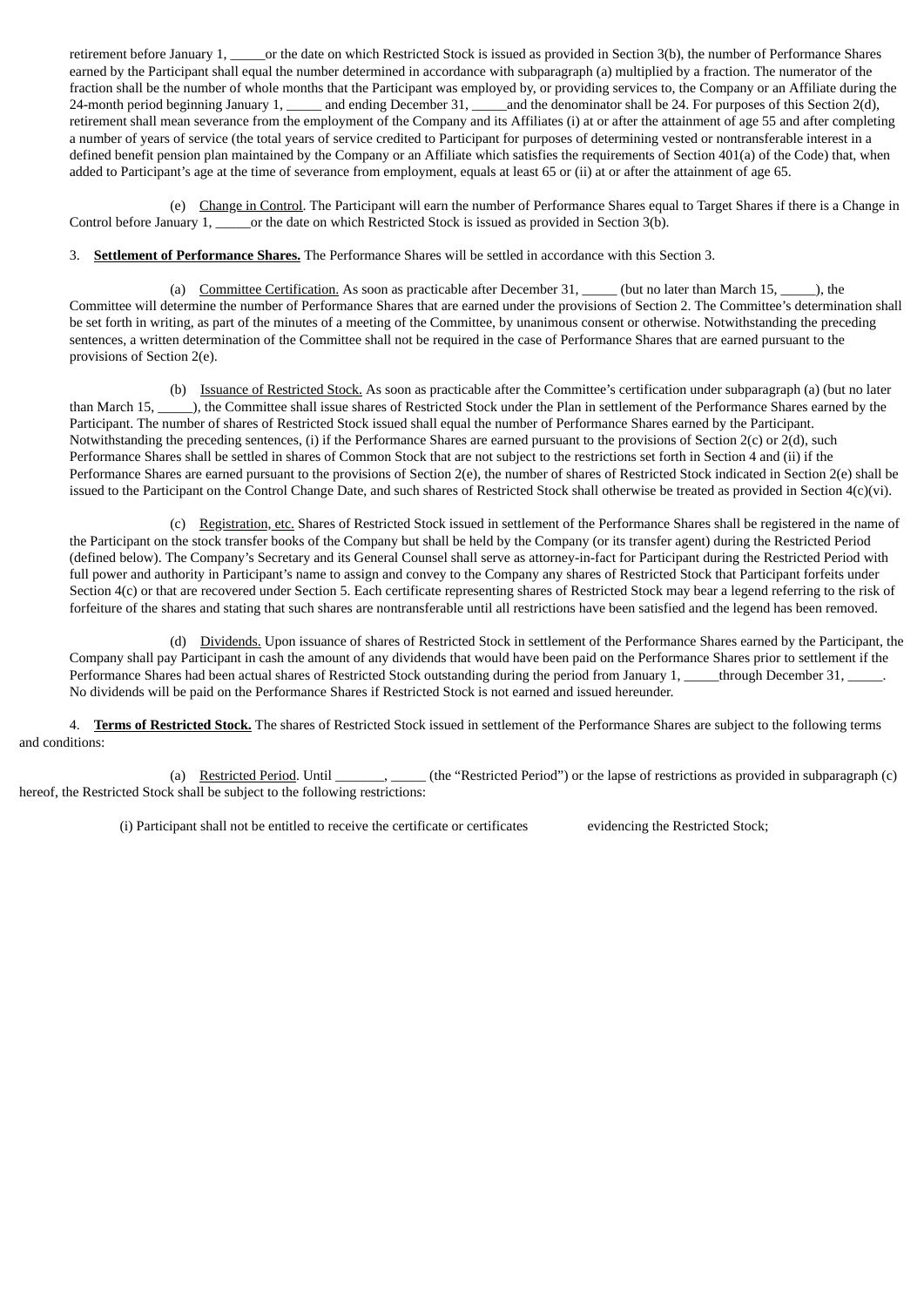#### (ii) Shares of Restricted Stock may not be sold, transferred, assigned, pledged, conveyed, hypothecated or otherwise disposed of;

#### (iii) Shares of Restricted Stock may be forfeited immediately as provided in subparagraph (c) hereof.

(b) Distribution of Restricted Stock. If Participant remains in the continuous employment of the Company or an Affiliate during the entire Restricted Period and otherwise does not forfeit such shares pursuant to subparagraph (c) hereof, all restrictions applicable to the shares of Restricted Stock shall lapse upon expiration of the Restricted Perio of the Restricted Period and a certificate or certificates representing the shares of Common Stock that were granted to Participant in the form of shares of Restricted Stock shall be delivered to Participant.

#### Lapse of Restrictions or Forfeiture.

- (i) Death. If Participant's employment with the Company and its Affiliates is terminated before the expiration of the Restricted Period by reason of Participant's death, all restrictions applicable to the shares of Restricted Stock shall immediately lapse on the date of Participant's death and the certificate or certificates representing the shares of Common Stock shall be delivered to Participant's estate.
- (ii) Disability. If Participant's employment with the Company and its Affiliates is terminated before the expiration of the Restricted Period by reason of "total and permanent disability" (as such term is defined in Section 22(e)(3) of the Code), all restrictions on a pro rata number of shares of Restricted Stock shall lapse. The "pro rata number" shall be the number of shares of Restricted Stock multiplied by a fraction, the numerator of which is the number of months (including a fractional month) of Participant's employment after the Date of Grant and the denominator of which is 36. The certificate or certificates representing the shares of Common Stock upon which the restrictions have lapsed shall be delivered to Participant.
- (iii) Retirement. If Participant's employment with the Company and its Affiliates is terminated before the expiration of the Restricted Period by reason of retirement (defined below), all shares of Restricted Stock shall be forfeited immediately and all rights of Participant to such shares shall terminate immediately without further obligation on the part of the Company. Notwithstanding the foregoing, if Participant's service to the Company or an Affiliate continues from and after the date of retirement through (i) membership on the Board, (ii) a written consulting services arrangement with the Company or an Affiliate or (iii) at the Company's discretion, a written confidentiality and non-solicitation agreement with the Company ("Post-Retirement Service"), shares of Restricted Stock shall not be forfeited but shall continue to be held by the Company until the earlier of (i) the end of the Restricted Period at which time such shares shall be delivered to the Participant or (ii) the date Participant ceases to provide Post-Retirement Service at which time such shares shall be forfeited. For purposes of this subparagraph 4(c)(iii), retirement shall mean severance from the employment of the Company and its Affiliates (i) at or after the attainment of age 55 and after completing a number of years of service (the total years of service credited to Participant for purposes of determining vested or nontransferable interest in a defined benefit pension plan maintained by the Company or an Affiliate which satisfies the requirements of Section 401(a) of the Code) that, when added to Participant's age at the time of severance from employment, equals at least 65 or (ii) at or after the attainment of age 65.
- (iv) Termination of Employment by Company or Affiliate.
	- (a) With Cause. If the Company or an Affiliate terminates Participant's employment with the Company and its Affiliates with "cause," all shares of Restricted Stock shall be forfeited immediately and all rights of Participant to such shares shall terminate immediately without further obligation on the part of the Company. For purposes of this Agreement, "cause" means: (i) misappropriation, theft or embezzlement of funds or property from the Company or an Affiliate or securing or attempting to secure personally any profit in connection with any transaction entered into on behalf of the Company or an Affiliate, (ii) conviction of, or entry of a plea of "*nolo contendere*" with respect to, a felony which, in the reasonable opinion of the Company, is likely to cause material harm to the Company's or an Affiliate's business, customer or supplier relations, financial condition or prospects, (iii) violation of the Company's Code of Honor or any successor code of conduct; or (iv) failure to substantially perform (other than by reason of illness or temporary disability, regardless of whether such temporary disability is or becomes a total and

and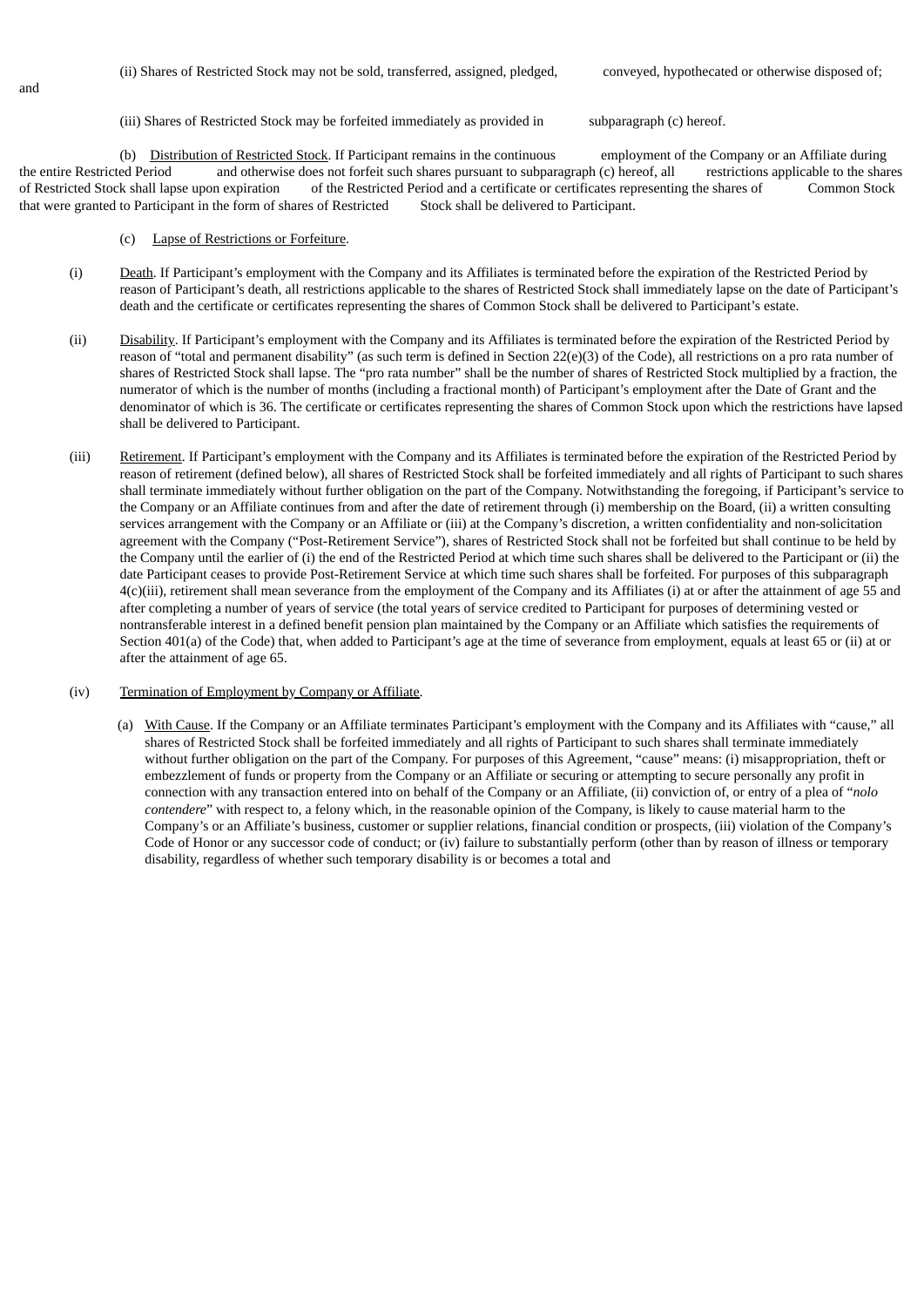permanent disability (as defined in subparagraph 4(c)(ii) above), or by reason of approved leave of absence) the duties of Participant's job.

- (b) Without Cause. If Participant's employment with the Company and its Affiliates is terminated by the Company or an Affiliate without "cause," all restrictions on a pro rata number of shares of Restricted Stock shall lapse. The "pro rata number" shall be the number of shares of Restricted Stock multiplied by a fraction, the numerator of which is the number of months (including a fractional month) of Participant's employment after the Date of Grant and the denominator of which is 36. The certificate or certificates representing the shares of Common Stock upon which the restrictions have lapsed shall be delivered to Participant.
- (v) Termination of Employment by Participant. If Participant resigns from employment with the Company and its Affiliates before the expiration of the Restricted Period, without regard to the reason for such resignation (other than death, disability or retirement as provided in subsections (i), (ii) and (iii) above), all of the shares of Restricted Stock shall be forfeited immediately and all rights of Participant to such shares shall terminate immediately without further obligation on the part of the Company.

## (vi) Change in Control.

- (a) If, upon a Change in Control, (i) the Restricted Stock is assumed by, or a substitute award granted by, the surviving entity (together with its Related Entities, the "Surviving Entity") in the Change in Control (such assumed or substituted award to be of the same type of award as this Restricted Stock with a value as of the Control Change Date substantially equal to the value of this Restricted Stock) and (ii) within 24 months of the Control Change Date, Participant's employment with the Surviving Entity is terminated by the Surviving Entity without Cause (defined below) or by Participant for Good Reason (defined below), all restrictions applicable to the shares of Restricted Stock shall immediately lapse on the date of employment termination and the certificate or certificates representing the shares of Common Stock upon which the restrictions have lapsed shall be delivered to Participant.
- (b) For purposes of this subsection 4(c)(vi), "Cause" shall mean (i) the willful and continued failure by Participant to substantially perform his or her duties with the Surviving Entity (other than any such failure resulting from Participant's incapacity due to physical or mental illness) after a written demand for substantial performance is delivered to Participant by the Surviving Entity, which demand specifically identifies the manner in which the Surviving Entity believes that Participant has not substantially performed his or her duties, or (ii) the willful engaging by Participant in conduct which is demonstrably and materially injurious to the Surviving Entity, monetarily or otherwise. For purposes of this paragraph, no act, or failure to act, on Participant's part shall be deemed "willful" unless done, or omitted to be done, not in good faith and without reasonable belief that the action or omission was in the best interest of the Surviving Entity.
- (c) For purposes of this subparagraph 4(c)(vi), "Good Reason" shall have the meaning given to such term in the Executive Severance Agreement between Participant and the Company effective January 1, 2011, as such agreement from time to time may be amended, modified, extended or replaced by a successor agreement or plan.
- (d) If, upon a Change in Control, the Restricted Stock is not assumed by, or a substitute award granted by, the Surviving Entity in the Change in Control as provided in subparagraph 4(c)(vi)(a) above, all restrictions applicable to the shares of Restricted Stock shall immediately lapse on the Control Change Date and the certificate or certificates representing the shares of Common Stock upon which the restrictions have lapsed shall be delivered to Participant.

5. **Recoupment Policy.** Notwithstanding any other provision in this Agreement to the contrary, the Stock Award and underlying Restricted Stock granted under this Agreement are subject to recoupment by the Company in accordance with the Company's Policy on Recoupment of Executive Incentive Compensation in effect on the date of this Agreement, as such policy is interpreted and applied by the Company's board of directors.

6. **Nontransferability.** The Performance Shares are nontransferable except by will or by the laws of descent and distribution. Shares of Restricted Stock issued in settlement of the Performance Shares cannot be transferred before the Restricted Period lapses except by will or by the laws of descent and distribution.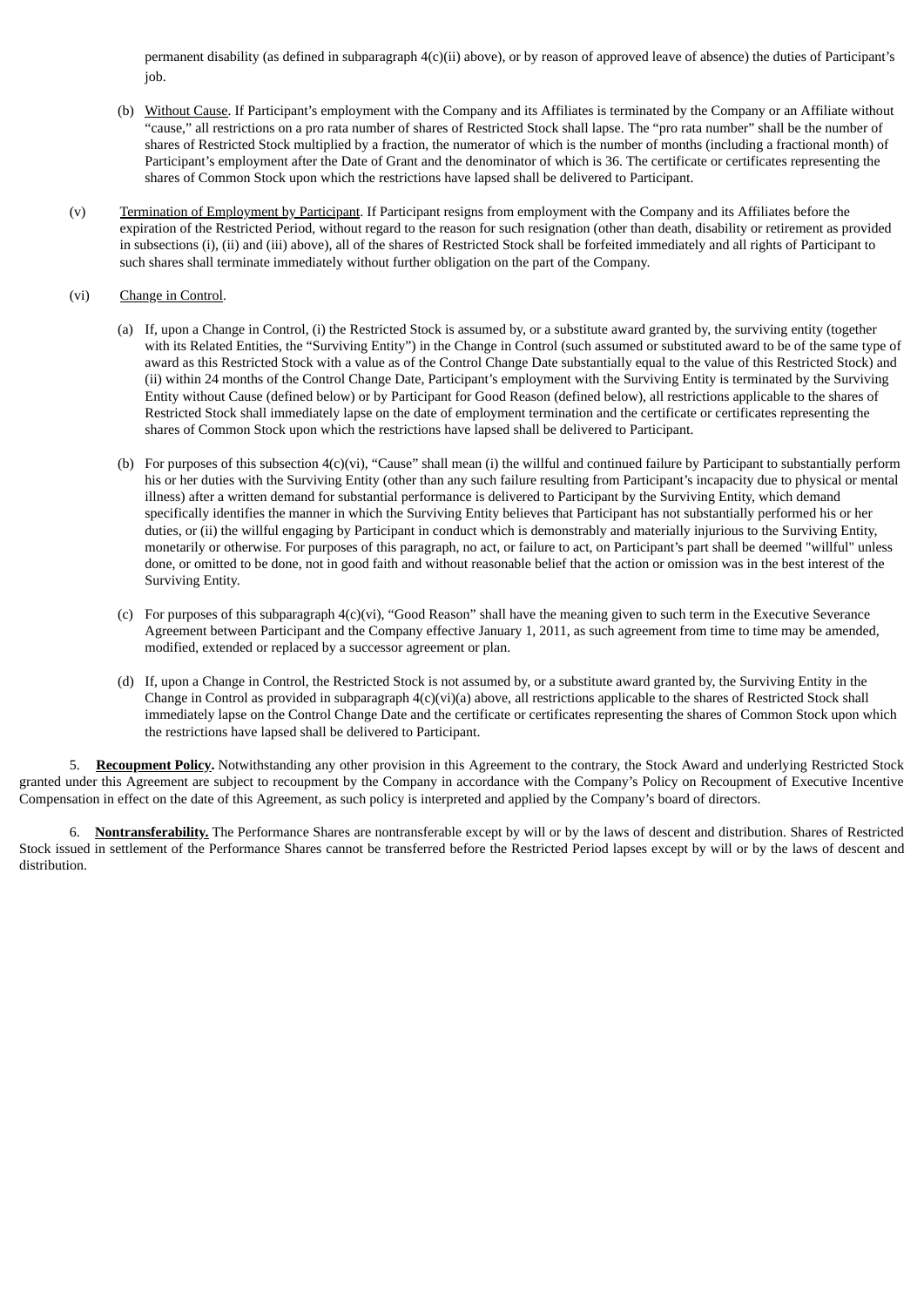7. **Shareholder Rights.** Except as otherwise specifically provided herein, the Participant shall not have any rights as a shareholder of the Company with respect to the Performance Shares. Upon the issuance of shares of Restricted Stock in settlement of the Performance Shares, the Participant shall have all of the rights of a shareholder of the Company with respect to those shares, including the right to vote the shares and to receive, free of all restrictions, ordinary cash dividends. Stock received as a dividend on, or in connection with a stock split of any shares of Restricted Stock issued in settlement of the Performance Shares shall be subject to the same vesting restrictions as the underlying shares of Restricted Stock. The Participant's right to receive any extraordinary dividends or distributions with respect to shares of Restricted Stock issued in settlement of the Performance Shares shall be at the sole discretion of the Committee, but in the event of any such extraordinary event, the Committee shall take action appropriate to preserve the value of, and to prevent the unintended enhancement of value in, such shares of Restricted Stock.

8. **Withholding.** The Participant shall pay the Company any amount of taxes as may be necessary in the opinion of the Company to satisfy tax withholding required under the laws of any country, state, province, city or other jurisdiction, including but not limited to income taxes, capital gains taxes, transfer taxes, and social security contributions. In lieu thereof, the Company shall have the right to retain, from the shares of Restricted Stock to be issued under Section 3, the number of shares of Restricted Stock with Fair Market Value equal to the minimum amount required to be withheld. In any event, the Company shall have the right to deduct from all amounts paid to a Participant in cash (whether under the Plan or otherwise) any taxes required to be withheld. The Participant shall promptly notify the Company of any election made pursuant of Section 83(b) of the Code.

9. **No Right to Continued Employment.** The award and settlement of the Performance Shares does not give Participant any right with respect to continuance of employment by the Company or an Affiliate, nor shall it interfere in any way with the right of the Company or an Affiliate to terminate his or her employment at any time.

10. **Change in Capital Structure.** The number of Performance Shares and the performance criteria in Section 2 (or, after any settlement of the Performance Shares, the number of shares of Restricted Stock) shall be adjusted as the Committee determines is equitably required in the event the Company effects one or more stock dividends, stock split-ups subdivisions or consolidations of shares, other similar changes in capitalization or such other events as are described in the Plan.

11. **Governing Law.** This Agreement shall be governed by the laws of the Commonwealth of Virginia.

12. **Conflicts.** In the event of any conflict between the provisions of the Plan as in effect on the Date of Grant and the provisions of this Agreement, the provisions of the Plan shall govern. All references herein to the Plan shall mean the plan as in effect on the Date of Grant.

13. **Participant Bound by Plan.** Participant hereby acknowledges that a copy of the Plan has been made available to him or her and he or she agrees to be bound by all the terms and provisions of the Plan.

14. **Binding Effect.** Subject to the limitations stated above and in the Plan, this Agreement shall be binding upon Participant and his or her successors in interest and the successors of the Company.

IN WITNESS WHEREOF, the parties have executed this Agreement as of the date first above written.

OWENS & MINOR, INC.

\_\_\_\_\_\_\_\_\_\_\_\_\_\_\_\_\_\_\_\_\_\_\_\_\_\_\_\_\_\_\_\_\_\_\_\_

 $\mathbf{By:}$ [Title]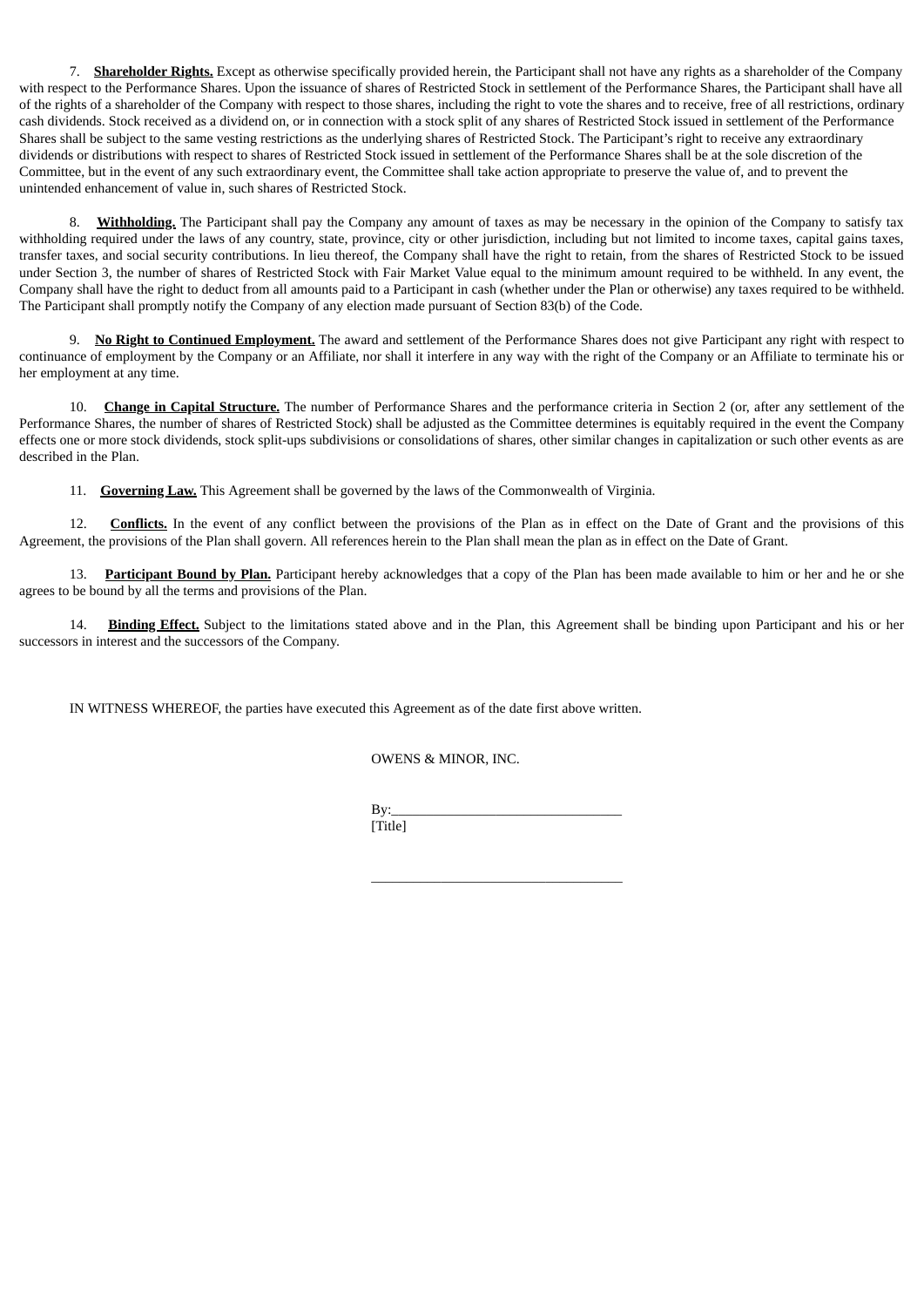# **Subsidiaries of Registrant**

| <b>Subsidiary</b>                           | <b>State of</b><br><b>Incorporation/Organization</b> | <b>Country</b>            | <b>Assumed Name</b>             |
|---------------------------------------------|------------------------------------------------------|---------------------------|---------------------------------|
| Owens & Minor Medical, Inc.                 | Virginia                                             | <b>USA</b>                |                                 |
| O&M Funding Corp.                           | Virginia                                             | <b>USA</b>                |                                 |
| Owens & Minor Distribution, Inc.            | Virginia                                             | <b>USA</b>                | OM HealthCare Logistics         |
| OM Solutions International, Inc.            | Virginia                                             | <b>USA</b>                |                                 |
| Owens & Minor Canada, Inc.                  | Virginia                                             | <b>USA</b>                |                                 |
| Owens & Minor Global Resources, LLC         | Virginia                                             | <b>USA</b>                |                                 |
| Owens & Minor Healthcare Supply, Inc.       | Virginia                                             | <b>USA</b>                |                                 |
| Access Diabetic Supply, LLC                 | Florida                                              | <b>USA</b>                | <b>AOM HealthCare Solutions</b> |
| Access Respiratory Supply, Inc.             | Florida                                              | <b>USA</b>                |                                 |
| Medical Supply Group, Inc.                  | Virginia                                             | <b>USA</b>                |                                 |
| Key Diabetes Supply Co.                     | Michigan                                             | <b>USA</b>                | <b>AOM HealthCare Solutions</b> |
| OMI International, Ltd.                     | N/A                                                  | British Virgin Islands    |                                 |
| Mira MEDsource Holding Company Limited      | N/A                                                  | Hong Kong                 |                                 |
| Mira MEDsource (Shanghai) Company Limited   | N/A                                                  | Peoples Republic of China |                                 |
| Owens & Minor International Logistics, Inc. | Virginia                                             | <b>USA</b>                |                                 |
| O&M Worldwide, LLC                          | Virginia                                             | <b>USA</b>                |                                 |
| <b>GNB Associates LLC</b>                   | Virginia                                             | <b>USA</b>                |                                 |
| Rutherford Holdings CV                      | N/A                                                  | Netherlands               |                                 |
| Lockwood Enterprises CV                     | N/A                                                  | Netherlands               |                                 |
| O&M-Movianto Nederland B.V.                 | N/A                                                  | Netherlands               |                                 |
| O&M-Movianto UK Holdings Ltd.               | N/A                                                  | <b>United Kingdom</b>     |                                 |
| O&M-Movianto France Holdings S.A.S.         | N/A                                                  | France                    |                                 |
| Movianto Belgium NV                         | N/A                                                  | Belgium                   |                                 |
| Movianto Ceska republika sro                | N/A                                                  | Czech Republic            |                                 |
| Movianto Nordic Aps                         | N/A                                                  | Denmark                   |                                 |
| <b>Movianto France SAS</b>                  | N/A                                                  | France                    |                                 |
| Movianto GmbH                               | N/A                                                  | Germany                   |                                 |
| Movianto Deutschland GmbH                   | N/A                                                  | Germany                   |                                 |
| Movianto Portugal SL                        | N/A                                                  | Portugal                  |                                 |
| Movianto Slovensko sro                      | N/A                                                  | Slovakia                  |                                 |
| AVS Health Espana SL                        | N/A                                                  | Spain                     |                                 |
| Movianto Espana SL                          | N/A                                                  | Spain                     |                                 |
| Movianto Schweiz GmbH                       | N/A                                                  | Switzerland               |                                 |
| Healthcare Services Group Ltd               | N/A                                                  | <b>United Kingdom</b>     |                                 |
| Movianto UK Ltd.                            | N/A                                                  | <b>United Kingdom</b>     |                                 |
| Movianto Transport Solutions Ltd.           | N/A                                                  | <b>United Kingdom</b>     |                                 |
| Healthcare Product Services Ltd.            | N/A                                                  | <b>United Kingdom</b>     |                                 |
| Pharmacare Logistics Ltd.                   | N/A                                                  | <b>United Kingdom</b>     |                                 |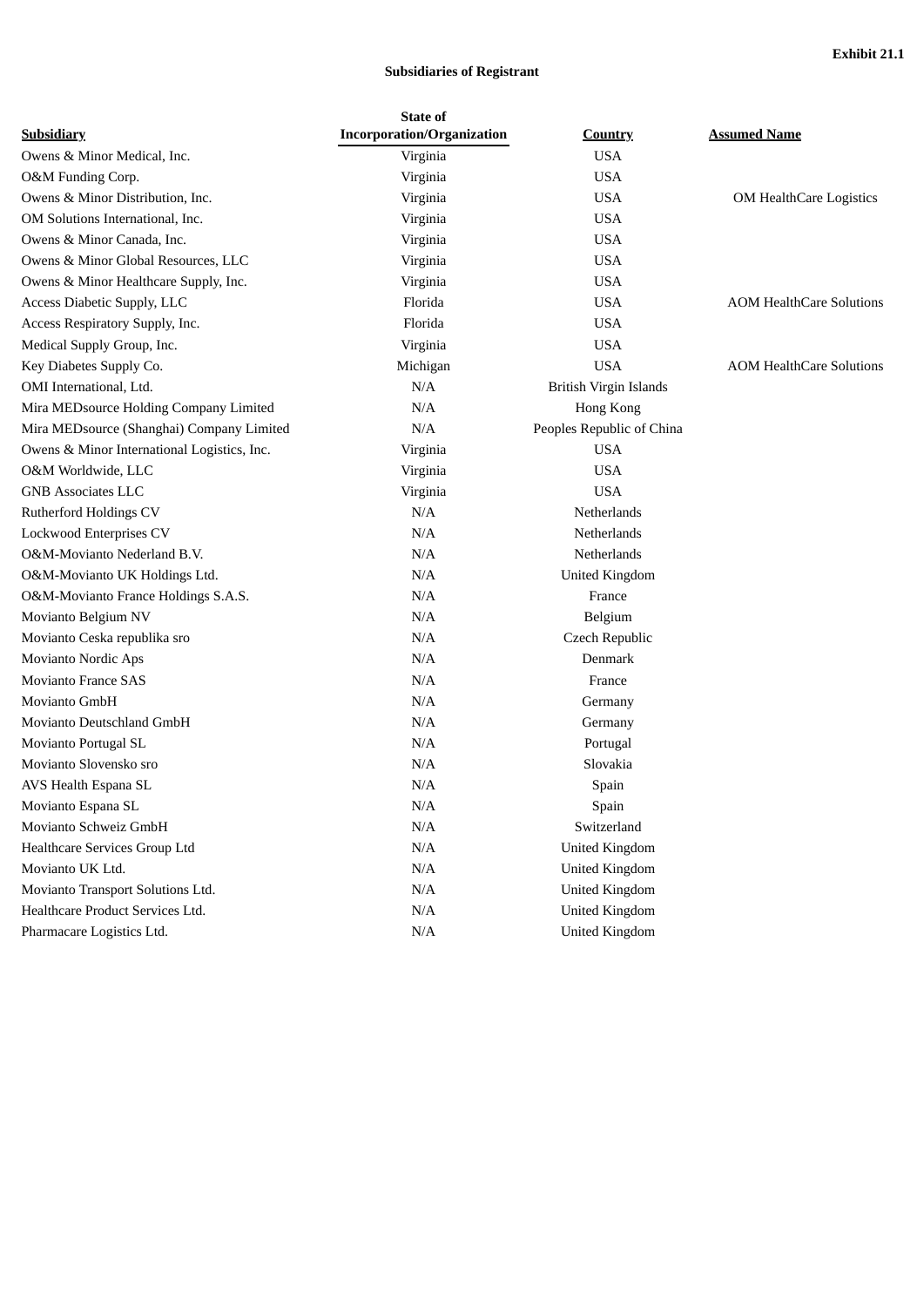## **Consent of Independent Registered Public Accounting Firm**

The Board of Directors Owens & Minor, Inc.:

We consent to the incorporation by reference in the registration statements (Nos. 33-32497, 33-41402, 333-106361, 333-124965, and 333- 142716) on Form S-8 of Owens & Minor, Inc. of our report dated February 24, 2014, with respect to the consolidated balance sheets of Owens & Minor, Inc. and subsidiaries as of December 31, 2013 and 2012, and the related consolidated statements of income, comprehensive income, changes in shareholders' equity, and cash flows for each of the years in the three-year period ended December 31, 2013, and the effectiveness of internal control over financial reporting as of December 31, 2013, which reports appear in the December 31, 2013 annual report on Form 10- K of Owens & Minor, Inc.



Richmond, Virginia February 24, 2014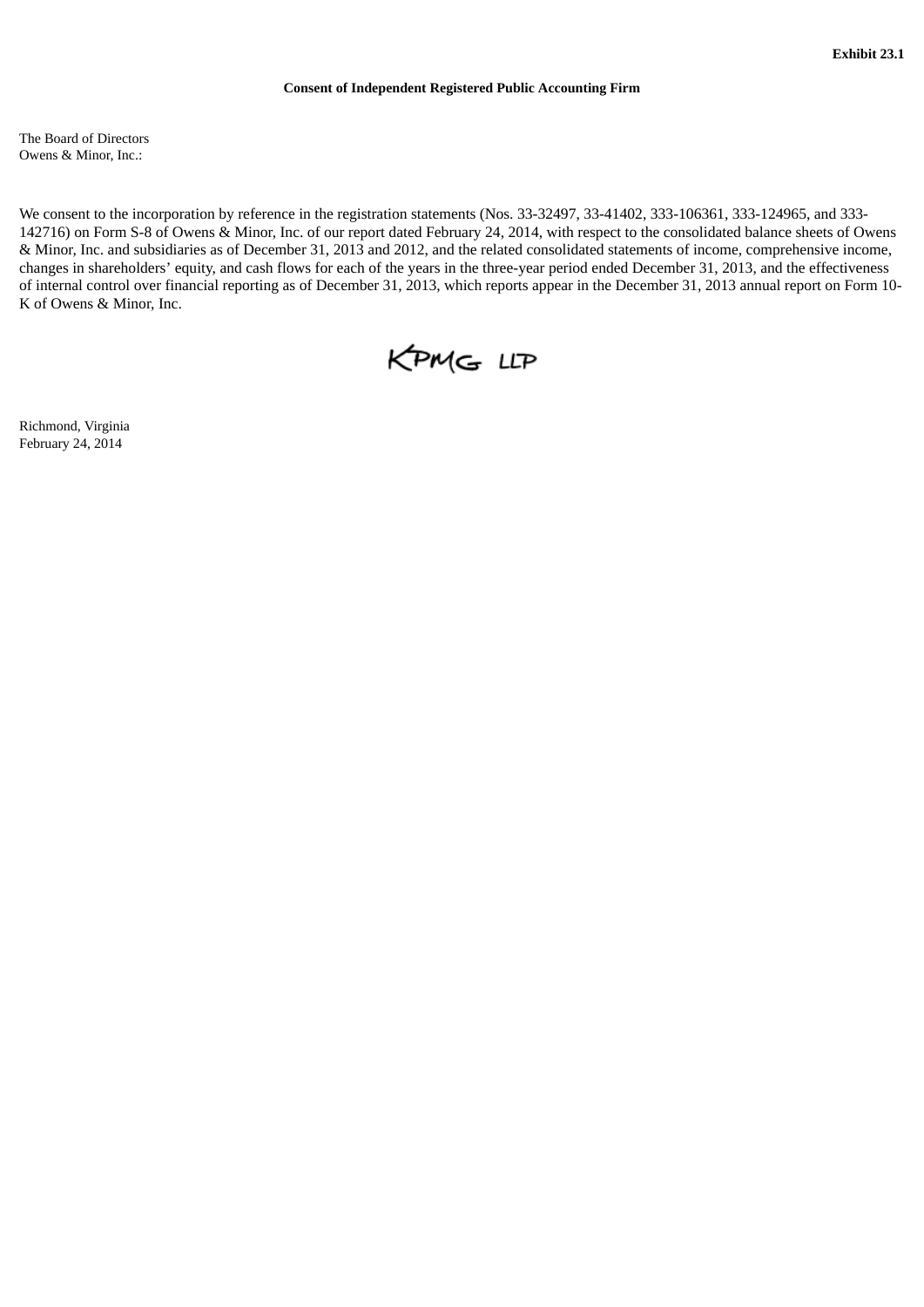## **CERTIFICATION PURSUANT TO RULE 13a-14(a) UNDER THE SECURITIES EXCHANGE ACT OF 1934, AS ADOPTED PURSUANT TO SECTION 302 OF THE SARBANES-OXLEY ACT OF 2002**

### I, Craig R. Smith, certify that:

1. I have reviewed this Annual Report on Form 10-K for the year ended December 31, 2013, of Owens & Minor, Inc.;

2. Based on my knowledge, this report does not contain any untrue statement of a material fact or omit to state a material fact necessary to make the statements made, in light of the circumstances under which such statements were made, not misleading with respect to the period covered by this report;

3. Based on my knowledge, the financial statements, and other financial information included in this report, fairly present in all material respects the financial condition, results of operations and cash flows of the registrant as of, and for, the periods presented in this report;

4. The registrant's other certifying officer and I are responsible for establishing and maintaining disclosure controls and procedures (as defined in Exchange Act Rules 13a-15(e) and 15d-15(e)) and internal control over financial reporting (as defined in Exchange Act Rules 13a-15(f) and 15d-15(f)) for the registrant and have:

a) Designed such disclosure controls and procedures, or caused such disclosure controls and procedures to be designed under our supervision, to ensure that material information relating to the registrant, including its consolidated subsidiaries, is made known to us by others within those entities, particularly during the period in which this report is being prepared;

b) Designed such internal control over financial reporting, or caused such internal control over financial reporting to be designed under our supervision, to provide reasonable assurance regarding the reliability of financial reporting and the preparation of financial statements for external purposes in accordance with generally accepted accounting principles;

c) Evaluated the effectiveness of the registrant's disclosure controls and procedures and presented in this report our conclusions about the effectiveness of the disclosure controls and procedures, as of the end of the period covered by this report based on such evaluation; and

d) Disclosed in this report any change in the registrant's internal control over financial reporting that occurred during the registrant's most recent fiscal quarter (the registrant's fourth fiscal quarter in the case of an annual report) that has materially affected, or is reasonably likely to materially affect, the registrant's internal control over financial reporting; and

5. The registrant's other certifying officer and I have disclosed, based on our most recent evaluation of internal control over financial reporting, to the registrant's auditors and the audit committee of the registrant's board of directors (or persons performing the equivalent functions):

a) All significant deficiencies and material weaknesses in the design or operation of internal control over financial reporting which are reasonably likely to adversely affect the registrant's ability to record, process, summarize and report financial information; and

b) Any fraud, whether or not material, that involves management or other employees who have a significant role in the registrant's internal control over financial reporting.

Date: February 24, 2014

/s/ Craig R. Smith

**Craig R. Smith Chairman & Chief Executive Officer Owens & Minor, Inc.**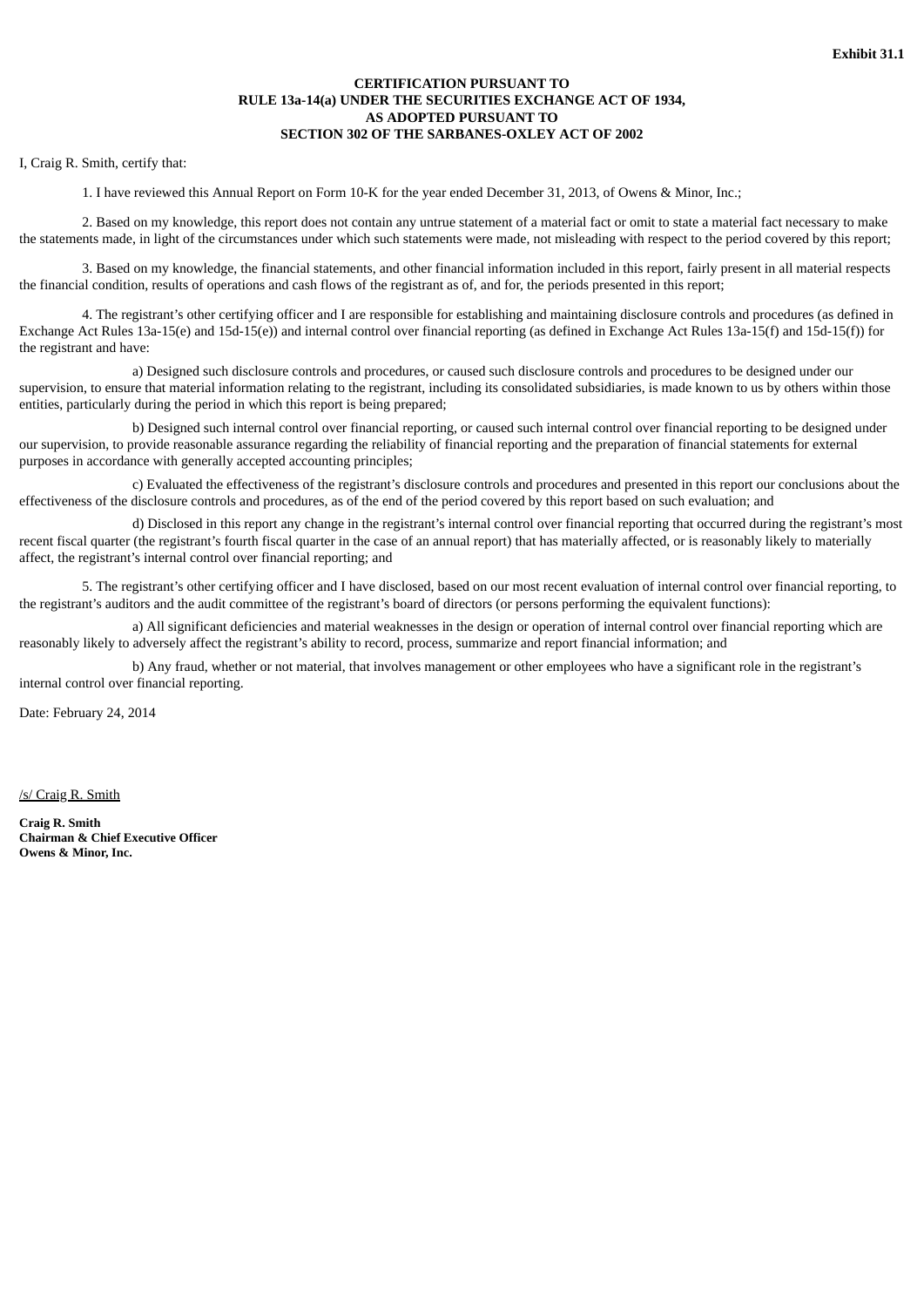## **CERTIFICATION PURSUANT TO RULE 13a-14(a) UNDER THE SECURITIES EXCHANGE ACT OF 1934, AS ADOPTED PURSUANT TO SECTION 302 OF THE SARBANES-OXLEY ACT OF 2002**

### I, Richard A. Meier, certify that:

1. I have reviewed this Annual Report on Form 10-K for the year ended December 31, 2013, of Owens & Minor, Inc.;

2. Based on my knowledge, this report does not contain any untrue statement of a material fact or omit to state a material fact necessary to make the statements made, in light of the circumstances under which such statements were made, not misleading with respect to the period covered by this report;

3. Based on my knowledge, the financial statements, and other financial information included in this report, fairly present in all material respects the financial condition, results of operations and cash flows of the registrant as of, and for, the periods presented in this report;

4. The registrant's other certifying officer and I are responsible for establishing and maintaining disclosure controls and procedures (as defined in Exchange Act Rules 13a-15(e) and 15d-15(e)) and internal control over financial reporting (as defined in Exchange Act Rules 13a-15(f) and 15d-15(f)) for the registrant and have:

a) Designed such disclosure controls and procedures, or caused such disclosure controls and procedures to be designed under our supervision, to ensure that material information relating to the registrant, including its consolidated subsidiaries, is made known to us by others within those entities, particularly during the period in which this report is being prepared;

b) Designed such internal control over financial reporting, or caused such internal control over financial reporting to be designed under our supervision, to provide reasonable assurance regarding the reliability of financial reporting and the preparation of financial statements for external purposes in accordance with generally accepted accounting principles;

c) Evaluated the effectiveness of the registrant's disclosure controls and procedures and presented in this report our conclusions about the effectiveness of the disclosure controls and procedures, as of the end of the period covered by this report based on such evaluation; and

d) Disclosed in this report any change in the registrant's internal control over financial reporting that occurred during the registrant's most recent fiscal quarter (the registrant's fourth fiscal quarter in the case of an annual report) that has materially affected, or is reasonably likely to materially affect, the registrant's internal control over financial reporting; and

5. The registrant's other certifying officer and I have disclosed, based on our most recent evaluation of internal control over financial reporting, to the registrant's auditors and the audit committee of the registrant's board of directors (or persons performing the equivalent functions):

a) All significant deficiencies and material weaknesses in the design or operation of internal control over financial reporting which are reasonably likely to adversely affect the registrant's ability to record, process, summarize and report financial information; and

b) Any fraud, whether or not material, that involves management or other employees who have a significant role in the registrant's internal control over financial reporting.

Date: February 24, 2014

/s/ Richard A. Meier

**Richard A. Meier Executive Vice President & Chief Financial Officer Owens & Minor, Inc.**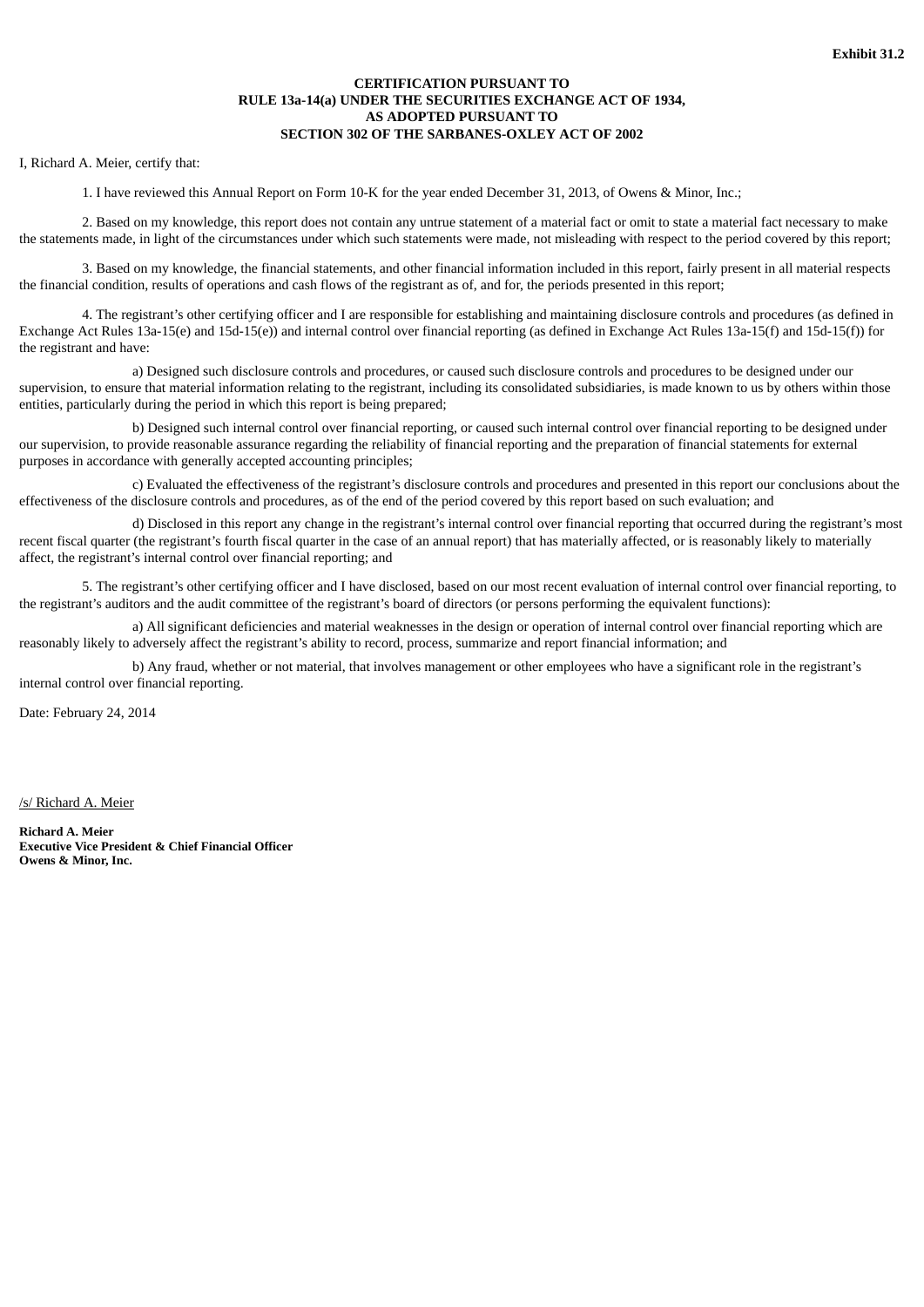## **CERTIFICATION PURSUANT TO 18 U.S.C. SECTION 1350, AS ADOPTED PURSUANT TO SECTION 906 OF THE SARBANES-OXLEY ACT OF 2002**

In connection with the Annual Report of Owens & Minor, Inc. (the "Company") on Form 10-K for the year ended December 31, 2013, as filed with the Securities and Exchange Commission on the date hereof (the "Report"), I, Craig R. Smith, Chairman & Chief Executive Officer of the Company, certify, pursuant to 18 U.S.C. Section 1350, as adopted pursuant to Section 906 of the Sarbanes-Oxley Act of 2002, that to the best of my knowledge:

- (1) The Report fully complies with the requirements of Section 13(a) or 15(d) of the Securities Exchange Act of 1934, as amended; and
- (2) The information contained in the Report fairly presents, in all material respects, the financial condition and results of operations of the Company.

/s/ Craig R. Smith

**Craig R. Smith Chairman & Chief Executive Officer Owens & Minor, Inc.**

February 24, 2014